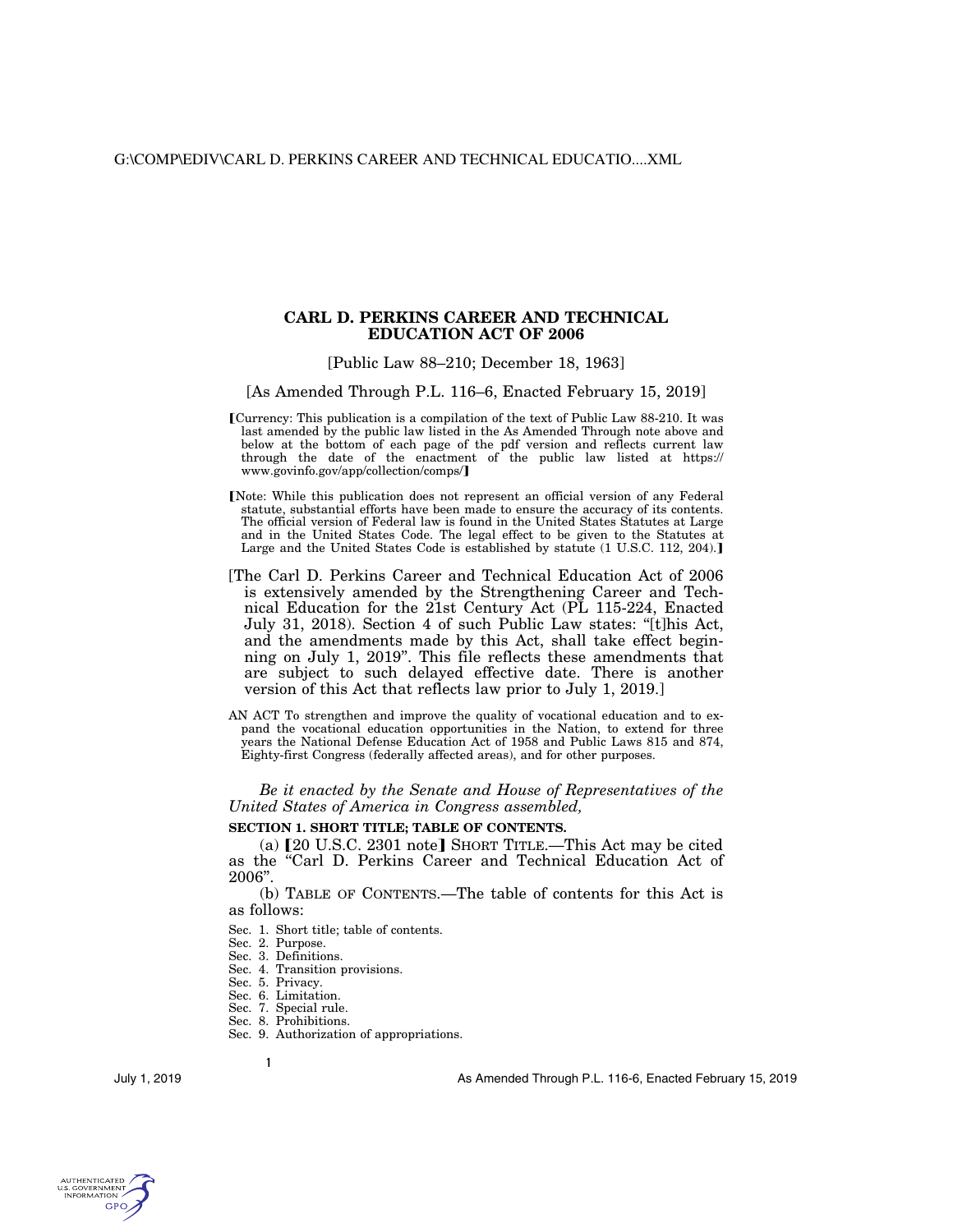# Sec. 2 CARL D. PERKINS CAREER AND TECHNICAL EDUCATION AC... 2

TITLE I—CAREER AND TECHNICAL EDUCATION ASSISTANCE TO THE STATES

### PART A—ALLOTMENT AND ALLOCATION

- Sec. 111. Reservations and State allotment.
- Sec. 112. Within State allocation.
- Sec. 113. Accountability.
- Sec. 114. National activities.
- Sec. 115. Assistance for the outlying areas.
- Sec. 116. Native American programs. Sec. 117. Tribally controlled postsecondary career and technical institutions.

#### PART B—STATE PROVISIONS

- 
- Sec. 121. State administration. Sec. 122. State plan.
- Sec. 123. Improvement plans.
- Sec. 124. State leadership activities.

#### PART C—LOCAL PROVISIONS

- Sec. 131. Distribution of funds to secondary education programs. Sec. 132. Distribution of funds for postsecondary education programs.
- 
- Sec. 133. Special rules for career and technical education.
- Sec. 134. Local application for career and technical education programs.
- Sec. 135. Local uses of funds.

# TITLE II—GENERAL PROVISIONS

### PART A—FEDERAL ADMINISTRATIVE PROVISIONS

- Sec. 211. Fiscal requirements.
- Sec. 212. Authority to make payments.
- 
- Sec. 213. Construction.<br>Sec. 214. Voluntary selection and participation. Sec. 214. Voluntary selection and participation. Sec. 215. Limitation for certain students.
- 
- Sec. 216. Federal laws guaranteeing civil rights. Sec. 217. Participation of private school personnel and children.
- Sec. 218. Limitation on Federal regulations.
- Sec. 219. Study on programs of study aligned to high-skill, high-wage occupations.

#### PART B—STATE ADMINISTRATIVE PROVISIONS

- 
- Sec. 221. Joint funding. Sec. 222. Prohibition on use of funds to induce out-of-State relocation of businesses.
- Sec. 223. State administrative costs.
- Sec. 224. Student assistance and other Federal programs.

#### **SEC. 2. [20 U.S.C. 23011 PURPOSE.**

The purpose of this Act is to develop more fully the academic knowledge and technical and employability skills of secondary education students and postsecondary education students who elect to enroll in career and technical education programs and programs of study, by—

(1) building on the efforts of States and localities to develop challenging academic and technical standards and to assist students in meeting such standards, including preparation for high skill, high wage, or in-demand occupations in current or emerging professions;

(2) promoting the development of services and activities that integrate rigorous and challenging academic and career and technical instruction, and that link secondary education and postsecondary education for participating career and technical education students;

(3) increasing State and local flexibility in providing services and activities designed to develop, implement, and improve career and technical education;

As Amended Through P.L. 116-6, Enacted February 15, 2019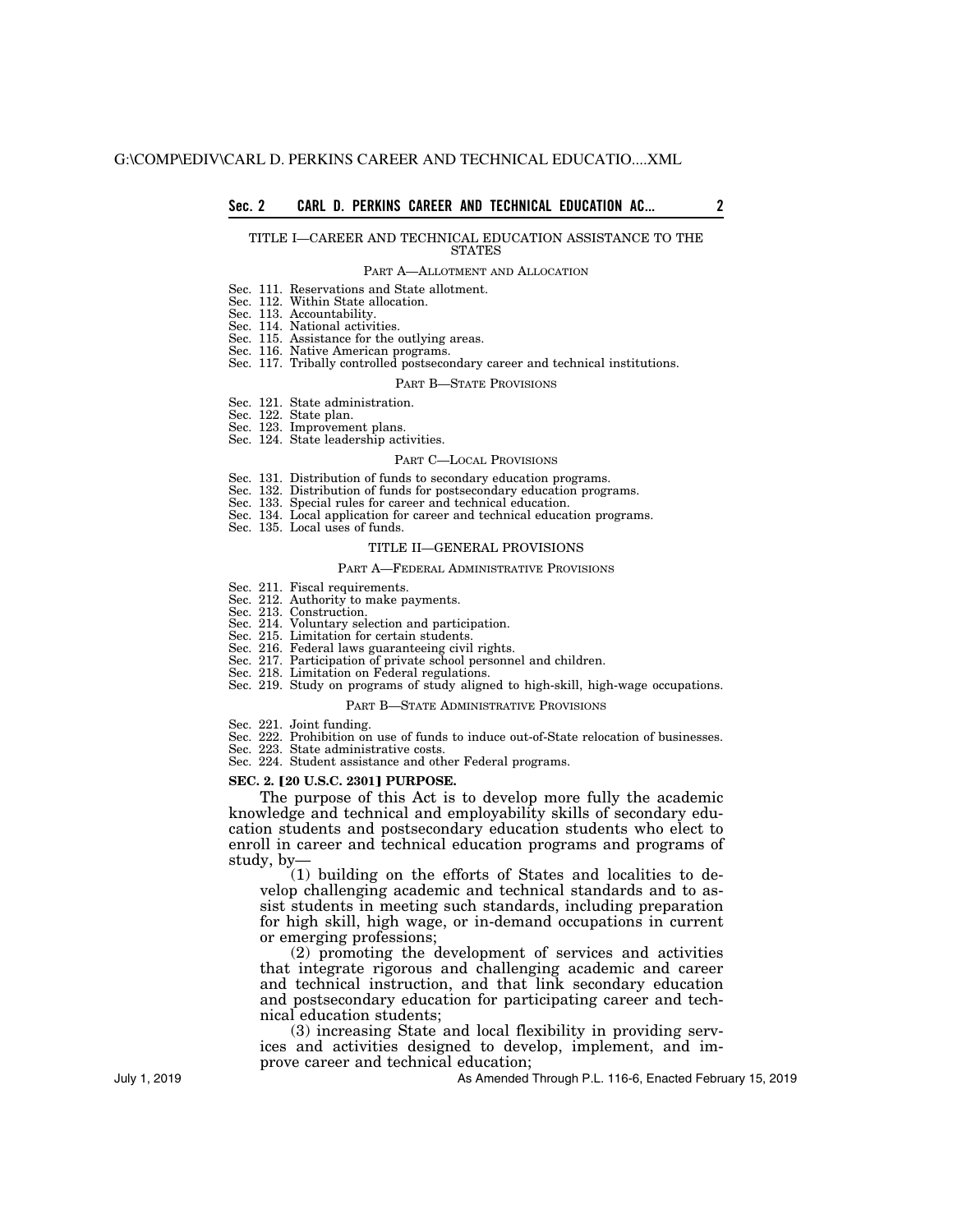(4) conducting and disseminating national research and disseminating information on best practices that improve career and technical education programs and programs of study, services, and activities;

(5) providing technical assistance that—

(A) promotes leadership, initial preparation, and professional development at the State and local levels; and

(B) improves the quality of career and technical education teachers, faculty, administrators, and counselors;

(6) supporting partnerships among secondary schools, postsecondary institutions, baccalaureate degree granting institutions, area career and technical education schools, local workforce investment boards, business and industry, and intermediaries;

(7) providing individuals with opportunities throughout their lifetimes to develop, in conjunction with other education and training programs, the knowledge and skills needed to keep the United States competitive; and

(8) increasing the employment opportunities for populations who are chronically unemployed or underemployed, including individuals with disabilities, individuals from economically disadvantaged families, out-of-workforce individuals, youth who are in, or have aged out of, the foster care system, and homeless individuals.

# **SEC. 3. [20 U.S.C. 2302] DEFINITIONS.**

Unless otherwise specified, in this Act:

(1) ADMINISTRATION.—The term ''administration'', when used with respect to an eligible agency or eligible recipient, means activities necessary for the proper and efficient performance of the eligible agency or eligible recipient's duties under this Act, including the supervision of such activities. Such term does not include curriculum development activities, personnel development, or research activities.

 $(2)$  ALL ASPECTS OF AN INDUSTRY.—The term "all aspects" of an industry'' means strong experience in, and comprehensive understanding of, the industry that the individual is preparing to enter.

(3) AREA CAREER AND TECHNICAL EDUCATION SCHOOL.—The term "area career and technical education school" means-

(A) a specialized public secondary school used exclusively or principally for the provision of career and technical education to individuals who are available for study in preparation for entering the labor market;

(B) the department of a public secondary school exclusively or principally used for providing career and technical education in not fewer than 3 different fields that are available to all students, especially in high-skill, highwage, or in-demand industry sectors or occupations;

 $(C)$  a public or nonprofit technical institution or career and technical education school used exclusively or principally for the provision of career and technical education to individuals who have completed or left secondary school and who are available for study in preparation for entering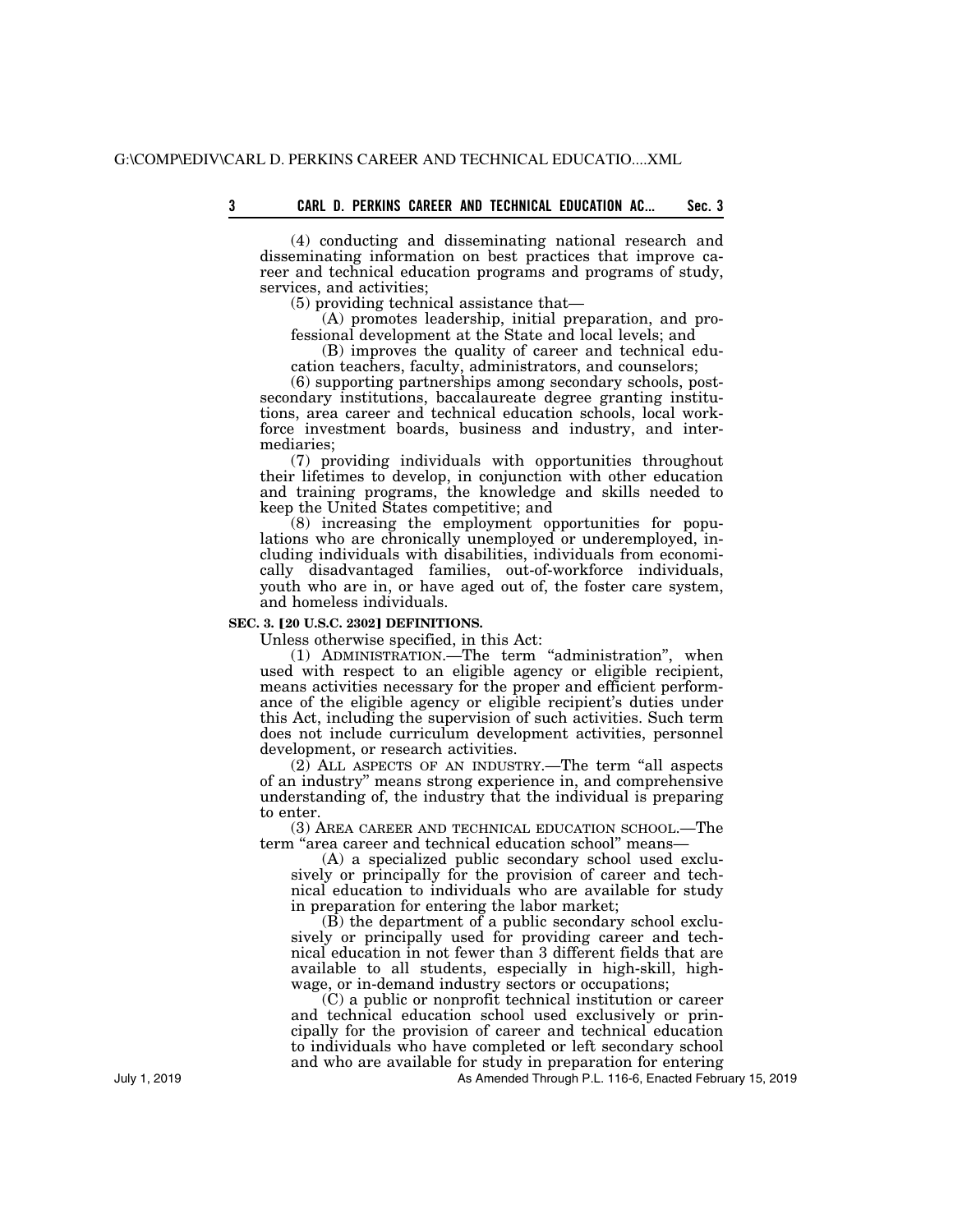# **Sec. 3 CARL D. PERKINS CAREER AND TECHNICAL EDUCATION AC... 4**

the labor market, if the institution or school admits, as regular students, individuals who have completed secondary school and individuals who have left secondary school; or

(D) the department or division of an institution of higher education, that operates under the policies of the eligible agency and that provides career and technical education in not fewer than 3 different occupational fields leading to immediate employment but not necessarily leading to a baccalaureate degree, if the department or division admits, as regular students, both individuals who have completed secondary school and individuals who have left secondary school.

(4) ARTICULATION AGREEMENT.—The term ''articulation agreement'' means a written commitment—

(A) that is agreed upon at the State level or approved annually by the lead administrators of—

(i) a secondary institution and a postsecondary educational institution; or

(ii) a subbaccalaureate degree granting postsecondary educational institution and a baccalaureate degree granting postsecondary educational institution; and

(B) to a program that is—

(i) designed to provide students with a nonduplicative sequence of progressive achievement leading to technical skill proficiency, a credential, a certificate, or a degree; and

(ii) linked through credit transfer agreements between the 2 institutions described in clause (i) or (ii) of subparagraph (A) (as the case may be).

(5) CAREER AND TECHNICAL EDUCATION.—The term ''career and technical education'' means organized educational activities that—

(A) offer a sequence of courses that—

(i) provides individuals with rigorous academic content and relevant technical knowledge and skills needed to prepare for further education and careers in current or emerging professions, which may include high-skill, high-wage, or in-demand industry sectors or occupations, which shall be, at the secondary level, aligned with the challenging State academic standards adopted by a State under section 1111(b)(1) of the Elementary and Secondary Education Act of 1965;

(ii) provides technical skill proficiencyor a recognized postsecondary credential, which may include an industry-recognized credential, a certificate, or an associate degree; and

(iii) may include prerequisite courses (other than a remedial course) that meet the requirements of this subparagraph;

(B) include competency-based, work-based, or other applied learning that supports the development of academic knowledge, higher-order reasoning and problem-

As Amended Through P.L. 116-6, Enacted February 15, 2019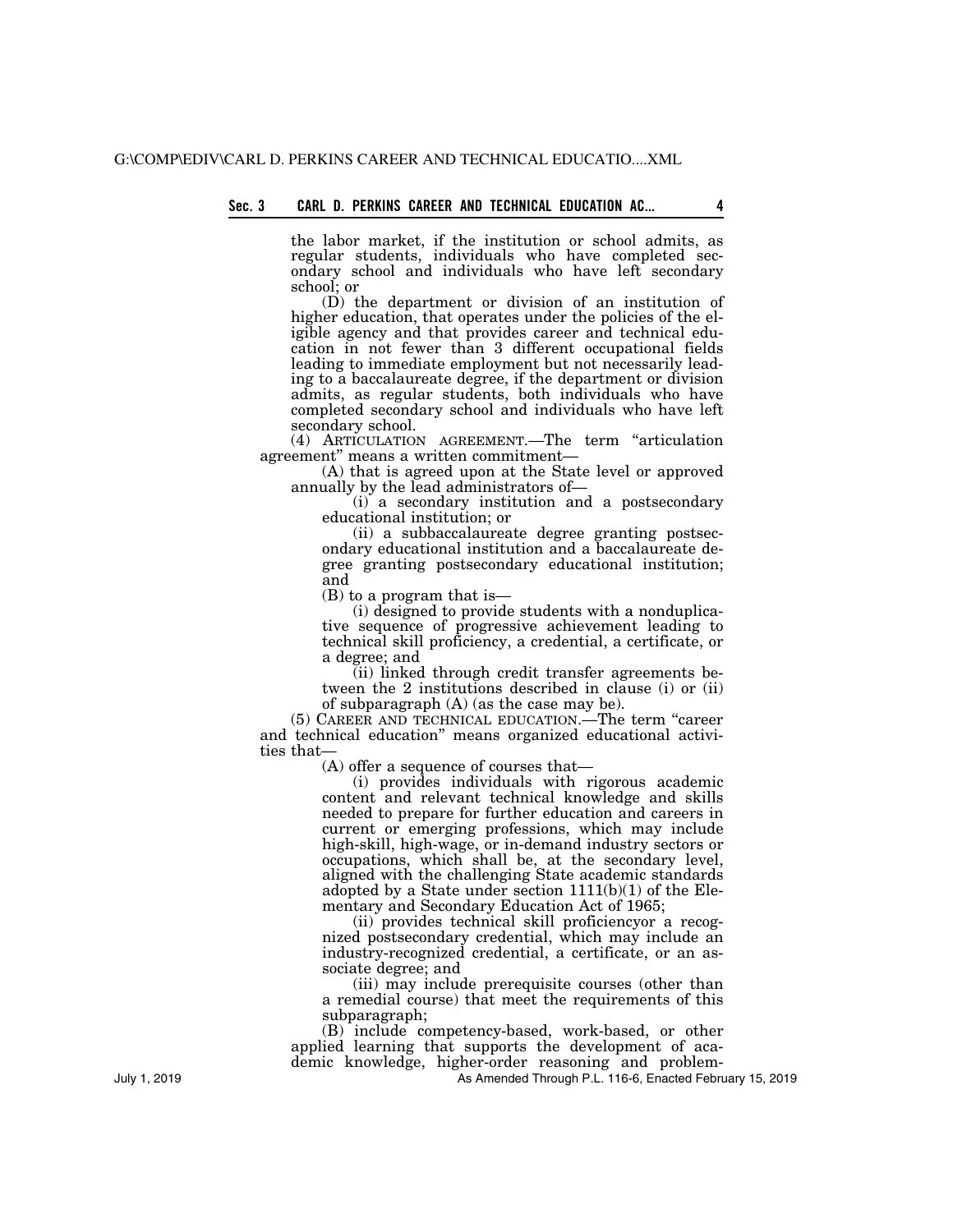solving skills, work attitudes, employability skills, technical skills, and occupation-specific skills, and knowledge of all aspects of an industry, including entrepreneurship, of an individual;

(C) to the extent practicable, coordinate between secondary and postsecondary education programs through programs of study, which may include coordination through articulation agreements, early college high school programs, dual or concurrent enrollment program opportunities, or other credit transfer agreements that provide postsecondary credit or advanced standing; and

(D) may include career exploration at the high school level or as early as the middle grades (as such term is defined in section 8101 of the Elementary and Secondary Education Act of 1965).<br>(6) CAREER AND TECHNICAL STUDENT ORGANIZATION.—

 $(A)$  In GENERAL.—The term "career and technical student organization'' means an organization for individuals enrolled in a career and technical education program that engages in career and technical education activities as an integral part of the instructional program.

(B) STATE AND NATIONAL UNITS.—An organization described in subparagraph (A) may have State and national units that aggregate the work and purposes of instruction in career and technical education at the local level.

(7) CAREER GUIDANCE AND ACADEMIC COUNSELING.—The term "career guidance and academic counseling" means guidance and counseling that—

(A) provides access for students (and, as appropriate, parents and out-of-school youth) to information regarding career awareness exploration opportunities and planning with respect to an individual's occupational and academic future;

(B) provides information to students (and, as appropriate, parents and out-of-school youth) with respect to career options, financial aid, job training, secondary and postsecondary options (including associate and baccalaureate degree programs), dual or concurrent enrollment programs, work-based learning opportunities, early college high schools, financial literacy, and support services, as appropriate; and

(C) may provide assistance for special populations with respect to direct support services that enable students to persist in and complete career and technical education, programs of study, or career pathways.

(8) CAREER PATHWAYS.—The term ''career pathways'' has the meaning given the term in section 3 of the Workforce Innovation and Opportunity Act (29 U.S.C. 3102).

(9) CHARTER SCHOOL.—The term ''charter school'' has the meaning given the term in section 4310 of the Elementary and Secondary Education Act of 1965.

(10) COOPERATIVE EDUCATION.—The term ''cooperative education'' means a method of education for individuals who, through written cooperative arrangements between a school

As Amended Through P.L. 116-6, Enacted February 15, 2019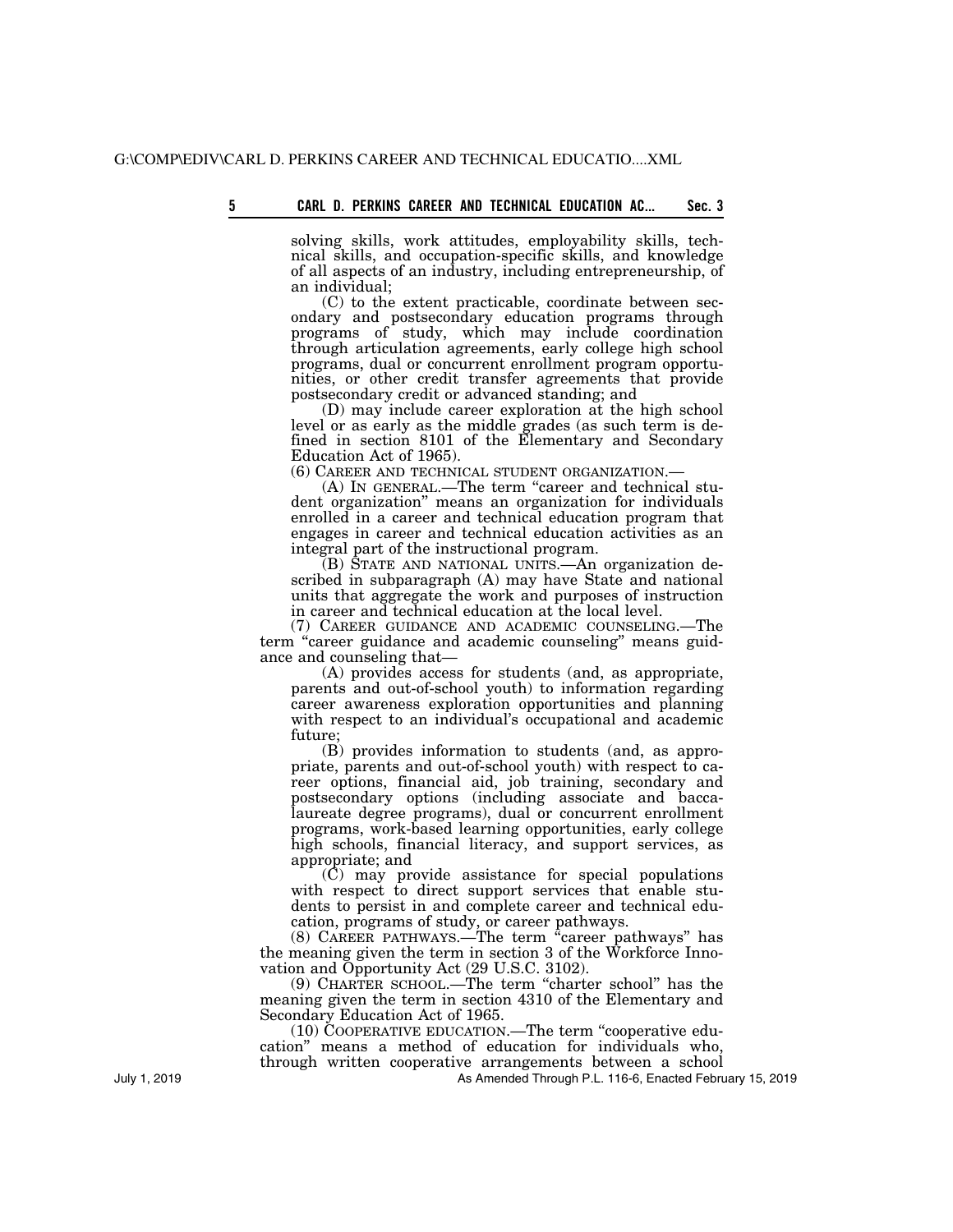### **Sec. 3 CARL D. PERKINS CAREER AND TECHNICAL EDUCATION AC... 6**

and employers, receive instruction, including required rigorous and challenging academic courses and related career and technical education instruction, by alternation of study in school with a job in any occupational field, which alternation—

(A) shall be planned and supervised by the school and employer so that each contributes to the education and employability of the individual; and

(B) may include an arrangement in which work periods and school attendance may be on alternate half days, full days, weeks, or other periods of time in fulfilling the cooperative program.

(11) CREDIT TRANSFER AGREEMENT.—The term 'credit transfer agreement' means a formal agreement, such as an articulation agreement, among and between secondary and postsecondary education institutions or systems that grant students transcripted postsecondary credit, which may include credit granted to students in dual or concurrent enrollment programs or early college high school, dual credit, articulated credit, and credit granted on the basis of performance on technical or academic assessments.

(12) CTE CONCENTRATOR.—The term ''CTE concentrator'' means—

(A) at the secondary school level, a student served by an eligible recipient who has completed at least 2 courses in a single career and technical education program or program of study; and

(B) at the postsecondary level, a student enrolled in an eligible recipient who has—

(i) earned at least 12 credits within a career and technical education program or program of study; or

(ii) completed such a program if the program encompasses fewer than 12 credits or the equivalent in total.

(13) CTE PARTICIPANT.—The term ''CTE participant'' means an individual who completes not less than one course in a career and technical education program or program of study of an eligible recipient.

(14) DIRECTOR.—The term ''Director'' means the Director of the Institute of Education Sciences.

(15) DUAL OR CONCURRENT ENROLLMENT PROGRAM.—The term "dual or concurrent enrollment program" has the meaning given the term in section 8101 of the Elementary and Secondary Education Act of 1965.

 $(16)$  EARLY COLLEGE HIGH SCHOOL.—The term "early college high school'' has the meaning given the term in section 8101 of the Elementary and Secondary Education Act of 1965.

(17) EDUCATIONAL SERVICE AGENCY.—The term ''educational service agency'' has the meaning given the term in section 8101 of the Elementary and Secondary Education Act of 1965.

(18) ELIGIBLE AGENCY.—The term ''eligible agency'' means a State board designated or created consistent with State law as the sole State agency responsible for the administration of career and technical education in the State or for the super-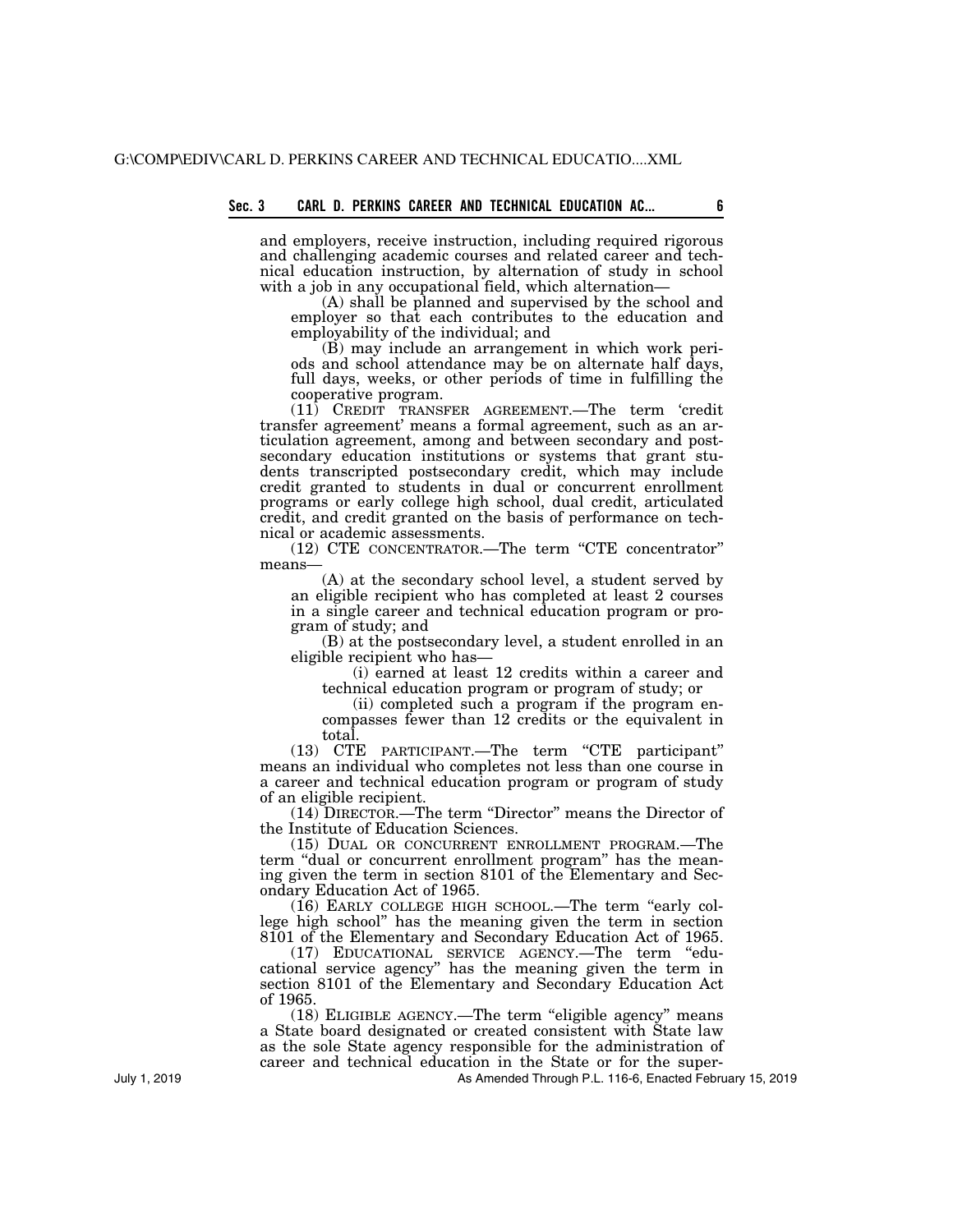vision of the administration of career and technical education in the State.

(19) ELIGIBLE ENTITY.—The term ''eligible entity'' means a consortium that includes the following:

(A) Representatives of not less than 2 of the following categories of entities, 1 of which shall serve as the fiscal agent for the consortium:

(i) A local educational agency or a consortium of such agencies.

(ii) An educational service agency serving secondary school students.

(iii) An area career and technical education school or a consortium of such schools.

(iv) An Indian Tribe, Tribal organization, or Tribal educational agency.

(v) An institution of higher education whose most common degree awarded is an associate degree, or a consortium of such institutions.

(vi) An institution of higher education whose most common degree awarded is a bachelor's or higher degree, or a consortium of such institutions.

(vii) A State educational agency.

(B) One or more business or industry representative partners, which may include representatives of local or regional businesses or industries, including industry or sector partnerships in the local area, local workforce development boards, or labor organizations.

(C) One or more stakeholders, which may include—

(i) parents and students;

(ii) representatives of local agencies serving out-ofschool youth, homeless children and youth, and at-risk youth (as defined in section 1432 of the Elementary and Secondary Education Act of 1965 (20 U.S.C. 6472));

(iii) representatives of Indian tribes and Tribal organizations, where applicable;

(iv) representatives of minority-serving institutions (as described in paragraphs (1) through (7) of section 371(a) of the Higher Education Act of 1965 (20 U.S.C. 1067q(a)), where applicable;

(v) representatives of special populations;

(vi) representatives of adult career and technical education providers; or

(vii) other relevant community stakeholders.

(20) ELIGIBLE INSTITUTION.—The term ''eligible institution'' means—

(A) a consortium of 2 or more of the entities described in subparagraphs (B) through (F);

(B) a public or nonprofit private institution of higher education that offers and will use funds provided under this title in support of career and technical education courses that lead to technical skill proficiency or a recognized postsecondary credential, including an industry-recognized credential, a certificate, or an associate degree, ex-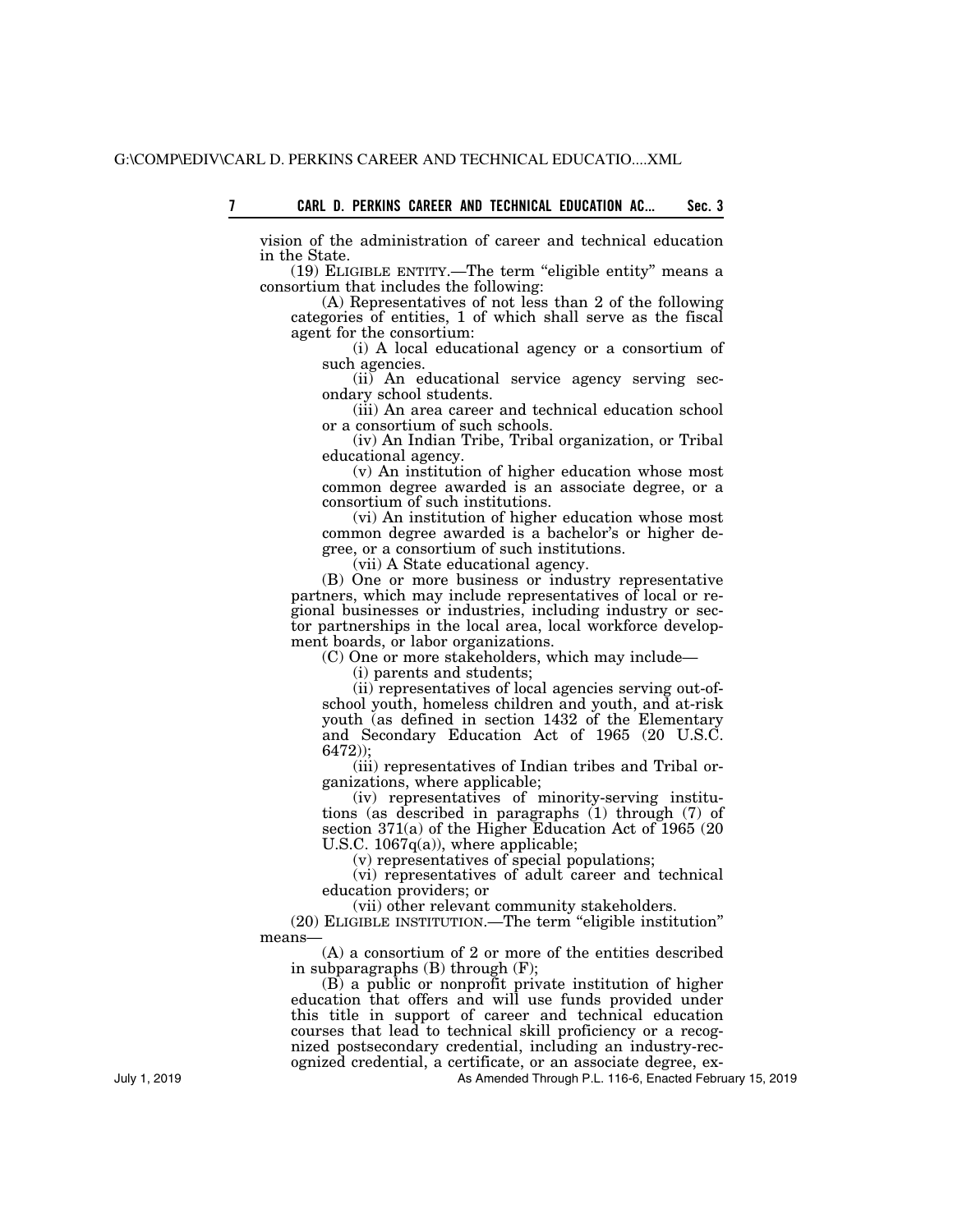cept that, for the purpose of section 132, the term ''recognized postsecondary credential'' as used in this subparagraph shall not include a baccalaureate degree;

(C) a local educational agency providing education at the postsecondary level;

(D) an area career and technical education school providing education at the postsecondary level;

(E) an Indian Tribe, Tribal organization, or Tribal education agency that operates a school or may be present in the State;

(F) a postsecondary educational institution controlled by the Bureau of Indian Education or operated by or on behalf of any Indian Tribe that is eligible to contract with the Secretary of the Interior for the administration of programs under the Indian Self-Determination and Education Assistance Act (25 U.S.C. 5301 et seq.) or the Act of April 16, 1934 (25 U.S.C. 5342 et seq.);

(G) a tribally controlled college or university; or

(H) an educational service agency.

(21) ELIGIBLE RECIPIENT.—The term ''eligible recipient'' means—

(A) a local educational agency (including a public charter school that operates as a local educational agency), an area career and technical education school, an educational service agency, an Indian Tribe, Tribal organization, or Tribal educational agency or a consortium, eligible to receive assistance under section 131; or

(B) an eligible institution or consortium of eligible institutions eligible to receive assistance under section 132. (22) ENGLISH LEARNER.—The term ''English learner'' means—

(A) a secondary school student who is an English learner, as defined in section 8101 of the Elementary and Secondary Education Act of 1965; or

(B) an adult or an out-of-school youth who has limited ability in speaking, reading, writing, or understanding the English language and—

(i) whose native language is a language other than English; or

(ii) who lives in a family environment or community in which a language other than English is the dominant language.

(23) EVIDENCE-BASED.—The term ''evidence-based'' has the meaning given the term in section  $8101(21)(A)$  of the Elementary and Secondary Education Act of 1965.

(24) GOVERNOR.—The term "Governor" means the chief executive officer of a State.

(25) HIGH SCHOOL.—The term 'high school' has the meaning given the term in section 8101 of the Elementary and Secondary Education Act of 1965.

 $(26)$  IN-DEMAND INDUSTRY SECTOR OR OCCUPATION.—The term ''in-demand industry sector or occupation'' has the meaning given the term in section 3 of the Workforce Innovation and Opportunity Act (29 U.S.C. 3102).

As Amended Through P.L. 116-6, Enacted February 15, 2019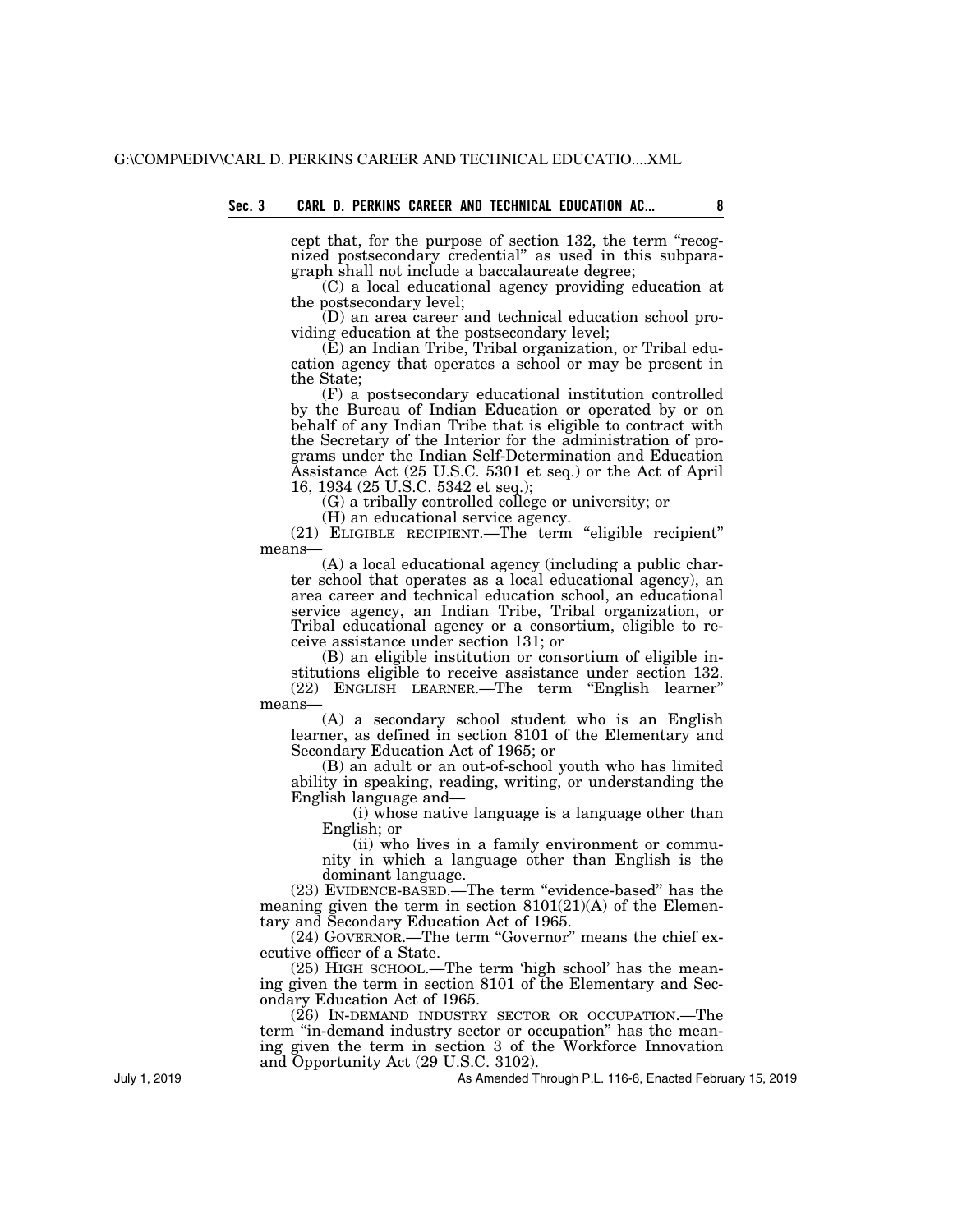(27) INDIAN; INDIAN TRIBE.—The terms ''Indian'' and ''Indian Tribe'' have the meanings given the terms ''Indian'' and "Indian tribe", respectively, in section 4 of the Indian Self-Determination and Education Assistance Act (25 U.S.C. 5304).

(28) INDIVIDUAL WITH A DISABILITY.—

(A) IN GENERAL.—The term ''individual with a disability'' means an individual with any disability (as defined in section 3 of the Americans with Disabilities Act of 1990 (42 U.S.C. 12102)).

(B) INDIVIDUALS WITH DISABILITIES.—The term ''individuals with disabilities'' means more than 1 individual with a disability.

(29) INDUSTRY OR SECTOR PARTNERSHIP.—The term ''industry or sector partnership'' has the meaning given the term in section 3 of the Workforce Innovation and Opportunity Act (29 U.S.C. 3102).

(30) INSTITUTION OF HIGHER EDUCATION.—The term ''institution of higher education'' has the meaning given the term in section 101 of the Higher Education Act of 1965.

(31) LOCAL EDUCATIONAL AGENCY.—The term ''local educational agency'' has the meaning given the term in section 8101 of the Elementary and Secondary Education Act of 1965.

(32) LOCAL WORKFORCE DEVELOPMENT BOARD.—The term "local workforce development board" means a local workforce development board established under section 107 of the Workforce Innovation and Opportunity Act (29 U.S.C. 3122).

(33) NON-TRADITIONAL FIELDS.—The term ''non-traditional fields'' means occupations or fields of work, such as careers in computer science, technology, and other current and emerging high skill occupations, for which individuals from one gender comprise less than 25 percent of the individuals employed in each such occupation or field of work.

(34) OUTLYING AREA.—The term ''outlying area'' means the United States Virgin Islands, Guam, American Samoa, the Commonwealth of the Northern Mariana Islands, and the Republic of Palau.

(35) OUT-OF-SCHOOL YOUTH.—The term ''out-of-school youth'' has the meaning given the term in section 3 of the Workforce Innovation and Opportunity Act (29 U.S.C. 3102).

(36) OUT-OF-WORKFORCE INDIVIDUAL.—The term ''out-ofworkforce individual'' means—

(A) an individual who is a displaced homemaker, as defined in section 3 of the Workforce Innovation and Opportunity Act (29 U.S.C. 3102); or

(B) an individual who—

(i)(I) has worked primarily without remuneration to care for a home and family, and for that reason has diminished marketable skills; or

(II) is a parent whose youngest dependent child will become ineligible to receive assistance under part A of title IV of the Social Security Act (42 U.S.C. 601 et seq.) not later than 2 years after the date on which the parent applies for assistance under such title; and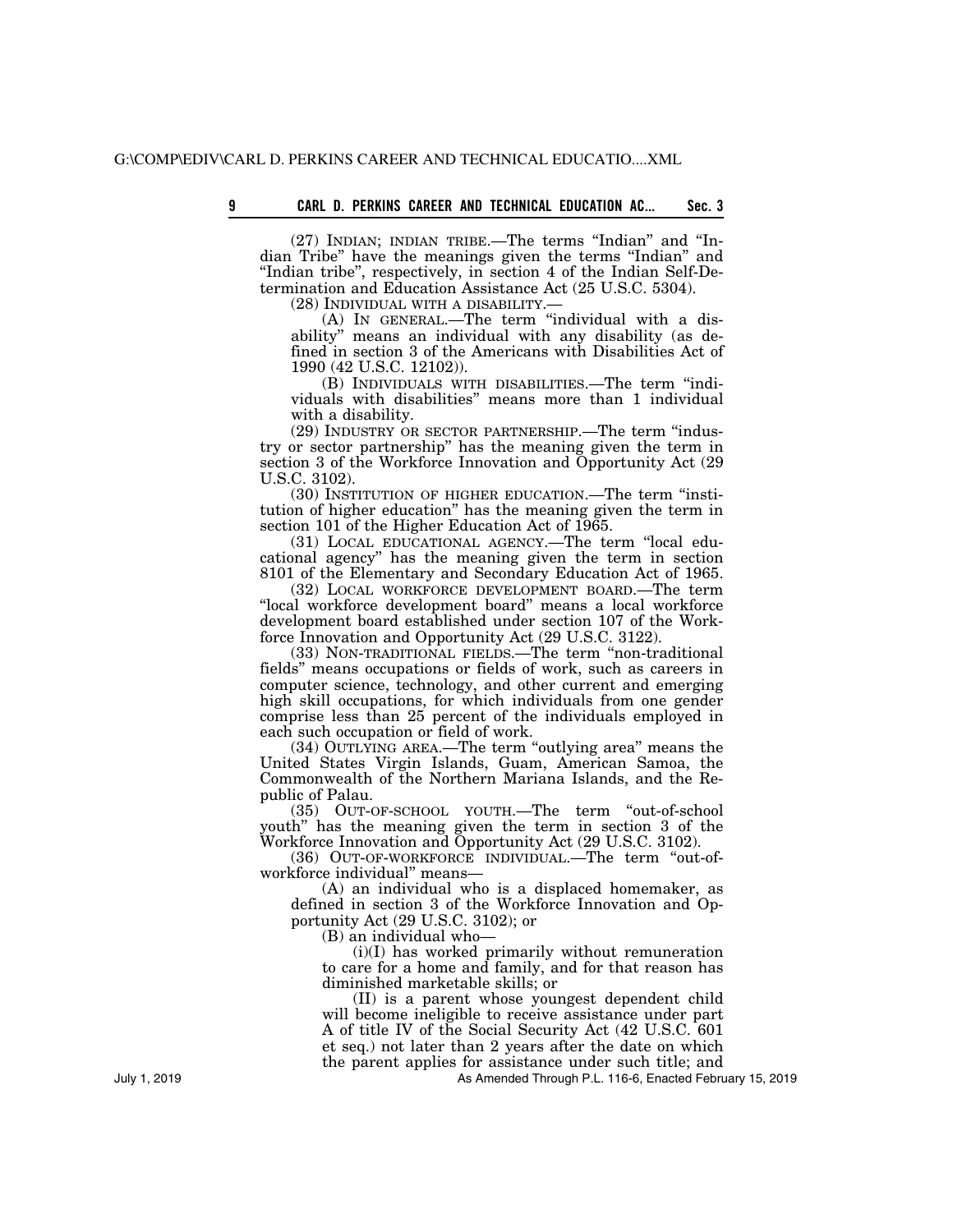# Sec. 3 CARL D. PERKINS CAREER AND TECHNICAL EDUCATION AC... **10**

(ii) is unemployed or underemployed and is experiencing difficulty in obtaining or upgrading employment.

(37) PARAPROFESSIONAL.—The term ''paraprofessional'' has the meaning given the term in section 8101 of the Elementary and Secondary Education Act of 1965.<br>(38) PAY FOR SUCCESS INITIATIVE.

 $(A)$  In GENERAL.—Subject to subparagraph  $(B)$ , the term 'pay for success initiative' means a performancebased grant, contract, or cooperative agreement awarded by a State or local public entity (such as a local educational agency) to a public or private nonprofit entity—

(i) in which a commitment is made to pay for improved outcomes that result in increased public value and social benefit to students and the public sector, such as improved student outcomes as evidenced by the indicators of performance described in section 113(b)(2) and direct cost savings or cost avoidance to the public sector; and

(ii) that includes—

(I) a feasibility study on the initiative describing how the proposed intervention is based on evidence of effectiveness;

(II) a rigorous, third-party evaluation that uses experimental or quasi-experimental design or other research methodologies that allow for the strongest possible causal inferences to determine whether the initiative has met its proposed outcomes;

(III) an annual, publicly available report on the progress of the initiative; and

 $\tilde{I}(IV)$  a requirement that payments are made to the recipient of a grant, contract, or cooperative agreement only when agreed upon outcomes are achieved, except that the entity may make payments to the third party conducting the evaluation described in subclause (II).

(B) EXCLUSION.—The term ''pay for success initiative'' does not include any initiative that—

(i) reduces the special education or related services that a student would otherwise receive under the Individuals with Disabilities Education Act; or

(ii) otherwise reduces the rights of a student or the obligations of an entity under the Individuals with Disabilities Education Act, the Rehabilitation Act of 1973 (29 U.S.C. 701 et seq.), the Americans with Disabilities Act of 1990 (42 U.S.C. 12101 et seq.), or any other law.

(39) POSTSECONDARY EDUCATIONAL INSTITUTION.—The term ''postsecondary educational institution'' means—

(A) an institution of higher education that provides not less than a 2-year program of instruction that is acceptable for credit toward a bachelor's degree;

(B) a tribally controlled college or university; or

As Amended Through P.L. 116-6, Enacted February 15, 2019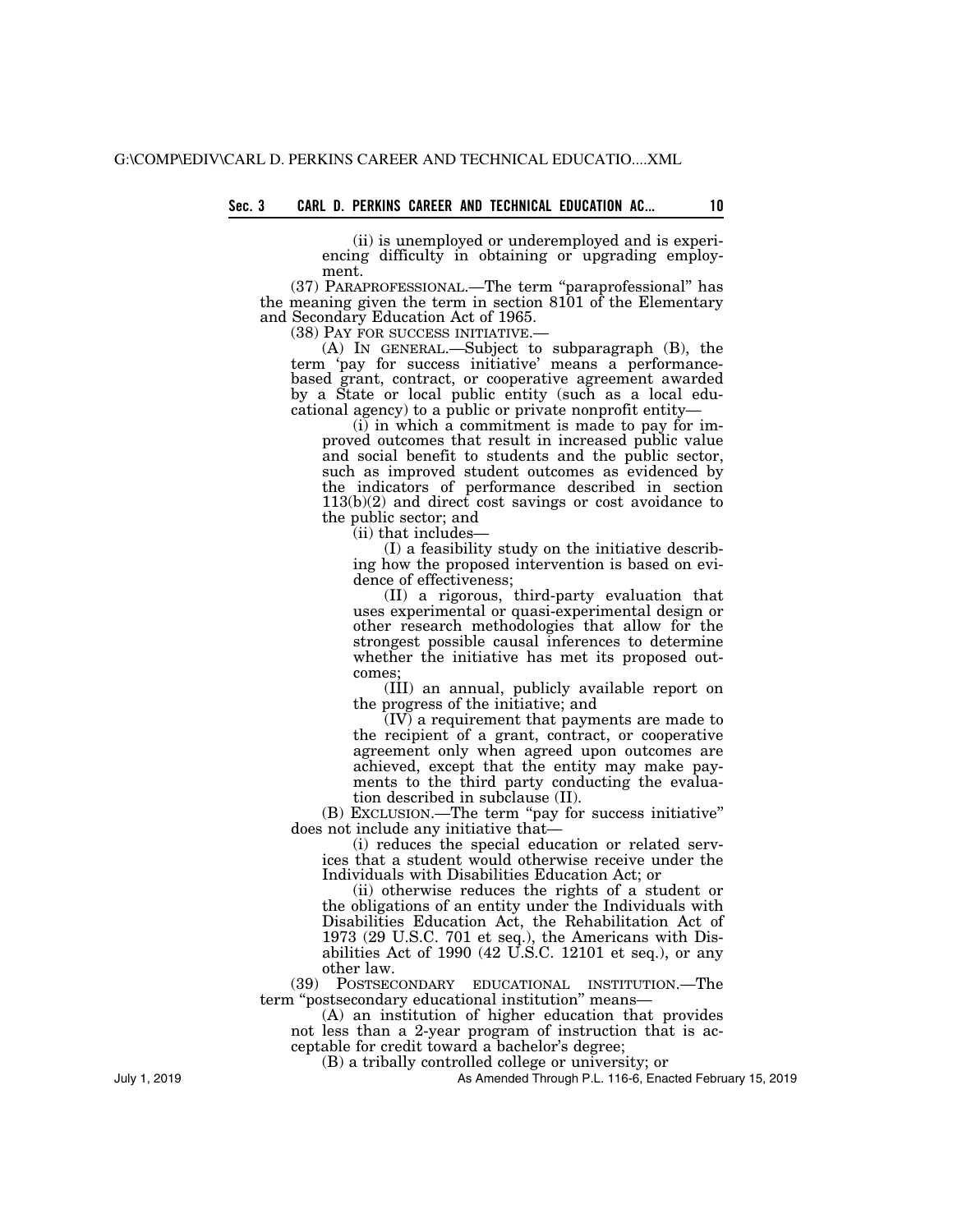| 11 |  |  |  | CARL D. PERKINS CAREER AND TECHNICAL EDUCATION AC | Sec. 3 |
|----|--|--|--|---------------------------------------------------|--------|
|    |  |  |  |                                                   |        |

(C) a nonprofit educational institution offering certificate or other skilled training programs at the postsecondary level.

(40) PROFESSIONAL DEVELOPMENT.—The term ''professional development'' means activities that—

(A) are an integral part of eligible agency, eligible recipient, institution, or school strategies for providing educators (including teachers, principals, other school leaders, administrators, specialized instructional support personnel, career guidance and academic counselors, and paraprofessionals) with the knowledge and skills necessary to enable students to succeed in career and technical education, to meet challenging State academic standards under section 1111(b)(1) of the Elementary and Secondary Education Act, or to achieve academic skills at the postsecondary level; and

(B) are sustained (not stand-alone, 1-day, or shortterm workshops), intensive, collaborative, job-embedded, data-driven, and classroom-focused, to the extent practicable evidence-based, and may include activities that—

(i) improve and increase educators'—

 $(I)$  knowledge of the academic and technical subjects;

(II) understanding of how students learn; and

(III) ability to analyze student work and achievement from multiple sources, including how to adjust instructional strategies, assessments, and materials based on such analysis;

(ii) are an integral part of eligible recipients' improvement plans;

(iii) allow personalized plans for each educator to address the educator's specific needs identified in observation or other feedback;

(iv) support the recruitment, hiring, and training of effective educators, including educators who became certified through State and local alternative routes to certification;

(v) advance educator understanding of—

(I) effective instructional strategies that are evidence-based; and

(II) strategies for improving student academic and technical achievement or substantially increasing the knowledge and teaching skills of educators;

(vi) are developed with extensive participation of educators, parents, students, and representatives of Indian Tribes (as applicable), of schools and institutions served under this Act;

(vii) are designed to give educators of students who are English learners in career and technical education programs or programs of study the knowledge and skills to provide instruction and appropriate language and academic support services to those stu-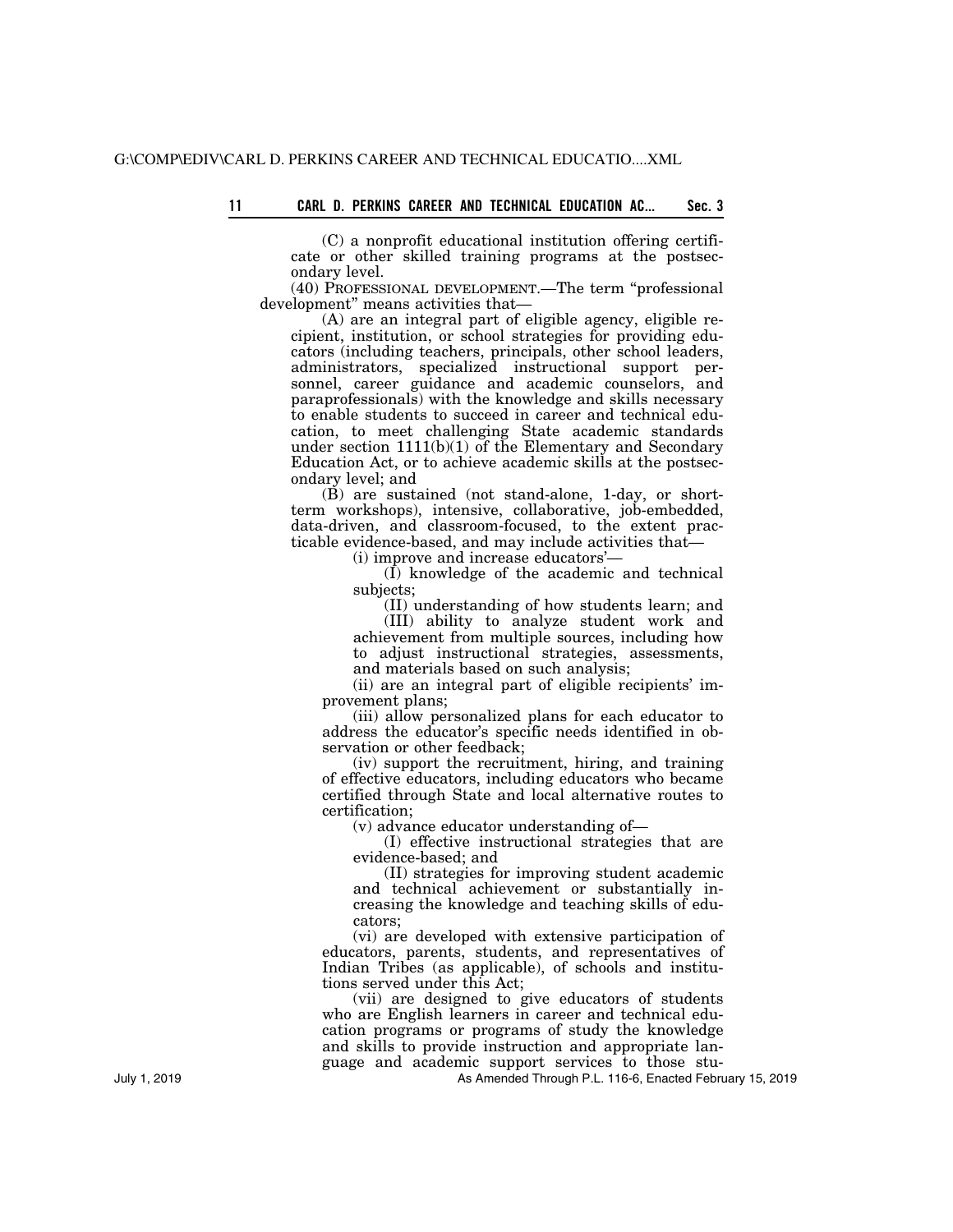dents, including the appropriate use of curricula and assessments;

(viii) as a whole, are regularly evaluated for their impact on increased educator effectiveness and improved student academic and technical achievement, with the findings of the evaluations used to improve the quality of professional development;

(ix) are designed to give educators of individuals with disabilities in career and technical education programs or programs of study the knowledge and skills to provide instruction and academic support services to those individuals, including positive behavioral interventions and supports, multi-tier system of supports, and use of accommodations;

 $(x)$  include instruction in the use of data and assessments to inform and instruct classroom practice;

(xi) include instruction in ways that educators may work more effectively with parents and families;

(xii) provide follow-up training to educators who have participated in activities described in this paragraph that are designed to ensure that the knowledge and skills learned by the educators are implemented in the classroom;

(xiii) promote the integration of academic knowledge and skills and relevant technical knowledge and skills, including programming jointly delivered to academic and career and technical education teachers; or

(xiv) increase the ability of educators providing career and technical education instruction to stay current with industry standards.

(41) PROGRAM OF STUDY.—The term ''program of study'' means a coordinated, nonduplicative sequence of academic and technical content at the secondary and postsecondary level that—

(A) incorporates challenging State academic standards, including those adopted by a State under section  $1111(b)(1)$  of the Elementary and Secondary Education Act of 1965;

(B) addresses both academic and technical knowledge and skills, including employability skills;

(C) is aligned with the needs of industries in the economy of the State, region, Tribal community, or local area;

(D) progresses in specificity (beginning with all aspects of an industry or career cluster and leading to more occupation-specific instruction);

(E) has multiple entry and exit points that incorporate credentialing; and

(F) culminates in the attainment of a recognized postsecondary credential.

(42) QUALIFIED INTERMEDIARY.—The term ''qualified intermediary'' means a nonprofit entity, which may be part of an industry or sector partnership, that demonstrates expertise in building, connecting, sustaining, and measuring partnerships with entities such as employers, schools, community-based or-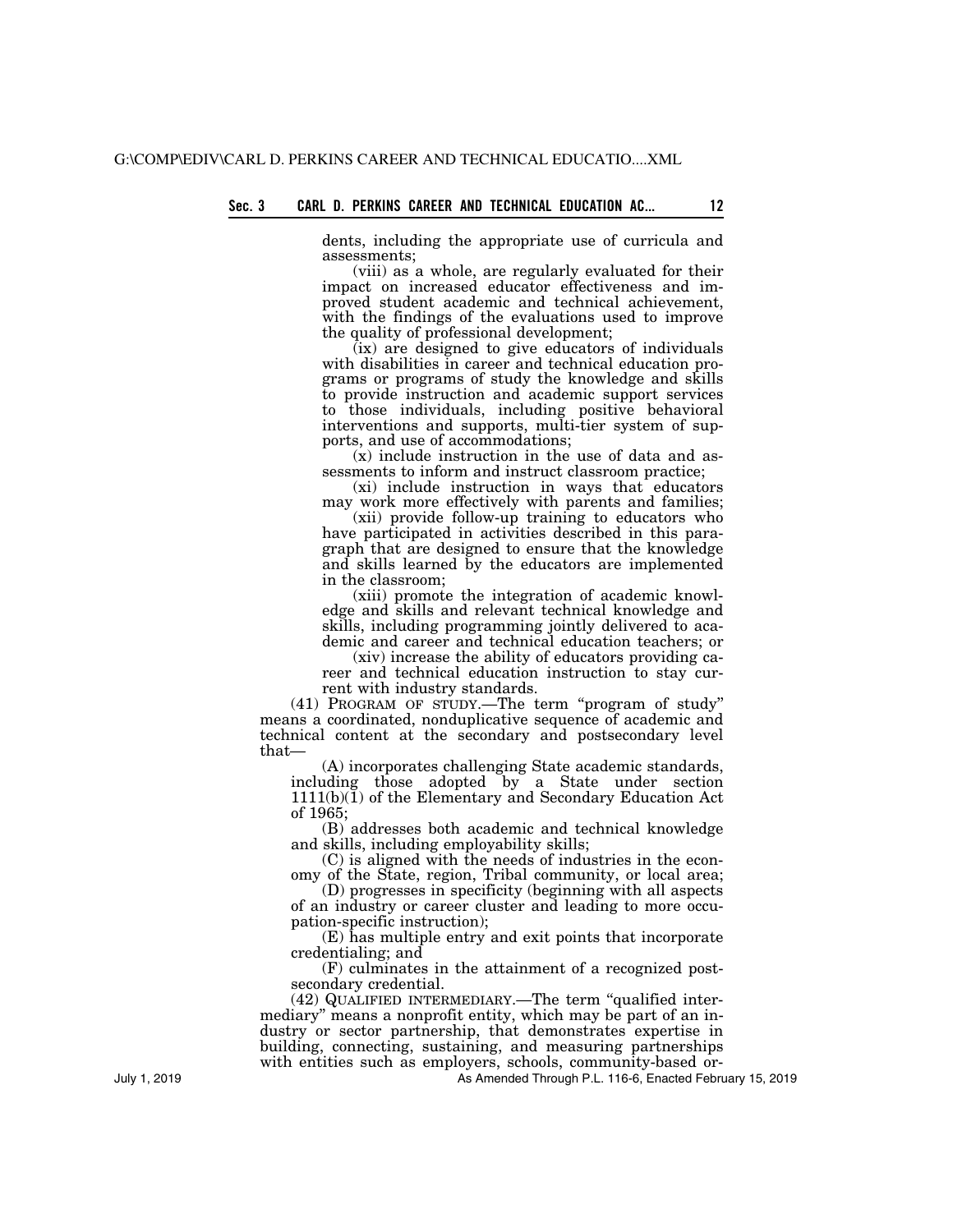ganizations, postsecondary institutions, social service organizations, economic development organizations, Indian tribes or Tribal organizations, and workforce systems to broker services, resources, and supports to youth and the organizations and systems that are designed to serve youth, including—

(A) connecting employers to classrooms;

(B) assisting in the design and implementation of career and technical education programs and programs of study;

(C) delivering professional development;

(D) connecting students to internships and other workbased learning opportunities; and

(E) developing personalized student supports.

(43) RECOGNIZED POSTSECONDARY CREDENTIAL.—The term ''recognized postsecondary credential'' has the meaning given the term in section 3 of the Workforce Innovation and Opportunity Act (29 U.S.C. 3102).

(44) SECONDARY SCHOOL.—The term ''secondary school'' has the meaning given the term in section 8101 of the Elementary and Secondary Education Act of 1965.

(45) SECRETARY.—The term ''Secretary'' means the Secretary of Education.<br>
(46) SPECIALIZED INSTRUCTIONAL SUPPORT PERSONNEL.—

The term "specialized instructional support personnel" has the meaning given the term in section 8101 of the Elementary and Secondary Education Act of 1965.

(47) SPECIALIZED INSTRUCTIONAL SUPPORT SERVICES.—The term "specialized instructional support services" has the meaning given the term in section 8101 of the Elementary and Secondary Education Act of 1965.

(48) SPECIAL POPULATIONS.—The term ''special populations" means-

(A) individuals with disabilities;

(B) individuals from economically disadvantaged families, including low-income youth and adults;

(C) individuals preparing for non-traditional fields;

(D) single parents, including single pregnant women;

(E) out-of-workforce individuals;

(F) English learners;

(G) homeless individuals described in section 725 of the McKinney-Vento Homeless Assistance Act (42 U.S.C. 11434a);

(H) youth who are in, or have aged out of, the foster care system; and

(I) youth with a parent who—

(i) is a member of the armed forces (as such term is defined in section  $101(a)(4)$  of title 10, United States Code); and

(ii) is on active duty (as such term is defined in section  $101(d)(1)$  of such title).

(49) STATE.—The term ''State'', unless otherwise specified, means each of the several States of the United States, the District of Columbia, the Commonwealth of Puerto Rico, and each outlying area.

As Amended Through P.L. 116-6, Enacted February 15, 2019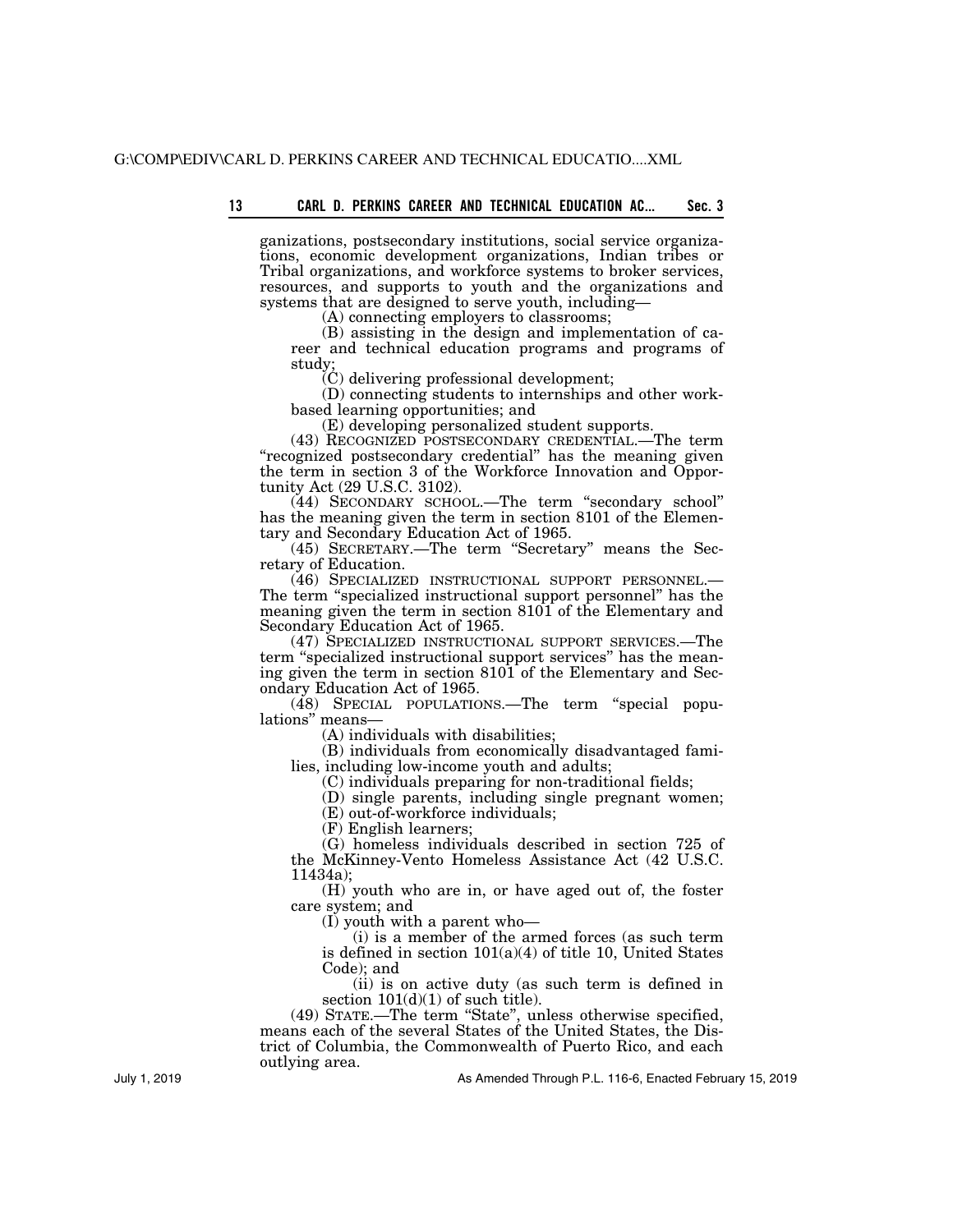### Sec. 3 CARL D. PERKINS CAREER AND TECHNICAL EDUCATION AC... 14

(50) SUPPORT SERVICES.—The term ''support services'' means services related to curriculum modification, equipment modification, classroom modification, supportive personnel (including paraprofessionals and specialized instructional support personnel), and instructional aids and devices.

(51) TRIBALLY CONTROLLED COLLEGE OR UNIVERSITY.—The term ''tribally controlled college or university'' has the meaning given the term in section 2(a) of the Tribally Controlled Colleges and Universities Assistance Act of 1978 (25 U.S.C.  $1801(a)$ ).

(52) TRIBALLY CONTROLLED POSTSECONDARY CAREER AND TECHNICAL INSTITUTION.—The term ''tribally controlled postsecondary career and technical institution'' means an institution of higher education (as defined in section 101 of the Higher Education Act of 1965, except that subsection  $(a)(2)$  of such section shall not be applicable and the reference to Secretary in subsection  $(a)(5)$  of such section shall be deemed to refer to the Secretary of the Interior) that—

(A) is formally controlled, or has been formally sanctioned or chartered, by the governing body of an Indian Tribe or Indian Tribes;

(B) offers a technical degree or certificate granting program;

(C) is governed by a board of directors or trustees, a majority of whom are Indians;

(D) demonstrates adherence to stated goals, a philosophy, or a plan of operation, that fosters individual Indian economic and self-sufficiency opportunity, including programs that are appropriate to stated Tribal goals of developing individual entrepreneurships and self-sustaining economic infrastructures on reservations or tribal lands;

(E) has been in operation for at least 3 years;

(F) holds accreditation with or is a candidate for accreditation by a nationally recognized accrediting authority for postsecondary career and technical education; and

(G) enrolls the full-time equivalent of not less than 100 students, of whom a majority are Indians.

(53) TRIBAL ORGANIZATION.—The term ''Tribal organization" has the meaning given the term "tribal organization" in section 4 of the Indian Self-Determination and Education Assistance Act (25 U.S.C. 5304).

(54) UNIVERSAL DESIGN FOR LEARNING.—The term ''universal design for learning'' has the meaning given the term in section 8101 of the Elementary and Secondary Education Act of 1965.

(55) WORK-BASED LEARNING.—The term ''work-based learning'' means sustained interactions with industry or community professionals in real workplace settings, to the extent practicable, or simulated environments at an educational institution that foster in-depth, firsthand engagement with the tasks required in a given career field, that are aligned to curriculum and instruction.

As Amended Through P.L. 116-6, Enacted February 15, 2019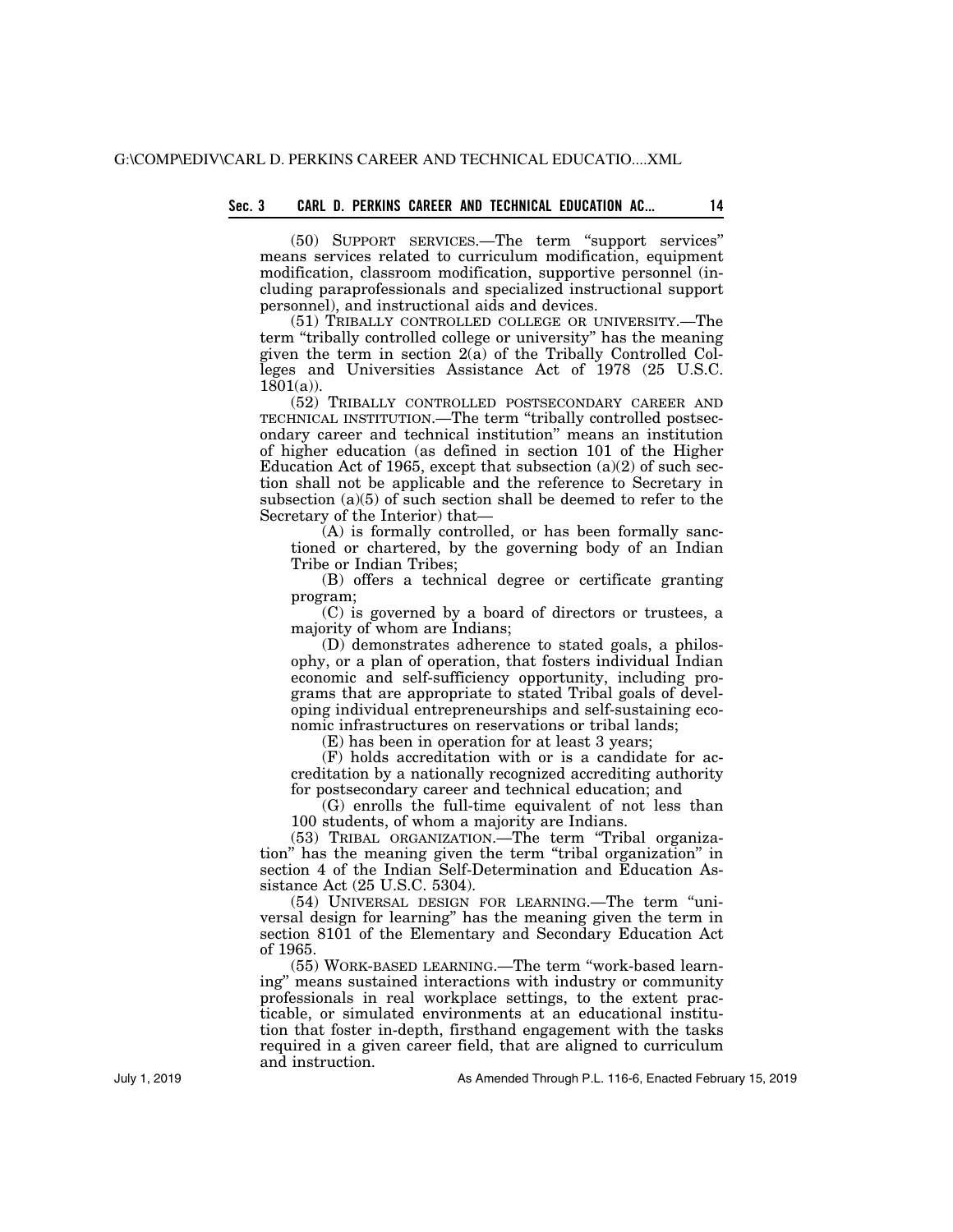### 15 CARL D. PERKINS CAREER AND TECHNICAL EDUCATION AC... Sec. 8

### **SEC. 4. [20 U.S.C. 2303] TRANSITION PROVISIONS.**

The Secretary shall take such steps as are necessary to provide for the orderly transition to the authority of this Act (as amended by the Strengthening Career and Technical Education for the 21st Century Act) from any authority under the provisions of the Carl D. Perkins Vocational and Technical Education Act of 2006, as in effect on the day before the date of enactment of the Strengthening Career and Technical Education for the 21st Century Act. The Secretary shall give each eligible agency the opportunity to submit a transition plan for the first fiscal year following the date of enactment of the Strengthening Career and Technical Education for the 21st Century Act.

### **SEC. 5. [20 U.S.C. 2304] PRIVACY.**

(a) GEPA.—Nothing in this Act shall be construed to supersede the privacy protections afforded parents and students under section 444 of the General Education Provisions Act (20 U.S.C. 1232g).

Nothing in this Act shall be construed to permit the development of a national database of personally identifiable information on individuals receiving services under this Act.

### **SEC. 6. [20 U.S.C. 2305] LIMITATION.**

All of the funds made available under this Act shall be used in accordance with the requirements of this Act.

# **SEC. 7. [20 U.S.C. 2306] SPECIAL RULE.**

In the case of a local community in which no employees are represented by a labor organization, for purposes of this Act, the term "representatives of employees" shall be substituted for "labor organization''.

#### **SEC. 8.** ø**20 U.S.C. 2306a**¿ **PROHIBITIONS.**

 $(a)$ <sup>1</sup> LOCAL CONTROL.—Nothing in this Act shall be construed to authorize an officer or employee of the Federal Government—

(1) to condition or incentivize the receipt of any grant, contract, or cooperative agreement, or the receipt of any priority or preference under such grant, contract, or cooperative agreement, upon a State, local educational agency, eligible agency, eligible recipient, eligible entity, or school's adoption or implementation of specific instructional content, academic standards and assessments, curricula, or program of instruction (including any condition, priority, or preference to adopt the Common Core State Standards developed under the Common Core State Standards Initiative, any other academic standards common to a significant number of States, or any assessment, instructional content, or curriculum aligned to such standards);

(2) through grants, contracts, or other cooperative agreements, to mandate, direct, or control a State, local educational agency, eligible agency, eligible recipient, eligible entity, or school's specific instructional content, academic standards and assessments, curricula, or program of instruction (including any requirement, direction, or mandate to adopt the Common

<sup>1</sup>Sections 9(1) and 201(b) of Public Law 115–224 both provide for amendments to section 8(a), however, the latter amendment by section 201(b) could not be carried out in light of the earlier amendment.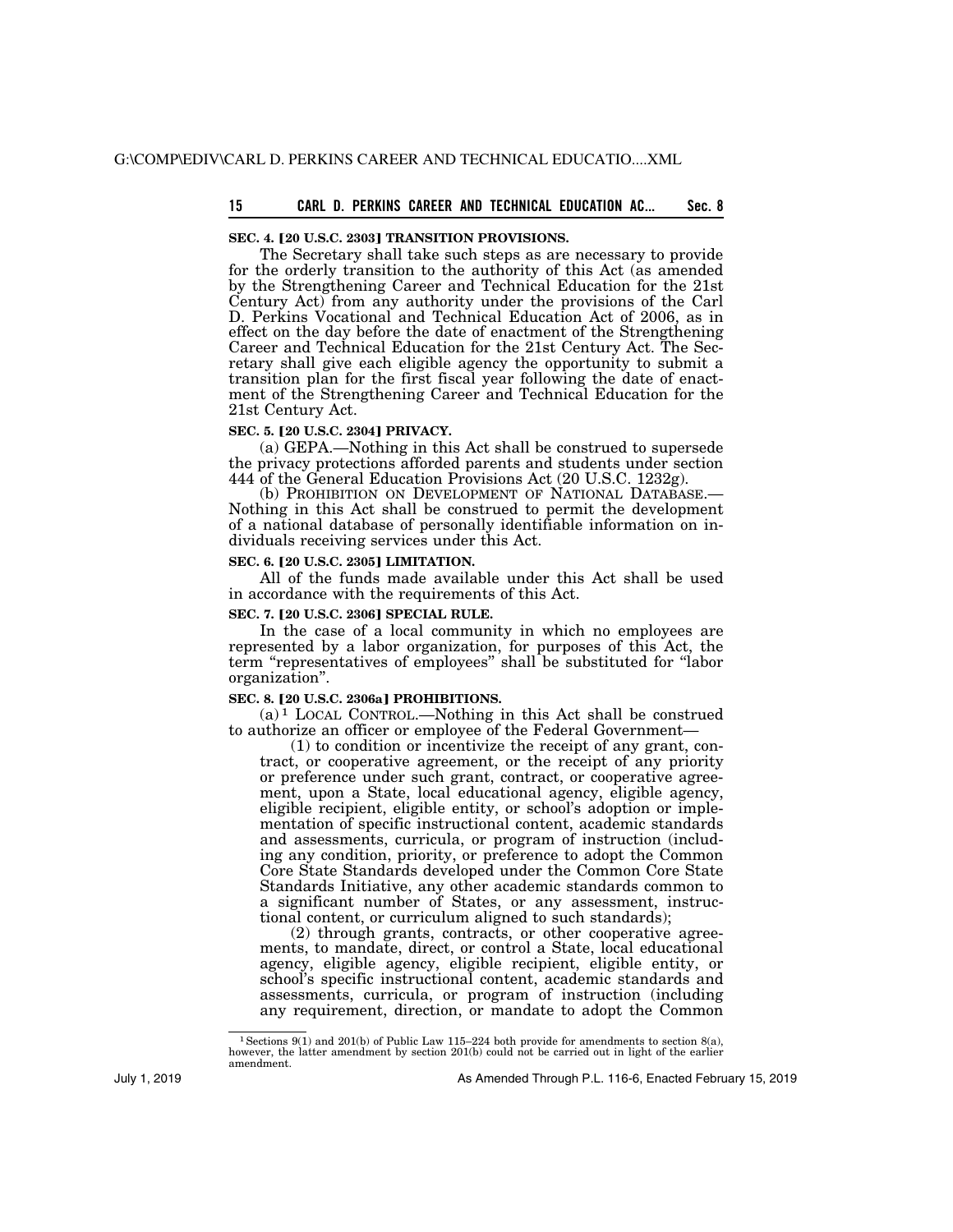### **Sec. 8 CARL D. PERKINS CAREER AND TECHNICAL EDUCATION AC... 16**

Core State Standards developed under the Common Core State Standards Initiative, any other academic standards common to a significant number of States, or any assessment, instructional content, or curriculum aligned to such standards); or

(3) except as required under sections 112(b), 211(b), and 223—

(A) to mandate, direct, or control the allocation of State or local resources; or

(B) to mandate that a State or a political subdivision of a State spend any funds or incur any costs not paid for under this Act.

(b) NO PRECLUSION OF OTHER ASSISTANCE.—Any State that declines to submit an application to the Secretary for assistance under this Act shall not be precluded from applying for assistance under any other program administered by the Secretary.

(c) PROHIBITION ON REQUIRING FEDERAL APPROVAL OR CERTIFI- CATION OF STANDARDS.—Notwithstanding any other provision of Federal law, no State shall be required to have academic and career and technical content standards or student academic and career and technical achievement standards approved or certified by the Federal Government, in order to receive assistance under this Act.

(d) RULE OF CONSTRUCTION.—Nothing in this section affects the applicability of subchapter II of chapter 5, and chapter 7, of title 5, United States Code, (commonly known as the ''Administrative Procedure Act'') or chapter 8 of title 5, United States Code, commonly known as the "Congressional Review Act").

(e) COHERENT AND RIGOROUS CONTENT.—For the purposes of this Act, coherent and rigorous content shall be determined by the State consistent with section  $1111(b)(1)$  of the Elementary and Secondary Education Act of 1965.

(f) CONGRESSIONAL NOTICE AND COMMENT.—

(1) NOTICE TO CONGRESS.—Not less than 15 business days prior to issuing a notice of proposed rulemaking related to this Act in the Federal Register, the Secretary shall provide to the Committee on Health, Education, Labor, and Pensions of the Senate, the Committee on Education and the Workforce of the House of Representatives, and other relevant congressional committees, notice of the Secretary's intent to issue a notice of proposed rulemaking that shall include—

(A) a copy of the proposed regulation;

(B) the need to issue the regulation;

(C) a description of how the regulation is consistent with the scope of this Act;

(D) the anticipated burden (including the time, cost, and paperwork burden) the regulation will impose on an eligible agency, institution, or recipient that may be impacted by the regulation, including the potential impact on rural areas;

(E) the anticipated benefits to an eligible agency, institution, or recipient that may be impacted by the regulation, including in rural areas; and

(F) any regulations that will be repealed when the new regulation is issued.

As Amended Through P.L. 116-6, Enacted February 15, 2019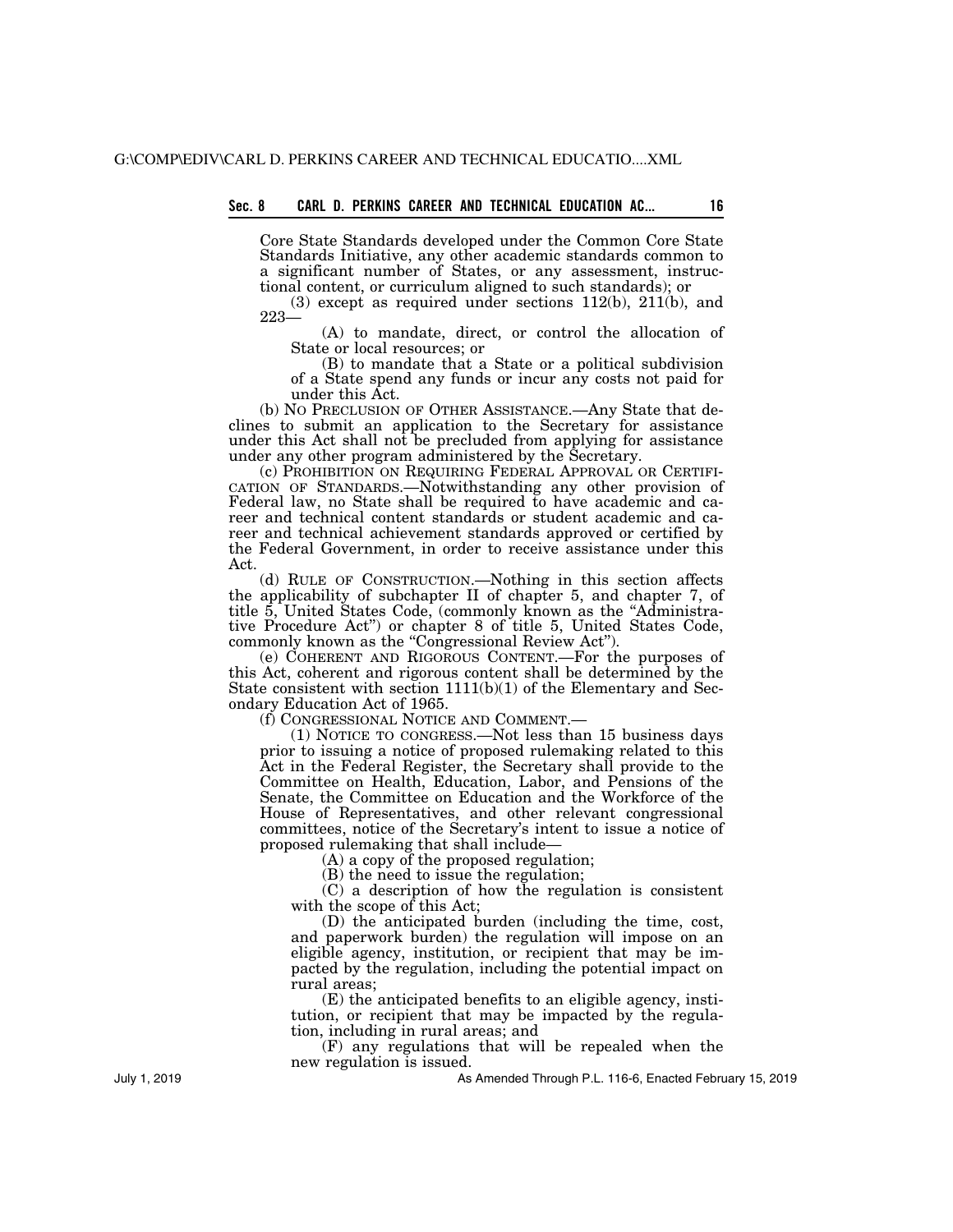| CARL D. PERKINS CAREER AND TECHNICAL EDUCATION AC<br>17 | Sec. 111 |  |  |  |  |  |  |  |
|---------------------------------------------------------|----------|--|--|--|--|--|--|--|
|---------------------------------------------------------|----------|--|--|--|--|--|--|--|

(2) COMMENT PERIOD FOR CONGRESS.—The Secretary shall—

(A) before issuing any notice of proposed rulemaking under this subsection, provide Congress with a comment period of 15 business days to make comments on the proposed regulation, beginning on the date that the Secretary provides the notice of intent to the appropriate committees of Congress under paragraph (1); and

(B) include and seek to address all comments submitted by members of Congress in the public rulemaking record for the regulation published in the Federal Register.

(3) COMMENT AND REVIEW PERIOD; EMERGENCY SITUA-TIONS.—The comment and review period for any proposed regulation shall be not less than 60 days unless an emergency requires a shorter period, in which case the Secretary shall—

(A) designate the proposed regulation as an emergency with an explanation of the emergency in the notice to Congress under paragraph (1);

(B) publish the length of the comment and review period in such notice and in the Federal Register; and

(C) conduct immediately thereafter regional meetings to review such proposed regulation before issuing any final regulation.

### **SEC. 9. [20 U.S.C. 2307] AUTHORIZATION OF APPROPRIATIONS.**

There are authorized to be appropriated to carry out this Act (other than sections 114 and 117)—

(1) \$1,229,568,538 for fiscal year 2019;

(2) \$1,246,782,498 for fiscal year 2020;

(3) \$1,264,237,452 for fiscal year 2021;

(4) \$1,281,936,777 for fiscal year 2022;

(5) \$1,299,883,892 for fiscal year 2023; and

(6) \$1,318,082,266 for fiscal year 2024.

# **TITLE I—CAREER AND TECHNICAL EDU-CATION ASSISTANCE TO THE STATES**

# **PART A—ALLOTMENT AND ALLOCATION**

# **SEC. 111. [20 U.S.C. 2321] RESERVATIONS AND STATE ALLOTMENT.**

(a) RESERVATIONS AND STATE ALLOTMENT.— (1) RESERVATIONS.—From the amount appropriated under section 9 for each fiscal year, the Secretary shall reserve—

(A) 0.13 percent to carry out section 115; and

(B) 1.50 percent to carry out section 116, of which— (i) 1.25 percent of the sum shall be available to

carry out section 116(b); and

(ii) 0.25 percent of the sum shall be available to carry out section 116(h).

(2) FOUNDATIONAL GRANT.—

(A) IN GENERAL.—From the remainder of the amount appropriated under section 9 and not reserved under para-

graph (1) for a fiscal year, the Secretary shall allot to a

As Amended Through P.L. 116-6, Enacted February 15, 2019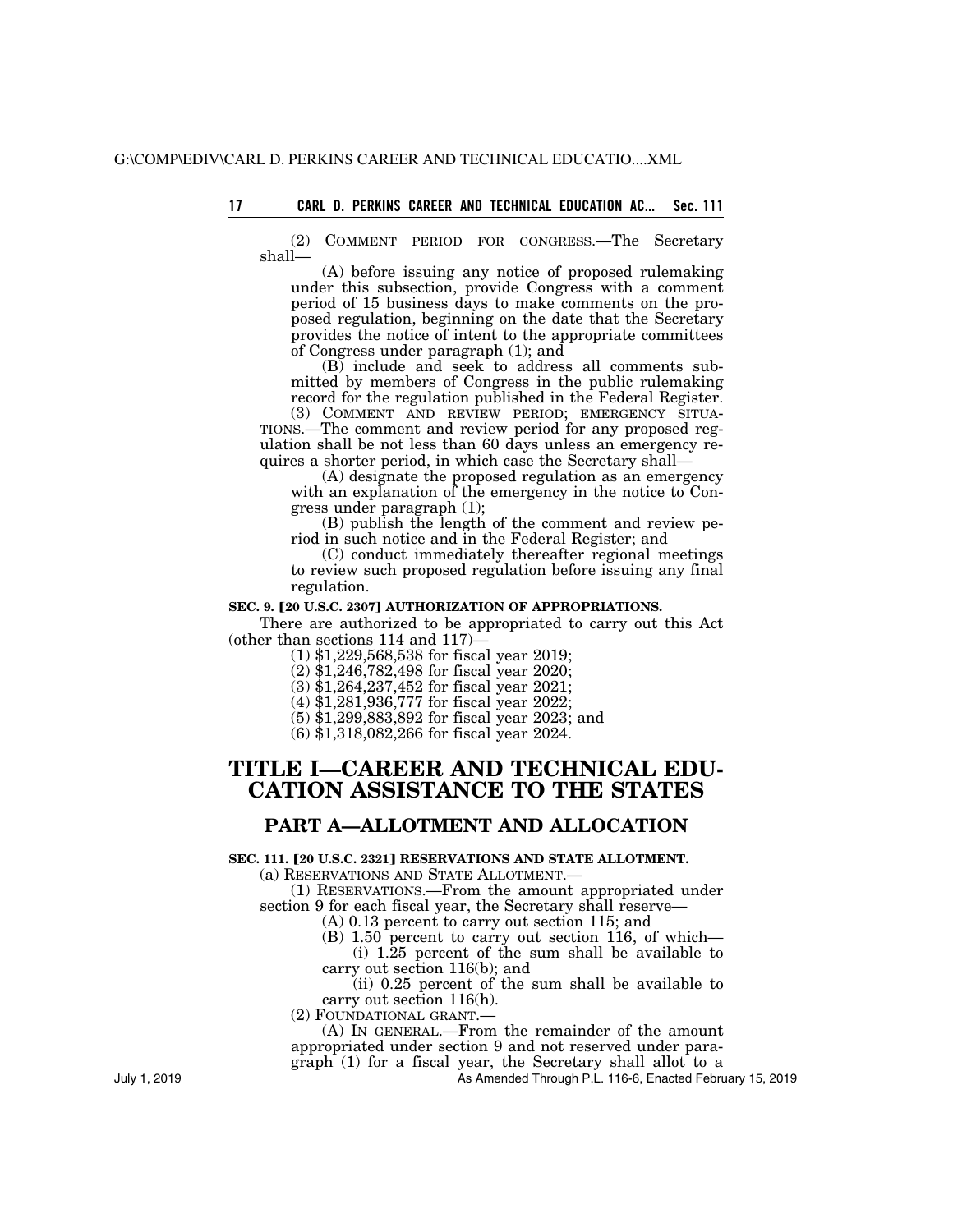# Sec. 111 CARL D. PERKINS CAREER AND TECHNICAL EDUCATION AC... **18**

State for the fiscal year an amount equal to the amount the State received in fiscal year 2018.

(B) RATABLE REDUCTION.—If for any fiscal year the amount appropriated for allotments under this section is insufficient to satisfy the provisions of subparagraph (A), the payments to all States under such subparagraph shall be ratably reduced.

(3) ADDITIONAL FUNDS.—Subject to paragraph (4), from the additional funds remaining from the amount appropriated under section 9 and not expended under paragraphs  $(1)$  and  $(2)$ for a fiscal year, the Secretary shall allot to a State for the fiscal year—

(A) an amount that bears the same ratio to 50 percent of the sum being allotted as the product of the population aged 15 to 19, inclusive, in the State in the fiscal year preceding the fiscal year for which the determination is made and the State's allotment ratio bears to the sum of the corresponding products for all the States;

(B) an amount that bears the same ratio to 20 percent of the sum being allotted as the product of the population aged 20 to 24, inclusive, in the State in the fiscal year preceding the fiscal year for which the determination is made and the State's allotment ratio bears to the sum of the corresponding products for all the States;

(C) an amount that bears the same ratio to 15 percent of the sum being allotted as the product of the population aged 25 to 65, inclusive, in the State in the fiscal year preceding the fiscal year for which the determination is made and the State's allotment ratio bears to the sum of the corresponding products for all the States; and

(D) an amount that bears the same ratio to 15 percent of the sum being allotted as the amounts allotted to the State under subparagraphs (A), (B), and (C) for such years bears to the sum of the amounts allotted to all the States under subparagraphs  $(A)$ ,  $(B)$ , and  $(C)$  for such year.

(4) MINIMUM ALLOTMENT FOR YEARS WITH ADDITIONAL FUNDS.—

(A) IN GENERAL.—Subject to subparagraph (B), for a fiscal year for which there are additional funds described in paragraph (3), no State shall receive for such fiscal year under paragraph (3) less than 1/2 of 1 percent of the additional funds available for such fiscal year. Amounts necessary for increasing such payments to States to comply with the preceding sentence shall be obtained by ratably reducing the amounts to be paid to other States.

(B) SPECIAL RULE.—In the case of a qualifying State, the minimum allotment under subparagraph  $(A)$  for a fiscal year for the qualifying State shall be the lesser of—

(i) 1/2 of 1 percent of the additional funds available for such fiscal year; and

(ii) the product of—

(I) 1/3 of the additional funds; multiplied by

(II) the quotient of—

As Amended Through P.L. 116-6, Enacted February 15, 2019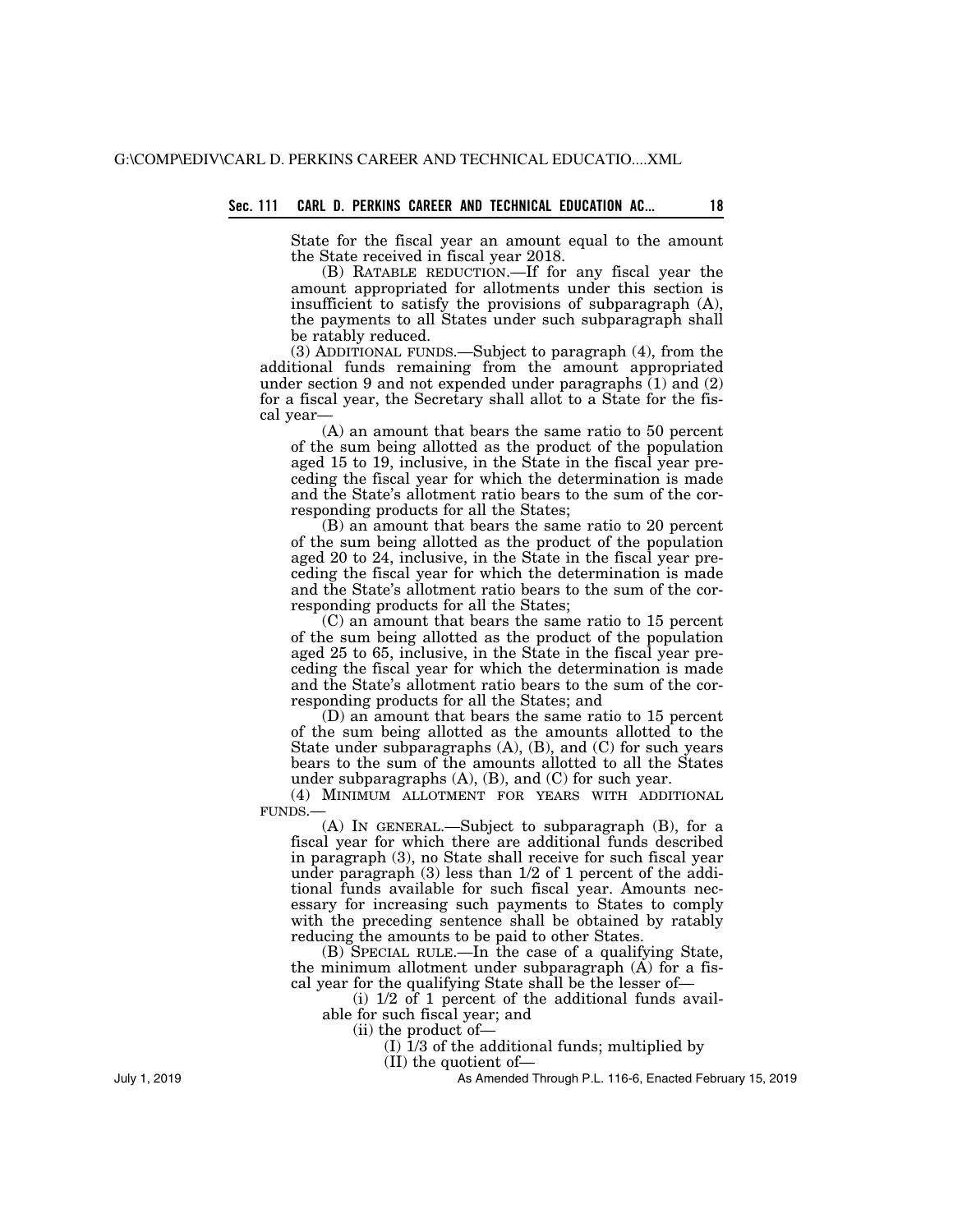(aa) the qualifying State's ratio described in subparagraph (C) for the fiscal year for which the determination is made; divided by

(bb) the sum of all such ratios for all qualifying States for the fiscal year for which the determination is made.<br>RATIO.—For purposes of

(C) RATIO.—For purposes of subparagraph  $(B)(ii)(II)(aa)$ , the ratio for a qualifying State for a fiscal year shall be 1.00 less the quotient of—

(i) the amount the qualifying State is allotted under paragraph (3) for the fiscal year; divided by

(ii) 1/2 of 1 percent of the amount appropriated under paragraph (3) for the fiscal year for which the determination is made.

(D) DEFINITIONS.—In this paragraph, the term ''qualifying State'' means a State (except the United States Virgin Islands) that, for the fiscal year for which a determination under this paragraph is made, would receive, under the allotment formula under paragraph (3) (without the application of this paragraph), an amount that would be less than the amount the State would receive under subparagraph (A) for such fiscal year.

(b) REALLOTMENT.—If the Secretary determines that any amount of any State's allotment under subsection (a) for any fiscal year will not be required for such fiscal year for carrying out the activities for which such amount has been allotted, the Secretary shall make such amount available for reallotment. Any such reallotment among other States shall occur on such dates during the same year as the Secretary shall fix, and shall be made on the basis of criteria established by regulation. No funds may be reallotted for any use other than the use for which the funds were appropriated. Any amount reallotted to a State under this subsection for any fiscal year shall remain available for obligation during the succeeding fiscal year and shall be deemed to be part of the State's allotment for the year in which the amount is obligated.

(c) ALLOTMENT RATIO.—

(1) IN GENERAL.—The allotment ratio for any State shall be 1.00 less the product of—

(A) 0.50; and

(B) the quotient obtained by dividing the per capita income for the State by the per capita income for all the States (exclusive of the Commonwealth of Puerto Rico and the United States Virgin Islands), except that—

(i) the allotment ratio in no case shall be more than 0.60 or less than 0.40; and

(ii) the allotment ratio for the Commonwealth of Puerto Rico and the United States Virgin Islands shall be 0.60.

(2) PROMULGATION.—The allotment ratios shall be promulgated by the Secretary for each fiscal year between October 1 and December 31 of the fiscal year preceding the fiscal year for which the determination is made. Allotment ratios shall be computed on the basis of the average of the appropriate per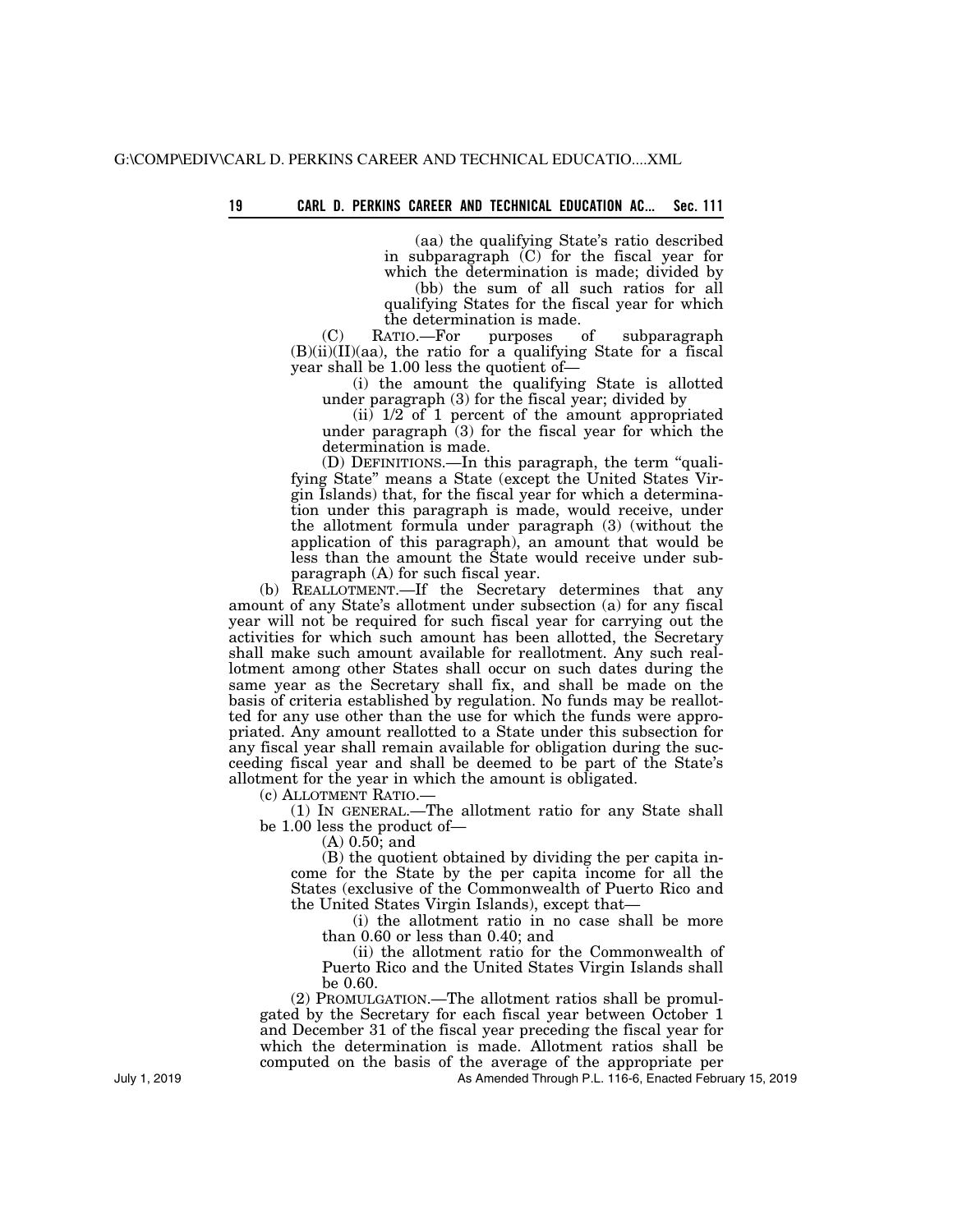# **Sec. 112 CARL D. PERKINS CAREER AND TECHNICAL EDUCATION AC... 20**

capita incomes for the 3 most recent consecutive fiscal years for which satisfactory data are available.

(3) DEFINITION OF PER CAPITA INCOME.—For the purpose of this section, the term "per capita income" means, with respect to a fiscal year, the total personal income in the calendar year ending in such year, divided by the population of the area concerned in such year.

(4) POPULATION DETERMINATION.—For the purposes of this section, population shall be determined by the Secretary on the basis of the latest estimates available to the Department of Education.

(d) DEFINITION OF STATE.—For the purpose of this section, the term ''State'' means each of the several States of the United States, the District of Columbia, the Commonwealth of Puerto Rico, and the United States Virgin Islands.

# **SEC. 112. [20 U.S.C. 2322] WITHIN STATE ALLOCATION.**

(a) IN GENERAL.—From the amount allotted to each State under section 111 for a fiscal year, the eligible agency shall make available—

(1) not less than 85 percent for distribution under section 131 or 132, of which not more than 15 percent of the 85 percent may be used in accordance with subsection (c);

(2) not more than 10 percent to carry out State leadership activities described in section 124, of which—

(A) an amount equal to not more than 2 percent of the amount allotted to the State under section 111 for the fiscal year shall be made available to serve individuals in State institutions, such as State correctional institutions, juvenile justice facilities, and educational institutions that serve individuals with disabilities;

(B) not less than \$60,000 and not more than \$150,000 shall be available for services that prepare individuals for non-traditional fields; and

(C) an amount shall be made available for the recruitment of special populations to enroll in career and technical education programs, which shall be not less than the lesser of—

(i) an amount equal to 0.1 percent; or

(ii) \$50,000; and

(3) an amount equal to not more than 5 percent, or \$250,000, whichever is greater, for administration of the State plan, which may be used for the costs of—

(A) developing the State plan;

(B) reviewing local applications;

(C) monitoring and evaluating program effectiveness;

(D) assuring compliance with all applicable Federal

laws;

(E) providing technical assistance; and

(F) supporting and developing State data systems relevant to the provisions of this Act.

(b) MATCHING REQUIREMENT.—Each eligible agency receiving

funds made available under subsection (a)(3) shall match, from

As Amended Through P.L. 116-6, Enacted February 15, 2019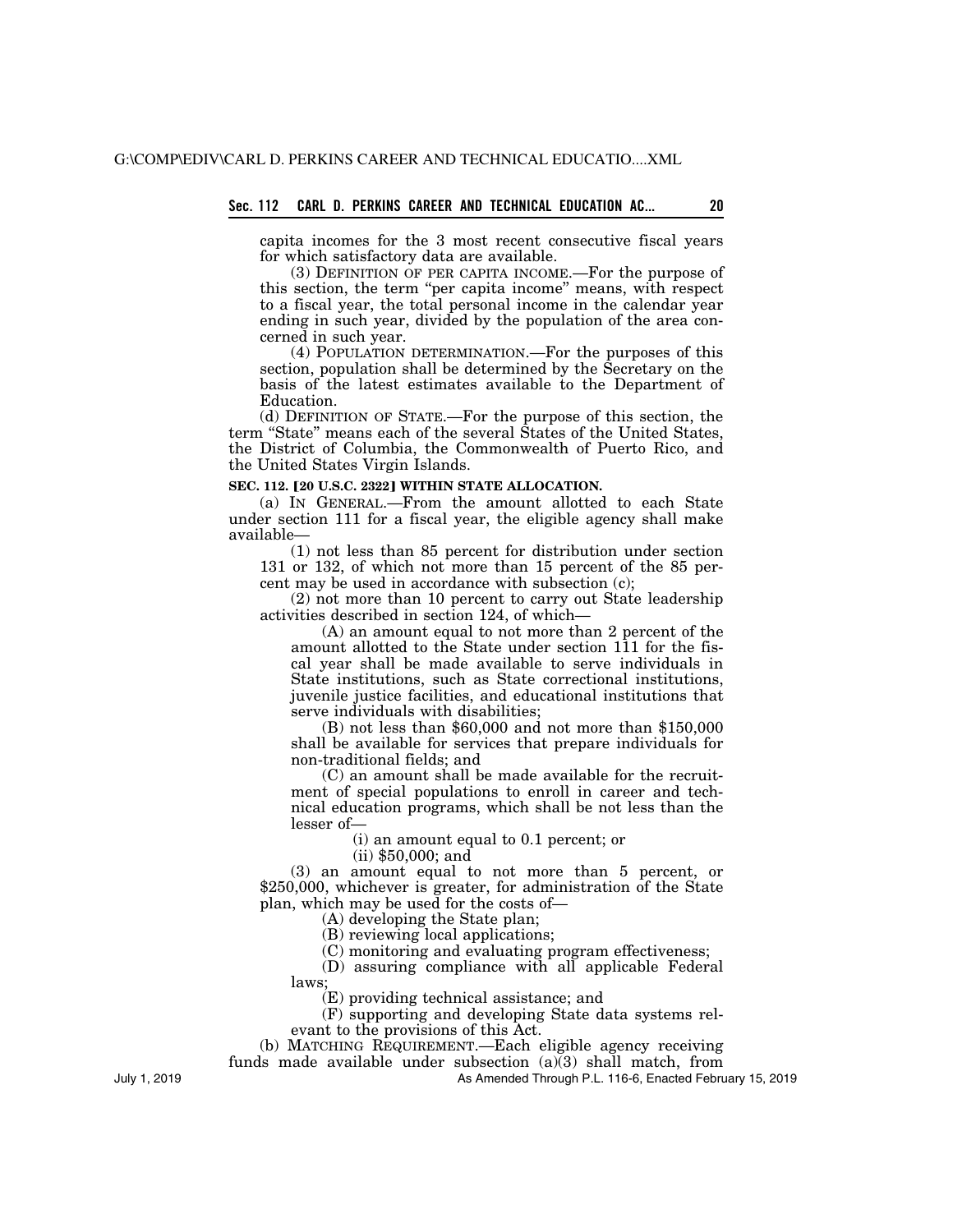non-Federal sources and on a dollar-for-dollar basis, the funds received under subsection (a)(3).

(c) RESERVE.—From amounts made available under subsection (a)(1) to carry out this subsection, an eligible agency may award grants to eligible recipients for career and technical education activities described in section 135—

 $(1)$  in-

(A) rural areas;

(B) areas with high percentages of CTE concentrators or CTE participants;

(C) areas with high numbers of CTE concentrators or CTE participants; and

(D) areas with disparities or gaps in performance as described in section  $113(b)(3)(C)(ii)(II)$ ; and

(2) in order to—

(A) foster innovation through the identification and promotion of promising and proven career and technical education programs, practices, and strategies, which may include programs, practices, and strategies that prepare individuals for nontraditional fields; or

(B) promote the development, implementation, and adoption of programs of study or career pathways aligned with State-identified high-skill, high-wage, or in-demand occupations or industries.

# **SEC. 113. [20 U.S.C. 2323] ACCOUNTABILITY.**

(a) PURPOSE.—The purpose of this section is to establish and support State and local performance accountability systems, comprised of the activities described in this section, to assess the effectiveness of the State and the eligible recipients of the State in achieving statewide progress in career and technical education, and to optimize the return of investment of Federal funds in career and technical education activities.

(b) STATE DETERMINED PERFORMANCE MEASURES.—

(1) IN GENERAL.—Each eligible agency, with input from eligible recipients, shall establish State determined performance measures for a State that consist of—

(A) the core indicators of performance described in subparagraphs (A) and (B) of paragraph (2); and

(B) a State determined level of performance described in paragraph (3)(A) for each core indicator of performance. (2) INDICATORS OF PERFORMANCE.—

(A) CORE INDICATORS OF PERFORMANCE FOR CTE CON-CENTRATORS AT THE SECONDARY LEVEL.—Each eligible agency shall identify in the State plan core indicators of performance for CTE concentrators at the secondary level that are valid and reliable, and that include, at a minimum, measures of each of the following:

(i) The percentage of CTE concentrators who graduate high school, as measured by—

(I) the four-year adjusted cohort graduation rate (defined in section 8101 of the Elementary and Secondary Education Act of 1965); and

As Amended Through P.L. 116-6, Enacted February 15, 2019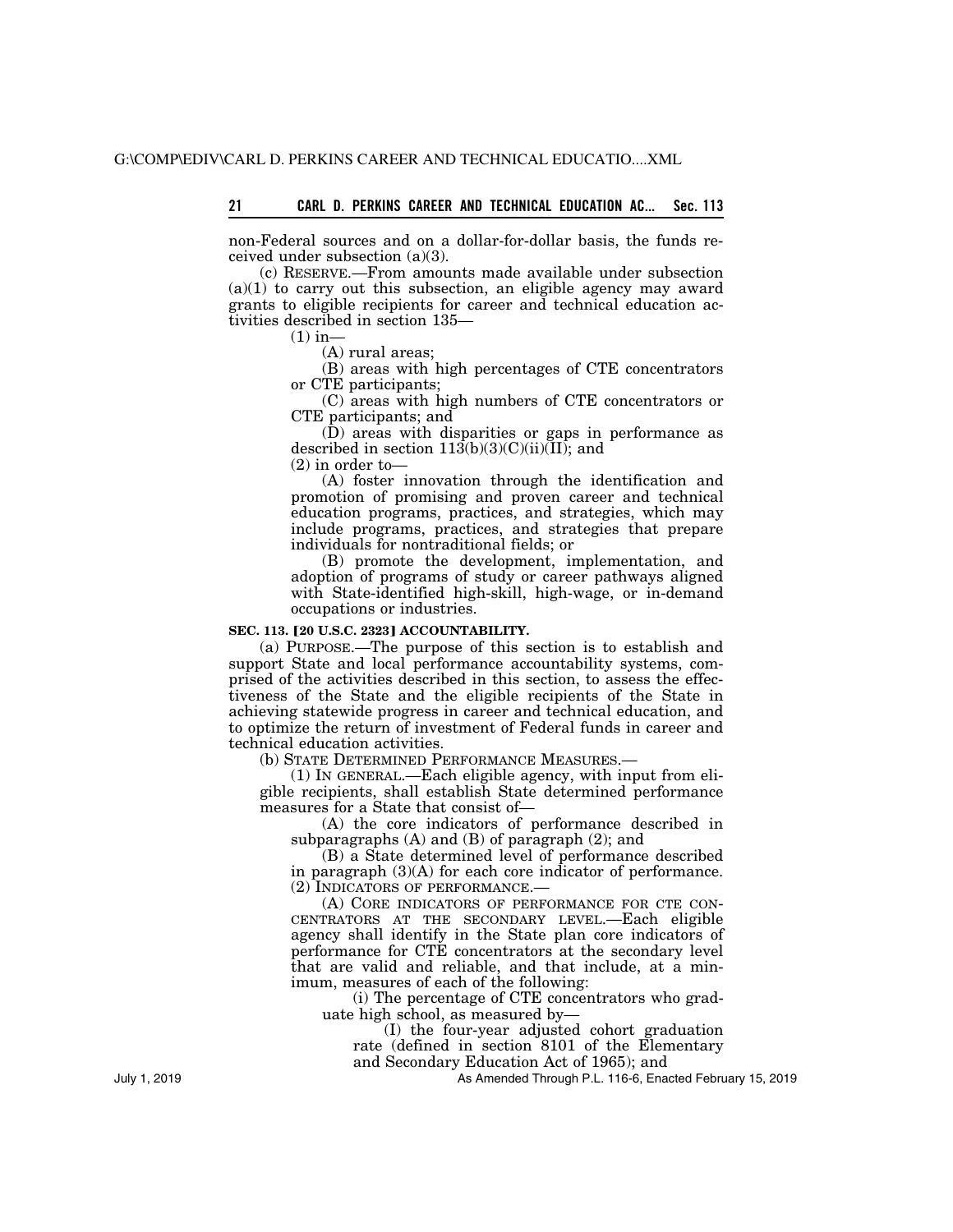# **Sec. 113 CARL D. PERKINS CAREER AND TECHNICAL EDUCATION AC... 22**

(II) at the State's discretion, the extendedyear adjusted cohort graduation rate defined in such section 8101.

(ii) CTE concentrator proficiency in the challenging State academic standards adopted by the State under section  $1111(b)(1)$  of the Elementary and Secondary Education Act of 1965, as measured by the academic assessments described in section 1111(b)(2) of such Act.

(iii) The percentage of CTE concentrators who, in the second quarter after exiting from secondary education, are in postsecondary education or advanced training, military service or a service program that receives assistance under title I of the National and Community Service Act of 1990 (42 U.S.C. 12511 et seq.), are volunteers as described in section 5(a) of the Peace Corps Act (22 U.S.C. 2504(a)), or are employed.

(iv) Indicators of career and technical education program quality as follows:

 $(I)$  That shall include at least 1 of the following:

(aa) The percentage of CTE concentrators graduating from high school having attained a recognized postsecondary credential.

(bb) The percentage of CTE concentrators graduating from high school having attained postsecondary credits in the relevant career and technical education program or program of study earned through a dual or concurrent enrollment program or another credit transfer agreement.

(cc) The percentage of CTE concentrators graduating from high school having participated in work-based learning.

(II) That may include any other measure of student success in career and technical education that is statewide, valid, and reliable, and comparable across the State.

(v) The percentage of CTE concentrators in career and technical education programs and programs of study that lead to non-traditional fields.

(B) CORE INDICATORS OF PERFORMANCE FOR CTE CON-CENTRATORS AT THE POSTSECONDARY LEVEL.—Each eligible agency shall identify in the State plan core indicators of performance for CTE concentrators at the postsecondary level that are valid and reliable, and that include, at a minimum, measures of each of the following:

(i) The percentage of CTE concentrators who, during the second quarter after program completion, remain enrolled in postsecondary education, are in advanced training, military service, or a service program that receives assistance under title I of the National and Community Service Act of 1990 (42 U.S.C. 12511 et seq.), are volunteers as described in section 5(a) of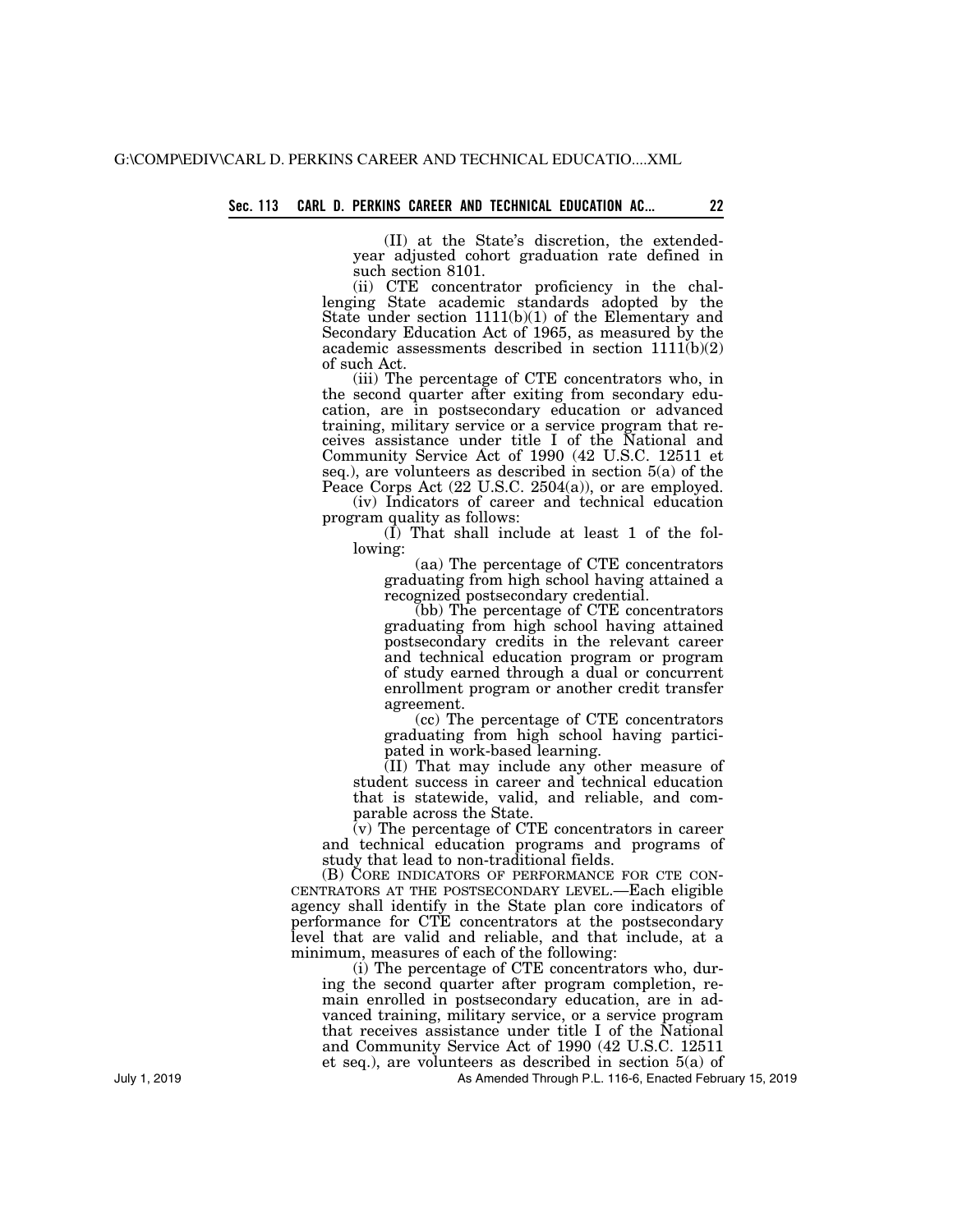| 23 |  |  |  | CARL D. PERKINS CAREER AND TECHNICAL EDUCATION AC Sec. 113 |  |
|----|--|--|--|------------------------------------------------------------|--|
|    |  |  |  |                                                            |  |

the Peace Corps Act (22 U.S.C. 2504(a)), or are placed or retained in employment.

(ii) The percentage of CTE concentrators who receive a recognized postsecondary credential during participation in or within 1 year of program completion.

(iii) The percentage of CTE concentrators in career and technical education programs and programs of study that lead to non-traditional fields.

(C) ALIGNMENT OF PERFORMANCE INDICATORS.—In developing core indicators of performance under subparagraphs (A) and (B), an eligible agency shall, to the greatest extent possible, align the indicators so that substantially similar information gathered for other State and Federal programs, or for any other purpose, may be used to meet the requirements of this section.

(3) STATE DETERMINED LEVELS OF PERFORMANCE.—

(A) STATE DETERMINED LEVELS OF PERFORMANCE FOR CORE INDICATORS OF PERFORMANCE.—

(i) IN GENERAL.—

(I) LEVELS DETERMINED BY THE ELIGIBLE AGENCY.—Each eligible agency, with input from eligible recipients, shall establish in the State plan submitted under section 122, for each year covered by the State plan, State determined levels of performance for each of the core indicators described under subparagraphs (A) and (B) of paragraph (2) for career and technical education activities authorized under this title. The level of performance for a core indicator shall be the same for all CTE concentrators in the State.

(II) TECHNICAL ASSISTANCE.—The Secretary may assist an eligible agency in establishing the State determined levels of performance under this subparagraph only at the request of that eligible agency.

(III) REQUIREMENTS.—Such State determined levels of performance shall, at a minimum—

(aa) be expressed in a percentage or numerical form, so as to be objective, quantifiable, and measurable;

(bb) require the State to continually make meaningful progress toward improving the performance of all career and technical education students, including the subgroups of students described in section  $1111(h)(1)(C(ii))$ of the Elementary and Secondary Education Act of 1965, and special populations, as described in section 3(48); and

(cc) have been subject to the public comment process described in subparagraph (B), and the eligible agency has provided a written response;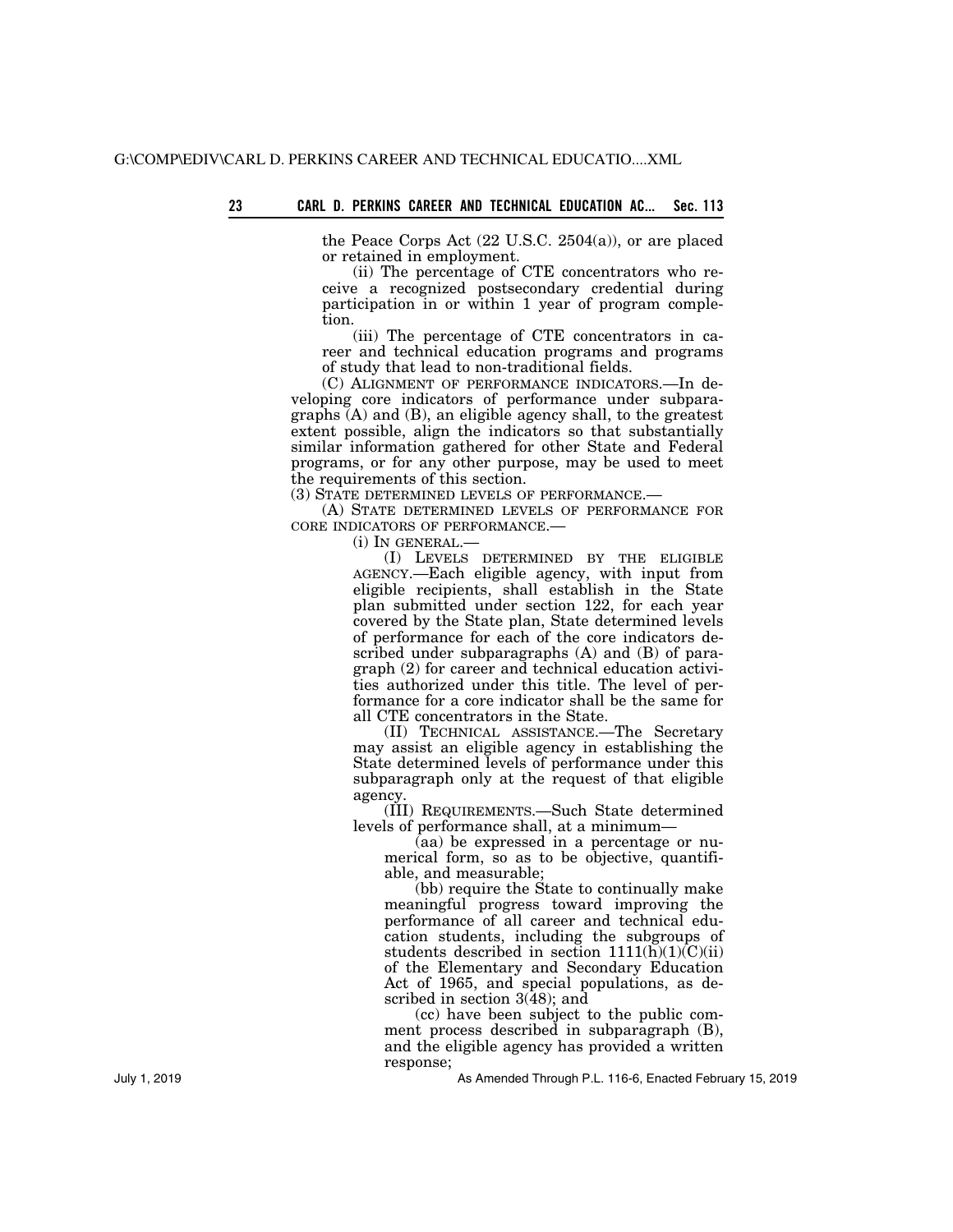(dd) when being adjusted pursuant to clause (ii), take into account how the levels of performance involved compare with the State levels of performance established for other States, considering factors including the characteristics of actual (as opposed to anticipated) CTE concentrators when the CTE concentrators entered the program, and the services or instruction to be provided;

(ee) when being adjusted pursuant to clause (ii), be higher than the average actual performance of the 2 most recently completed program years, except in the case of unanticipated circumstances that require revisions in accordance with clause (iii); and

(ff) take into account the extent to which the State determined levels of performance advance the eligible agency's goals, as set forth in the State plan.

(ii) ALLOWABLE ADJUSTMENT OF STATE DETER- MINED LEVELS OF PERFORMANCE FOR SUBSEQUENT YEARS.—Prior to the third program year covered by the State plan, each eligible agency may revise the State determined levels of performance for any of the core indicators of performance for the subsequent program years covered by the State plan, and submit the revised State determined levels of performance to the Secretary. If the eligible agency adjusts any levels of performance, the eligible agency shall adjust those levels in accordance with clause (i), and address written comments of stakeholders as described in subparagraph (B). The Secretary shall approve those revised levels of performance if those levels meet the requirements described in subclause (III) of clause (i). The State determined adjusted levels of performance identified under this clause shall be considered to be the State determined levels of performance for the State for such years and shall be incorporated into the State plan.

(iii) UNANTICIPATED CIRCUMSTANCES.—If unanticipated circumstances arise in a State or changes occur related to improvements in data or measurement approaches, the eligible agency, at the end of the program year, may revise the State determined levels of performance required under this subparagraph. After public comment, as described in subparagraph (B), the eligible agency shall submit such revised levels of performance to the Secretary with evidence supporting the revision. The Secretary shall approve any such revision if that revision meets the requirements of clause (ii).

(B) PUBLIC COMMENT.—

(i) IN GENERAL.—Each eligible agency shall develop the levels of performance under subparagraph

As Amended Through P.L. 116-6, Enacted February 15, 2019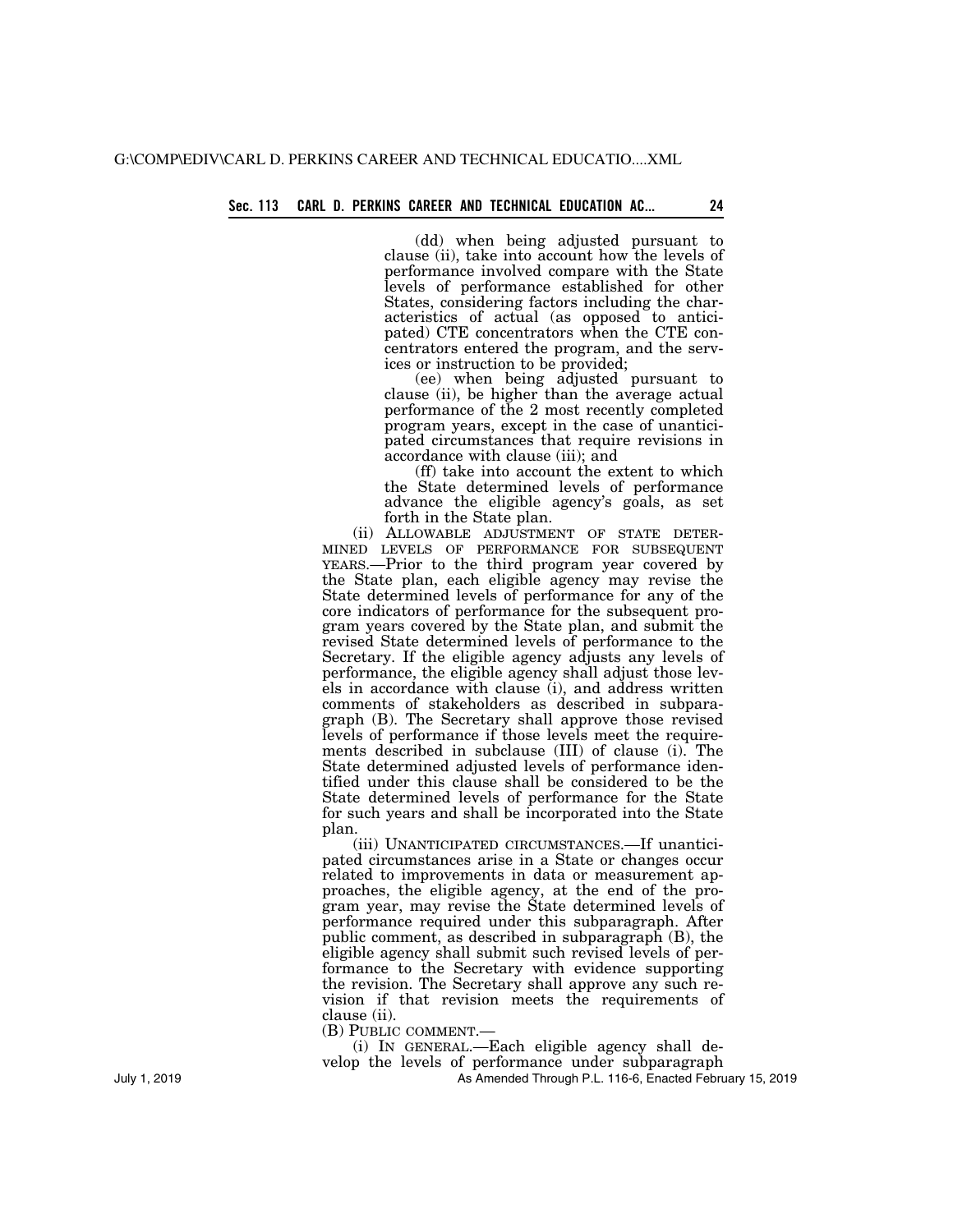| 25 |  |  |  | CARL D. PERKINS CAREER AND TECHNICAL EDUCATION AC | Sec. 113 |  |
|----|--|--|--|---------------------------------------------------|----------|--|
|    |  |  |  |                                                   |          |  |

(A) in consultation with the stakeholders identified in section  $122(c)(1)(A)$ .

(ii) WRITTEN COMMENTS.—Not less than 60 days prior to submission of the State plan, the eligible agency shall provide such stakeholders with the opportunity to provide written comments to the eligible agency, which shall be included in the State plan, regarding how the levels of performance described under subparagraph (A)—

(I) meet the requirements of the law;

(II) support the improvement of performance of all CTE concentrators, including subgroups of students, as described in section  $\overline{1111(h)(1)(C(ii))}$ of the Elementary and Secondary Education Act of 1965, and special populations, as described in section  $3(48)$ ; and

(III) support the needs of the local education and business community.

(iii) ELIGIBLE AGENCY RESPONSE.—Each eligible agency shall provide, in the State plan, a written response to the comments provided by stakeholders under clause (ii).<br>(C) STATE REPORT.—

(i) IN GENERAL.—Each eligible agency that receives an allotment under section 111 shall annually prepare and submit to the Secretary a report regarding—

(I) the progress of the State in achieving the State determined levels of performance on the core indicators of performance; and

(II) the actual levels of performance for all CTE concentrators, and for each of the subgroups<br>of students, as described in section described in section  $1111(h)(1)(C(i))$  of the Elementary and Secondary Education Act of 1965, and special populations, as described in section 3(48).

(ii) DATA.—Except as provided in subparagraph (E), each eligible agency that receives an allotment under section 111 shall—

(I) disaggregate data for each of the indicators of performance under paragraph (2)—

(aa) for subgroups of students, as described in section  $11\overline{11(h)(1)(C)(ii)}$  of the Elementary and Secondary Education Act of 1965, and special populations, as described in section 3(48), that are served under this Act; and

(bb) by the career and technical education programs or programs of study of the CTE concentrators, except that in a case in which reporting by such program or program of study is impractical, the data may be disaggregated by the career clusters of the CTE concentrators, if appropriate;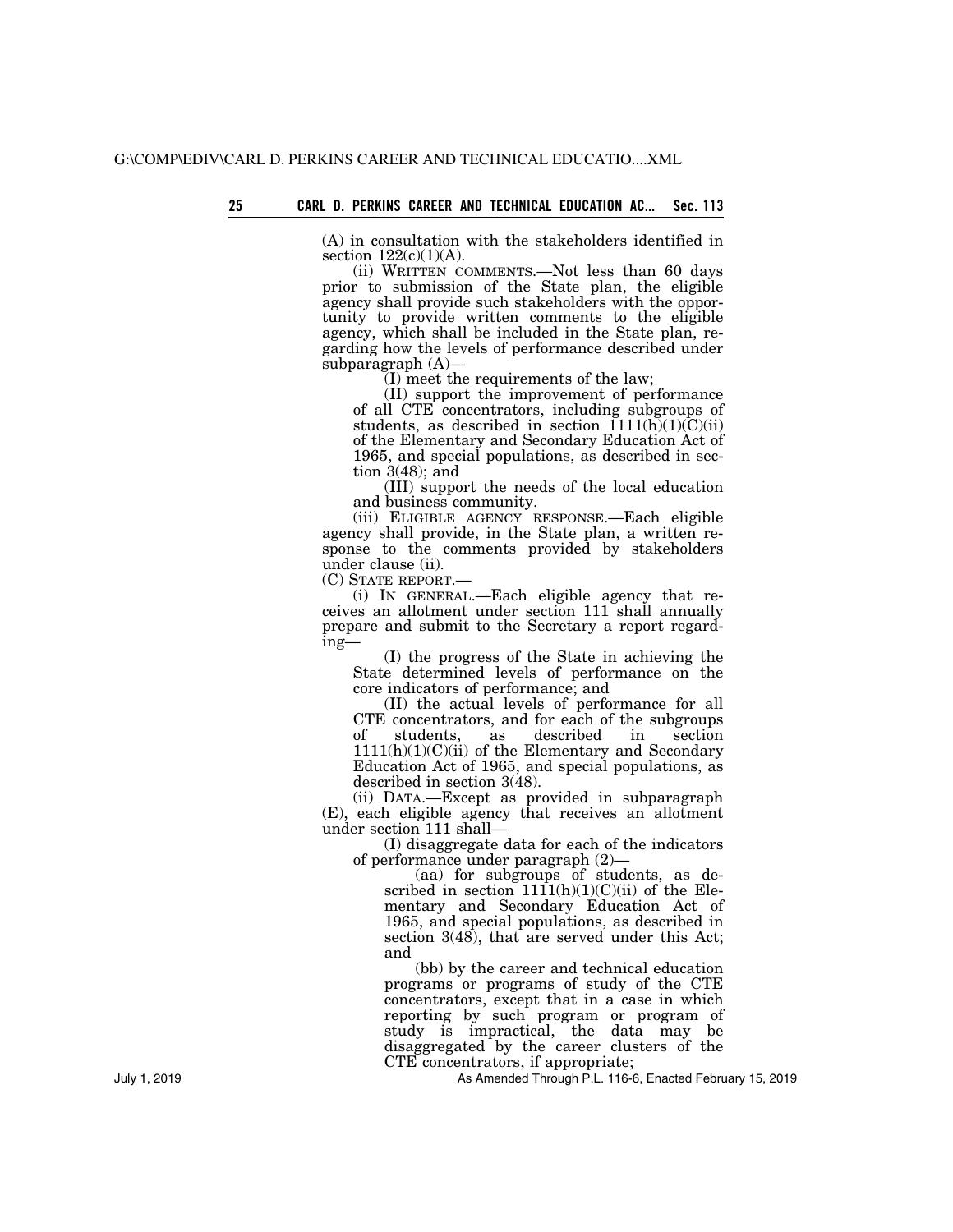# **Sec. 113 CARL D. PERKINS CAREER AND TECHNICAL EDUCATION AC... 26**

(II) identify and quantify any disparities or gaps in performance on the State determined levels of performance under subparagraph (A) between any such subgroup or special population and the performance of all CTE concentrators served by the eligible agency under this Act, which shall include a quantifiable description of the progress each such subgroup or special population of students served by the eligible agency under this Act has made in meeting the State determined levels of performance; and

(III) for CTE concentrators described in paragraph  $(2)(A)(iii)$  and paragraph  $(2)(B)(i)$ , disaggregate data, to the extent such data is available, by each of the following:

(aa) Individuals enrolled in postsecondary education (disaggregated by postsecondary award level, including certificate, associate, or baccalaureate degree).

(bb) Individuals in advanced training.

(cc) Individuals in military service or a service program that receives assistance under title  $\check{\Gamma}$  of the National and Community Service Act of 1990 (42 U.S.C. 12511 et seq.) or volunteers as described in section 5(a) of the Peace Corps Act  $(22 \text{ U.S.C. } 2504(a))$ .

(dd) Individuals in employment (including those individuals who are employed in a highskill, high-wage, or in-demand sector or occupation).

(iii) NONDUPLICATION.—The Secretary shall ensure that each eligible agency does not report duplicative information under this section.

(iv) INFORMATION DISSEMINATION.—The Secretary shall—

(I) make the information contained in such reports available to the general public through a variety of formats, including electronically through the Internet;

(II) disseminate State-by-State comparisons of the information contained in such reports; and

(III) provide the appropriate committees of Congress with copies of such reports.

(D) STATE DISSEMINATION OF ACTUAL LEVELS OF PER-FORMANCE.—At the end of each program year, the eligible agency shall disseminate the actual levels of performance described in subparagraph  $(C)(i)(II)$ —

(i) widely, including to students, parents, and educators;

(ii) through a variety of formats, including electronically through the Internet; and

(iii) in user-friendly formats and languages that are easily accessible, as determined by the eligible agency.

As Amended Through P.L. 116-6, Enacted February 15, 2019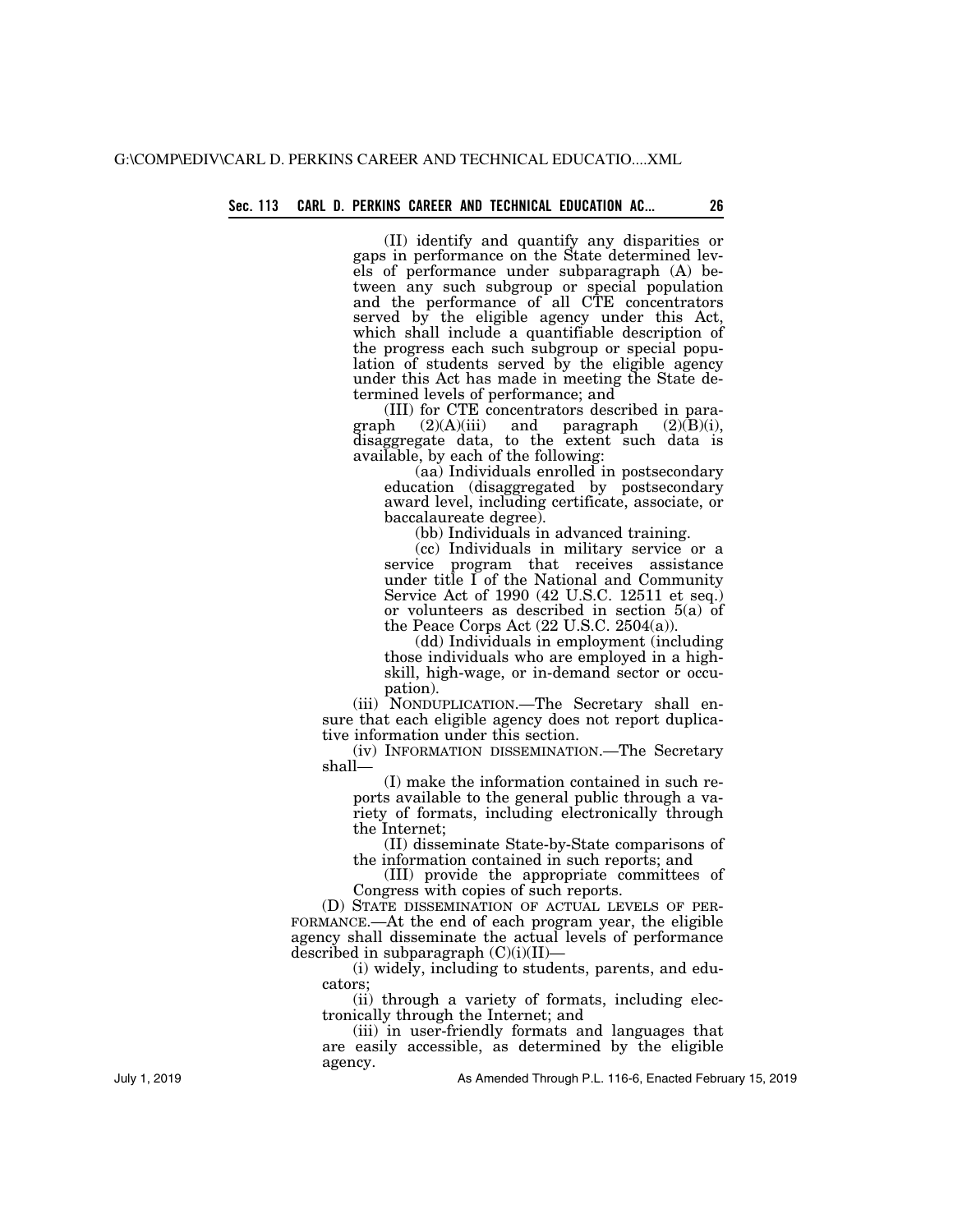| 27 |  |  |  |  |  |  | CARL D. PERKINS CAREER AND TECHNICAL EDUCATION AC Sec. 113 |  |  |  |
|----|--|--|--|--|--|--|------------------------------------------------------------|--|--|--|
|----|--|--|--|--|--|--|------------------------------------------------------------|--|--|--|

(E) RULES FOR REPORTING DATA.—The disaggregation of data under this paragraph shall not be required when the number of students in a category is insufficient to yield statistically reliable information or when the results would reveal personally identifiable information about an individual student.

(4) LOCAL LEVELS OF PERFORMANCE.—

(A) LOCAL LEVELS OF PERFORMANCE FOR CORE INDICA-TORS OF PERFORMANCE.—

(i) IN GENERAL.—Each eligible recipient shall agree to accept the State determined levels of performance for each year of the plan established under paragraph (3) as local levels of performances, or negotiate with the State to reach agreement on new local levels of performance, for each of the core indicators of performance described in subparagraphs (A) and (B) of paragraph (2) for career and technical education activities authorized under this title. The levels of performance established under this subparagraph shall, at a minimum—

(I) be expressed in a percentage or numerical form, consistent with the form expressed in the State determined levels, so as to be objective, quantifiable, and measurable;

(II) require the eligible recipient to continually make meaningful progress toward improving the performance of all CTE concentrators, including subgroups of students described in section  $1111(h)(1)(C)(ii)$  of the Elementary and Secondary Education Act of 1965 and special populations, as described in section 3(48);

(III) when being adjusted as described in clause (iii), be higher than the average actual performance levels of the previous 2 program years, except in a case in which unanticipated circumstances arise with respect to the eligible recipient and that eligible recipient meets the requirements for revisions under clause (iv);

(IV) when being adjusted as described in clause (iii), take into account how the local levels of performance compare with the local levels of performance established for other eligible recipients, considering factors including the characteristics of actual (as opposed to anticipated) CTE concentrators at the time those CTE concentrators entered the program, and the services or instruction to be provided; and

(V) set the local levels of performance using valid and reliable data that measures-

(aa) the differences within the State in actual economic conditions (including differences in unemployment rates and job losses or gains in particular industries); and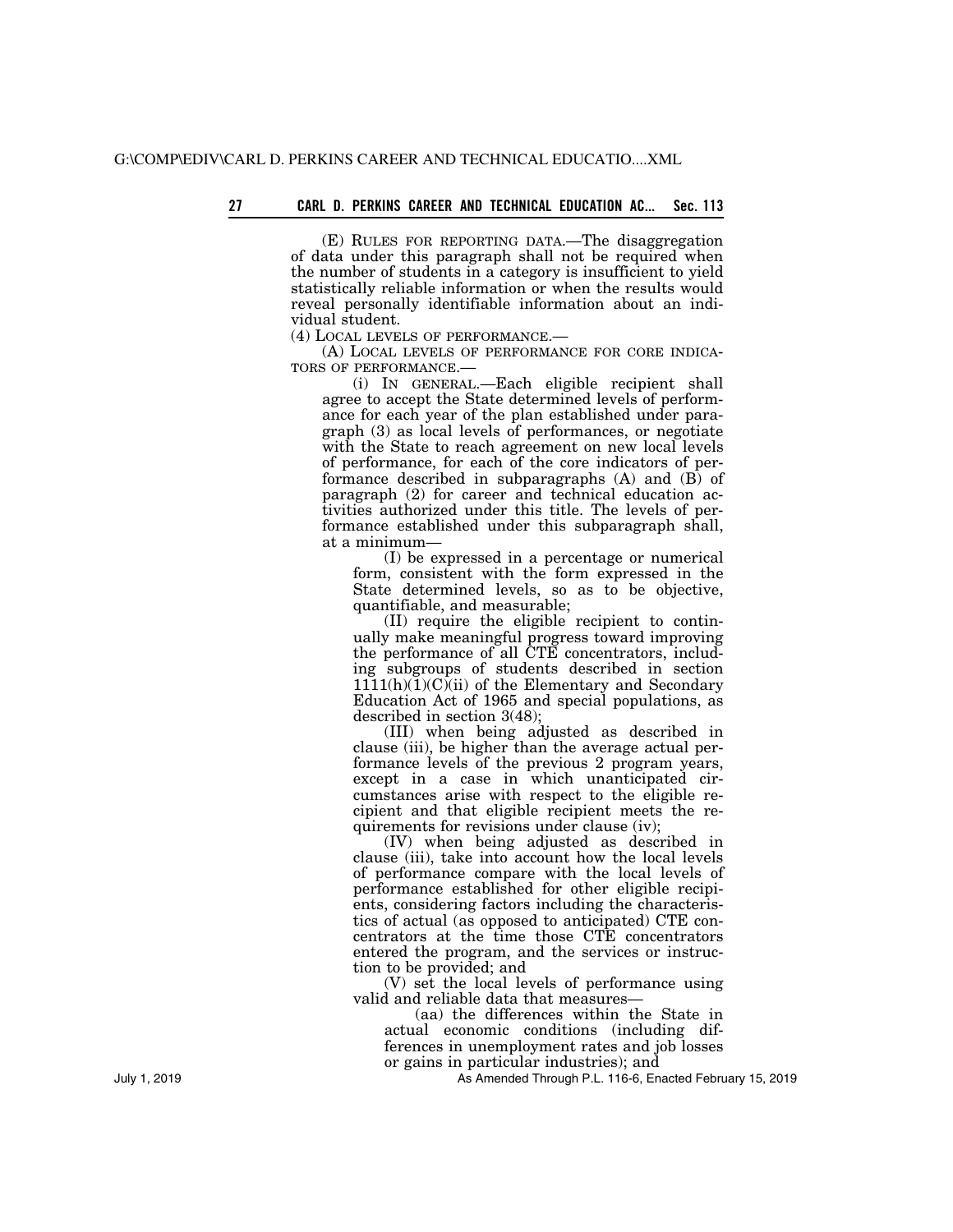# **Sec. 113 CARL D. PERKINS CAREER AND TECHNICAL EDUCATION AC... 28**

(bb) the abilities of the State and the eligible recipient to collect and access valid, reliable, and cost-effective data.

(ii) IDENTIFICATION IN THE LOCAL APPLICATION.— Each eligible recipient shall identify, in the local application submitted under section 134, levels of performance for each of the core indicators of performance for each of the program years covered by the local plan.

(iii) ALLOWABLE ADJUSTMENTS OF LOCAL LEVELS OF PERFORMANCE FOR SUBSEQUENT YEARS.—Prior to the third program year covered by the local application, the eligible recipient may, if the eligible recipient reaches an agreement with the eligible agency, adjust the local levels of performance for any of the core indicators of performance for the subsequent program years covered by the local application, in accordance with that agreement and with this subparagraph. The local adjusted levels of performance agreed to under this clause shall be considered to be the local levels of performance for the eligible recipient for such years and shall be incorporated into the local application.

(v) REVISIONS.—If unanticipated circumstances arise, or changes occur related to improvements in data or measurement approaches, the eligible recipient may request that the local levels of performance agreed to under clauses (i) and (iii) be revised. The eligible agency shall issue objective criteria and methods for making such revisions.

(B) LOCAL REPORT.—

(i) CONTENT OF REPORT.—Each eligible recipient that receives an allocation described in section 112 shall annually prepare and submit to the eligible agency a report, which shall include the data on the actual performance levels described in clause (ii), including the progress of such recipient in achieving the local levels of performance on the core indicators of performance.

(ii) DATA.—Except as provided in clauses (iii) and (iv), each eligible recipient that receives an allocation described in section 112 shall—

(I) disaggregate data for each of the indicators of performance under paragraph (2) for the subgroups of students described in section of students described in section  $1111(h)(1)(C)(ii)$  of the Elementary and Secondary Education Act of 1965 and section 3(48) that are served under this Act;

(II) identify and quantify any disparities or gaps in performance, as described in paragraph  $\overline{3}(\overline{C})(ii)(II)^2$ , between any such category of students as described in subclause (I) (including special populations) and the performance of all CTE

<sup>&</sup>lt;sup>2</sup>So in law. Probably should read "paragraph  $(3)(C)(ii)(II)$ " See amendment made by section 112(1)(E)(iii)(II)(bb)(AA) of Public Law 115–224.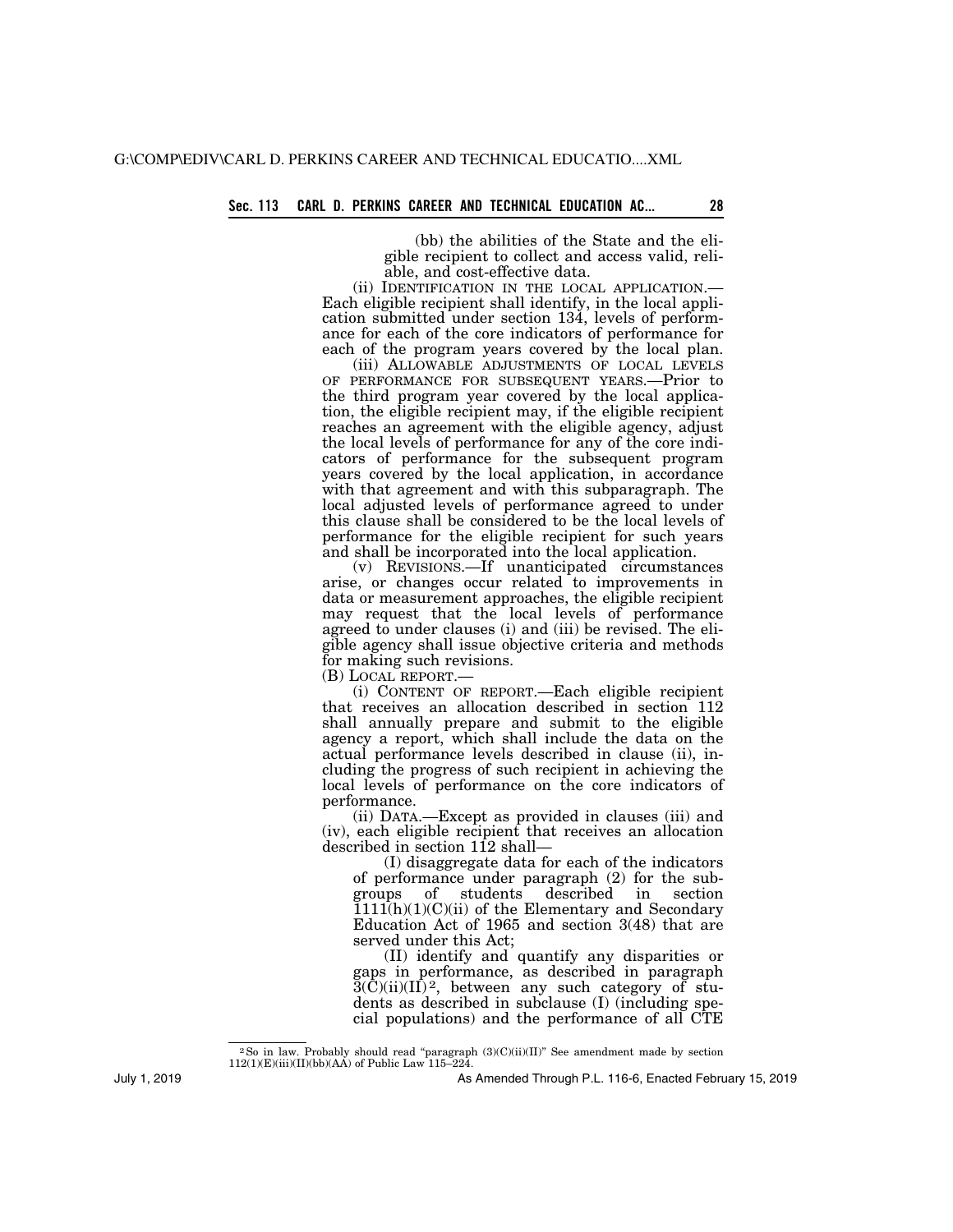| 29 |  |  |  |  |  | CARL D. PERKINS CAREER AND TECHNICAL EDUCATION AC |  | Sec. 114 |
|----|--|--|--|--|--|---------------------------------------------------|--|----------|
|----|--|--|--|--|--|---------------------------------------------------|--|----------|

concentrators served by the eligible recipient under this Act.

(III) disaggregate data by the career and technical education programs or programs of study of the CTE concentrators, except that in a case in which reporting by such program or program of study is impractical, the data may be disaggregated by the career clusters of the CTE concentrators, if appropriate; and

(IV) for CTE concentrators described in paragraph  $(2)(A)(iii)$  and paragraph  $(2)(B)(i)$ , disaggregate data, to the extent such data is available, by each of the following:

(aa) Individuals enrolled in postsecondary education (disaggregated by postsecondary award level, including certificate, associate, or baccalaureate degree).

(bb) Individuals in advanced training.

(cc) Individuals in military service or a service program that receives assistance under title  $\overline{I}$  of the National and Community Service Act of 1990 (42 U.S.C. 12511 et seq.) or volunteers as described in section 5(a) of the Peace Corps Act (22 U.S.C. 2504(a)).

(dd) Individuals in employment (including those individuals who are employed in a highskill, high-wage, or in-demand sector or occupation).

(iii) NONDUPLICATION.—The eligible agency shall ensure, in a manner that is consistent with the actions of the Secretary under paragraph  $(3)(C)(iii)$ , that each eligible recipient does not report duplicative information under this section.

(iv) RULES FOR REPORTING OF DATA.—The disaggregation of data under this paragraph shall not be required when the number of students in a category is insufficient to yield statistically reliable information or when the results would reveal personally identifiable information about an individual student.

(v) AVAILABILITY.—The report described in clause (i) shall be made available by the eligible recipient through a variety of formats, including electronically through the Internet, to students, parents, educators, and the public, and the information contained in such report shall be in a format that is understandable and uniform, and to the extent practicable, provided in a language that students, parents, and educators can understand.

# **SEC. 114. [20 U.S.C. 2324] NATIONAL ACTIVITIES.**

(a) PROGRAM PERFORMANCE INFORMATION.— (1) IN GENERAL.—The Secretary shall, in consultation with the Director, collect performance information about, and report

on, the condition of career and technical education and on the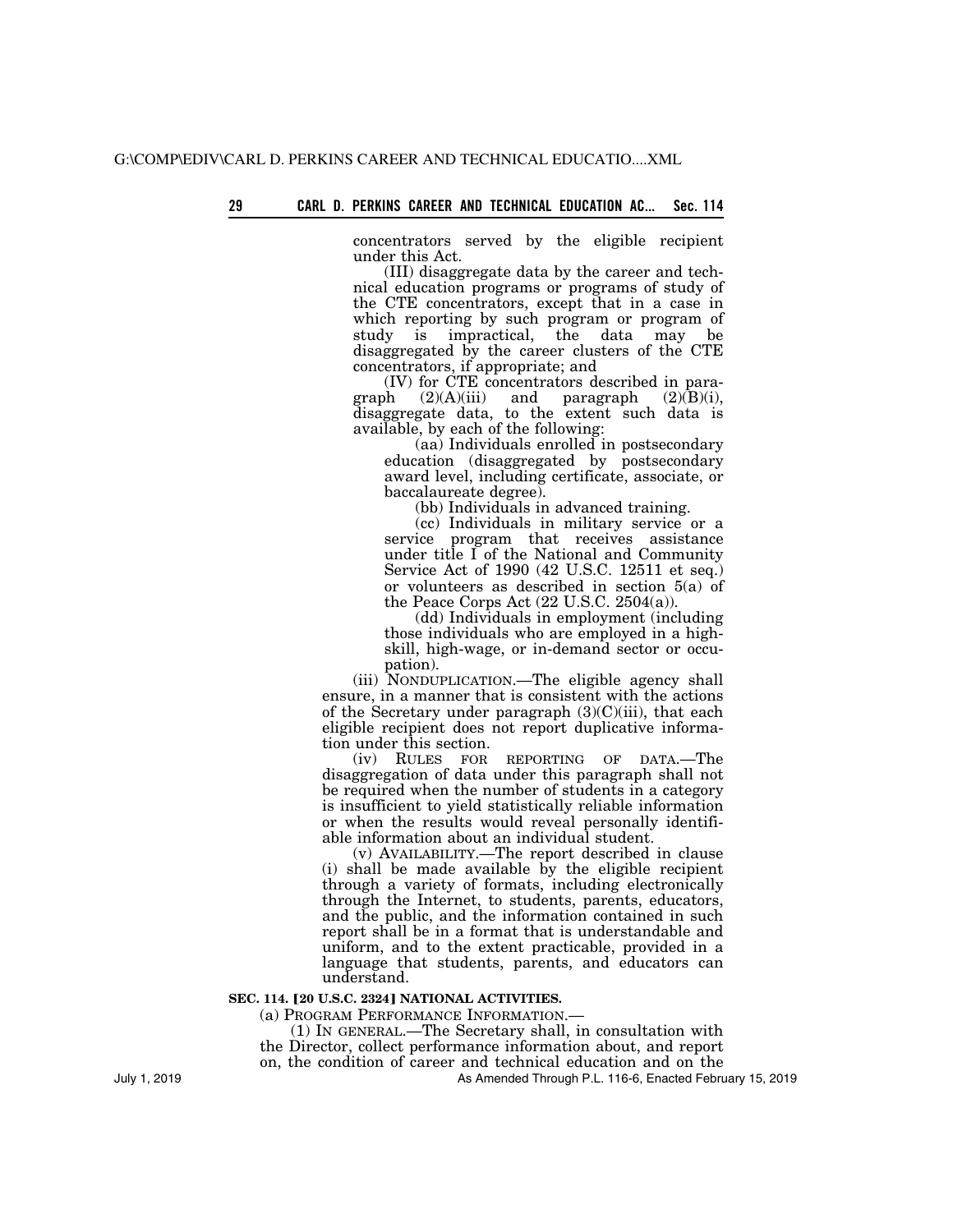## **Sec. 114 CARL D. PERKINS CAREER AND TECHNICAL EDUCATION AC... 30**

effectiveness of State and local programs, services, and activities carried out under this title in order to provide the Secretary and Congress, as well as Federal, State, local, and tribal agencies, with information relevant to improvement in the quality and effectiveness of career and technical education. The Secretary shall report annually to Congress on the Secretary's aggregate analysis of performance information collected each year pursuant to this title from eligible agencies under section  $113(b)(3)(C)$ , including an analysis of performance data regarding special populations.

(2) COMPATIBILITY.—The Secretary shall, to the extent feasible, ensure that the performance information system is compatible with other Federal information systems.

(3) ASSESSMENTS.—As a regular part of its assessments, the National Center for Education Statistics shall collect and report information on career and technical education for a nationally representative sample of students. Such assessment may include international comparisons in the aggregate.

(b) REASONABLE COST.—The Secretary shall take such action as may be necessary to secure at reasonable cost the information required by this title. To ensure reasonable cost, the Secretary, in consultation with the National Center for Education Statistics and the Office of Career, Technical, and Adult Education shall determine the methodology to be used and the frequency with which such information is to be collected.

(c) SINGLE PLAN FOR RESEARCH, DEVELOPMENT, DISSEMINA-TION, EVALUATION, AND ASSESSMENT.—

(1) IN GENERAL.—The Secretary shall, directly or through grants, contracts, or cooperative agreements, carry out research, development, dissemination, evaluation and assessment, capacity building, and technical assistance with regard to the career and technical education programs under this Act. The Secretary shall develop a single plan for such activities.

(2) PLAN.—Such plan shall—

(A) identify the career and technical education activities described in paragraph (1) that the Secretary will carry out under this section;

(B) describe how the Secretary, acting through the Director, will evaluate such career and technical education activities in accordance with subsection  $(d)(2)$ ; and

(C) include such other information as the Secretary, in consultation with the Director, determines to be appropriate.

(d) ADVISORY PANEL; EVALUATION; REPORTS.—

(1) INDEPENDENT ADVISORY PANEL.—

(A) IN GENERAL.—The Secretary, acting through the Director, shall appoint an independent advisory panel to advise the Secretary on the implementation of the evaluation described in paragraph  $(2)$  and the plan developed under subsection (c), including the issues to be addressed and the methodology of the studies involved to ensure that the evaluation adheres to the highest standards of quality.

(B) MEMBERS.—The advisory panel shall consist of—

As Amended Through P.L. 116-6, Enacted February 15, 2019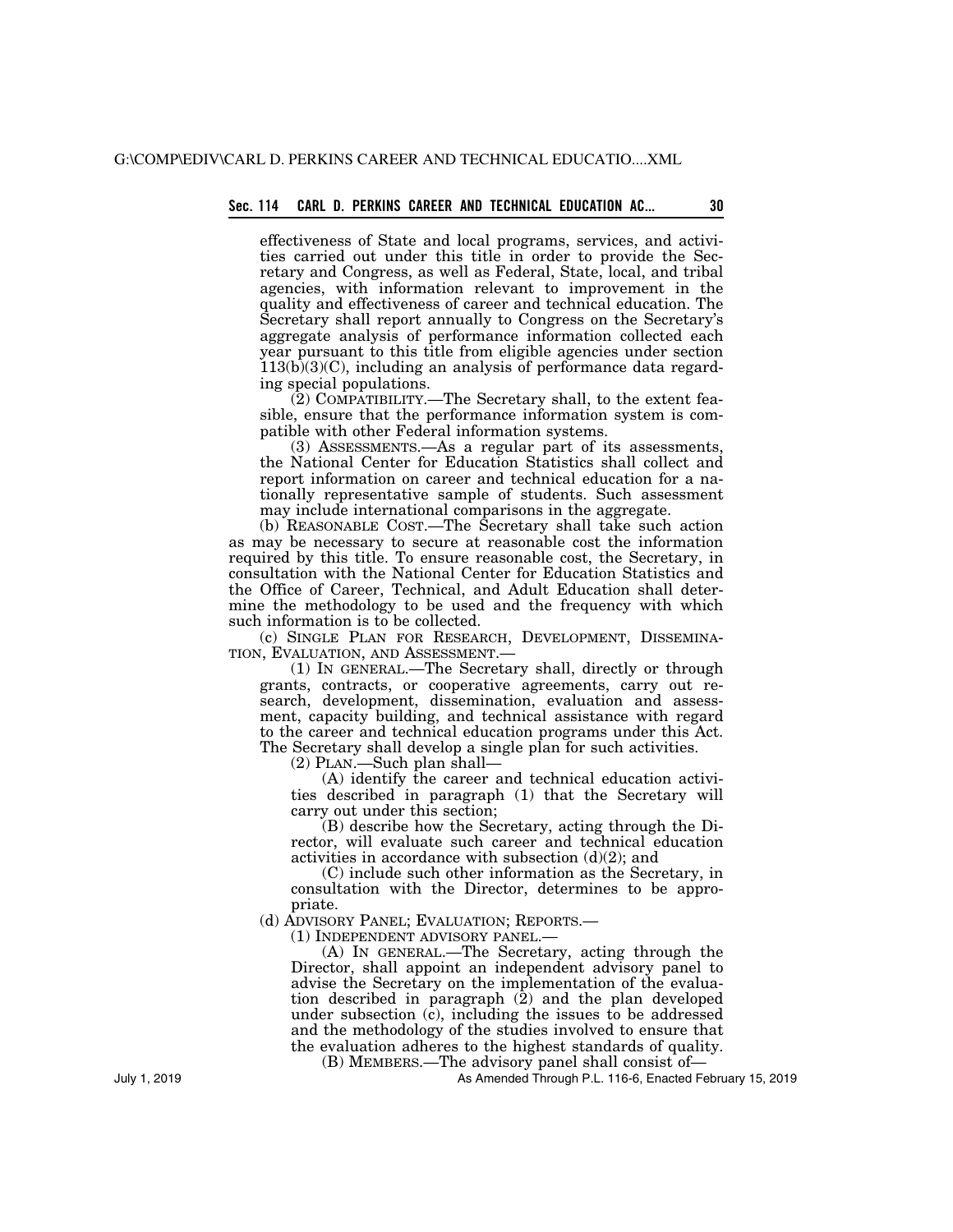| 31<br>CARL D. PERKINS CAREER AND TECHNICAL EDUCATION AC |  |  |  |  | Sec. 114 |
|---------------------------------------------------------|--|--|--|--|----------|
|---------------------------------------------------------|--|--|--|--|----------|

(i) educators, administrators, State directors of career and technical education, and chief executives, including those with expertise in the integration of academic and career and technical education;

(ii) experts in evaluation, research, and assessment;

(iii) representatives of labor organizations and businesses, including small businesses, economic development entities, and workforce investment entities; (iv) parents;

(v) career guidance and academic counseling professionals;

(vi) other individuals and qualified intermediaries with relevant expertise, which may include individuals with expertise in addressing inequities in access to, and in opportunities for, academic and technical skill attainment;

(vii) representatives of Indian Tribes and Tribal organizations; and

(viii) representatives of special populations.

(C) INDEPENDENT ANALYSIS.—The advisory panel shall transmit to the Secretary, the Director, the relevant committees of Congress, and the Library of Congress an independent analysis of the findings and recommendations resulting from the evaluation described in paragraph (2).

(D) FACA.—The Federal Advisory Committee Act (5 U.S.C. App.) shall not apply to the panel established under this paragraph.

(2) EVALUATION.—

(A) IN GENERAL.—From amounts made available under subsection (f), the Secretary, acting through the Director, shall provide for the conduct of a series of research and evaluation initiatives for each year for which funds are appropriated to carry out this Act, which are aligned with the plan in subsection  $(c)(2)$ , of career and technical education programs under this Act, including the implementation of the Strengthening Career and Technical Education for the 21st Century Act, to the extent practicable, through studies and analyses conducted independently through grants, contracts, and cooperative agreements that are awarded on a competitive basis. Whenever possible, data used for the evaluation for a fiscal year shall be data from the most recent fiscal year for which such data are available, and from the 5-year period preceding that fiscal year.

(B) CONTENTS.—The evaluation required under subparagraph (A) shall include descriptions and evaluations of—

(i) the extent and success of the integration of challenging State academic standards adopted under section  $1111(b)(1)$  of the Elementary and Secondary Education Act of 1965 and career and technical education for students participating in career and technical education programs, including a review of the ef-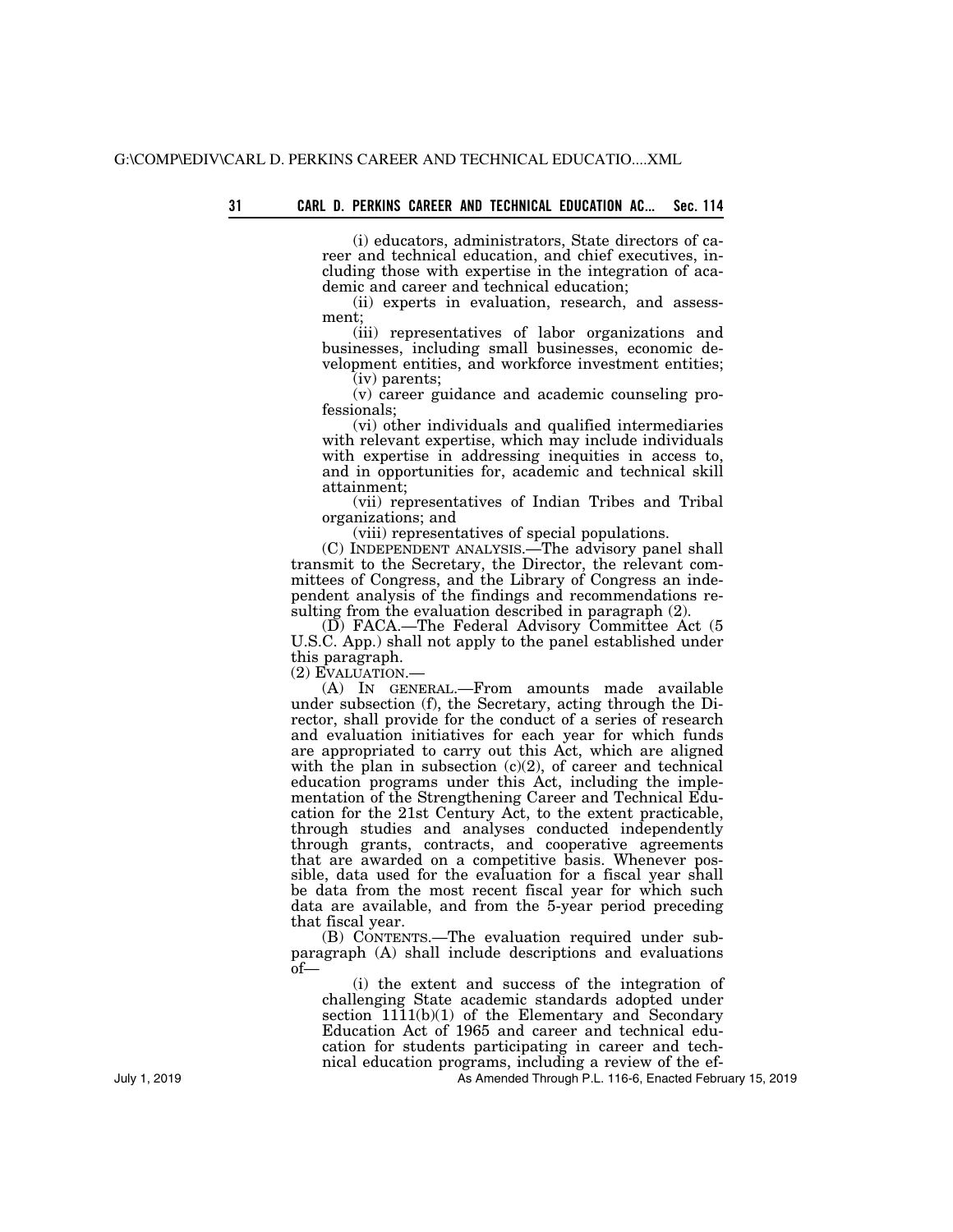fect of such integration on the academic and technical proficiency achievement of such students, including—

(I) the number of such students that receive a regular high school diploma, as such term is defined under section 8101 of the Elementary and Secondary Education Act of 1965 or a State-defined alternative diploma described in section  $8101(25)(A)(ii)(I)(bb)$  of such Act;

(II) the number of such students that are high school students that receive a recognized postsecondary credential; and

(III) the number of such students that are high school students that earn credit toward a recognized postsecondary credential;

(ii) the extent to which career and technical education programs and programs of study prepare students, including special populations, for subsequent employment in high-skill, high-wage occupations (including those in which mathematics and science skills are critical, which may include computer science), or for participation in postsecondary education;

(iii) employer involvement in, benefit from, and satisfaction with, career and technical education programs and programs of study and career and technical education students' preparation for employment;

(iv) efforts to expand access to career and technical education programs of study for all students;

(v) innovative approaches to work-based learning programs that increase participation and alignment with employment in high-growth industries, including in rural and low-income areas;

(vi) the effectiveness of different delivery systems and approaches for career and technical education, including comprehensive high schools, technical high schools, area technical centers, career academies, community and technical colleges, early college high schools, pre-apprenticeship programs, voluntary afterschool programs, and individual course offerings, including dual or concurrent enrollment program courses, as well as communication strategies for promoting career and technical education opportunities involving teachers, school counselors, and parents or other guardians;

(vii) the extent to which career and technical education programs supported by this Act are grounded on evidence-based research;

(viii) the impact of the amendments to this Act made under the Strengthening Career and Technical Education for the 21st Century Act, including comparisons, where appropriate, of—

(I) the use of the comprehensive needs assessment under section 134(c);

(II) the implementation of programs of study; and

As Amended Through P.L. 116-6, Enacted February 15, 2019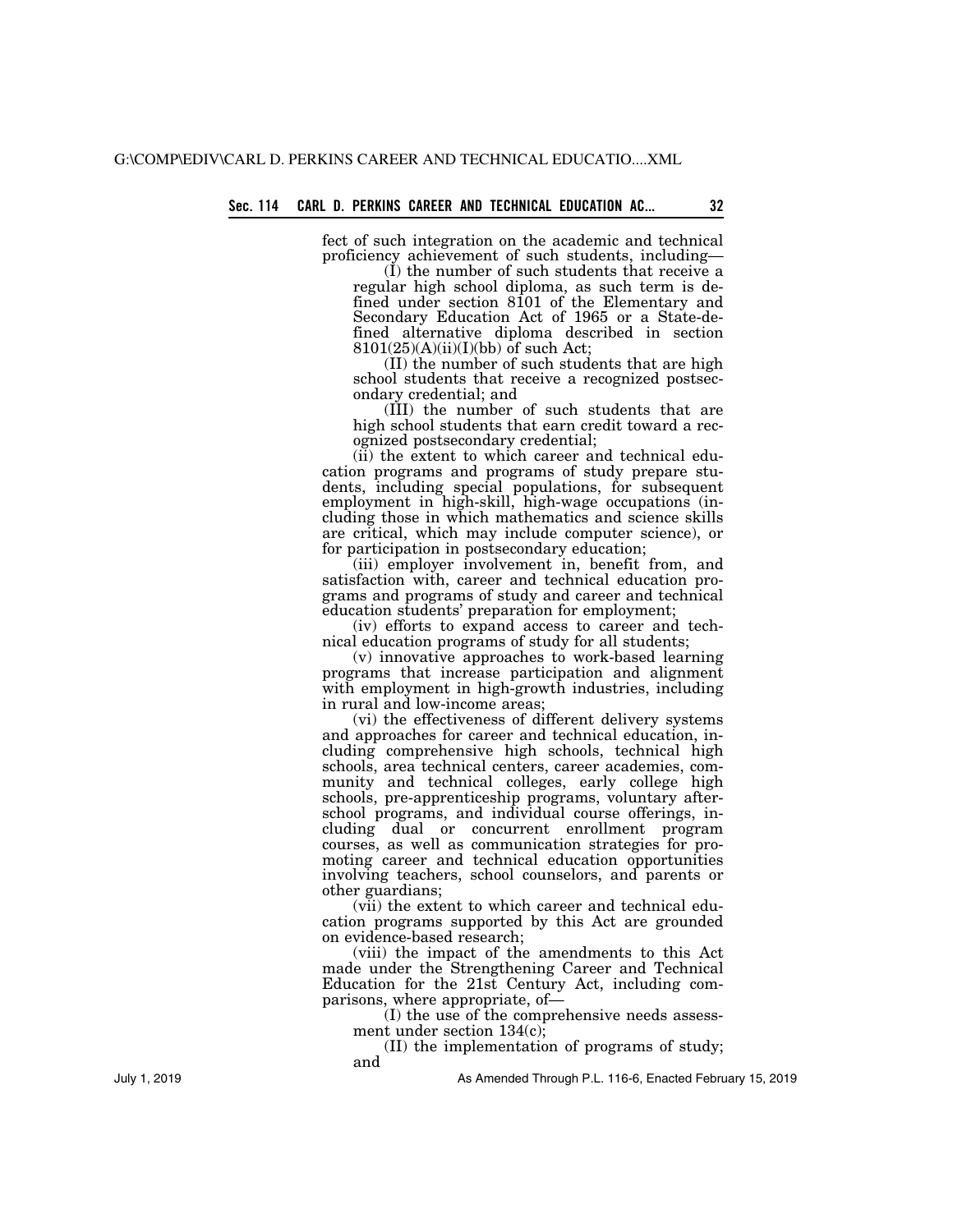# **33 CARL D. PERKINS CAREER AND TECHNICAL EDUCATION AC... Sec. 114**

(III) coordination of planning and program delivery with other relevant laws, including the Workforce Innovation and Opportunity Act (29 U.S.C. 3101 et seq.) and the Elementary and Secondary Education Act of 1965;

(ix) changes in career and technical education program accountability as described in section 113 and any effects of such changes on program delivery and program quality;

(x) changes in student enrollment patterns; and

(xi) efforts to reduce disparities or performance gaps described in section  $113(b)(3)(C)(ii)(II)$ .

(C) REPORTS.—

(i) IN GENERAL.—The Secretary, in consultation with the Director, shall submit to the relevant committees of Congress—

(I) not later than 2 years after the date of enactment of the Strengthening Career and Technical Education for the 21st Century Act, an interim report regarding the evaluation and summary of research activities carried out under this section that builds on studies and analyses existing as of such date of enactment;

(II) not later than 4 years after the date of enactment of the Strengthening Career and Technical Education for the 21st Century Act, a final report summarizing the studies and analyses that relate to the evaluation and summary of research activities carried out under this section; and

(III) a biennial update to such final report for succeeding years.

(ii) PROHIBITION.—Notwithstanding any other provision of law, the reports required by this subsection shall not be subject to any review outside the Department of Education before their transmittal to the relevant committees of Congress and the Secretary, but the President, the Secretary, the Director, and the independent advisory panel established under paragraph (1) may make such additional recommendations to Congress with respect to the assessment as the President, the Secretary, the Director, or the panel determine to be appropriate.

(iii) DISSEMINATION.—In addition to submitting the reports required under clause (i), the Secretary shall disseminate the results of the evaluation widely and on a timely basis in order to increase the understanding among State and local officials and educators of the effectiveness of programs and activities supported under the Act and of the career and technical education programs and programs of study that are most likely to produce positive educational and employment outcomes.

(3) COLLECTION OF STATE INFORMATION AND REPORT.—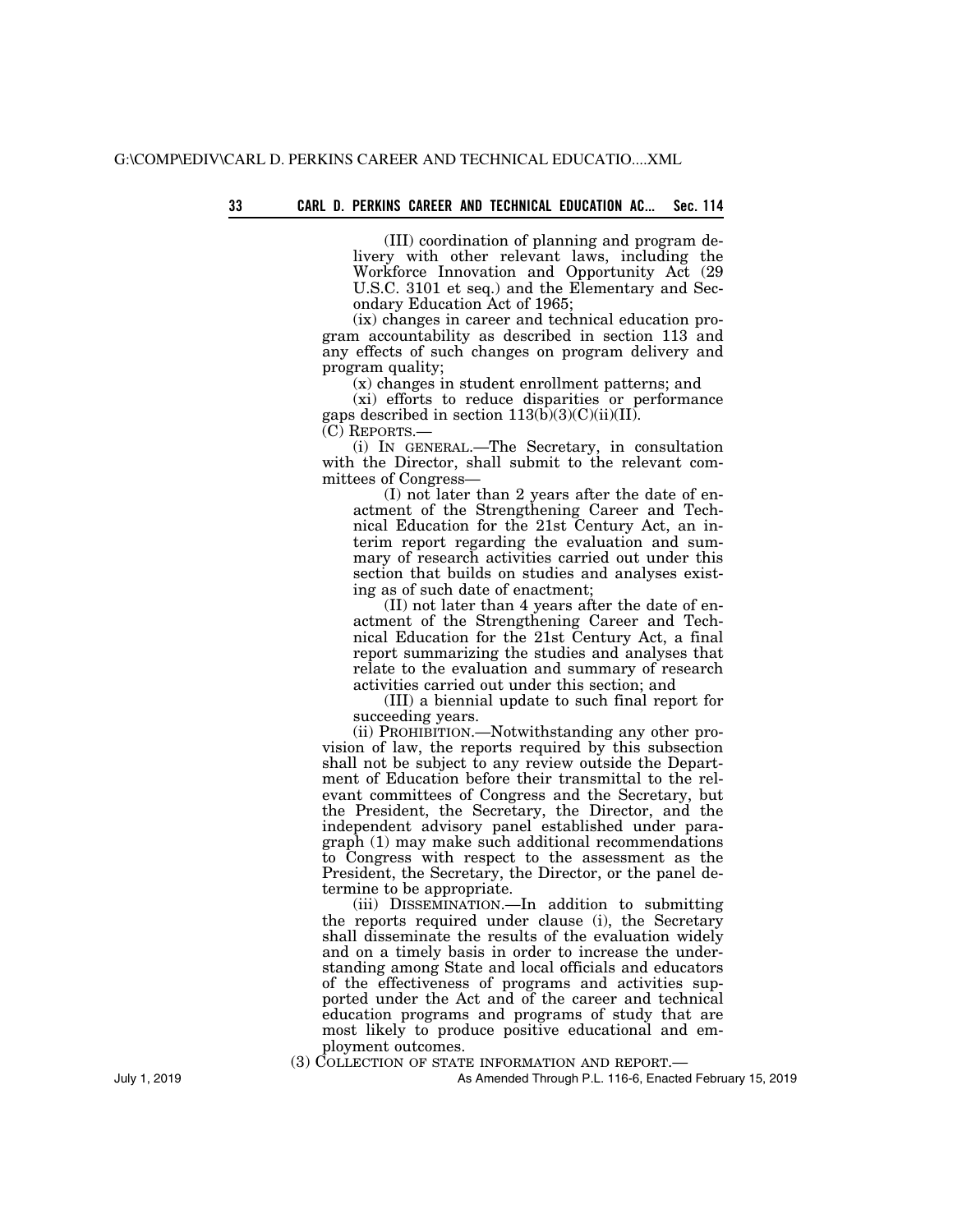## **Sec. 114 CARL D. PERKINS CAREER AND TECHNICAL EDUCATION AC... 34**

(A) IN GENERAL.—The Secretary may collect and disseminate information from States regarding State efforts to meet State determined levels of performance described in section 113(b), as long as such information does not reveal any personally identifiable information.

(B) REPORT.—The Secretary shall gather any information collected pursuant to subparagraph (A) and submit a report to the relevant committees in Congress.

(4) RESEARCH.—

(A) IN GENERAL.—From amounts made available under subsection (f), the Secretary, after consultation with the Director, the Commissioner for Education Research, and the States, and with input from the independent advisory panel established under subsection  $(d)(1)(A)$ , shall award a grant, contract, or cooperative agreement, on a competitive basis, to an institution of higher education or to a consortium of one or more institutions of higher education and one or more private nonprofit organizations or agencies, to carry out one or more of the activities described in subparagraph (B).

(B) GRANT ACTIVITIES.—An institution or consortium receiving a grant under this paragraph shall use grant funds to carry out one or more of the following activities:

(i) Evidence-based research and evaluation for the purpose of developing, improving, and identifying the most successful methods for—

(I) eliminating inequities in access to, and in opportunities for, learning, skill development, or effective teaching in career and technical education programs; and

(II) addressing the education, employment, and training needs of CTE participants, including special populations, in career and technical education programs or programs of study.

(ii) Research on, and evaluation of, the impact of changes made by the Strengthening Career and Technical Education for the 21st Century Act, including State-by-State comparisons, where appropriate, of—

(I) the use of the needs assessment under section 134(c);

(II) the implementation of programs of study;

(III) how States have implemented provisions of the Act, including both fiscal and programmatic elements;

(IV) career and technical education funding and finance models; and

(V) coordination with other relevant laws, including the Workforce Innovation and Opportunity Act (29 U.S.C. 3101 et seq.), the Elementary and Secondary Education Act of 1965, and the Higher Education Act of 1965.

(iii) Evidence-based research and analyses that provide longitudinal information with respect to career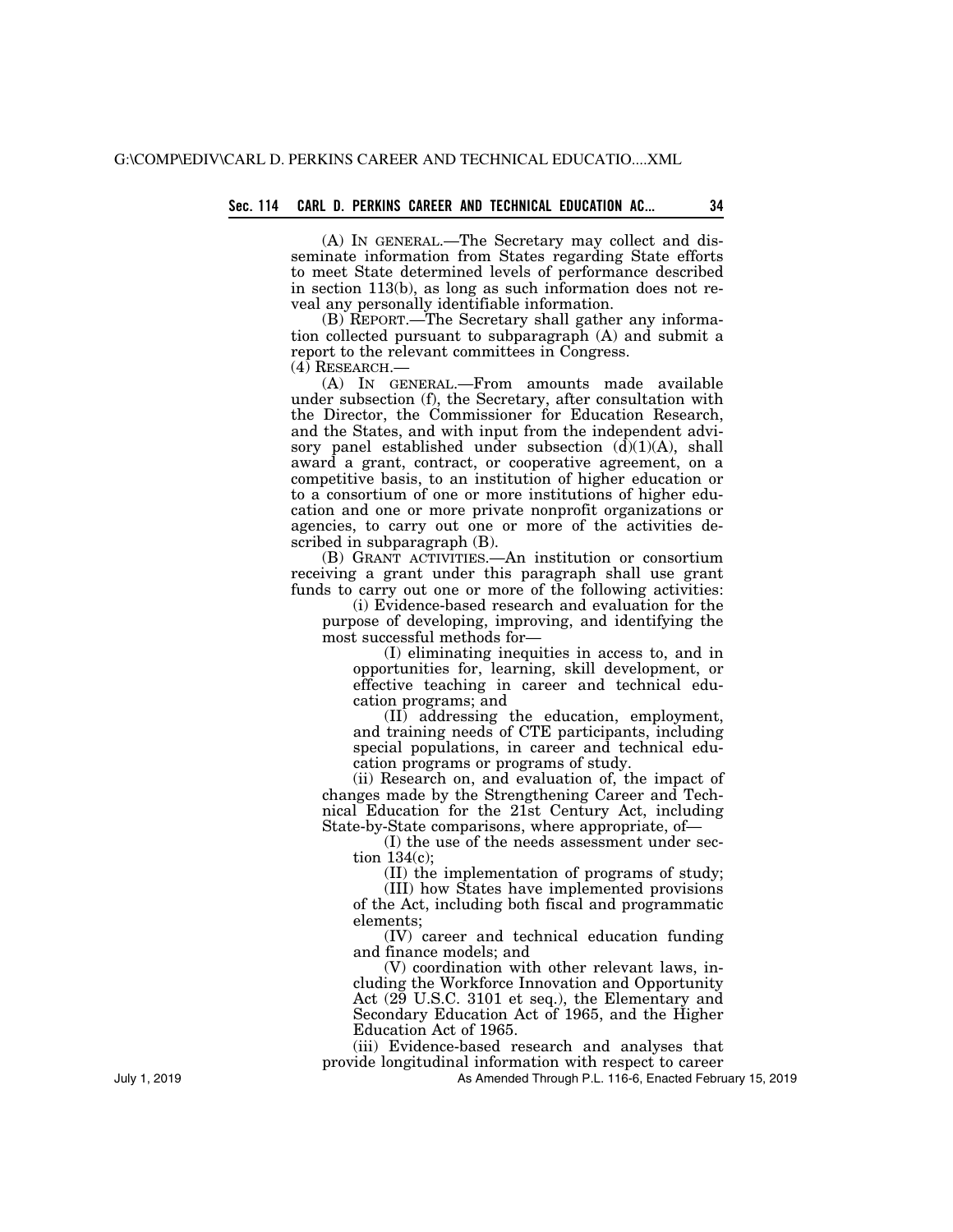| 35 |  |  |  | CARL D. PERKINS CAREER AND TECHNICAL EDUCATION AC | Sec. 114 |
|----|--|--|--|---------------------------------------------------|----------|
|    |  |  |  |                                                   |          |

and technical education programs and programs of study and student achievement.

(iv) The implementation of, evaluation of, or evidence-based research of, innovative methods that support high-quality implementation of career and technical education programs and programs of study and student achievement related to career and technical education, including—

 $(I)$  creating or expanding dual or concurrent enrollment program activities and early college high schools;

(II) awarding of academic credit or academic alignment for industry recognized credentials, competency-based education, or work-based learning;

(III) making available open, searchable, and comparable information on the quality of industry recognized credentials, including the related skills or competencies, attainment by CTE concentrators, related employment and earnings outcomes, labor market value, and use by employers; or

(IV) initiatives to facilitate the transition of sub-baccalaureate career and technical education students into baccalaureate degree programs, including barriers affecting rural students and special populations.

(C) REPORT.—The institution or consortium receiving a grant under this paragraph shall annually prepare a report containing information about the key research findings of such entity under this paragraph and shall submit copies of the report to the Secretary and the Director. The Secretary shall submit copies of the report to the relevant committees of Congress, the Library of Congress, and each eligible agency.

(D) DISSEMINATION.—The institution or consortium receiving a grant under this paragraph shall conduct dissemination and training activities based on the research carried out under this paragraph on a timely basis, including through dissemination networks and, as appropriate and relevant, technical assistance providers within the Department.

(e) INNOVATION AND MODERNIZATION.—

(1) GRANT PROGRAM.—To identify, support, and rigorously evaluate evidence-based and innovative strategies and activities to improve and modernize career and technical education and align workforce skills with labor market needs as part of the State plan under section 122 and local application under section 134 and the requirements of this subsection, the Secretary may use not more than 20 percent of the amounts appropriated under subsection (f) to award grants to eligible entities, eligible institutions, or eligible recipients to carry out the activities described in paragraph (7).

(2) NON-FEDERAL MATCH.—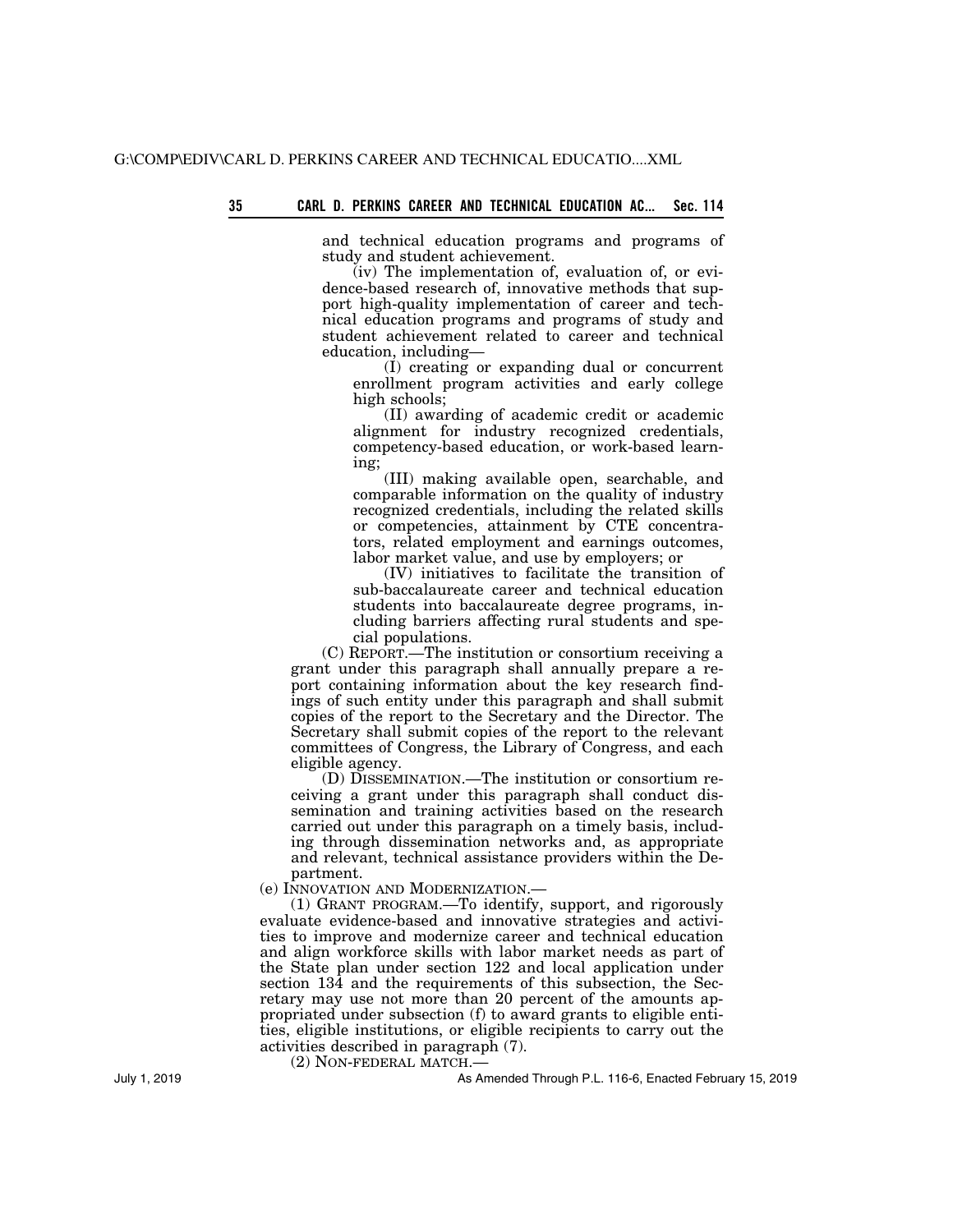### **Sec. 114 CARL D. PERKINS CAREER AND TECHNICAL EDUCATION AC... 36**

(A) MATCHING FUNDS REQUIRED.—Except as provided under subparagraph (B), to receive a grant under this subsection, an eligible entity, eligible institution, or eligible recipient shall, through cash or in-kind contributions, provide matching funds from non-Federal sources in an amount equal to not less than 50 percent of the funds provided under such grant.

(B) EXCEPTION.—The Secretary may waive the matching fund requirement under subparagraph (A) if the eligible entity, eligible institution, or eligible recipient demonstrates exceptional circumstances.

(3) APPLICATION.—To receive a grant under this subsection, an eligible entity, eligible institution, or eligible recipient shall submit an application to the Secretary at such time, in such manner, and containing such information as the Secretary may require, including, at a minimum—

(A) an identification and designation of the agency, institution, or school responsible for the administration and supervision of the program assisted under this paragraph;

(B) a description of the budget for the project, the source and amount of the matching funds required under paragraph  $(2)(A)$ , and how the applicant will continue the project after the grant period ends, if applicable;

(C) a description of how the applicant will use the grant funds, including how such funds will directly benefit students, including special populations, served by the applicant;

(D) a description of how the program assisted under this subsection will be coordinated with the activities carried out under section 124 or 135;

(E) a description of how the career and technical education programs or programs of study to be implemented with grant funds reflect the needs of regional, State, or local employers, as demonstrated by the comprehensive needs assessment under section 134(c);

(F) a description of how the program assisted under this subsection will be evaluated and how that evaluation may inform the report described in subsection  $(d)(2)(C)$ ; and

(G) an assurance that the applicant will—

(i) provide information to the Secretary, as requested, for evaluations that the Secretary may carry out; and

(ii) make data available to third parties for validation, in accordance with applicable data privacy laws, including section 444 of the General Education Provisions Act (20 U.S.C. 1232g, commonly known as the 'Family Educational Rights and Privacy Act of 1974').

(4) PRIORITY.—In awarding grants under this subsection, the Secretary shall give priority to applications from eligible entities, eligible institutions, or eligible recipients that will predominantly serve students from low-income families.

(5) GEOGRAPHIC DIVERSITY.—

As Amended Through P.L. 116-6, Enacted February 15, 2019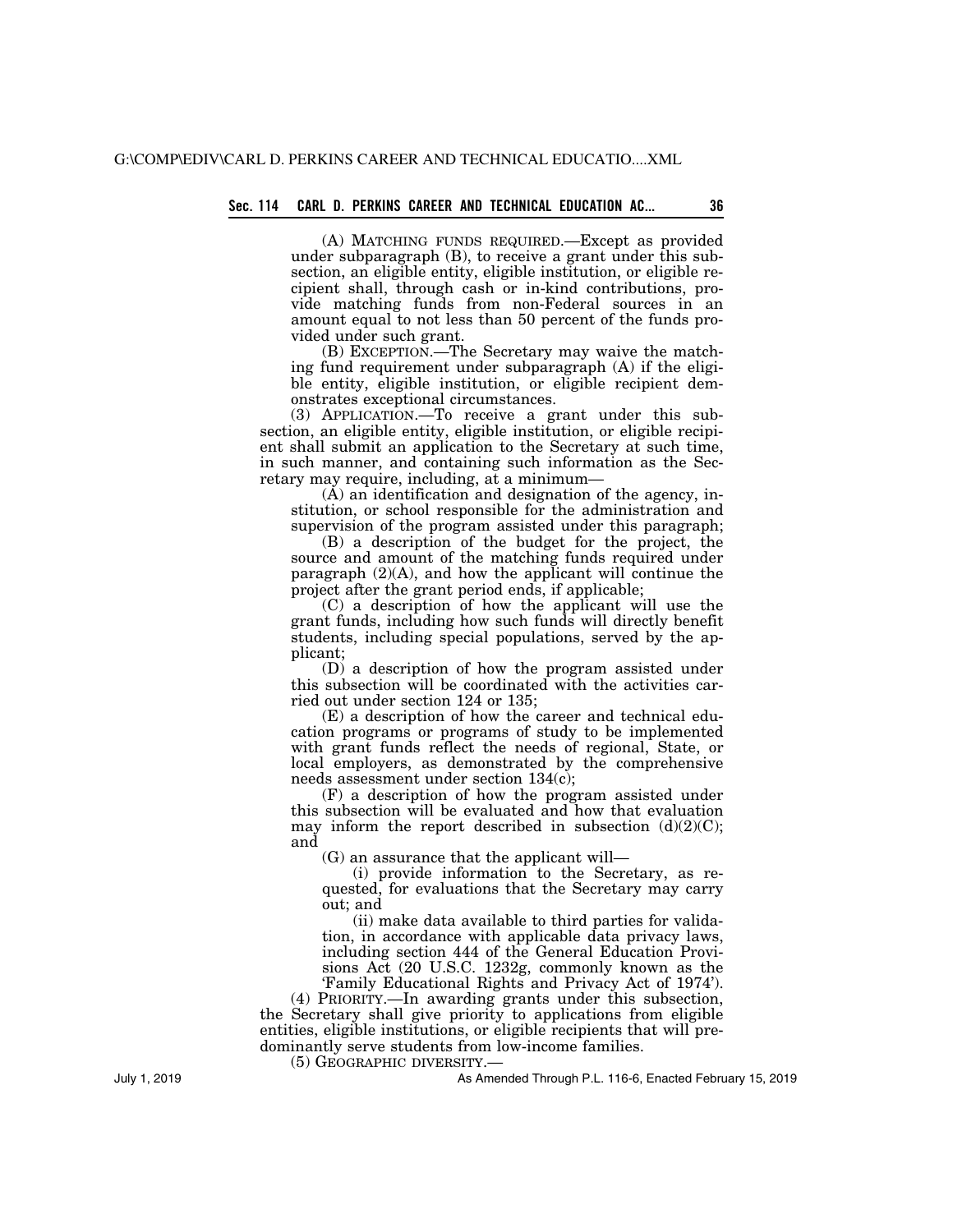| 37 |  |  |  |  |  |  | CARL D. PERKINS CAREER AND TECHNICAL EDUCATION AC |  | Sec. 114 |
|----|--|--|--|--|--|--|---------------------------------------------------|--|----------|
|----|--|--|--|--|--|--|---------------------------------------------------|--|----------|

(A) IN GENERAL.—In awarding grants under this subsection, the Secretary shall award no less than 25 percent of the total available funds for any fiscal year to eligible entities, eligible institutions, or eligible recipients proposing to fund career and technical education activities that serve—

(i) a local educational agency with an urban-centric district locale code of 32, 33, 41, 42, or 43, as determined by the Secretary;

(ii) an institution of higher education primarily serving the one or more areas served by such a local educational agency;

(iii) a consortium of such local educational agencies or such institutions of higher education;

(iv) a partnership between—

(I) an educational service agency or a nonprofit organization; and

(II) such a local educational agency or such an institution of higher education; or

(v) a partnership between—

(I) a grant recipient described in clause (i) or (ii); and

(II) a State educational agency.

(B) EXCEPTION.—Notwithstanding subparagraph (A), the Secretary shall reduce the amount of funds made available under such clause if the Secretary does not receive a sufficient number of applications of sufficient quality.

(6) DURATION.—

(A) IN GENERAL.—Grants awarded under this subsection shall be for a period of not more than 3 years.

(B) EXTENSION.—The Secretary may extend such grants for not more than 1 additional 2-year period if the grantee demonstrates to the Secretary that the grantee is achieving the grantee's program objectives and, as applicable, has improved education outcomes for career and technical education students, including special populations.

(7) USES OF FUNDS.—An eligible entity, eligible institution, or eligible recipient that is awarded a grant under this subsection shall use the grant funds to create, develop, implement, replicate, or take to scale evidence-based, field-initiated innovations to modernize and improve effectiveness and alignment of career and technical education and to improve student outcomes in career and technical education, and rigorously evaluate such innovations, through one or more of the following activities:

(A) Designing and implementing courses or programs of study aligned to labor market needs in new or emerging fields and working with industry to upgrade equipment, technology, and related curriculum used in career and technical education programs, which is needed for the development, expansion, and implementation of State-approved career and technical education programs of study, including—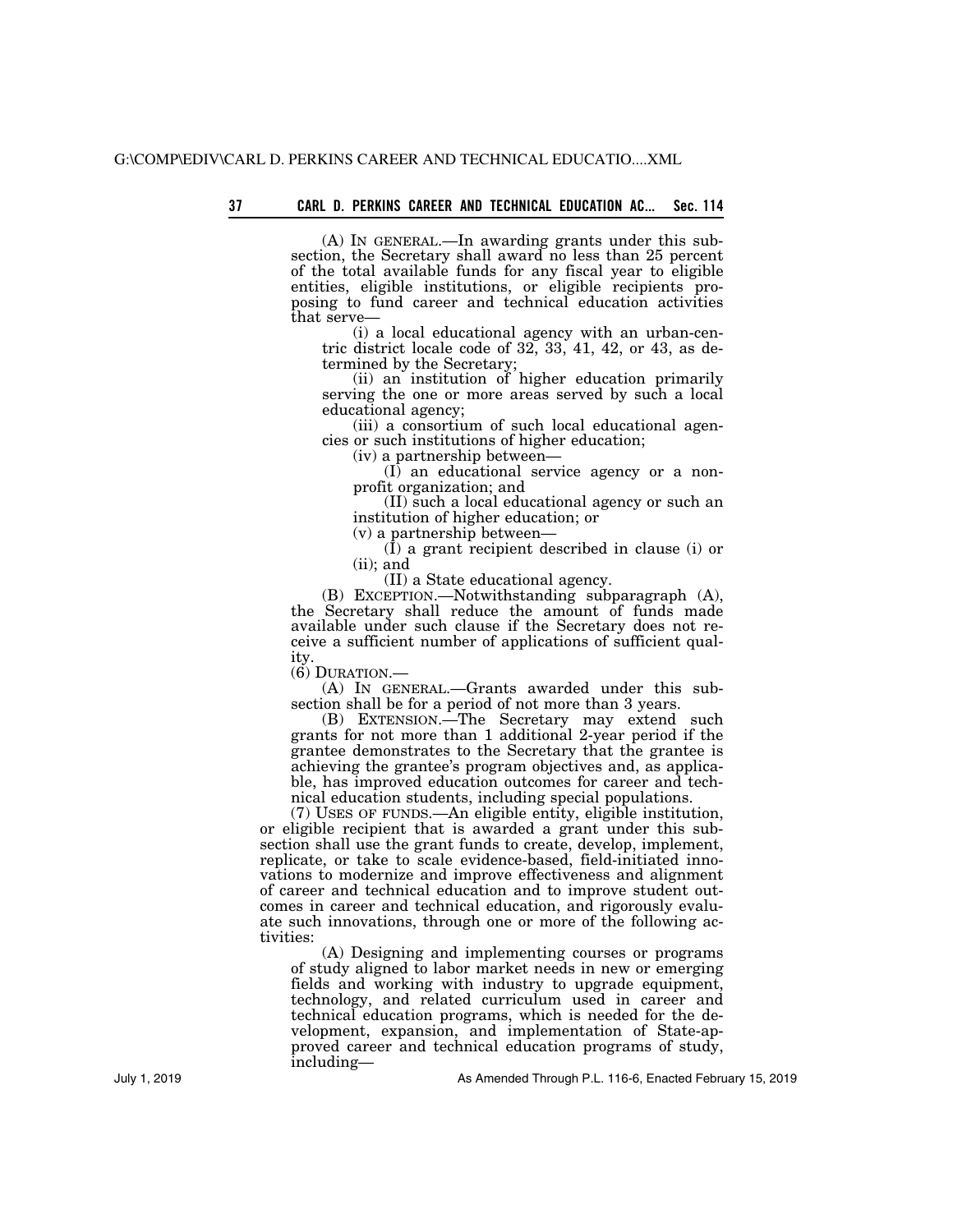## **Sec. 114 CARL D. PERKINS CAREER AND TECHNICAL EDUCATION AC... 38**

(i) the development or acquisition of instructional materials associated with the equipment and technology purchased by an eligible entity, eligible institution, or eligible recipient through the grant; or

(ii) efforts to expand, develop, or implement programs designed to increase opportunities for students to take rigorous courses in coding or computer science subject areas, and support for statewide efforts to increase access and implementation of coding or computer science courses in order to meet local labor market needs in occupations that require skills in those subject areas.

(B) Improving career and technical education outcomes of students served by eligible entities, eligible institutions, or eligible recipients through activities such as—

(i) supporting the development and enhancement of innovative delivery models for career and technical education related work-based learning, including school-based simulated work sites, mentoring, work site visits, job shadowing, project-based learning, and skills-based and paid internships;

(ii) increasing the effective use of technology within career and technical education programs and programs of study;

(iii) supporting new models for integrating academic content at the secondary and postsecondary level in career and technical education; or

(iv) integrating science, technology, engineering, and mathematics fields, including computer science education, with career and technical education.

(C) Improving the transition of students—

(i) from secondary education to postsecondary education or employment through programs, activities, or services that may include the creation, development, or expansion of dual or concurrent enrollment programs, articulation agreements, credit transfer agreements, and competency-based education; or

(ii) from the completion of one postsecondary program to another postsecondary program that awards a recognized postsecondary credential.

(D) Supporting the development and enhancement of innovative delivery models for career and technical education.

(E) Working with industry to design and implement courses or programs of study aligned to labor market needs in new or emerging fields.

(F) Supporting innovative approaches to career and technical education by redesigning the high school experience for students, which may include evidence-based transitional support strategies for students who have not met postsecondary education eligibility requirements.

(G) Creating or expanding recruitment, retention, or professional development activities for career and technical education teachers, faculty, school leaders, administrators,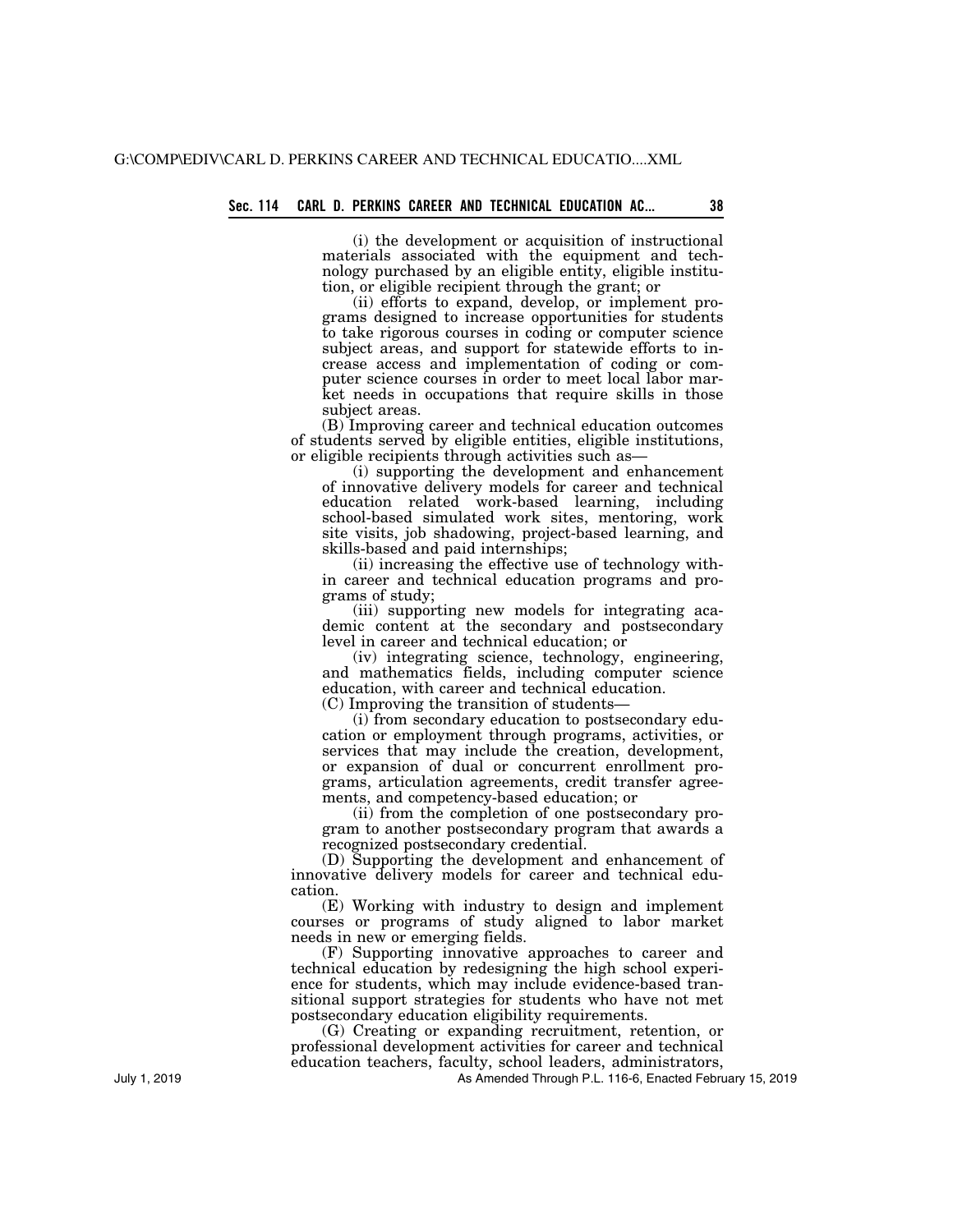| 39 |  |  |  | CARL D. PERKINS CAREER AND TECHNICAL EDUCATION AC | Sec. 114 |
|----|--|--|--|---------------------------------------------------|----------|
|    |  |  |  |                                                   |          |

specialized instructional support personnel, career guidance and academic counselors, and paraprofessionals, which may include—

(i) providing resources and training to improve instruction for, and provide appropriate accommodations to, special populations;

(ii) externships or site visits with business and industry

(iii) the integration of coherent and rigorous academic content standards and career and technical education curricula, including through opportunities for appropriate academic and career and technical education teachers to jointly develop and implement curricula and pedagogical strategies;

(iv) mentoring by experienced teachers;

(v) providing resources or assistance with meeting State teacher licensure and credential requirements; or

(vi) training for career guidance and academic counselors at the secondary level to improve awareness of postsecondary education and postsecondary career options, and improve the ability of such counselors to communicate to students the career opportunities and employment trends.

(H) Improving CTE concentrator employment outcomes in non-traditional fields.

(I) Supporting the use of career and technical education programs and programs of study in a coordinated strategy to address identified employer needs and workforce shortages, such as shortages in the early childhood, elementary school, and secondary school education workforce.

(J) Providing integrated student support that addresses the comprehensive needs of students, such as incorporating accelerated and differentiated learning opportunities supported by evidence-based strategies for special populations.

(K) Establishing an online portal for career and technical education students, including special populations, preparing for postsecondary career and technical education, which may include opportunities for mentoring, gaining financial literacy skills, and identifying career opportunities and interests, and a platform to establish online savings accounts to be used exclusively for postsecondary career and technical education programs and programs of study.

(L) Developing and implementing a pay for success initiative.

(8) EVALUATION.—Each eligible entity, eligible institution, or eligible recipient receiving a grant under this subsection shall provide for an independent evaluation of the activities carried out using such grant and submit to the Secretary an annual report that includes—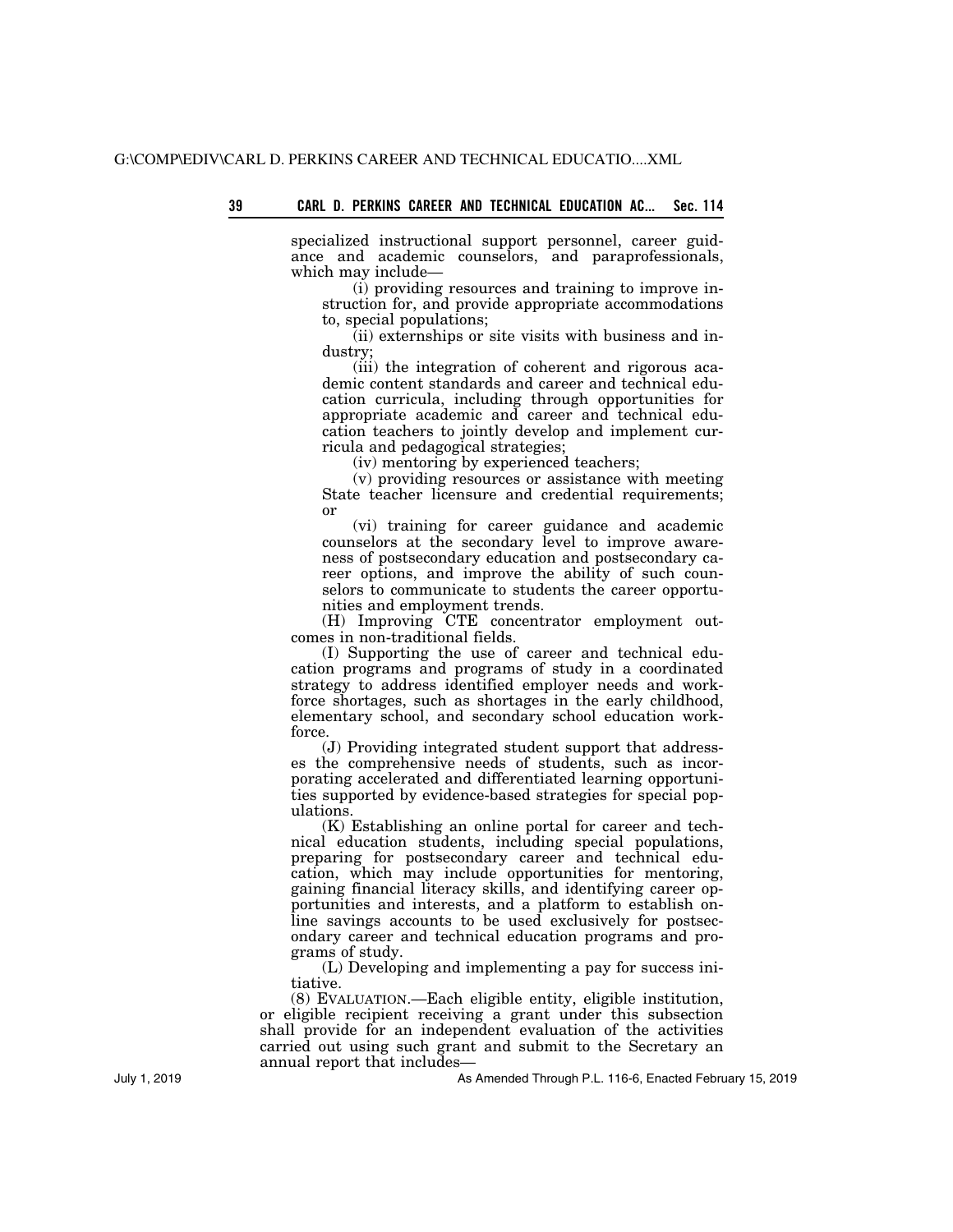# **Sec. 115 CARL D. PERKINS CAREER AND TECHNICAL EDUCATION AC... 40**

(A) a description of how funds received under this paragraph were used;

 $(B)$  the performance of the eligible entity, eligible institution, or eligible recipient with respect to, at a minimum, the performance indicators described under section 113, as applicable, and disaggregated by—

(i) subgroups of students described in section  $1111(c)(2)(B)$  of the Elementary and Secondary Education Act of 1965;

(ii) special populations; and

(iii) as appropriate, each career and technical education program and program of study; and

(C) a quantitative analysis of the effectiveness of the project carried out under this paragraph.

(f) AUTHORIZATION OF APPROPRIATIONS.—There are authorized to be appropriated to carry out this section—

(1) \$7,651,051 for fiscal year 2019;

(2) \$7,758,166 for fiscal year 2020;

(3) \$7,866,780 for fiscal year 2021;

(4) \$7,976,915 for fiscal year 2022;

(5) \$8,088,592 for fiscal year 2023; and

(6) \$8,201,832 for fiscal year 2024.

#### **SEC. 115. [20 U.S.C. 2325] ASSISTANCE FOR THE OUTLYING AREAS.**

(a) OUTLYING AREAS.—From funds reserved pursuant to section  $111(a)(1)(A)$ , the Secretary shall—

(1) make a grant in the amount of \$660,000 to Guam;

(2) make a grant in the amount of \$350,000 to each of American Samoa and the Commonwealth of the Northern Mariana Islands; and

(3) make a grant of \$160,000 to the Republic of Palau, subject to subsection (b).

(b) RESTRICTION.—The Republic of Palau shall cease to be eligible to receive funding under this section upon entering into an agreement for an extension of United States educational assistance under the Compact of Free Association, unless otherwise provided in such agreement.

# **SEC. 116. [20 U.S.C. 2326] NATIVE AMERICAN PROGRAMS.**

(a) DEFINITIONS.—In this section:

(1) ALASKA NATIVE 3.—The term ''Alaska Native'' means a Native as such term is defined in section 3 of the Alaska Native Claims Settlement Act (43 U.S.C. 1602).

(2) BUREAU-FUNDED SCHOOL.—The term ''Bureau-funded school'' has the meaning given the term in section 1141 of the Education Amendments of 1978 (25 U.S.C. 2021).

(3) NATIVE HAWAIIAN 4.—The term ''Native Hawaiian'' means any individual any of whose ancestors were natives, prior to 1778, of the area which now comprises the State of Hawaii.

should read ''HAWAIIAN''.

<sup>3</sup>So in law. The casing of the word ''NATIVE'' in the heading for paragraph (1) should read ''NATIVE''. 4So in law. The casing of the word ''HAWAIIAN'' in the heading for paragraphs (3) and (4)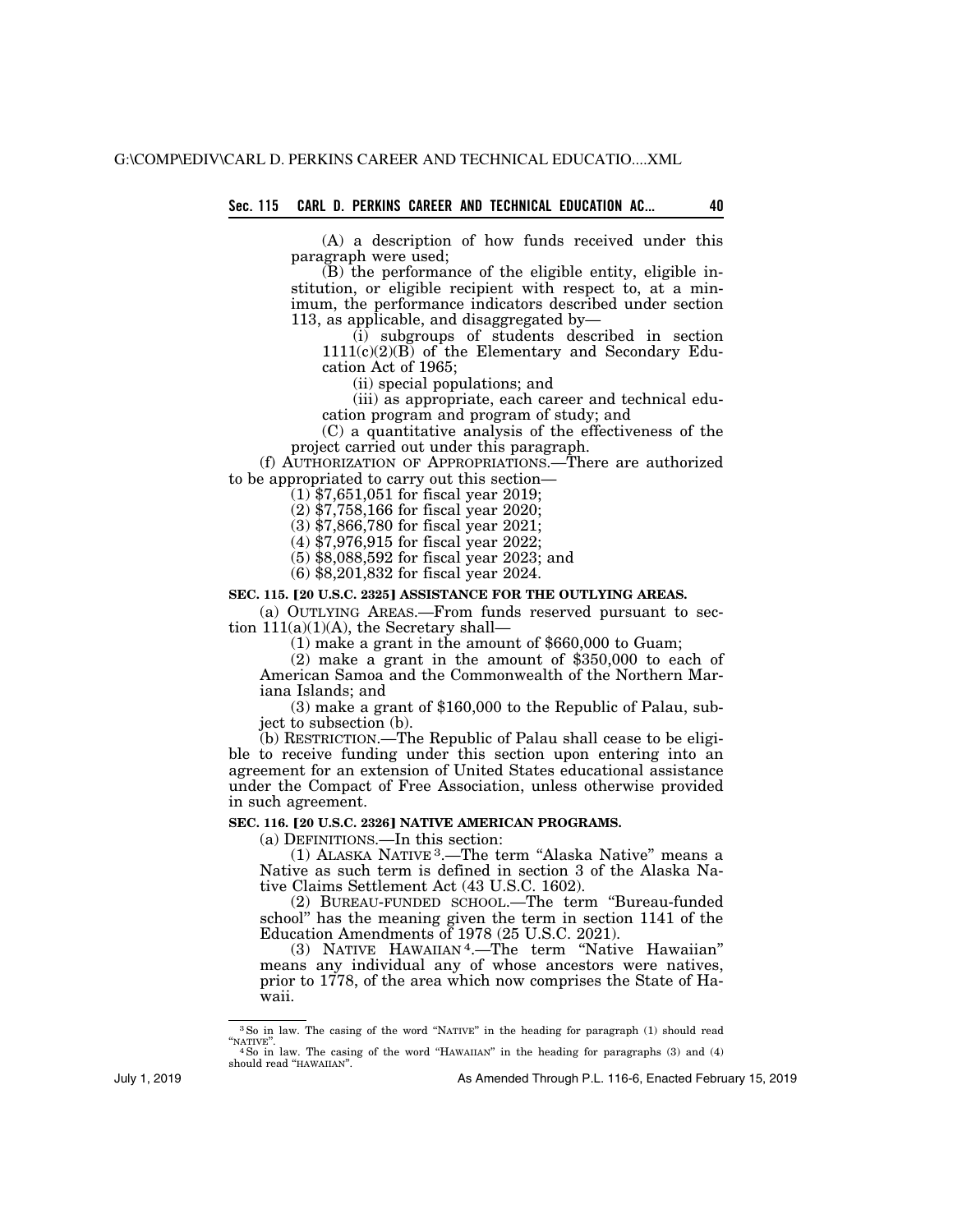(4) NATIVE HAWAIIAN 4 ORGANIZATION.—The term ''Native Hawaiian organization'' has the meaning given the term in section 6207 of the NativeHawaiian Education Act (20 U.S.C. 7517).

(b) PROGRAM AUTHORIZED.— (1) AUTHORITY.—From funds reserved under section  $111(a)(1)(B)(i)$ , the Secretary shall make grants to or enter into contracts with Indian Tribes, Tribal organizations, and Alaska Native entities to carry out the authorized programs described in subsection (c), except that such grants or contracts shall not be awarded to secondary school programs in Bureau-funded schools.

(2) INDIAN TRIBES AND TRIBAL ORGANIZATIONS.—The grants or contracts described in this section that are awarded to any Indian Tribe or Tribal organization shall be subject to the terms and conditions of section 102 of the Indian Self-Determination Act (25 U.S.C. 5321) and shall be conducted in accordance with the provisions of sections 4, 5, and 6 of the Act of April 16, 1934 (25 U.S.C. 5345–5347), which are relevant to the programs administered under this subsection.

(3) SPECIAL AUTHORITY RELATING TO SECONDARY SCHOOLS OPERATED OR SUPPORTED BY THE BUREAU OF INDIAN EDU- CATION.—An Indian Tribe, a Tribal organization, or an Alaska Native entity, that receives funds through a grant made or contract entered into under paragraph (1) may use the funds to provide assistance to a secondary school operated or supported by the Bureau of Indian Education to enable such school to carry out career and technical education programs.

(4) MATCHING.—If sufficient funding is available, the Bureau of Indian Education shall expend an amount equal to the amount made available under this subsection, relating to programs for Indians, to pay a part of the costs of programs funded under this subsection. During each fiscal year the Bureau of Indian Education shall expend not less than the amount expended during the prior fiscal year on career and technical education programs, services, and technical activities administered directly by, or under contract with, the Bureau of Indian Education, except that in no year shall funding for such programs, services, and activities be provided from accounts and programs that support other Indian education programs. The Secretary and the Director of the Bureau of Indian Education shall prepare jointly a plan for the expenditure of funds made available and for the evaluation of programs assisted under this subsection. Upon the completion of a joint plan for the expenditure of the funds and the evaluation of the programs, the Secretary shall assume responsibility for the administration of the program, with the assistance and consultation of the Bureau of Indian Education.

(5) REGULATIONS.—If the Secretary promulgates any regulations applicable to paragraph (2), the Secretary shall—

 $(\overline{A})$  confer with, and allow for active participation by,

representatives of Indian Tribes, Tribal organizations, and individual Tribal members; and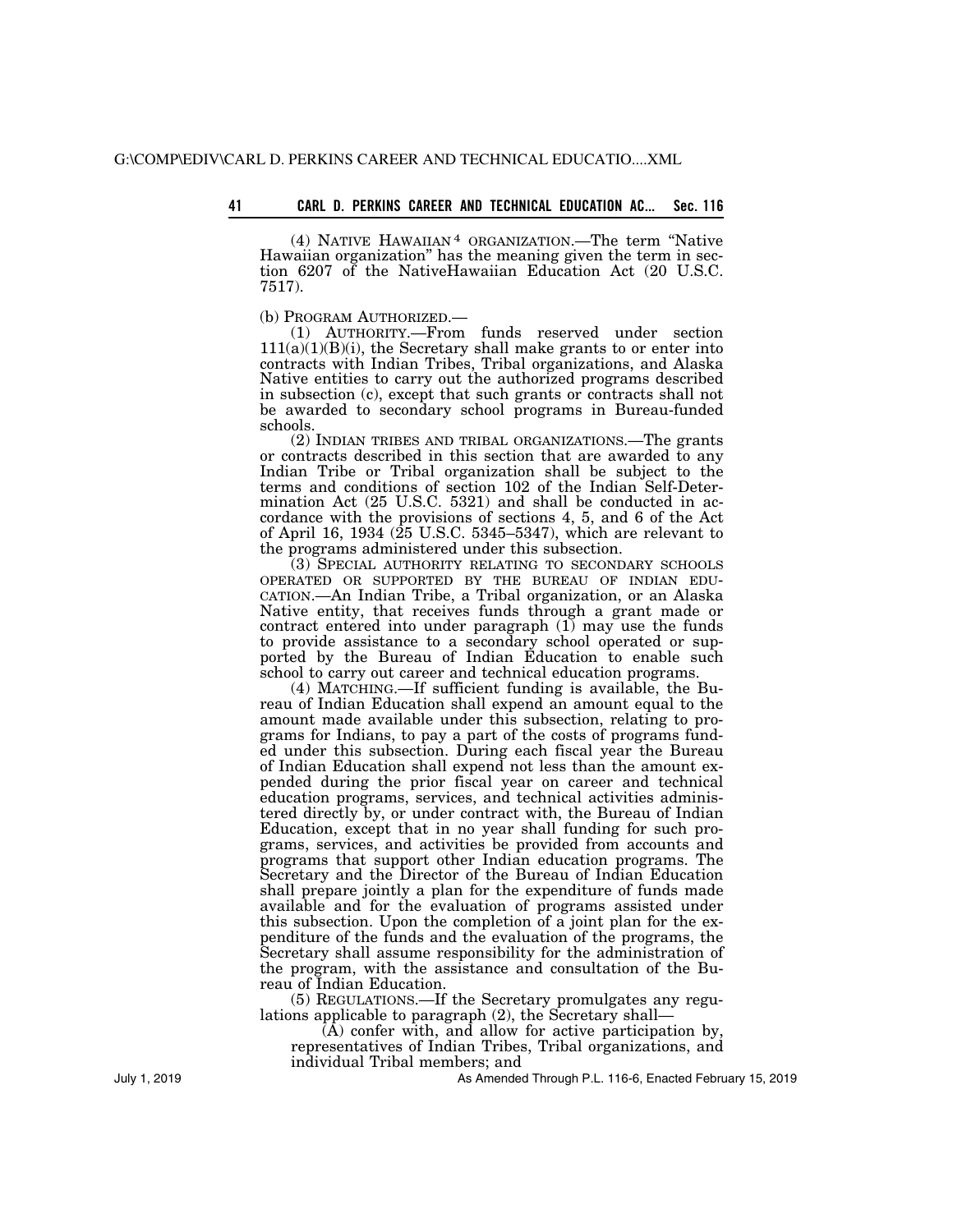#### **Sec. 116 CARL D. PERKINS CAREER AND TECHNICAL EDUCATION AC... 42**

(B) promulgate the regulations under subchapter III of chapter 5 of title 5, United States Code, commonly known as the ''Negotiated Rulemaking Act of 1990''.

(6) APPLICATION.—Any Indian Tribe, Tribal organization, or Bureau-funded school eligible to receive assistance under this subsection may apply individually or as part of a consortium with another such Indian Tribe, Tribal organization, or Bureau-funded school.

(c) AUTHORIZED ACTIVITIES.— (1) AUTHORIZED PROGRAMS.—Funds made available under this section shall be used to carry out career and technical education programs consistent with the purpose of this Act.

(2) SPECIAL RULE.—Notwithstanding section  $3(5)(A)(iii)$ , funds made available under this section may be used to provide preparatory, refresher, and remedial education services that are designed to enable students to achieve success in career and technical education programs or programs of study.

(3) STIPENDS.— (A) IN GENERAL.—Funds received pursuant to grants or contracts awarded under subsection (b) may be used to provide stipends to students who are enrolled in career and technical education programs and who have acute economic needs which cannot be met through work-study programs.

(B) AMOUNT.—Stipends described in subparagraph (A) shall not exceed reasonable amounts as prescribed by the Secretary.

(d) GRANT OR CONTRACT APPLICATION.—In order to receive a grant or contract under this section, an organization, Tribe, or entity described in subsection (b) shall submit an application to the Secretary that shall include an assurance that such organization, Tribe, or entity shall comply with the requirements of this section.

(e) RESTRICTIONS AND SPECIAL CONSIDERATIONS.—The Secretary may not place upon grants awarded or contracts entered into under subsection (b) any restrictions relating to programs other than restrictions that apply to grants made to or contracts entered into with States pursuant to allotments under section 111(a). The Secretary, in awarding grants and entering into contracts under this section, shall ensure that the grants and contracts will improve career and technical education programs, and shall give special consideration to—

(1) programs that involve, coordinate with, or encourage Tribal economic development plans; and

(2) applications from tribally controlled colleges or universities that—

(A) are accredited or are candidates for accreditation by a nationally recognized accreditation organization as an institution of postsecondary career and technical education; or

(B) operate career and technical education programs that are accredited or are candidates for accreditation by a nationally recognized accreditation organization, and issue certificates for completion of career and technical education programs.

As Amended Through P.L. 116-6, Enacted February 15, 2019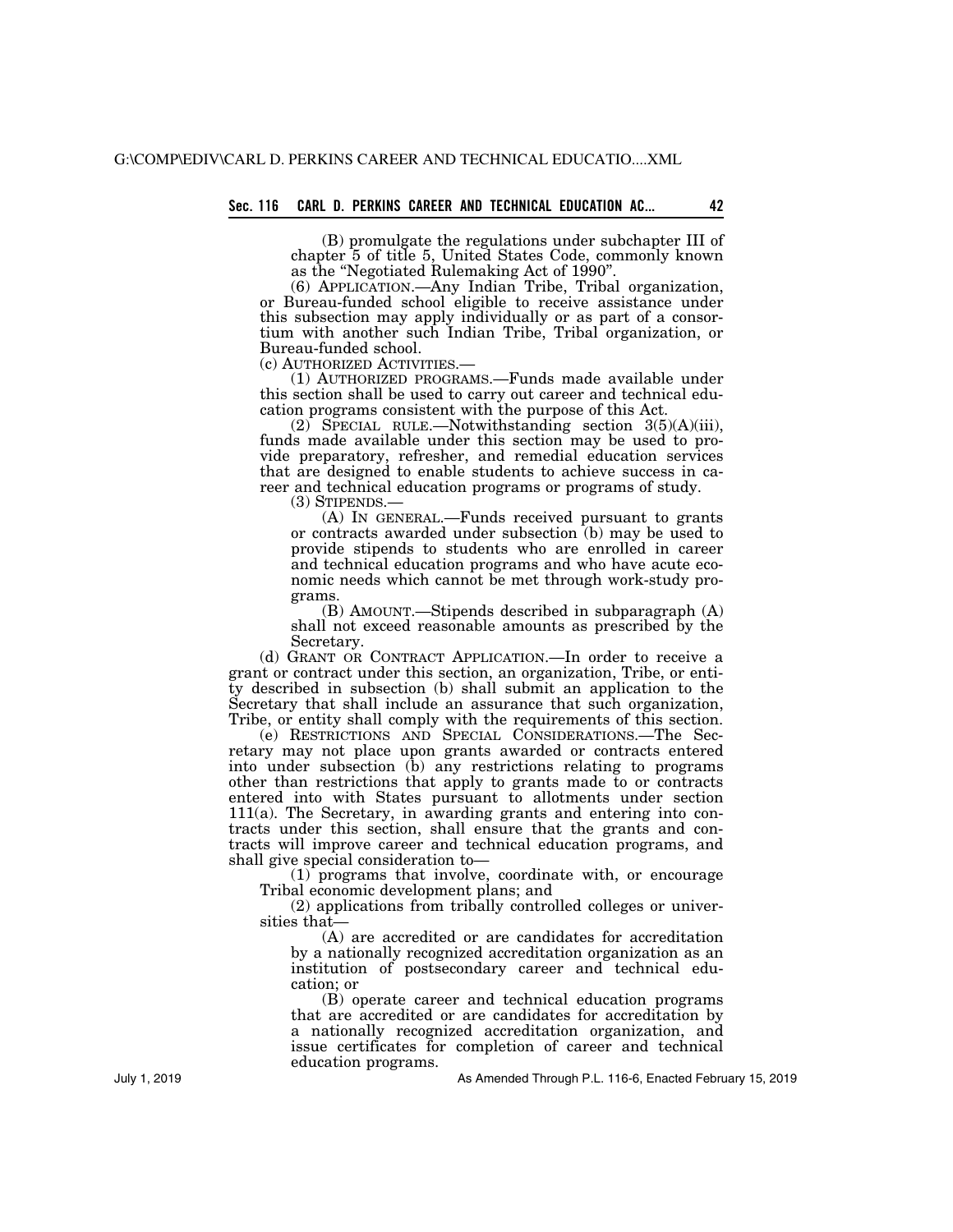### **43 Sec. 117 CARL D. PERKINS CAREER AND TECHNICAL EDUCATION AC...**

(f) CONSOLIDATION OF FUNDS.—Each organization, Tribe, or entity receiving assistance under this section may consolidate such assistance with assistance received from related programs in accordance with the provisions of the Indian Employment, Training and Related Services Demonstration Act of 1992 (25 U.S.C. 3401 et seq.).

(g) NONDUPLICATIVE AND NONEXCLUSIVE SERVICES.—Nothing in this section shall be construed—

(1) to limit the eligibility of any organization, Tribe, or entity described in subsection (b) to participate in any activity offered by an eligible agency or eligible recipient under this title; or

(2) to preclude or discourage any agreement, between any organization, Tribe, or entity described in subsection (b) and any eligible agency or eligible recipient, to facilitate the provision of services by such eligible agency or eligible recipient to the population served by such eligible agency or eligible recipient.

(h) NATIVE HAWAIIAN PROGRAMS.—From the funds reserved pursuant to section  $111(a)(1)(B)(ii)$ , the Secretary shall award grants to or enter into contracts with community-based organizations primarily serving and representing Native Hawaiians to plan, conduct, and administer programs, or portions thereof, which are authorized by and consistent with the provisions of this section for the benefit of Native Hawaiians.

# **SEC. 117. [20 U.S.C. 2327] TRIBALLY CONTROLLED POSTSECONDARY CAREER AND TECHNICAL INSTITUTIONS.**

(a) GRANT PROGRAM.—Subject to the availability of appropriations, the Secretary shall make grants under this section, to provide basic support for the education and training of Indian students, to tribally controlled postsecondary career and technical institutions that are not receiving Federal assistance as of the date on which the grant is provided under—

(1) title I of the Tribally Controlled Colleges and Universities Assistance Act of 1978 (25 U.S.C. 1802 et seq.); or

(2) the Navajo Community College Act (Public Law 92– 189; 85 Stat. 646).

(b) USES OF GRANTS.—Amounts made available under this section shall be used for career and technical education programs for Indian students and for the institutional support costs of the grant, including the expenses described in subsection (e).

(c) AMOUNT OF GRANTS.—

(1) IN GENERAL.—If the sums appropriated for any fiscal year for grants under this section are not sufficient to pay in full the total amount which approved applicants are eligible to receive under this section for such fiscal year, the Secretary shall first allocate to each such applicant who received funds under this part for the preceding fiscal year an amount equal to 100 percent of the product of the per capita payment for the preceding fiscal year and such applicant's Indian student count for the current program year, plus an amount equal to the actual cost of any increase to the per capita figure resulting from inflationary increases to necessary costs beyond the institution's control.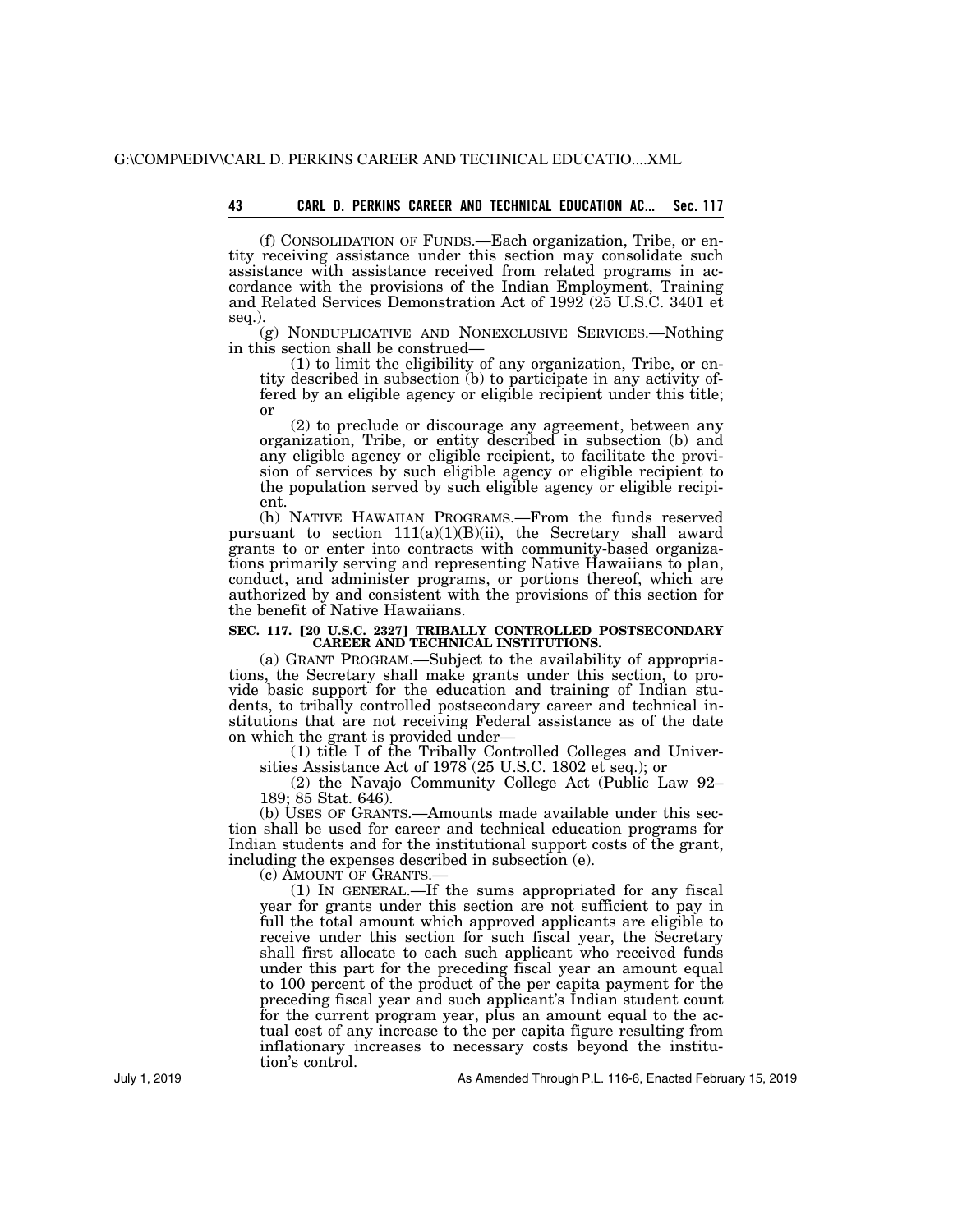## **Sec. 117 CARL D. PERKINS CAREER AND TECHNICAL EDUCATION AC... 44**

(2) PER CAPITA DETERMINATION.—For the purposes of paragraph (1), the per capita payment for any fiscal year shall be determined by dividing the amount available for grants to tribally controlled postsecondary career and technical institutions under this section for such program year by the sum of the Indian student counts of such institutions for such program year. The Secretary shall, on the basis of the most accurate data available from the institutions, compute the Indian student count for any fiscal year for which such count was not used for the purpose of making allocations under this section.

(3) INDIRECT COSTS.—Notwithstanding any other provision of law or regulation, the Secretary shall not require the use of a restricted indirect cost rate for grants issued under this section.

(d) APPLICATIONS.—To be eligible to receive a grant under this section, a tribally controlled postsecondary career and technical institution that is not receiving Federal assistance under title I of the Tribally Controlled Colleges and Universities Assistance Act of 1978 (25 U.S.C. 1802 et seq.) or the Navajo Community College Act (Public Law 92–189; 85 Stat. 646) shall submit to the Secretary an application at such time, in such manner, and containing such information as the Secretary may require.<br>(e) EXPENSES.—

 $(1)$  In GENERAL.—The Secretary shall, subject to the availability of appropriations, provide for each program year to each tribally controlled postsecondary career and technical institution having an application approved by the Secretary, an amount necessary to pay expenses associated with—

(A) the maintenance and operation of the program, including development costs, costs of basic and special instruction (including special programs for individuals with disabilities and academic instruction), materials, student costs, administrative expenses, boarding costs, transportation, student services, daycare and family support programs for students and their families (including contributions to the costs of education for dependents), and student stipends;

(B) capital expenditures, including operations and maintenance, and minor improvements and repair, and physical plant maintenance costs, for the conduct of programs funded under this section;

(C) costs associated with repair, upkeep, replacement, and upgrading of the instructional equipment; and

(D) institutional support of career and technical education.

(2) ACCOUNTING.—Each institution receiving a grant under this section shall provide annually to the Secretary an accurate and detailed accounting of the institution's operating and maintenance expenses and such other information concerning costs as the Secretary may reasonably require.

(f) OTHER PROGRAMS.—

(1) IN GENERAL.—Except as specifically provided in this Act, eligibility for assistance under this section shall not preclude any tribally controlled postsecondary career and tech-

As Amended Through P.L. 116-6, Enacted February 15, 2019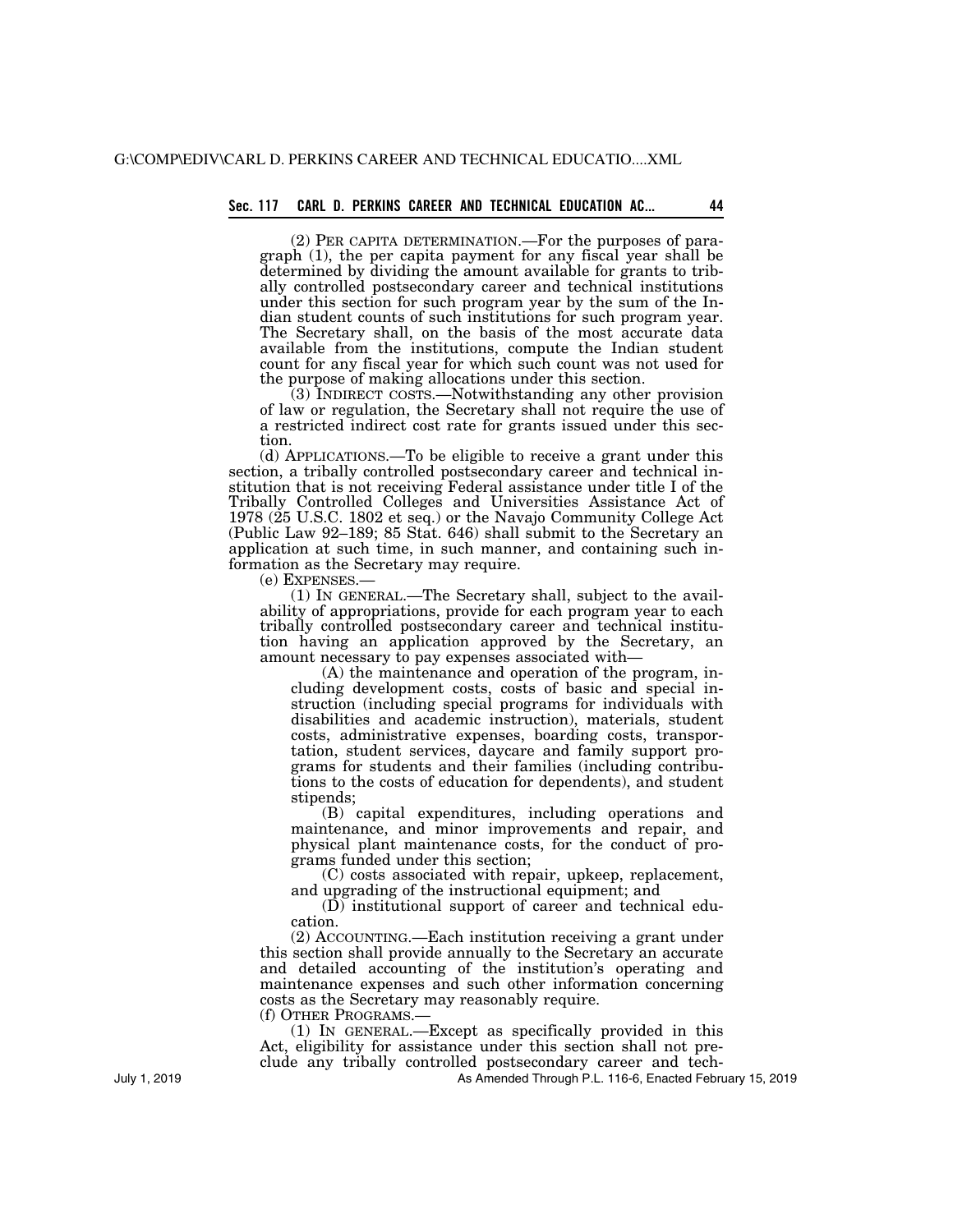nical institution from receiving Federal financial assistance under any program authorized under the Higher Education Act of 1965, or under any other applicable program for the benefit of institutions of higher education or career and technical education.

(2) PROHIBITION ON ALTERATION OF GRANT AMOUNT.—The amount of any grant for which tribally controlled postsecondary career and technical institutions are eligible under this section shall not be altered because of funds allocated to any such institution from funds appropriated under the Act of November 2, 1921 (commonly known as the "Snyder Act") (25 U.S.C. 13).

(3) PROHIBITION ON CONTRACT DENIAL.—No tribally controlled postsecondary career and technical institution for which an Indian Tribe has designated a portion of the funds appropriated for the Tribe from funds appropriated under the Act of November 2, 1921 (25 U.S.C. 13), may be denied a contract for such portion under the Indian Self-Determination and Education Assistance Act (except as provided in that Act), or denied appropriate contract support to administer such portion of the appropriated funds.

(g) COMPLAINT RESOLUTION PROCEDURE.—The Secretary shall establish (after consultation with tribally controlled postsecondary career and technical institutions) a complaint resolution procedure for grant determinations and calculations under this section for tribally controlled postsecondary career and technical institutions. (h) DEFINITIONS.—In this section:

(1) INDIAN; INDIAN 5 TRIBE.—The terms ''Indian'' and ''Indian Tribe'' have the meanings given the terms ''Indian'' and "Indian tribe", respectively, in section 2 of the Tribally Controlled Colleges and Universities Assistance Act of 1978 (25 U.S.C. 1801).

(2) INDIAN STUDENT COUNT.—

(A) IN GENERAL.—The term ''Indian student count'' means a number equal to the total number of Indian students enrolled in each tribally controlled postsecondary career and technical institution, as determined in accordance with subparagraph (B).

(B) DETERMINATION.—

(i) ENROLLMENT.—For each academic year, the Indian student count shall be determined on the basis of the enrollments of Indian students as in effect at the conclusion of—

(I) in the case of the fall term, the third week of the fall term; and

(II) in the case of the spring term, the third week of the spring term.

(ii) CALCULATION.—For each academic year, the Indian student count for a tribally controlled postsecondary career and technical institution shall be the quotient obtained by dividing—

 $5$  So in law. The casing of the word "Indian" in the heading for paragraph (1) should read "indian".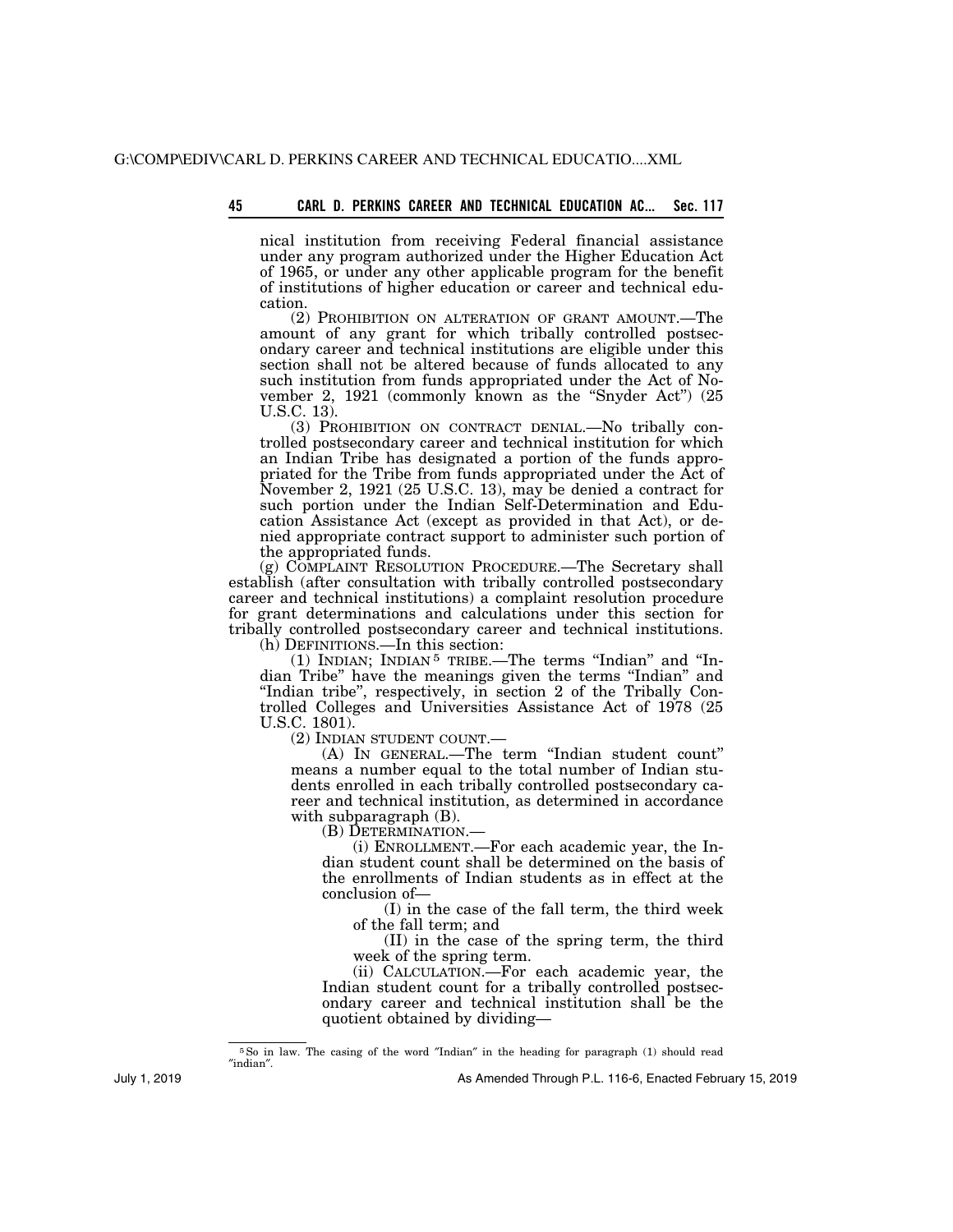(I) the sum of the credit hours of all Indian students enrolled in the tribally controlled postsecondary career and technical institution (as determined under clause (i)); by

(II) 12.

(iii) SUMMER TERM.—Any credit earned in a class offered during a summer term shall be counted in the determination of the Indian student count for the succeeding fall term.

(iv) STUDENTS WITHOUT SECONDARY SCHOOL DE-GREES.—

(I) IN GENERAL.—A credit earned at a tribally controlled postsecondary career and technical institution by any Indian student that has not obtained a secondary school degree (or the recognized equivalent of such a degree) shall be counted toward the determination of the Indian student count if the institution at which the student is enrolled has established criteria for the admission of the student on the basis of the ability of the student to benefit from the education or training of the institution.

(II) PRESUMPTION.—The institution shall be presumed to have established the criteria described in subclause (I) if the admission procedures for the institution include counseling or testing that measures the aptitude of a student to successfully complete a course in which the student is enrolled.

(III) CREDITS TOWARD SECONDARY SCHOOL DE-GREE.—No credit earned by an Indian student for the purpose of obtaining a secondary school degree (or the recognized equivalent of such a degree) shall be counted toward the determination of the Indian student count under this clause.

(v) CONTINUING EDUCATION PROGRAMS.—Any credit earned by an Indian student in a continuing education program of a tribally controlled postsecondary career and technical institution shall be included in the determination of the sum of all credit hours of the student if the credit is converted to a credit hour basis in accordance with the system of the institution for providing credit for participation in the program.

(i) AUTHORIZATION OF APPROPRIATIONS.—There are authorized to be appropriated to carry out this section—

(1) \$9,762,539 for fiscal year 2019;

(2) \$9,899,215 for fiscal year 2020;

(3) \$10,037,804 for fiscal year 2021;

(4) \$10,178,333 for fiscal year 2022;

(5) \$10,320,829 for fiscal year 2023; and

(6) \$10,465,321 for fiscal year 2024.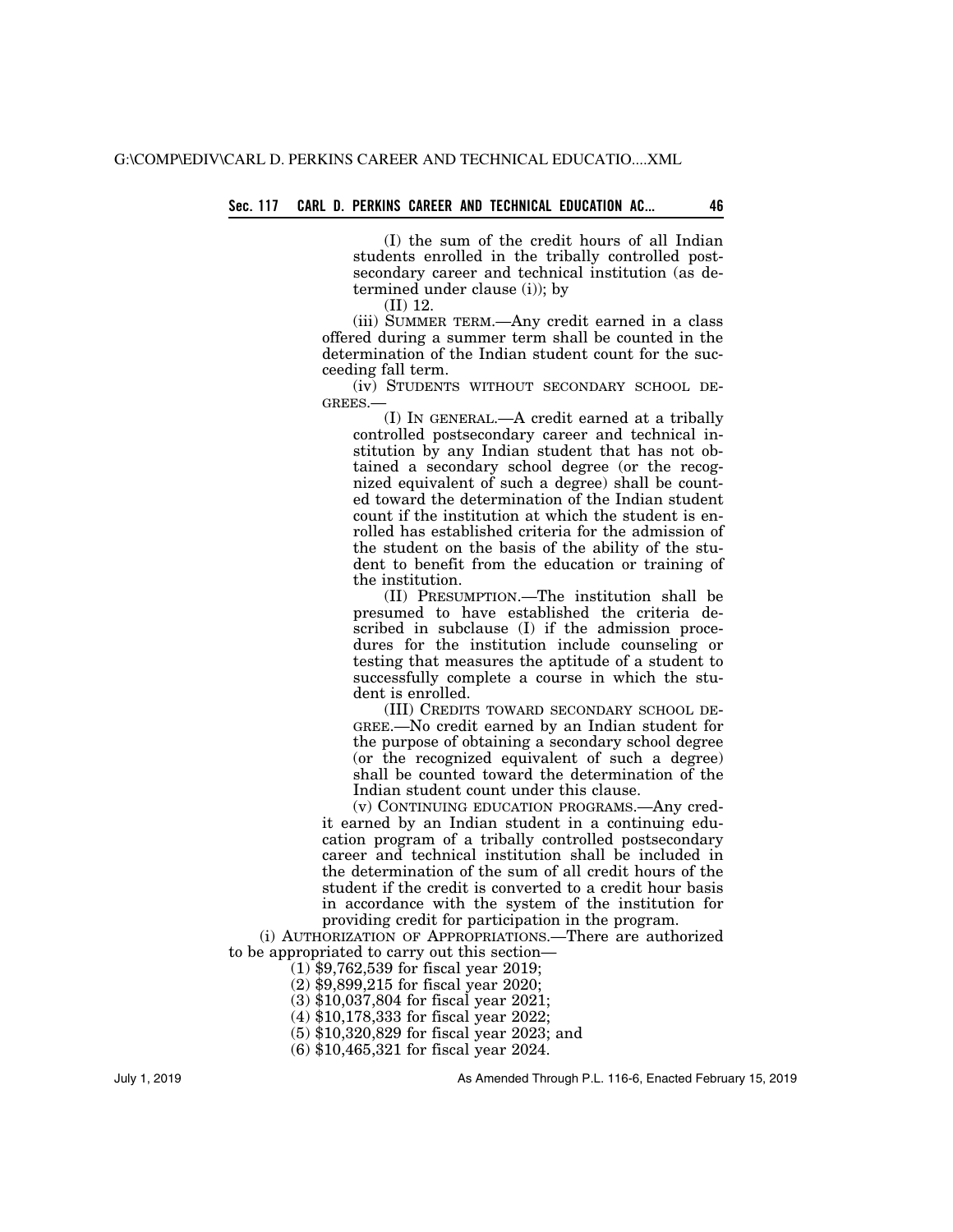# **47 Sec. 122 CARL D. PERKINS CAREER AND TECHNICAL EDUCATION AC...**

# **PART B—STATE PROVISIONS**

# **SEC. 121. [20 U.S.C. 2341] STATE ADMINISTRATION.**

(a) ELIGIBLE AGENCY RESPONSIBILITIES.—The responsibilities of an eligible agency under this title shall include—

(1) coordination of the development, submission, and implementation of the State plan, and the evaluation of the program, services, and activities assisted under this title, including preparation for non-traditional fields;

(2) consultation with the Governor and appropriate agencies, groups, and individuals including teachers, faculty, specialized instructional support personnel, paraprofessionals, school leaders, authorized public chartering agencies and charter school leaders (consistent with State law), employers, representatives of business (including small businesses), labor organizations, eligible recipients, local program administrators, State and local officials, Indian Tribes or Tribal organizations present in the State, parents, students, and community organizations;

(3) convening and meeting as an eligible agency (consistent with State law and procedure for the conduct of such meetings) at such time as the eligible agency determines necessary to carry out the eligible agency's responsibilities under this title, but not less than 4 times annually; and

(4) the adoption of such procedures as the eligible agency considers necessary to—

(A) implement State level coordination with the activities undertaken by the State boards under section 101 of the Workforce Innovation and Opportunity Act; and

(B) make available to the one-stop delivery system under section 121 of the Workforce Innovation and Opportunity Act within the State a listing of all school dropout, postsecondary education, and adult programs assisted under this title.

(b) EXCEPTION.—Except with respect to the responsibilities set forth in subsection (a), the eligible agency may delegate any of the other responsibilities of the eligible agency that involve the administration, operation, or supervision of activities assisted under this title, in whole or in part, to 1 or more appropriate State agencies.

# **SEC. 122. [20 U.S.C. 2342] STATE PLAN.**

(a) STATE PLAN.—

(1) IN GENERAL.—Each eligible agency desiring assistance under this title for any fiscal year shall prepare and submit to the Secretary a State plan for a 4-year period, consistent with subsection (b) and paragraph (5), together with such annual revisions as the eligible agency determines to be necessary, except that, during the period described in section 4, each eligible agency may submit a transition plan that shall fulfill the eligible agency's obligation to submit a State plan under this section for the first fiscal year following the date of enactment of the Strengthening Career and Technical Education for the 21st Century Act.

(2) REVISIONS.—Each eligible agency—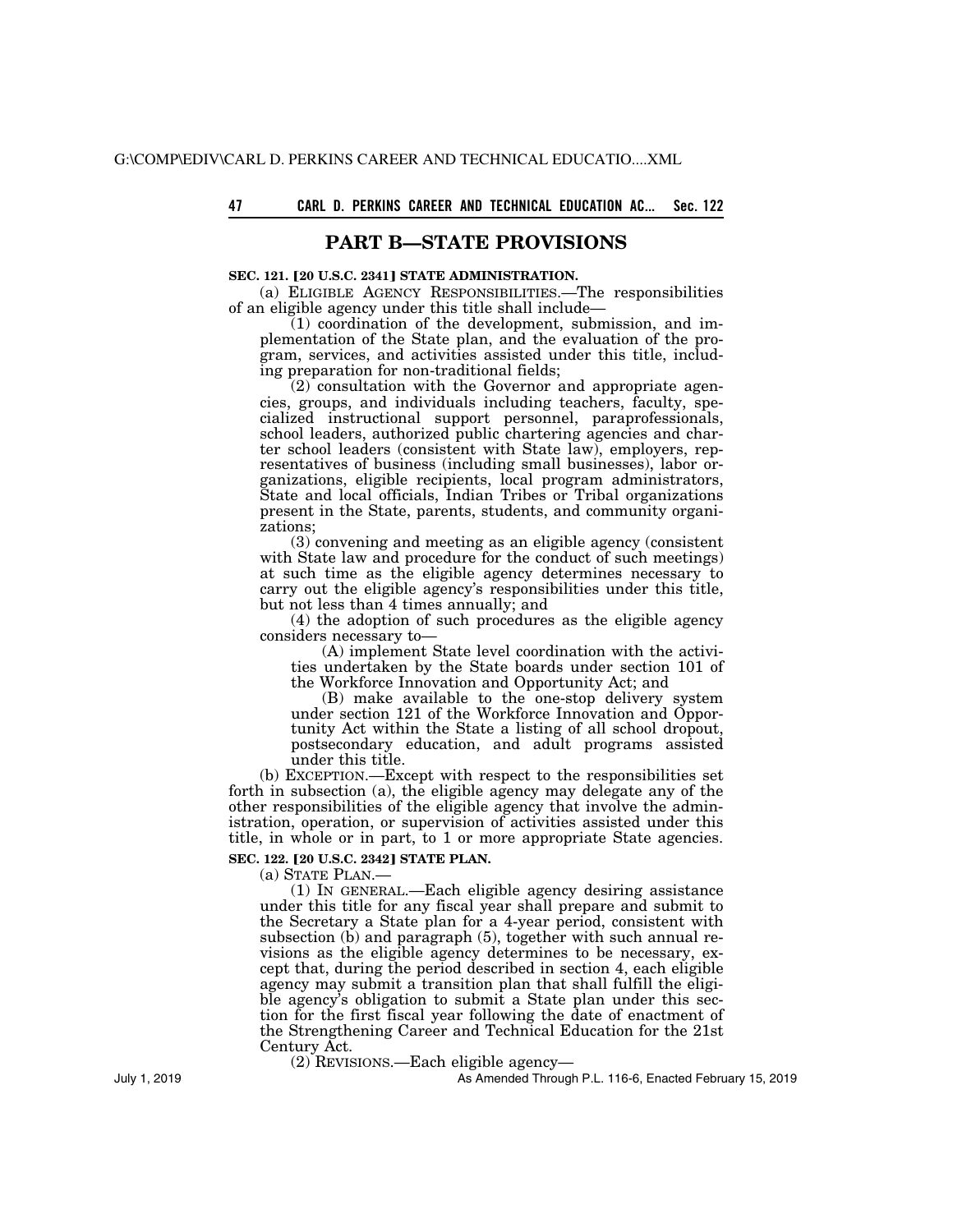## **Sec. 122 CARL D. PERKINS CAREER AND TECHNICAL EDUCATION AC... 48**

(A) may submit such annual revisions of the State plan to the Secretary as the eligible agency determines to be necessary; and

(B) shall, after the second year of the 4-year period, conduct a review of activities assisted under this title and submit any revisions of the State plan that the eligible agency determines necessary to the Secretary.

(3) HEARING PROCESS.—The eligible agency shall conduct public hearings in the State, after appropriate and sufficient notice, for the purpose of affording all segments of the public and interested organizations and groups (including teachers, faculty, specialized instructional support personnel, paraprofessionals, school leaders, authorized public chartering agencies and charter school leaders (consistent with State law), employers, labor organizations, parents, students, Indian Tribes and Tribal organizations that may be present in the State, and community organizations), an opportunity to present their views and make recommendations regarding the State plan. A summary of such recommendations and the eligible agency's response to such recommendations shall be included in the State plan.

(4) PUBLIC COMMENT.—Each eligible agency shall make the State plan publicly available for public comment for a period of not less than 30 days, by electronic means and in an easily accessible format, prior to submission to the Secretary for approval under this subsection. In the plan the eligible agency files under this subsection, the eligible agency shall provide an assurance that public comments were taken into account in the development of the State plan.

(5) OPTIONAL SUBMISSION OF SUBSEQUENT PLANS.—An eligible agency may, after the first 4-year State plan is submitted under this section, submit subsequent 4-year plans not later than 120 days prior to the end of the 4-year period covered by the preceding State plan or, if an eligible agency chooses not to submit a State plan for a subsequent 4-year period, the eligible agency shall submit, and the Secretary shall approve, annual revisions to the State determined levels of performance in the same manner as revisions submitted and approved under section  $113(b)(3)(A)(ii)$ .

(b) OPTIONS FOR SUBMISSION OF STATE PLAN.—

(1) COMBINED PLAN.—The eligible agency may submit a combined plan that meets the requirements of this section and the requirements of section 103 of the Workforce Innovation and Opportunity Act (29 U.S.C. 3113).

(2) NOTICE TO SECRETARY.—The eligible agency shall inform the Secretary of whether the eligible agency intends to submit a combined plan described in paragraph (1) or a single plan.

(c) PLAN DEVELOPMENT.—

(1) IN GENERAL.—The eligible agency shall—

(A) develop the State plan in consultation with—

(i) representatives of secondary and postsecondary career and technical education programs, including eli-

gible recipients and representatives of 2-year minority-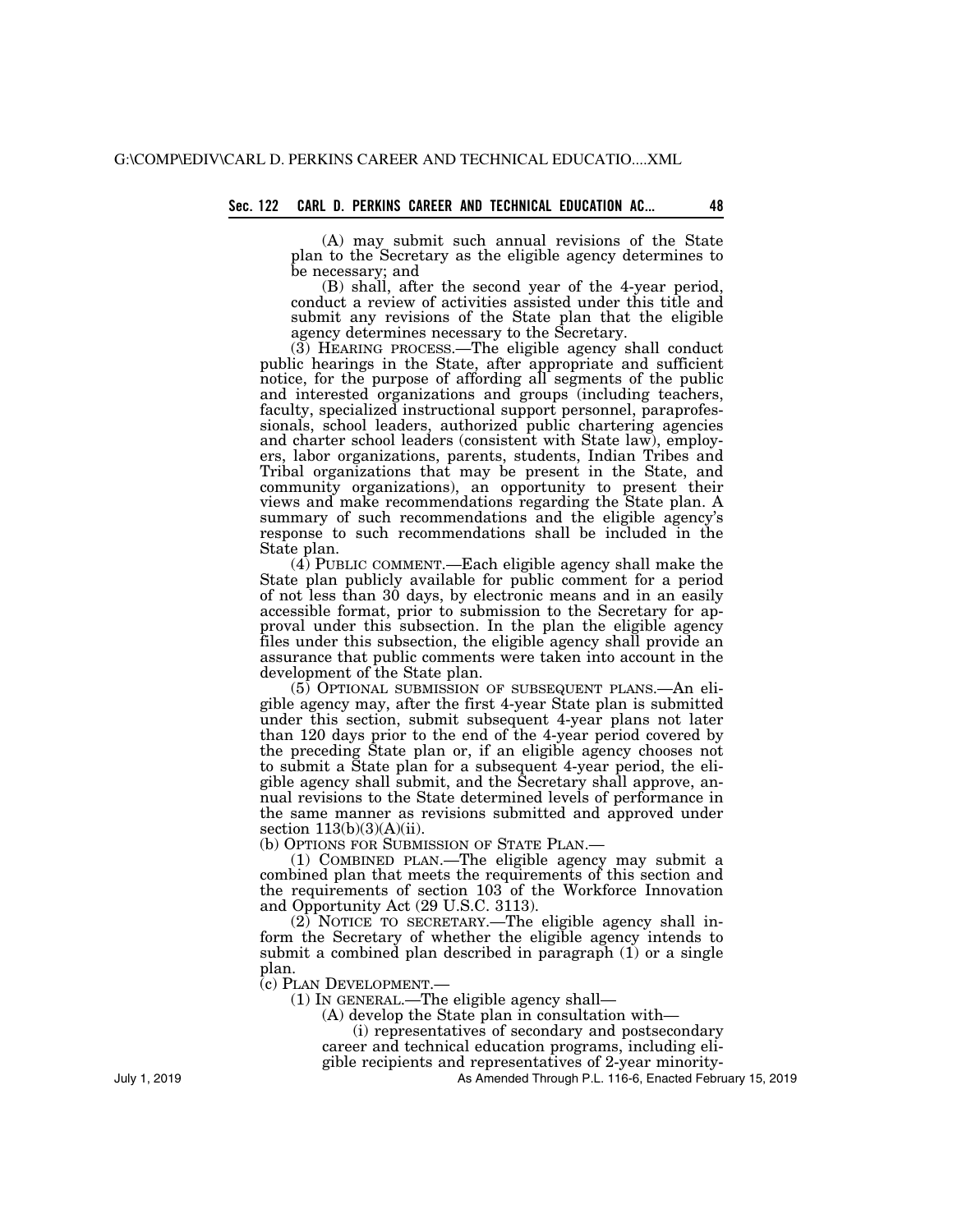serving institutions and historically Black colleges and universities and tribally controlled colleges or universities in States where such institutions are in existence, adult career and technical education providers, and charter school representatives in States where such schools are in existence, which shall include teachers, faculty, school leaders, specialized instructional support personnel, career and academic guidance counselors, and paraprofessionals;

(ii) interested community representatives, including parents, students, and community organizations;

(iii) representatives of the State workforce development board established under section 101 of the Workforce Innovation and Opportunity Act (29 U.S.C. 3111) (referred to in this section as the ''State board'');

(iv) members and representatives of special populations;

(v) representatives of business and industry (including representatives of small business), which shall include representatives of industry and sector partnerships in the State, as appropriate, and representatives of labor organizations in the State;

(vi) representatives of agencies serving out-ofschool youth, homeless children and youth, and at-risk youth, including the State Coordinator for Education of Homeless Children and Youths established or designated under section 722(d)(3) of the McKinney-Vento Homeless Assistance Act (42 U.S.C. 11432(d)(3));

(vii) representatives of Indian Tribes and Tribal organizations located in, or providing services in, the State; and

(viii) individuals with disabilities; and

(B) consult the Governor of the State, and the heads of other State agencies with authority for career and technical education programs that are not the eligible agency, with respect to the development of the State plan.

(2) ACTIVITIES AND PROCEDURES.—The eligible agency shall develop effective activities and procedures, including access to information needed to use such procedures, to allow the individuals and entities described in paragraph (1) to participate in State and local decisions that relate to development of the State plan.

(3) CONSULTATION WITH THE GOVERNOR.—The consultation described in paragraph (1)(B) shall include meetings of officials from the eligible agency and the Governor's office and shall occur—

(A) during the development of such plan; and

(B) prior to submission of the plan to the Secretary.

(d) PLAN CONTENTS.—The State plan shall include—

(1) a summary of State-supported workforce development activities (including education and training) in the State, including the degree to which the State's career and technical education programs and programs of study are aligned with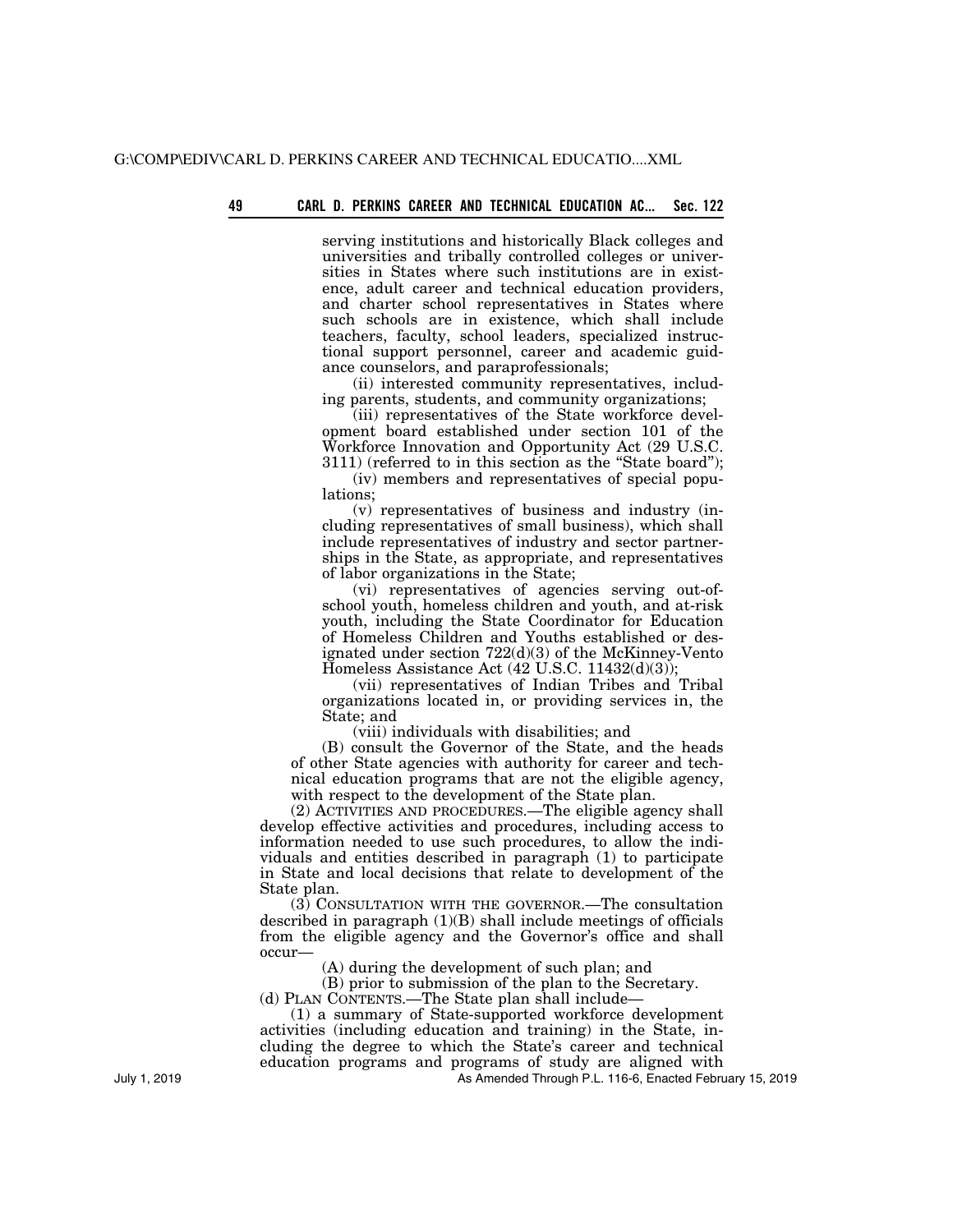# **Sec. 122 CARL D. PERKINS CAREER AND TECHNICAL EDUCATION AC... 50**

and address the education and skill needs of the employers in the State identified by the State board;

(2) the State's strategic vision and set of goals for preparing an educated and skilled workforce (including special populations) and for meeting the skilled workforce needs of employers, including in existing and emerging in-demand industry sectors and occupations as identified by the State, and how the State's career and technical education programs will help to meet these goals;

(3) a strategy for any joint planning, alignment, coordination, and leveraging of funds—

(A) between the State's career and technical education programs and programs of study with the State's workforce development system, to achieve the strategic vision and goals described in paragraph (2), including the core programs defined in section 3 of the Workforce Innovation and Opportunity Act (29 U.S.C. 3102) and the elements related to system alignment under section 102(b)(2)(B) of such Act (29 U.S.C.  $3112(b)(2)(B)$ ); and

(B) for programs carried out under this title with other Federal programs, which may include programs funded under the Elementary and Secondary Education Act of 1965 and the Higher Education Act of 1965;

(4) a description of the career and technical education programs or programs of study that will be supported, developed, or improved at the State level, including descriptions of—

(A) the programs of study to be developed at the State level and made available for adoption by eligible recipients;

(B) the process and criteria to be used for approving locally developed programs of study or career pathways, including how such programs address State workforce development and education needs and the criteria to assess the extent to which the local application under section 132 will—

(i) promote continuous improvement in academic achievement and technical skill attainment;

(ii) expand access to career and technical education for special populations; and

(iii) support the inclusion of employability skills in programs of study and career pathways;

(C) how the eligible agency will—

(i) make information on approved programs of study and career pathways (including career exploration, work-based learning opportunities, early college high schools, and dual or concurrent enrollment program opportunities) and guidance and advisement resources, available to students (and parents, as appropriate), representatives of secondary and postsecondary education, and special populations, and to the extent practicable, provide that information and those resources in a language students, parents, and educators can understand;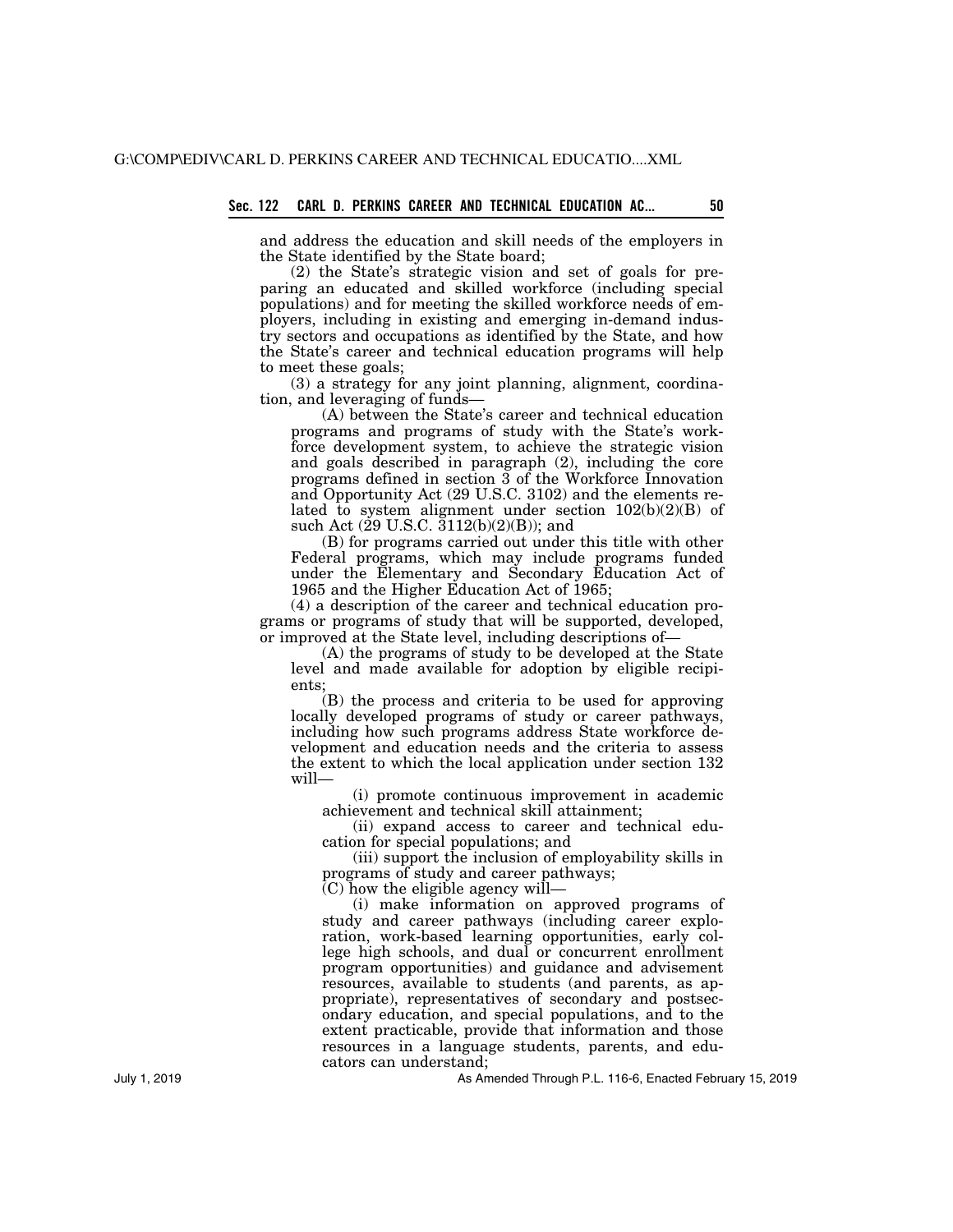(ii) facilitate collaboration among eligible recipients in the development and coordination of career and technical education programs and programs of study and career pathways that include multiple entry and exit points;

(iii) use State, regional, or local labor market data to determine alignment of eligible recipients' programs of study to the needs of the State, regional, or local economy, including in-demand industry sectors and occupations identified by the State board, and to align career and technical education with such needs, as appropriate;

(iv) ensure equal access to approved career and technical education programs of study and activities assisted under this Act for special populations;

(v) coordinate with the State board to support the local development of career pathways and articulate processes by which career pathways will be developed by local workforce development boards, as appropriate;

(vi) support effective and meaningful collaboration between secondary schools, postsecondary institutions, and employers to provide students with experience in, and understanding of, all aspects of an industry, which may include work-based learning such as internships, mentorships, simulated work environments, and other hands-on or inquiry-based learning activities; and

(vii) improve outcomes and reduce performance gaps for CTE concentrators, including those who are members of special populations; and

(D) how the eligible agency may include the opportunity for secondary school students to participate in dual or concurrent enrollment programs, early college high school, or competency-based education;

(5) a description of the criteria and process for how the eligible agency will approve eligible recipients for funds under this Act, including how—

(A) each eligible recipient will promote academic achievement;

(B) each eligible recipient will promote skill attainment, including skill attainment that leads to a recognized postsecondary credential; and

(C) each eligible recipient will ensure the comprehensive needs assessment under section 134(c) takes into consideration local economic and education needs, including, where appropriate, in-demand industry sectors and occupations;

(6) a description of how the eligible agency will support the recruitment and preparation of teachers, including special education teachers, faculty, school principals, administrators, specialized instructional support personnel, and paraprofessionals to provide career and technical education instruction, leadership, and support, including professional development that pro-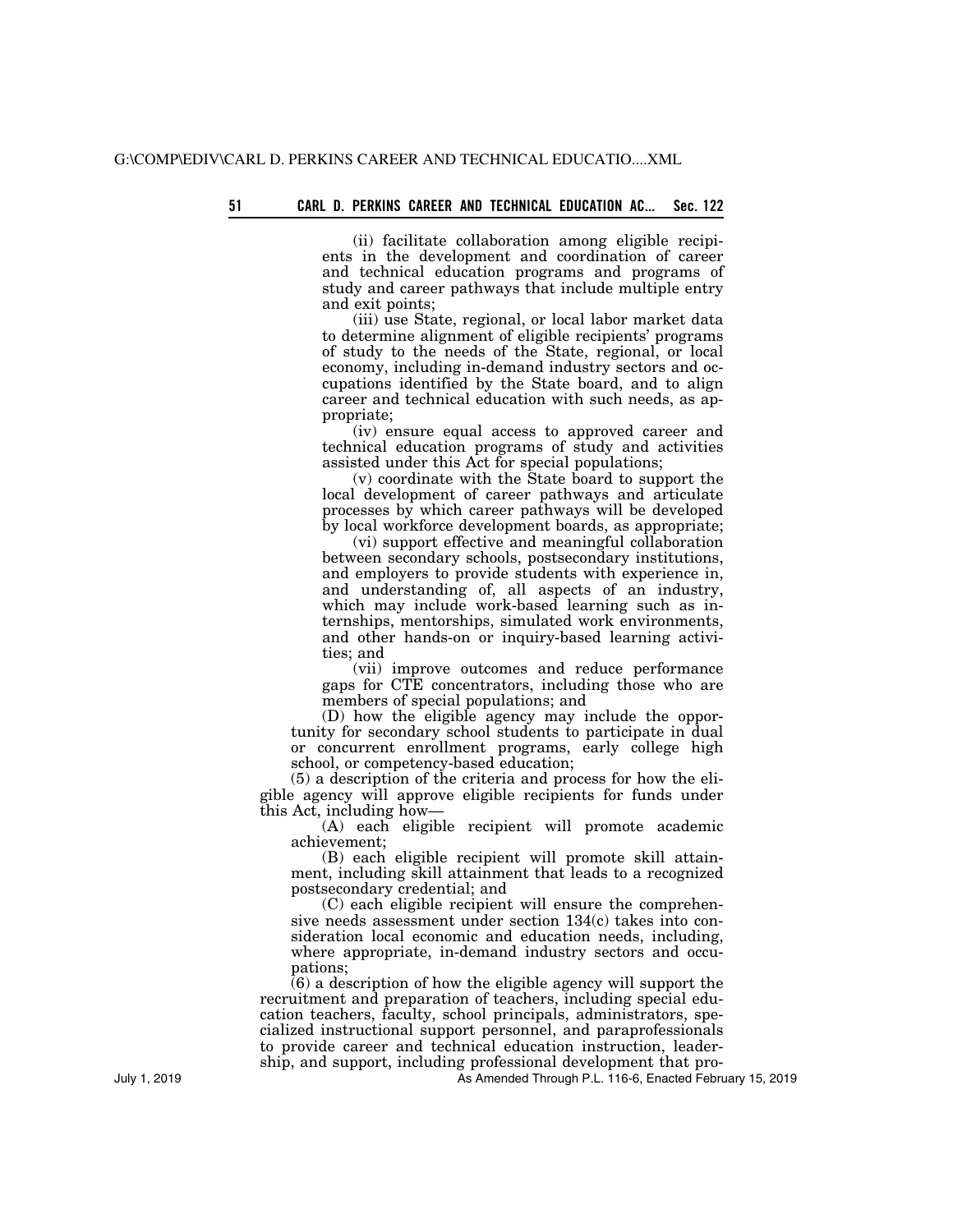#### **Sec. 122 CARL D. PERKINS CAREER AND TECHNICAL EDUCATION AC... 52**

vides the knowledge and skills needed to work with and improve instruction for special populations;

(7) a description of how the eligible agency will use State leadership funds under section 124;

 $(8)$  a description of how funds received by the eligible agency through the allotment made under section 111 will be distributed—

(A) among career and technical education at the secondary level, or career and technical education at the postsecondary and adult level, or both, including how such distribution will most effectively provide students with the skills needed to succeed in the workplace; and

(B) among any consortia that may be formed among secondary schools and eligible institutions, and how funds will be distributed among the members of the consortia, including the rationale for such distribution and how it will most effectively provide students with the skills needed to succeed in the workplace;

(9) a description of the eligible agency's program strategies for special populations, including a description of how individuals who are members of special populations—

(A) will be provided with equal access to activities assisted under this Act;

(B) will not be discriminated against on the basis of status as a member of a special population;

(C) will be provided with programs designed to enable individuals who are members of special populations to meet or exceed State determined levels of performance described in section 113, and prepare special populations for further learning and for high-skill, high-wage, or in-demand industry sectors or occupations;

(D) will be provided with appropriate accommodations; and

(E) will be provided instruction and work-based learning opportunities in integrated settings that support competitive, integrated employment;

(10) a description of the procedure the eligible agency will adopt for determining State determined levels of performance described in section 113, which, at a minimum, shall include—

(A) a description of the process for public comment under section  $113(b)(3)(B)$  as part of the development of the State determined levels of performance under section 113(b);

(B) an explanation of the State determined levels of performance; and

(C) a description of how the State determined levels of performance set by the eligible agency align with the levels, goals, and objectives of other Federal and State laws;

(11) a description of how the eligible agency will address disparities or gaps in performance, as described in section  $11\overline{3}$ (b)(3)(C)(ii)(II), in each of the plan years, and if no meaningful progress has been achieved prior to the third program year, a description of the additional actions the eligible agency will take to eliminate these disparities or gaps;

As Amended Through P.L. 116-6, Enacted February 15, 2019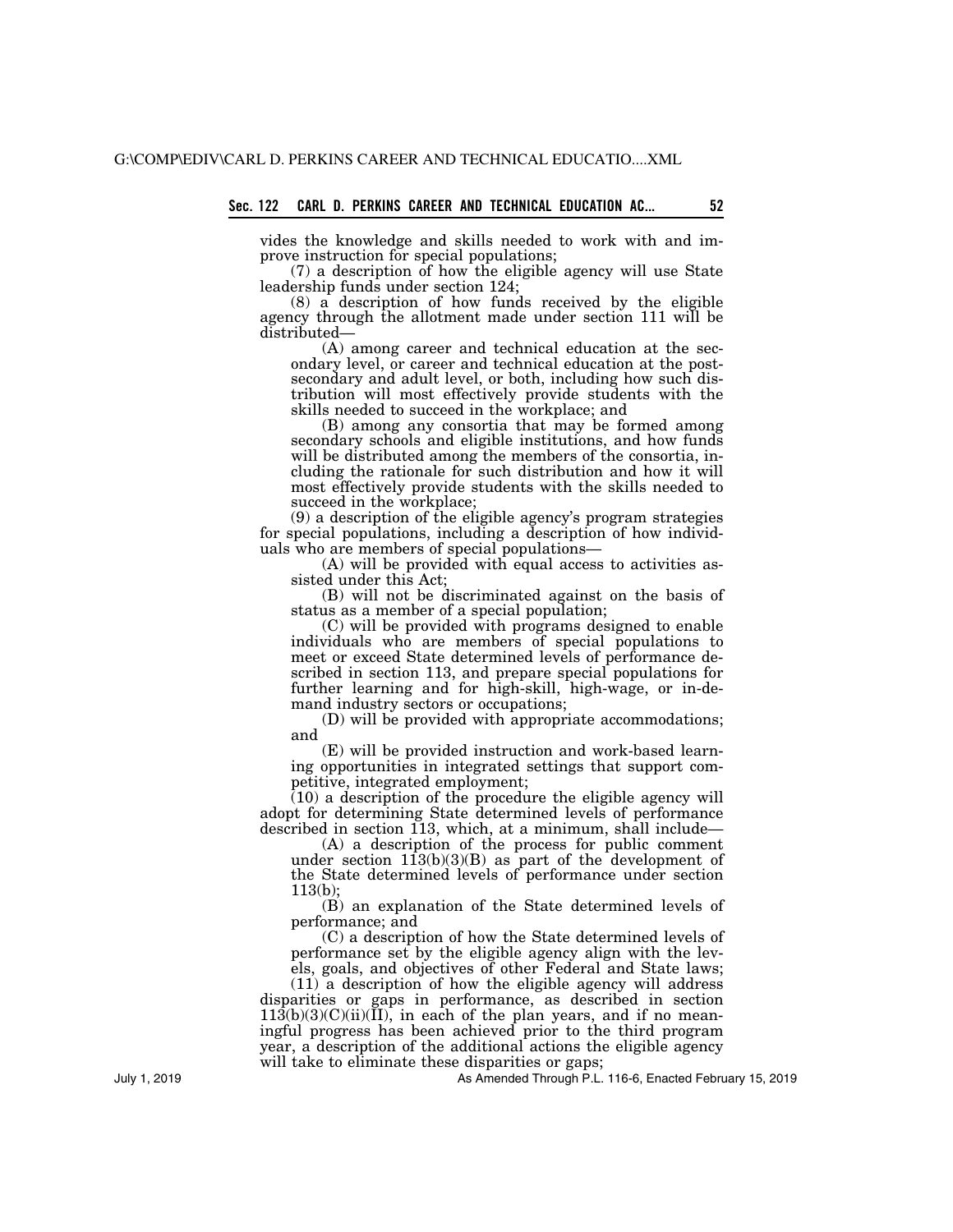(12) describes how the eligible agency will involve parents, academic and career and technical education teachers, administrators, faculty, career guidance and academic counselors, local business (including small businesses), labor organizations, and representatives of Indian Tribes and Tribal organizations, as appropriate, in the planning, development, implementation, and evaluation of such career and technical education programs; and

(13) assurances that—

(A) the eligible agency will comply with the requirements of this Act and the provisions of the State plan, including the provision of a financial audit of funds received under this Act, which may be included as part of an audit of other Federal or State programs;

(B) none of the funds expended under this Act will be used to acquire equipment (including computer software) in any instance in which such acquisition results in a direct financial benefit to any organization representing the interests of the acquiring entity or the employees of the acquiring entity, or any affiliate of such an organization;

(C) the eligible agency will use the funds to promote preparation for high-skill, high-wage, or in-demand industry sectors or occupations and non-traditional fields, as identified by the eligible agency;

(D) the eligible agency will use the funds provided under this Act to implement career and technical education programs and programs of study for individuals in State correctional institutions, including juvenile justice facilities; and

(E) the eligible agency will provide local educational agencies, area career and technical education schools, and eligible institutions in the State with technical assistance, including technical assistance on how to close gaps in student participation and performance in career and technical education programs; and

(14) a description of the opportunities for the public to comment in person and in writing on the State plan under this subsection.

(e) CONSULTATION.—

(1) IN GENERAL.—The eligible agency shall develop the portion of each State plan relating to the amount and uses of any funds proposed to be reserved for adult career and technical education, postsecondary career and technical education, and secondary career and technical education after consultation with—

(A) the State agency responsible for supervision of community colleges, technical institutes, other 2-year postsecondary institutions primarily engaged in providing postsecondary career and technical education, or, where applicable, institutions of higher education that are engaged in providing postsecondary career and technical education as part of their mission;

(B) the State agency responsible for secondary education; and

As Amended Through P.L. 116-6, Enacted February 15, 2019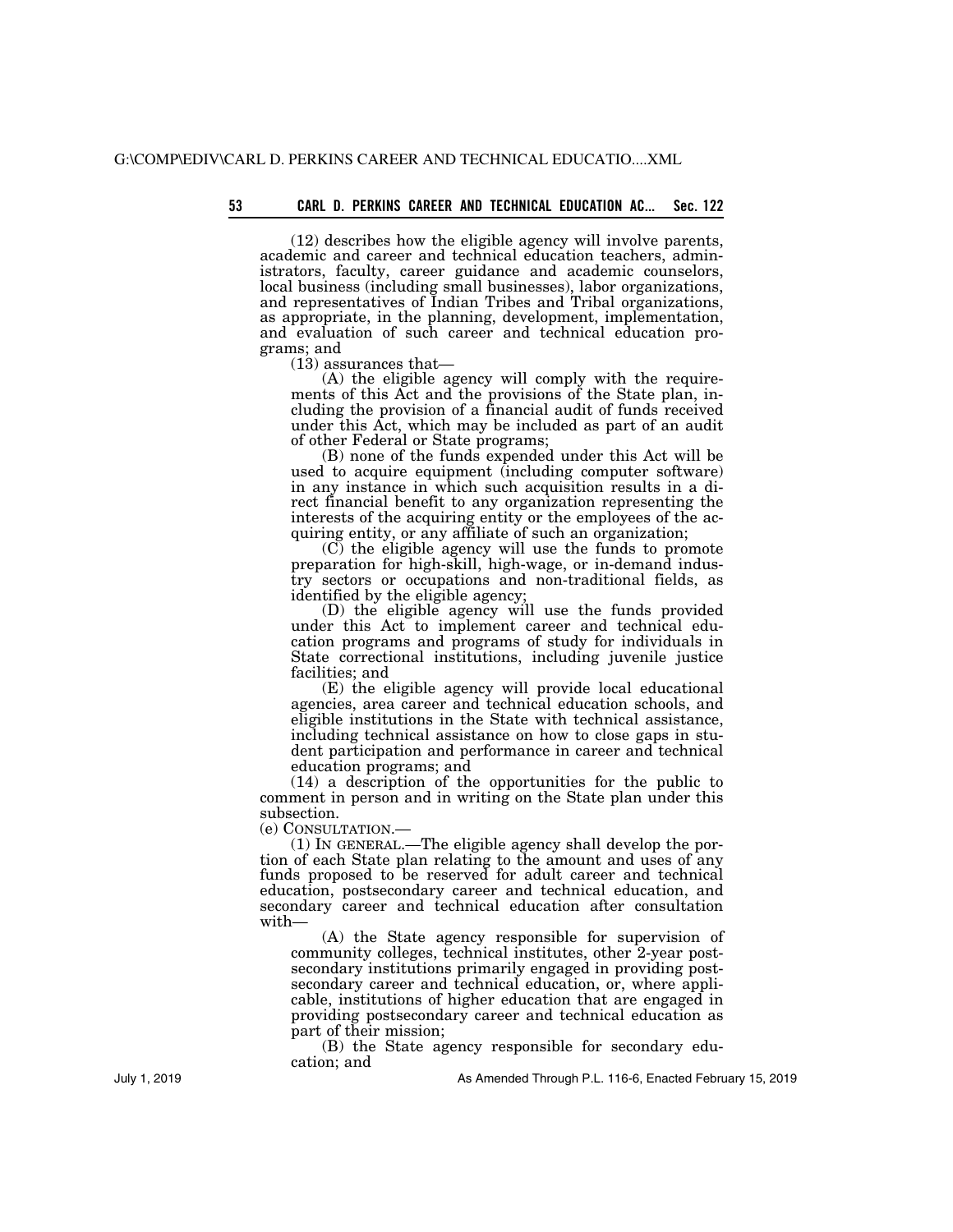#### **Sec. 123 CARL D. PERKINS CAREER AND TECHNICAL EDUCATION AC... 54**

(C) the State agency responsible for adult education.

(2) OBJECTIONS OF STATE AGENCIES.—If a State agency other than the eligible agency finds that a portion of the final State plan is objectionable, that objection shall be filed together with the State plan. The eligible agency shall respond to any objections of such State agency in the State plan submitted to the Secretary.

(3) JOINT SIGNATURE AUTHORITY.—A Governor shall have 30 days prior to the eligible agency submitting the State plan to the Secretary to sign such plan. If the Governor has not signed the plan within 30 days of delivery by the eligible agency to the Governor, the eligible agency shall submit the plan to the Secretary without such signature.

(f) PLAN APPROVAL.—

(1) IN GENERAL.—Not later than 120 days after the eligible agency submits its State plan, the Secretary shall approve such State plan, or a revision of the plan under subsection  $(a)(2)$  (including a revision of State determined levels of performance in accordance with section  $113(b)(3)(A)(iii)$ , if the Secretary determines that the State has submitted in its State plan State determined levels of performance that meet the criteria established in section 113(b)(3), including the minimum requirements described in section  $113(b)(3)(A)(i)(III)$ , unless the Secretary—

(A) determines that the State plan does not meet the requirements of this Act, including the minimum requirements as described in section  $113(b)(3)(A)(i)(III)$ ; and

(B) meets the requirements of paragraph (2) with respect to such plan.

(2) DISAPPROVAL.—The Secretary—

(A) shall have the authority to disapprove a State plan only if the Secretary—

(i) determines how the State plan fails to meet the requirements of this Act; and

(ii) provides to the eligible agency, in writing, notice of such determination and the supporting information and rationale to substantiate such determination; and

(B) shall not finally disapprove a State plan, except after making the determination and providing the information described in subparagraph (A), and giving the eligible agency notice and an opportunity for a hearing.

## **SEC. 123. [20 U.S.C. 2343] IMPROVEMENT PLANS.**

(a) STATE PROGRAM IMPROVEMENT.—

(1) PLAN.—If a State fails to meet at least 90 percent of theState determined level of performance for any of the core indicators of performance described in 113(b)(2) for all CTE concentrators, the eligible agency shall develop and implement a program improvement plan (that includes an analysis of the performance disparities or gaps identified under section  $113(b)(3)(C)(ii)(II)$ , and actions that will be taken to address such gaps) in consultation with the appropriate agencies, individuals, and organizations during the first program year suc-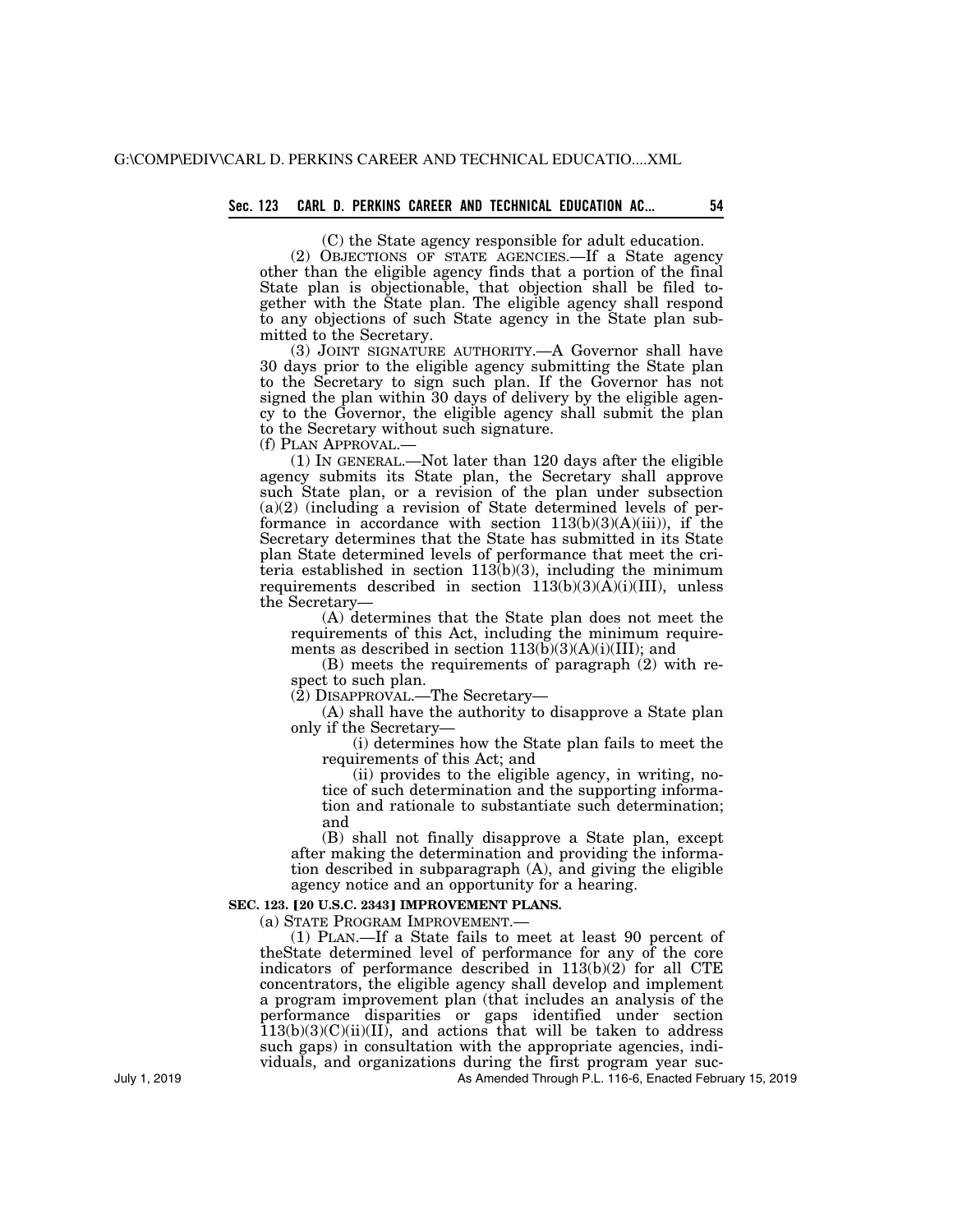| 55 |  |  |  | CARL D. PERKINS CAREER AND TECHNICAL EDUCATION AC | Sec. 123 |
|----|--|--|--|---------------------------------------------------|----------|
|    |  |  |  |                                                   |          |

ceeding the program year for which the eligible agency failed to so meet the State determined level of performance for any of the core indicators of performance.

(2) TECHNICAL ASSISTANCE.—If the Secretary determines that an eligible agency is not properly implementing the eligible agency's responsibilities under section 122, or is not making substantial progress in meeting the purposes of this section, including after implementation of the improvement plan described in paragraph  $(1)$ , <sup>6</sup> based on the State determined levels of performance, the Secretary shall work with the eligible agency to implement the improvement activities consistent with the requirements of this Act.

(3) SUBSEQUENT ACTION.—

(A) IN GENERAL.—The Secretary may, after notice and opportunity for a hearing, withhold from an eligible agency all, or a portion, of the eligible agency's allotment under paragraphs  $(2)$  and  $(3)$  of section  $112(a)$  if the eligible agency—

(i) fails to implement an improvement plan as described in paragraph (1); or

(ii) with respect to any specific core indicator of performance that was identified in a program improvement plan under paragraph (1), fails to meet at least 90 percent of a State determined level of performance for such core indicator for 2 consecutive years after the eligible agency has been identified for improvement under such paragraph.

(B) WAIVER FOR EXCEPTIONAL CIRCUMSTANCES.—The Secretary may waive the sanction in subparagraph (A) due to exceptional or uncontrollable circumstances, such as a natural disaster or a precipitous and unforeseen decline in the financial resources of the State.

(4) FUNDS RESULTING FROM REDUCED ALLOTMENTS.—The Secretary shall use funds withheld under paragraph (3) for a State served by an eligible agency to provide technical assistance, to assist in the development of an improved State improvement plan, or for other improvement activities consistent with the requirements of this Act for such State.

(5) ADJUSTMENTS PROHIBITED.—An eligible agency shall not be eligible to adjust performance levels while executing an improvement plan under this section.

(b) LOCAL PROGRAM IMPROVEMENT.—

(1) LOCAL EVALUATION.—Each eligible agency shall evaluate annually, using the local levels of performance described in section  $113(b)(4)$ , the career and technical education activities of each eligible recipient receiving funds under this title.

(2) PLAN.—If, after reviewing the evaluation in paragraph (1), the eligible agency determines that an eligible recipient failed to meet at least 90 percent of an agreed upon local level of performance for any of the core indicators of performance described in section  $113(b)(4)$  for all CTE concentrators, the eligi-

 $6$ Two commas are so in law. See amendment made by section  $123(1)(B)(ii)$  of Public Law 115– 224.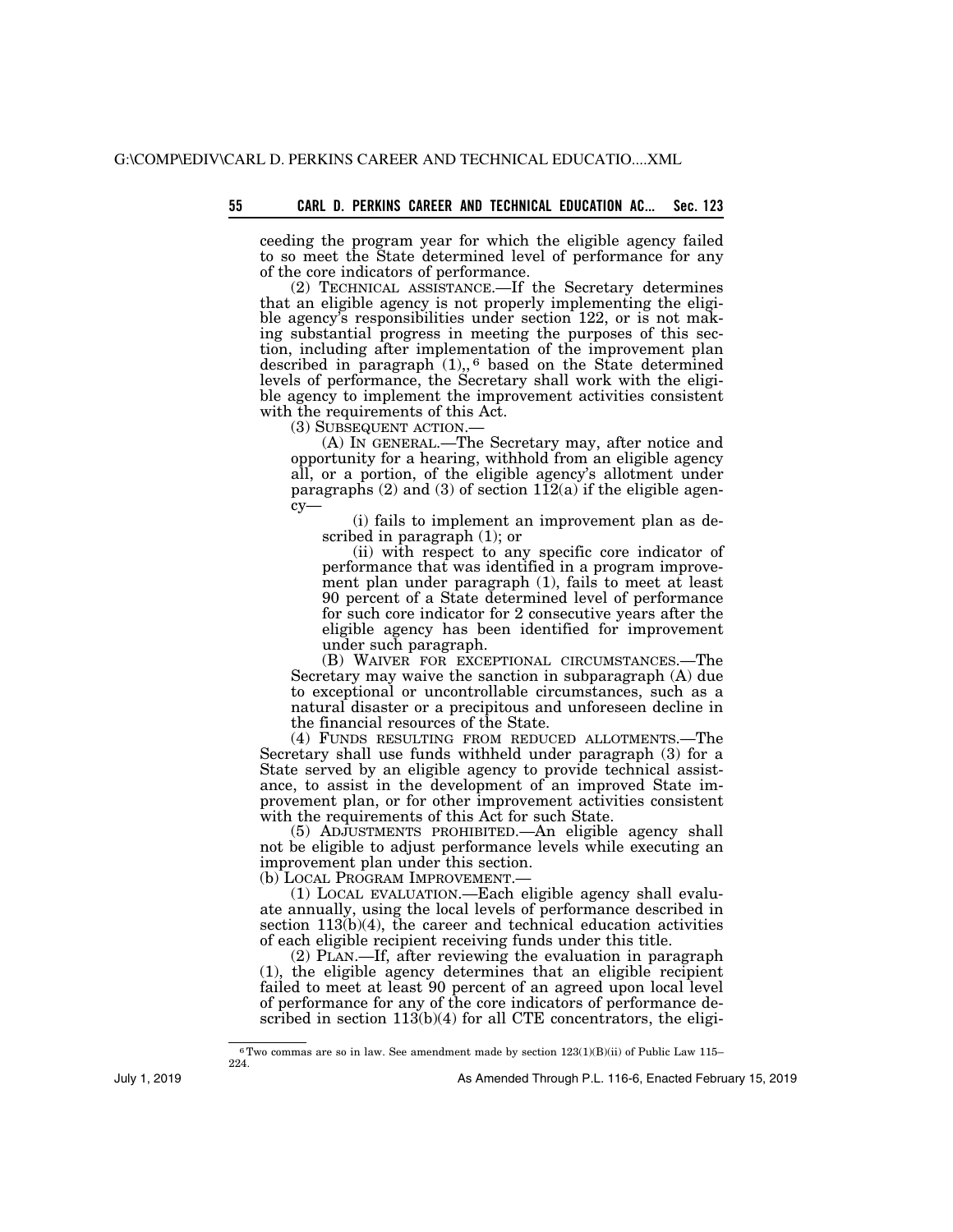# **Sec. 123 CARL D. PERKINS CAREER AND TECHNICAL EDUCATION AC... 56**

ble recipient shall develop and implement a program improvement plan (that includes an analysis of the performance disparities or gaps identified under section  $113(b)$  $(3)(C)(ii)(II)$ , and actions that will be taken to address such gaps) in consultation with local stakeholders described in section  $\overline{134}$ (d)(1), the eligible agency, and <sup>7</sup> appropriate agencies, individuals, and organizations during the first program year succeeding the program year for which the eligible recipient failed to so meet any of the local levels of performance for any of the core indicators of performance.

(3) TECHNICAL ASSISTANCE.—If the eligible agency determines that an eligible recipient is not properly implementing the eligible recipient's responsibilities under section 134, or is not making substantial progress in meeting the purposes of this Act, based on the local levels of performance, the eligible agency shall work with the eligible recipient to implement improvement activities consistent with the requirements of this Act.

(4) SUBSEQUENT ACTION.—

(A) IN GENERAL.—The eligible agency may, after notice and opportunity for a hearing, withhold from the eligible recipient all, or a portion, of the eligible recipient's allotment under this title if the eligible recipient—

(i) fails to implement an improvement plan as described in paragraph (2); or

(ii) with respect to any specific core indicator of performance that was identified in a program improvement plan under paragraph (2), fails to meet at least 90 percent of the local level of performance for such core indicator for 2 consecutive years after the eligible recipient has been identified for improvement under such paragraph.

(B) WAIVER FOR EXCEPTIONAL CIRCUMSTANCES.—In determining whether to impose sanctions under subparagraph (A), the eligible agency may waive imposing sanctions—

(i) due to exceptional or uncontrollable circumstances, such as a natural disaster or a precipitous and unforeseen decline in the financial resources of the eligible recipient;

(ii) based on the impact on the eligible recipient's reported performance of the small size of the career and technical education program operated by the eligible recipient; or

(iii) in response to a public request from an eligible recipient, if the eligible agency determines that the

<sup>7</sup>Section 123(2)(B)(ii) of Public Law 115–224 provides for an amendment as follows: by striking "(with special consideration to performance gaps identified under section 113(b)(4)(C)(ii)(II) in consultation with the eligible agency," and inserting "(that includes an analysis of the per-<br>formance disparities or g above to reflect the probable intent of Congress.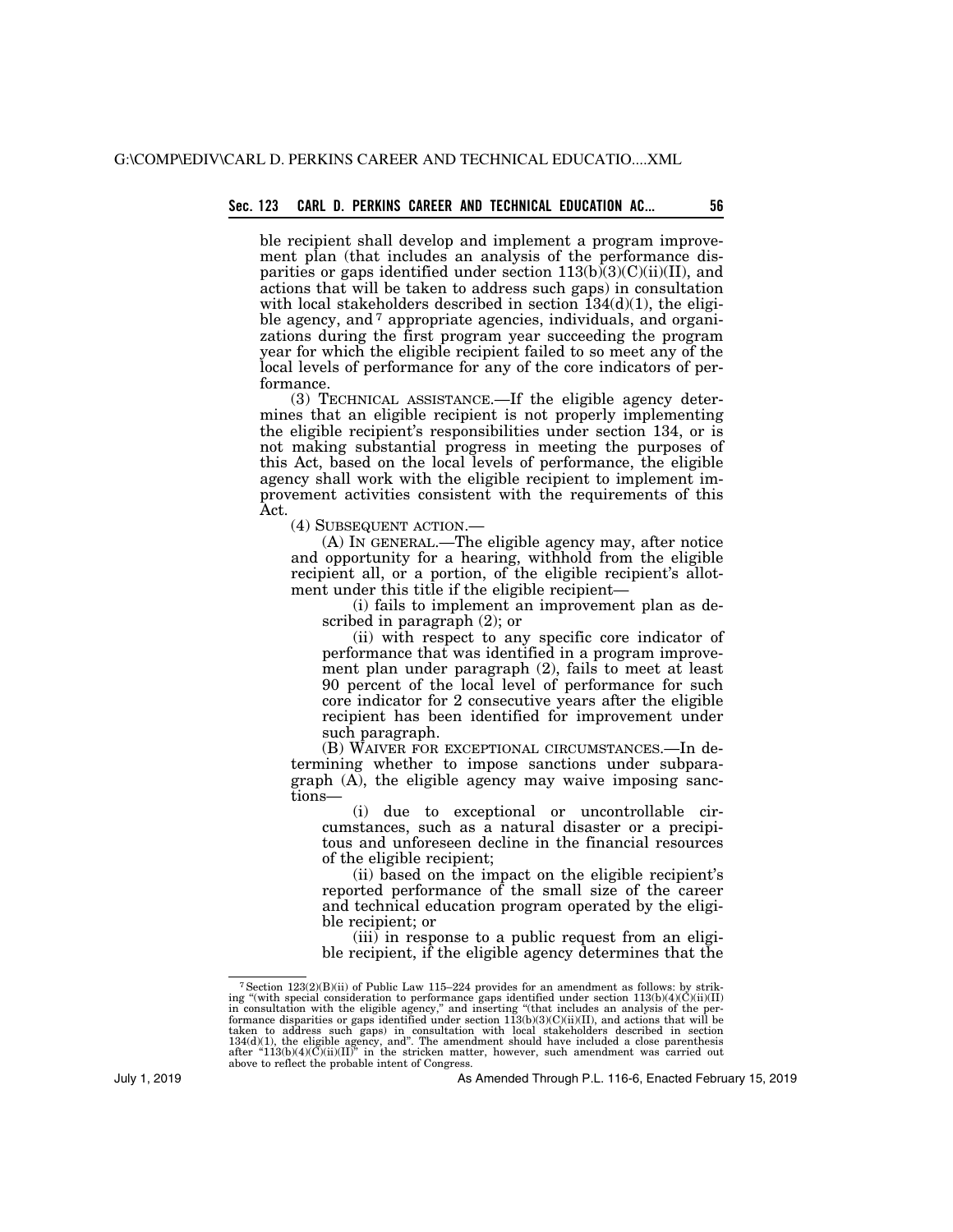requirements described in clause (i) or (ii) have been met.

(5) FUNDS RESULTING FROM REDUCED ALLOTMENTS.—The eligible agency shall use funds withheld under paragraph (4) from an eligible recipient to provide (through alternative arrangements) services and activities to students within the area served by such recipient to meet the purposes of this Act.

(6) ADJUSTMENTS PROHIBITED.—An eligible recipient shall not be eligible to adjust performance levels while executing an improvement plan under this section.

#### **SEC. 124. [20 U.S.C. 2344] STATE LEADERSHIP ACTIVITIES.**

(a) GENERAL AUTHORITY.—From amounts reserved under section  $112(a)(2)$ , each eligible agency shall—

(1) conduct State leadership activities to improve career and technical education, which shall include support for—

(A) preparation for non-traditional fields in current and emerging professions, programs for special populations, and other activities that expose students, including special populations, to high-skill, high-wage, and in-demand occupations;

(B) individuals in State institutions, such as State correctional institutions, including juvenile justice facilities, and educational institutions that serve individuals with disabilities;

(C) recruiting, preparing, or retaining career and technical education teachers, faculty, specialized instructional support personnel, or paraprofessionals, such as preservice, professional development, or leadership development programs; and

(D) technical assistance for eligible recipients; and

(2) report on the effectiveness of such use of funds in achieving the goals described in section  $122(d)(2)$  and the State determined levels of performance described in section 113(b)(3)(A), and reducing disparities or performance gaps as described in section  $113(b)(3)(C)(ii)(II)$ .

(b) PERMISSIBLE USES OF FUNDS.—The State leadership activities described in subsection (a) may include—

(1) developing statewide programs of study, which may include standards, curriculum, and course development, and career exploration, guidance, and advisement activities and resources;

(2) approving locally developed programs of study that meet the requirements established in section  $122(d)(4)(B)$ ;

(3) establishing statewide articulation agreements aligned to approved programs of study;

(4) establishing statewide industry or sector partnerships among local educational agencies, institutions of higher education, adult education providers, Indian Tribes and Tribal organizations that may be present in the State, employers, including small businesses, and parents, as appropriate to—

(A) develop and implement programs of study aligned to State and local economic and education needs, includ-

As Amended Through P.L. 116-6, Enacted February 15, 2019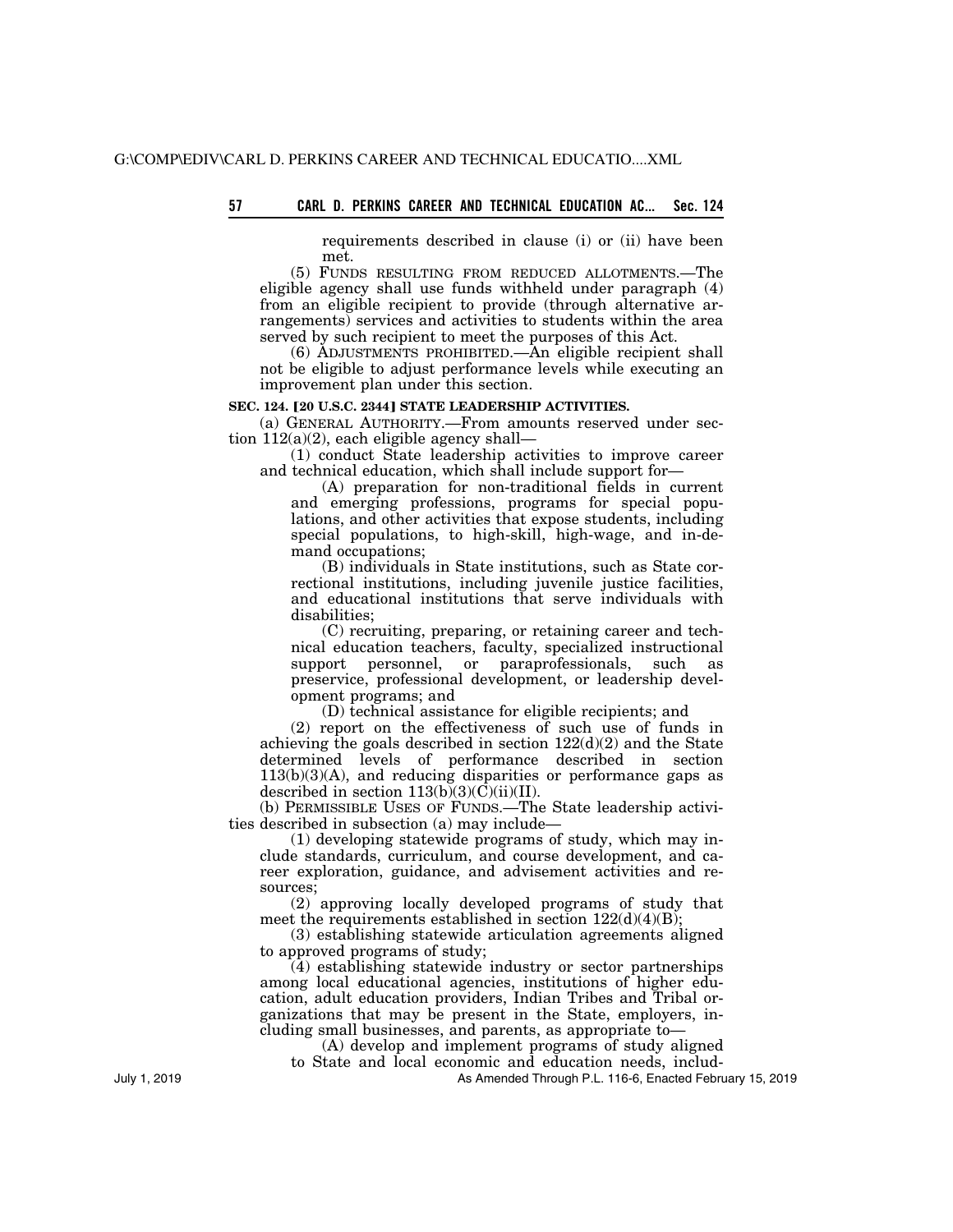ing, as appropriate, in-demand industry sectors and occupations;

(B) facilitate the establishment, expansion, and integration of opportunities for students at the secondary level to—

(i) successfully complete coursework that integrates rigorous and challenging technical and academic instruction aligned with the challenging State academic standards adopted by the State under section 1111(b)(1) of the Elementary and Secondary Education Act of 1965; and

(ii) earn a recognized postsecondary credential or credit toward a recognized postsecondary credential, which may be earned through a dual or concurrent enrollment program or early college high school, at no cost to the student or the student's family; and

(C) facilitate work-based learning opportunities (including internships, externships, and simulated work environments) into programs of study;

(5) for teachers, faculty, specialized instructional support personnel, and paraprofessionals providing career and technical education instruction, support services, and specialized instructional support services, high-quality comprehensive professional development that is, to the extent practicable, grounded in evidence-based research (to the extent a State determines that such evidence is reasonably available) that identifies the most effective educator professional development process and is coordinated and aligned with other professional development activities carried out by the State (including under title II of the Elementary and Secondary Education Act of 1965 and title II of the Higher Education Act of 1965), including programming that—

(A) promotes the integration of the challenging State academic standards adopted by the State under section 1111(b)(1) of the Elementary and Secondary Education Act of 1965 and relevant technical knowledge and skills, including programming jointly delivered to academic and career and technical education teachers;

(B) prepares career and technical education teachers, faculty, specialized instructional support personnel, and paraprofessionals to provide appropriate accommodations for students who are members of special populations, including through the use of principles of universal design for learning, multi-tier systems of supports, and positive behavioral interventions and support; and

(C) increases the ability of teachers, faculty, specialized instructional support personnel, and paraprofessionals providing career and technical education instruction to stay current with industry standards and earn an industry-recognized credential or license, as appropriate, including by assisting those with relevant industry experience in obtaining State teacher licensure or credential requirements;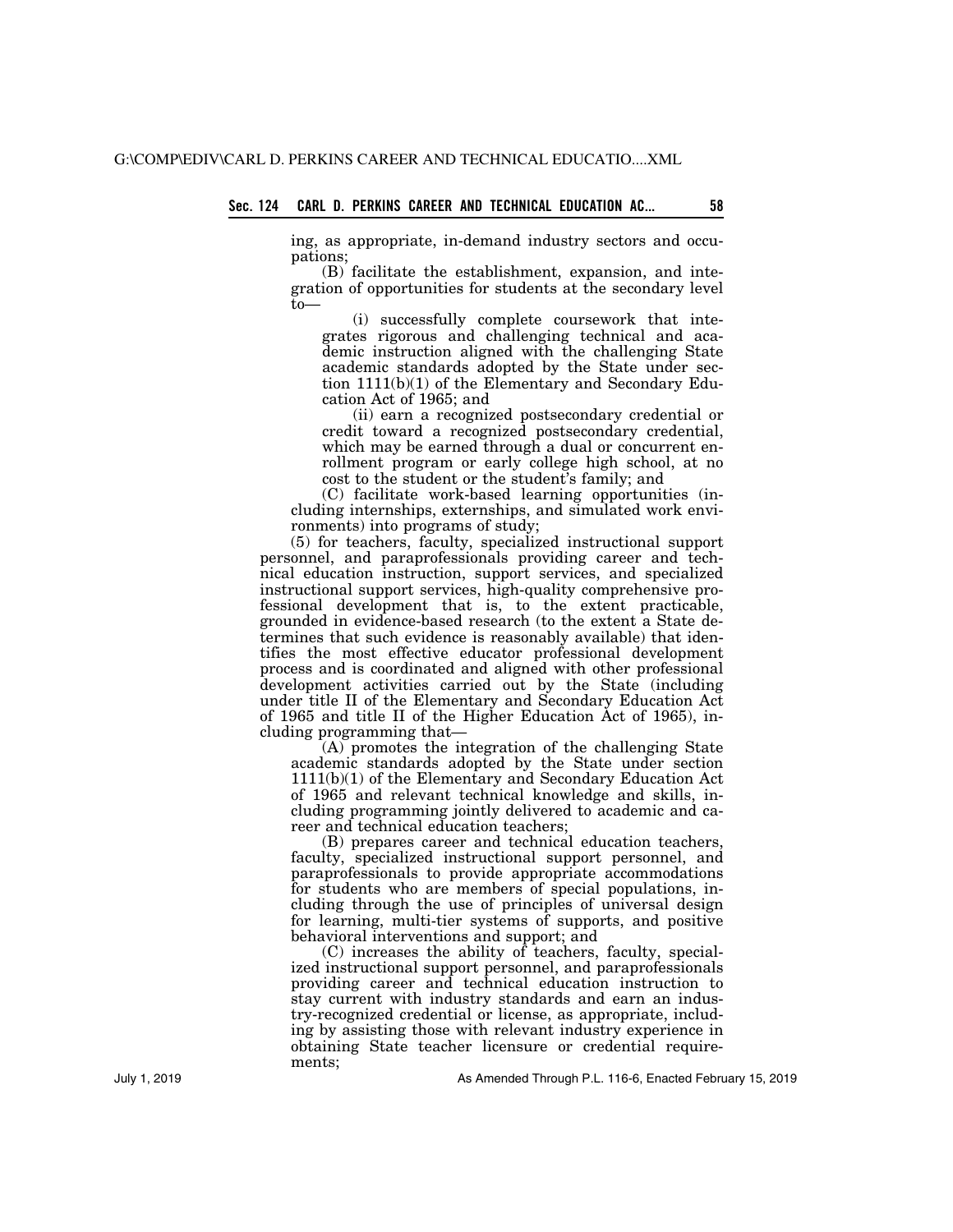| 59 |  |  |  |  |  |  | CARL D. PERKINS CAREER AND TECHNICAL EDUCATION AC Sec. 124 |  |  |  |
|----|--|--|--|--|--|--|------------------------------------------------------------|--|--|--|
|----|--|--|--|--|--|--|------------------------------------------------------------|--|--|--|

(6) supporting eligible recipients in eliminating inequities in student access to—

(A) high-quality programs of study that provide skill development; and

(B) effective teachers, faculty, specialized instructional support personnel, and paraprofessionals;

(7) awarding incentive grants to eligible recipients—

(A) for exemplary performance in carrying out programs under this Act, which awards shall be based on—

(i) eligible recipients exceeding the local level of performance on a core indicator of performance established under section  $113(b)(4)(A)$  in a manner that reflects sustained or significant improvement;

(ii) eligible recipients effectively developing connections between secondary education and postsecondary education and training;

(iii) the integration of academic and technical standards;

(iv) eligible recipients' progress in closing achievement gaps among subpopulations who participate in programs of study; or

(v) other factors relating to the performance of eligible recipients under this Act as the eligible agency determines are appropriate; or

(B) if an eligible recipient elects to use funds as permitted under section 135(c);

(8) providing support for—

(A) the adoption and integration of recognized postsecondary credentials and work-based learning into programs of study, and for increasing data collection associated with recognized postsecondary credentials and employment outcomes; or

(B) consultation and coordination with other State agencies for the identification and examination of licenses or certifications that—

(i) pose an unwarranted barrier to entry into the workforce for career and technical education students; and

(ii) do not protect the health, safety, or welfare of consumers;

(9) the creation, implementation, and support of pay for success initiatives leading to a recognized postsecondary credential;

(10) support for career and technical education programs for adults and out-of-school youth concurrent with their completion of their secondary school education in a school or other educational setting;

(11) the creation, evaluation, and support of competencybased curricula;

(12) support for the development, implementation, and expansion of programs of study or career pathways in areas declared to be in a state of emergency under section 501 of the Robert T. Stafford Disaster Relief and Emergency Assistance Act (42 U.S.C. 5191);

As Amended Through P.L. 116-6, Enacted February 15, 2019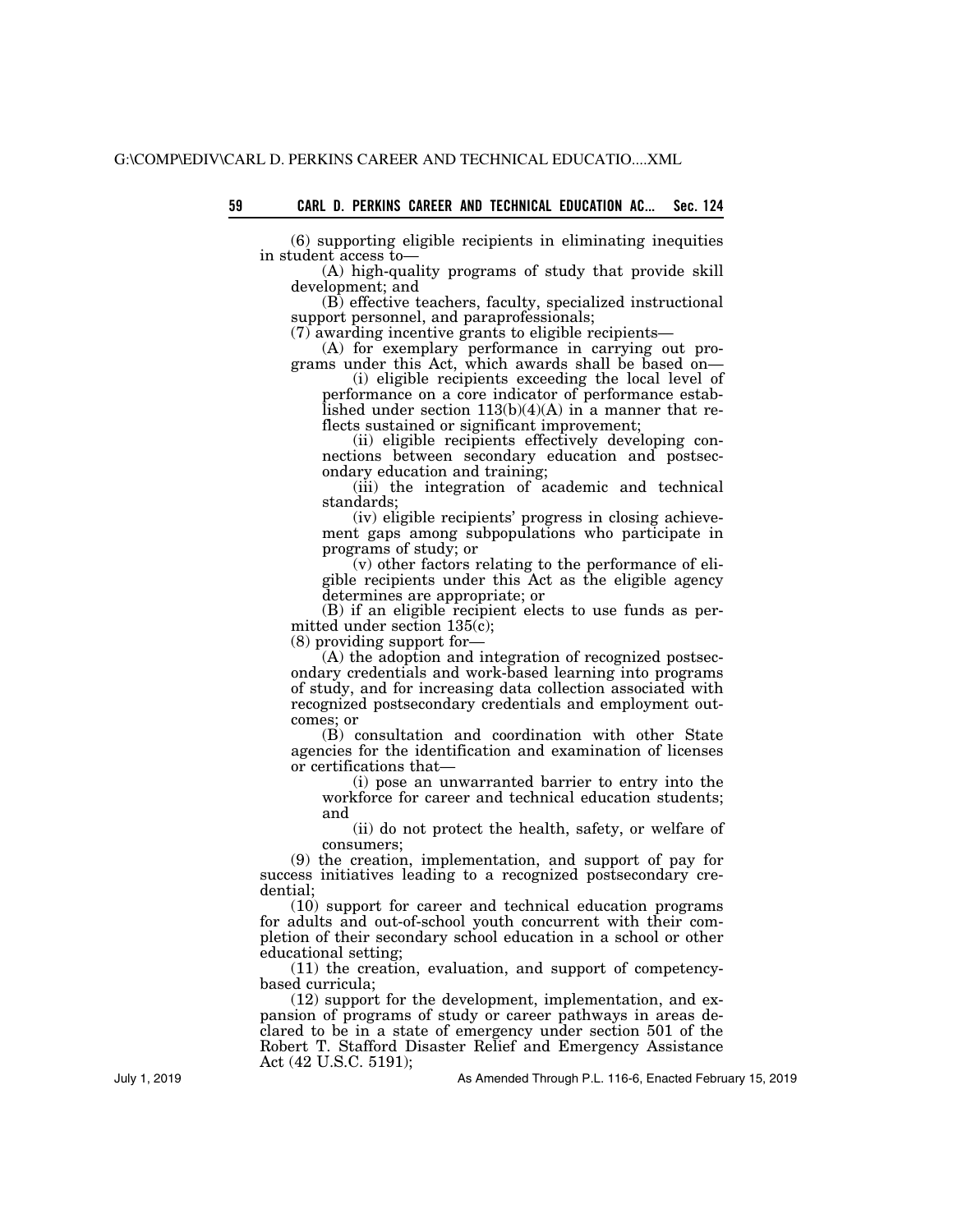#### **Sec. 124 CARL D. PERKINS CAREER AND TECHNICAL EDUCATION AC... 60**

(13) partnering with qualified intermediaries to improve training, the development of public-private partnerships, systems development, capacity-building, and scalability of the delivery of high-quality career and technical education;

(14) improvement of career guidance and academic counseling programs that assist students in making informed academic and career and technical education decisions, including academic and financial aid counseling;

(15) support for the integration of employability skills into career and technical education programs and programs of study;

(16) support for programs and activities that increase access, student engagement, and success in science, technology, engineering, and mathematics fields (including computer science, coding, and architecture), support for the integration of arts and design skills, and support for hands-on learning, particularly for students who are members of groups underrepresented in such subject fields, such as female students, minority students, and students who are members of special populations;

(17) support for career and technical student organizations, especially with respect to efforts to increase the participation of students in nontraditional fields and students who are members of special populations;

(18) support for establishing and expanding work-based learning opportunities that are aligned to career and technical education programs and programs of study;

(19) integrating and aligning programs of study and career pathways;

(20) supporting the use of career and technical education programs and programs of study aligned with State, regional, or local high-skill, high-wage, or in-demand industry sectors or occupations identified by the State workforce development board described in section 101 of the Workforce Innovation and Opportunity Act (29 U.S.C. 3111) or local workforce development boards;

(21) making all forms of instructional content widely available, which may include use of open educational resources;

(22) developing valid and reliable assessments of competencies and technical skills and enhancing data systems to collect and analyze data on secondary and postsecondary academic and employment outcomes;

(23) support for accelerated learning programs, as described in section  $4104(b)(3)(A)(i)(IV)$  of the Elementary and Secondary Education Act of 1965, in the case of any such program that is part of a career and technical education program of study;

(24) support for career academies to implement a postsecondary education and workforce-ready curriculum at the secondary education level that integrates rigorous academic, technical, and employability contents through career and technical education programs and programs of study that address needs described in the comprehensive needs assessment under section  $134(c)$ ; and

As Amended Through P.L. 116-6, Enacted February 15, 2019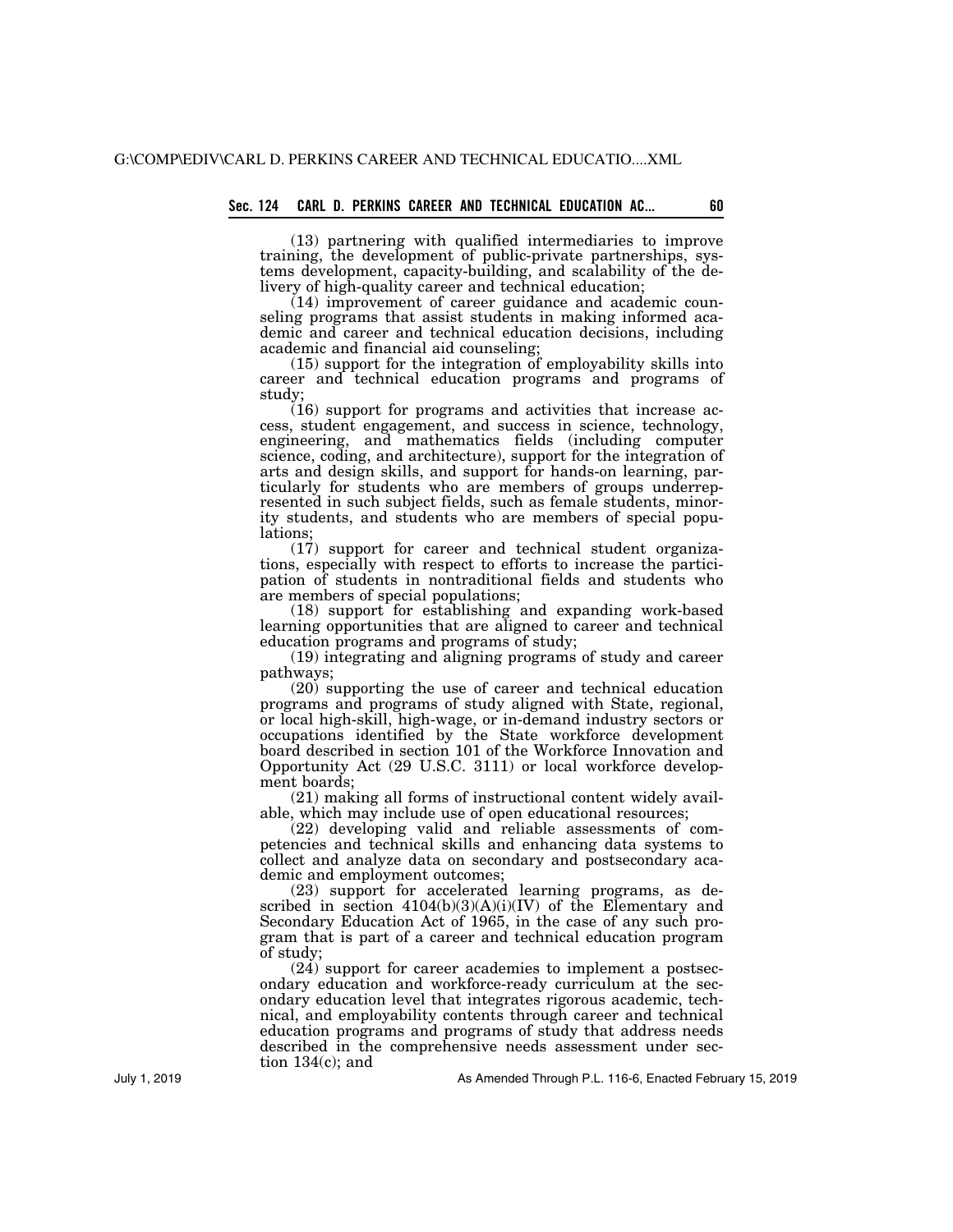(25) other State leadership activities that improve career and technical education.

(c) RESTRICTION ON USES OF FUNDS.—An eligible agency that receives funds under section  $112(a)(2)$  may not use any of such funds for administrative costs, unless expressly authorized under subsection (a).

# **PART C—LOCAL PROVISIONS**

# **SEC. 131. [20 U.S.C. 2351] DISTRIBUTION OF FUNDS TO SECONDARY EDUCATION PROGRAMS.**

(a) DISTRIBUTION RULES.—Except as provided in section 133 and as otherwise provided in this section, each eligible agency shall distribute the portion of funds made available under section  $112(a)(1)$  to carry out this section to local educational agencies within the State as follows:

(1) THIRTY PERCENT.—Thirty percent shall be allocated to such local educational agencies in proportion to the number of individuals aged 5 through 17, inclusive, who reside in the school district served by such local educational agency for the preceding fiscal year compared to the total number of such individuals who reside in the school districts served by all local educational agencies in the State for such preceding fiscal year, as determined on the basis of the most recent satisfactory—

(A) data provided to the Secretary by the Bureau of the Census for the purpose of determining eligibility under title I of the Elementary and Secondary Education Act of 1965; or

(B) student membership data collected by the National Center for Education Statistics through the Common Core of Data survey system.

(2) SEVENTY PERCENT.—Seventy percent shall be allocated to such local educational agencies in proportion to the number of individuals aged 5 through 17, inclusive, who reside in the school district served by such local educational agency and are from families below the poverty level for the preceding fiscal year, as determined on the basis of the most recent satisfactory data used under section  $1124(c)(1)(A)$  of the Elementary and Secondary Education Act of 1965, compared to the total number of such individuals who reside in the school districts served by all the local educational agencies in the State for such preceding fiscal year.

(3) ADJUSTMENTS.—Each eligible agency, in making the allocations under paragraphs (1) and (2), shall adjust the data used to make the allocations to—

(A) reflect any change in school district boundaries that may have occurred since the data were collected; and

(B) include local educational agencies without geographical boundaries, such as charter schools and secondary schools funded by the Bureau of Indian Education.

(b) WAIVER FOR MORE EQUITABLE DISTRIBUTION.—The Secretary may waive the application of subsection (a) in the case of any eligible agency that submits to the Secretary an application for such a waiver that—

As Amended Through P.L. 116-6, Enacted February 15, 2019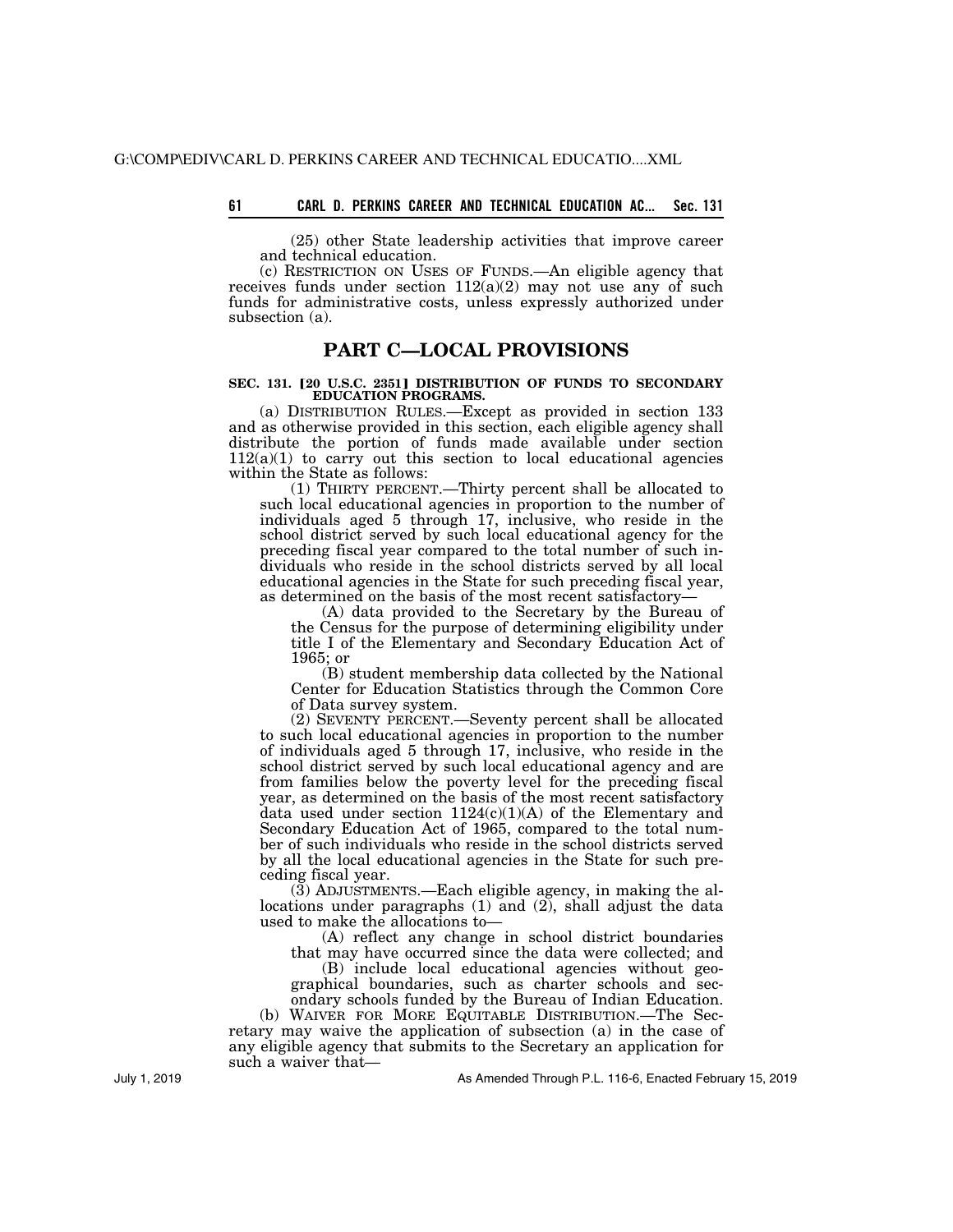# **Sec. 131 CARL D. PERKINS CAREER AND TECHNICAL EDUCATION AC... 62**

(1) demonstrates that a proposed alternative formula more effectively targets funds on the basis of poverty (as defined by the Office of Management and Budget and revised annually in accordance with section 673(2) of the Community Services Block Grant Act (42 U.S.C. 9902(2))) to local educational agencies within the State than the formula described in subsection  $(a)$ ; and

(2) includes a proposal for such an alternative formula.

(c) MINIMUM ALLOCATION.— (1) IN GENERAL.—Except as provided in paragraph (2), a local educational agency shall not receive an allocation under subsection (a) unless the amount allocated to such agency under subsection (a) is greater than \$15,000. A local educational agency may enter into a consortium with other local educational agencies for purposes of meeting the minimum allocation requirement of this paragraph.

(2) WAIVER.—The eligible agency shall waive the application of paragraph (1) in any case in which the local educational agency—

 $(A)(i)$  is located in a rural, sparsely populated area; or

(ii) is a public charter school operating secondary school career and technical education programs or programs of study; and

(B) demonstrates that the local educational agency is unable to enter into a consortium for purposes of providing activities under this part.

(3) REDISTRIBUTION.—Any amounts that are not allocated by reason of paragraph (1) or paragraph (2) shall be redistributed to local educational agencies that meet the requirements of paragraph  $(1)$  or  $(2)$  in accordance with the provisions of this section.

(d) LIMITED JURISDICTION AGENCIES.—

(1) IN GENERAL.—In applying the provisions of subsection (a), no eligible agency receiving assistance under this title shall allocate funds to a local educational agency that serves only elementary schools, but shall distribute such funds to the local educational agency or regional educational agency that provides secondary school services to secondary school students in the same attendance area.

(2) SPECIAL RULE.—The amount to be allocated under paragraph (1) to a local educational agency that has jurisdiction only over secondary schools shall be determined based on the number of students that entered such secondary schools in the previous year from the elementary schools involved.

(e) ALLOCATIONS TO AREA CAREER AND TECHNICAL EDUCATION SCHOOLS AND EDUCATIONAL SERVICE AGENCIES.—

(1) IN GENERAL.—Each eligible agency shall distribute the portion of funds made available under section  $112(a)(1)$  for any fiscal year by such eligible agency for career and technical education activities at the secondary level under this section to the appropriate area career and technical education school or educational service agency in any case in which the area career and technical education school or educational service agency, and the local educational agency concerned—

As Amended Through P.L. 116-6, Enacted February 15, 2019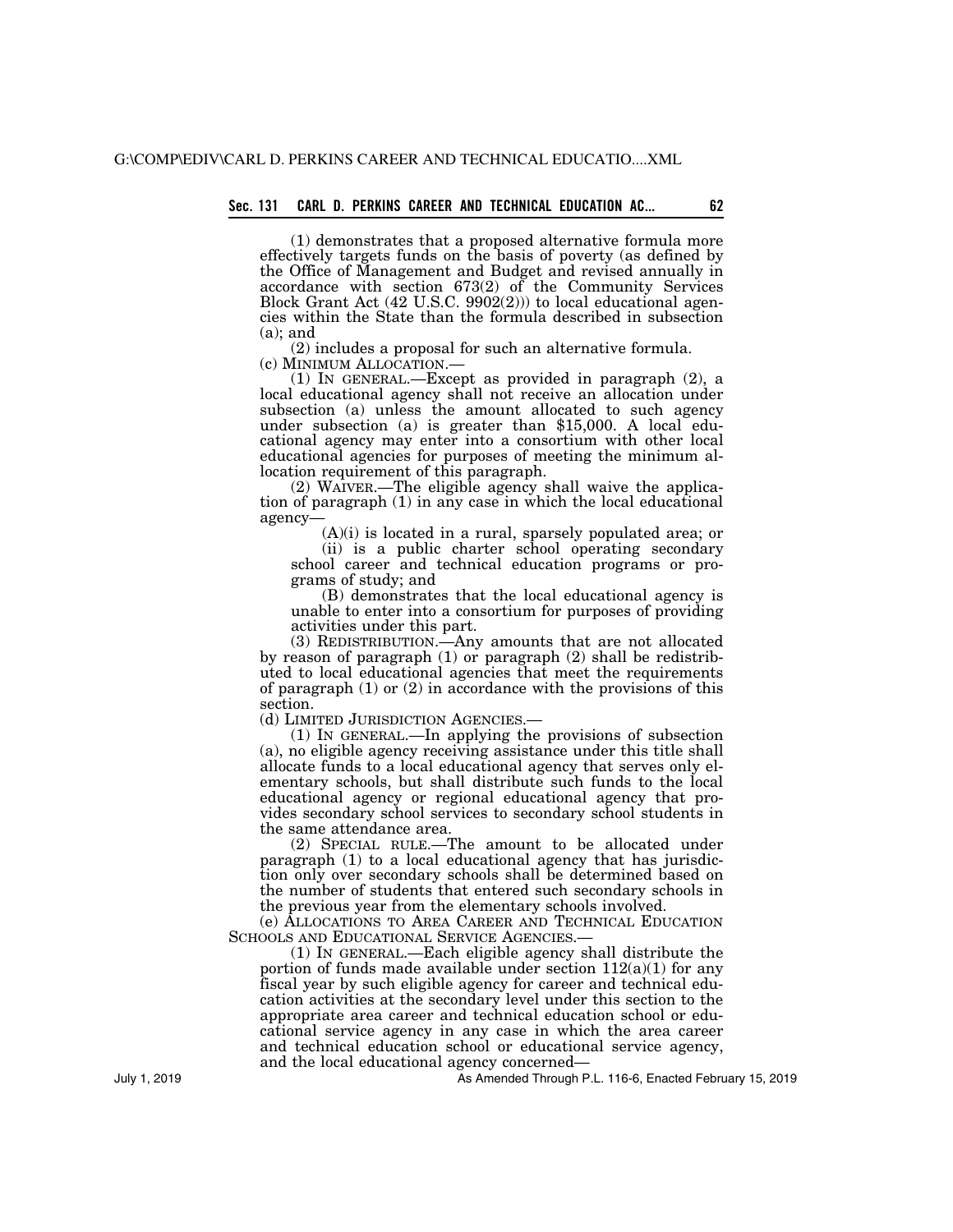|  | 63 |  |  |  |  |  |  | CARL D. PERKINS CAREER AND TECHNICAL EDUCATION AC |  | Sec. 131 |
|--|----|--|--|--|--|--|--|---------------------------------------------------|--|----------|
|--|----|--|--|--|--|--|--|---------------------------------------------------|--|----------|

(A) have formed or will form a consortium for the purpose of receiving funds under this section; or

(B) have entered into or will enter into a cooperative arrangement for such purpose.

(2) ALLOCATION BASIS.—If an area career and technical education school or educational service agency meets the requirements of paragraph (1), then the amount that would otherwise be distributed to the local educational agency shall be allocated to the area career and technical education school, the educational service agency, and the local educational agency based on each school, agency or entity's relative share of students who are attending career and technical education programs (based, if practicable, on the average enrollment for the preceding 3 years).

(3) APPEALS PROCEDURE.—The eligible agency shall establish an appeals procedure for resolution of any dispute arising between a local educational agency and an area career and technical education school or an educational service agency with respect to the allocation procedures described in this section, including the decision of a local educational agency to leave a consortium or terminate a cooperative arrangement.

(f) CONSORTIUM REQUIREMENTS.— (1) ALLIANCE.—Any local educational agency receiving an allocation that is not sufficient to conduct a program which meets the requirements of section 135 is encouraged to—

(A) form a consortium or enter into a cooperative agreement with an area career and technical education school or educational service agency offering programs that meet the requirements of section 135;

(B) transfer such allocation to the area career and technical education school or educational service agency; and

(C) operate programs that are of sufficient size, scope, and quality to be effective.

(2) FUNDS TO CONSORTIUM.—Funds allocated to a consortium formed to meet the requirements of this subsection shall be used only for purposes and programs that are mutually beneficial to all members of the consortium and can be used only for programs authorized under this title. Such funds may not be reallocated to individual members of the consortium for purposes or programs benefitting only 1 member of the consortium.

(g) DATA.—The Secretary shall collect information from eligible agencies regarding the specific dollar allocations made available by the eligible agency for career and technical education programs and programs of study under subsections (a), (b), (c), (d), and (e) and how these allocations are distributed to local educational agencies, area career and technical education schools, and educational service agencies, within the State in accordance with this section.

(h) SPECIAL RULE.—Each eligible agency distributing funds under this section shall treat a secondary school funded by the Bureau of Indian Education within the State as if such school were a local educational agency within the State for the purpose of receiving a distribution under this section.

As Amended Through P.L. 116-6, Enacted February 15, 2019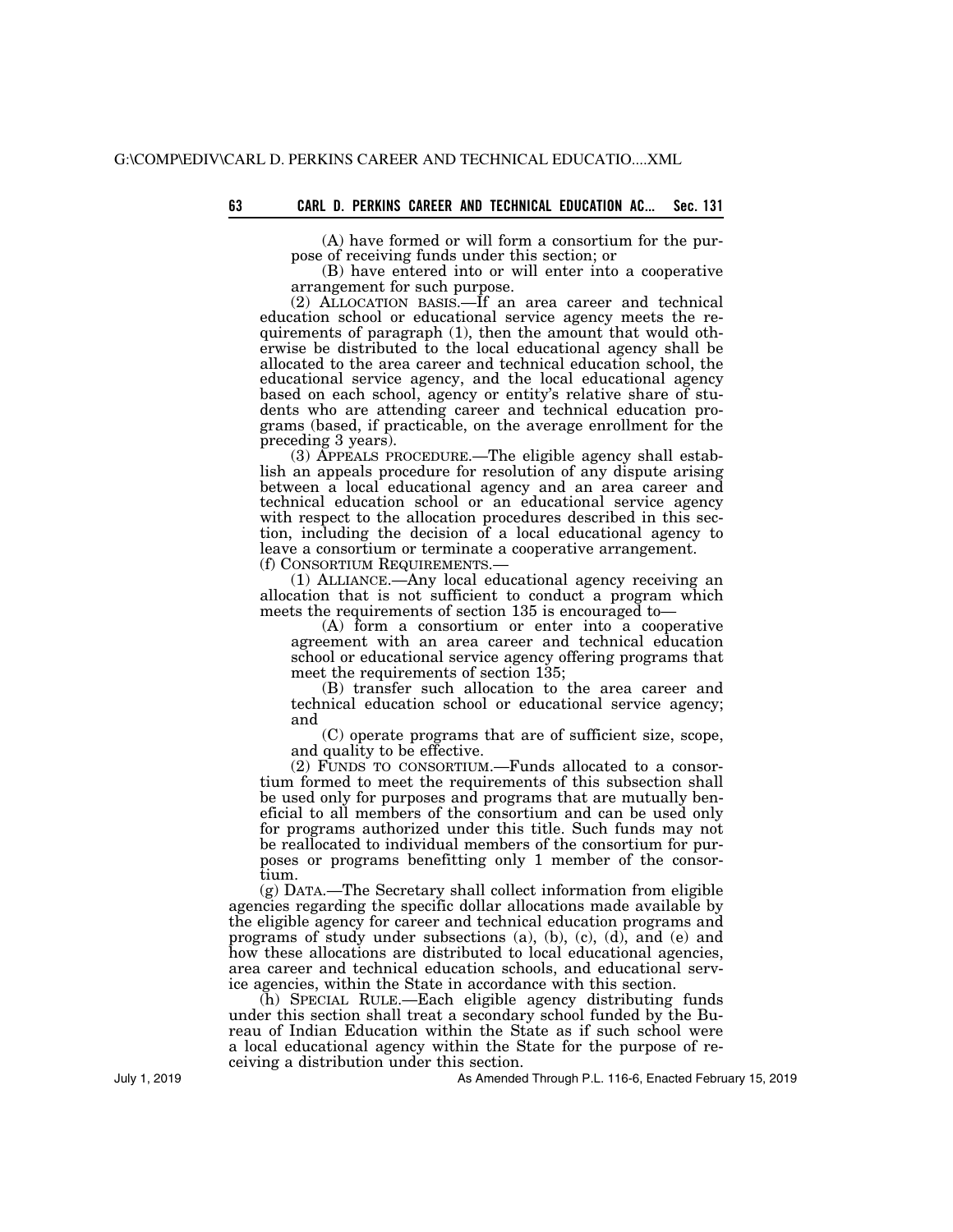#### **Sec. 132 CARL D. PERKINS CAREER AND TECHNICAL EDUCATION AC... 64**

## SEC. 132. [20 U.S.C. 2352] DISTRIBUTION OF FUNDS FOR POSTSEC-**ONDARY EDUCATION PROGRAMS.**

(a) ALLOCATION.—

(1) IN GENERAL.—Except as provided in subsections (b) and (c) and section 133, each eligible agency shall distribute the portion of the funds made available under section  $112(a)(1)$  to carry out this section for any fiscal year to eligible institutions or consortia of eligible institutions within the State.

(2) FORMULA.—Each eligible institution or consortium of eligible institutions shall be allocated an amount that bears the same relationship to the portion of funds made available under section  $112(a)(1)$  to carry out this section for any fiscal year as the sum of the number of individuals who are Federal Pell Grant recipients and recipients of assistance from the Bureau of Indian Affairs enrolled in programs meeting the requirements of section 135 offered by such institution or consortium in the preceding fiscal year bears to the sum of the number of such recipients enrolled in such programs within the State for such year.

(3) CONSORTIUM REQUIREMENTS.—

(A) IN GENERAL.—In order for a consortium of eligible institutions described in paragraph (2) to receive assistance pursuant to such paragraph, such consortium shall operate joint projects that—

(i) provide services to all postsecondary institutions participating in the consortium; and

(ii) are of sufficient size, scope, and quality to be effective.

(B) FUNDS TO CONSORTIUM.—Funds allocated to a consortium formed to meet the requirements of this section shall be used only for purposes and programs that are mutually beneficial to all members of the consortium and shall be used only for programs authorized under this title. Such funds may not be reallocated to individual members of the consortium for purposes or programs benefitting only 1 member of the consortium.

(4) WAIVER.—The eligible agency may waive the application of paragraph  $(3)(A)(i)$  in any case in which the eligible institution is located in a rural, sparsely populated area.

(b) WAIVER FOR MORE EQUITABLE DISTRIBUTION.—The Secretary may waive the application of subsection (a) if an eligible agency submits to the Secretary an application for such a waiver that—

(1) demonstrates that the formula described in subsection (a) does not result in a distribution of funds to the eligible institutions or consortia within the State that have the highest numbers of economically disadvantaged individuals and that an alternative formula will result in such a distribution; and

(2) includes a proposal for such an alternative formula.

(c) MINIMUM GRANT AMOUNT.—

(1) IN GENERAL.—No institution or consortium shall receive an allocation under this section in an amount that is less than \$50,000.

As Amended Through P.L. 116-6, Enacted February 15, 2019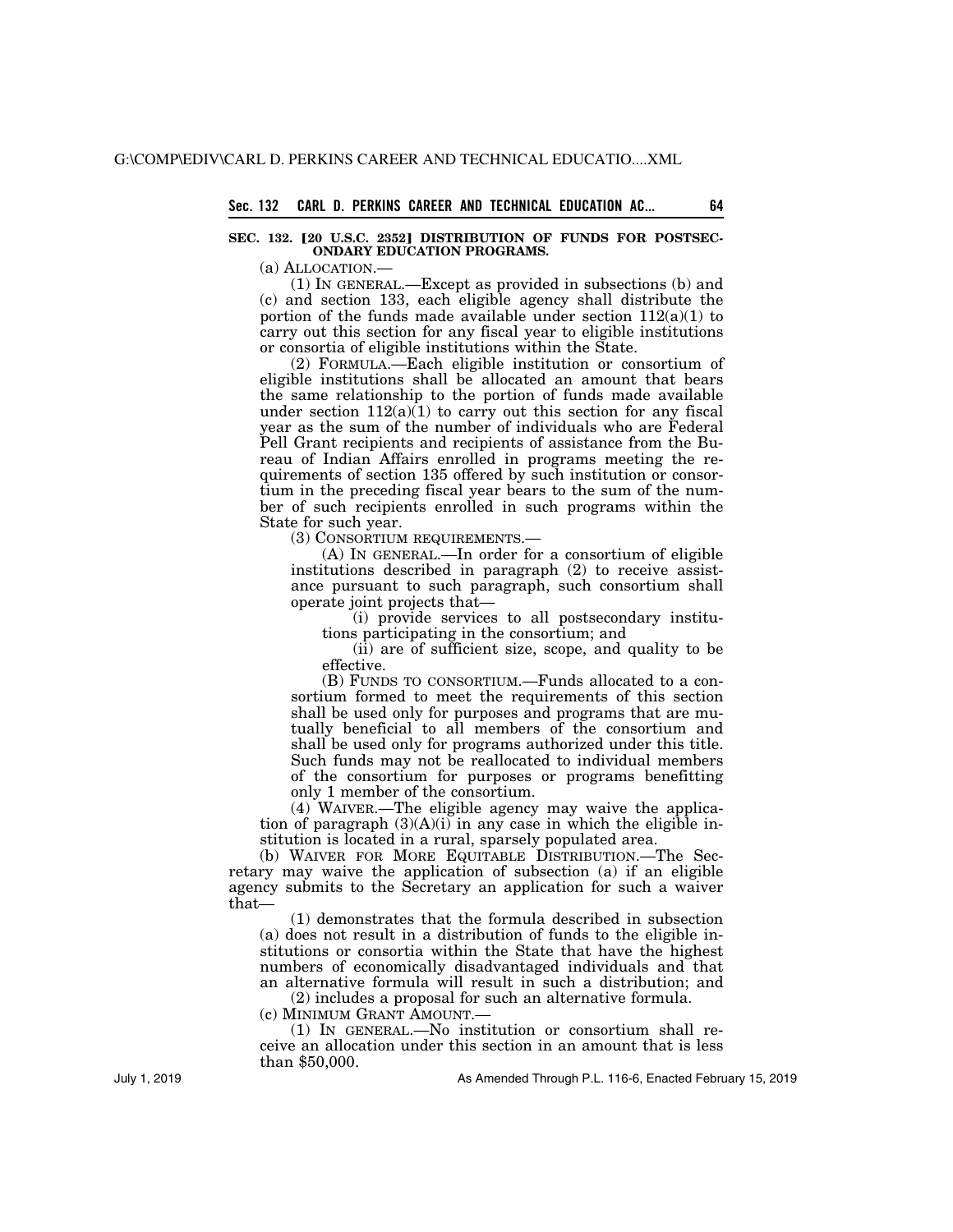(2) REDISTRIBUTION.—Any amounts that are not distributed by reason of paragraph  $(1)$  shall be redistributed to eligible institutions or consortia in accordance with this section.

#### SEC. 133. <sup>[20 U.S.C. 2353] SPECIAL RULES FOR CAREER AND TECH-</sup> **NICAL EDUCATION.**

(a) SPECIAL RULE FOR MINIMAL ALLOCATION.—

(1) GENERAL AUTHORITY.—Notwithstanding the provisions of sections 131 and 132 and in order to make a more equitable distribution of funds for programs serving the areas of greatest economic need, for any program year for which a minimal amount is made available by an eligible agency for distribution under section 131 or 132, such eligible agency may distribute such minimal amount for such year—

(A) on a competitive basis; or

(B) through any alternative method determined by the eligible agency.

(2) MINIMAL AMOUNT.—For purposes of this section, the term ''minimal amount'' means not more than 15 percent of the total amount made available for distribution under section  $112(a)(1)$ .

(b) REDISTRIBUTION.—

(1) IN GENERAL.—In any academic year that an eligible recipient does not expend all of the amounts the eligible recipient is allocated for such year under section 131 or 132, such eligible recipient shall return any unexpended amounts to the eligible agency to be reallocated under section 131 or 132, as appropriate.

(2) REDISTRIBUTION OF AMOUNTS RETURNED LATE IN AN ACADEMIC YEAR.—In any academic year in which amounts are returned to the eligible agency under section 131 or 132 and the eligible agency is unable to reallocate such amounts according to such sections in time for such amounts to be expended in such academic year, the eligible agency shall retain such amounts for distribution in combination with amounts provided under section  $112(a)(1)$  for the following academic year. (c) CONSTRUCTION.—Nothing in section 131 or 132 shall be construed—

(1) to prohibit a local educational agency or a consortium thereof that receives assistance under section 131, from working with an eligible institution or consortium thereof that receives assistance under section 132, to carry out career and technical education programs or programs of study at the secondary level in accordance with this title;

(2) to prohibit an eligible institution or consortium thereof that receives assistance under section 132, from working with a local educational agency or consortium thereof that receives assistance under section 131, to carry out postsecondary and adult career and technical education programs or programs of study in accordance with this title; or

(3) to require a charter school, that provides career and technical education programs or programs of study and is considered a local educational agency under State law, to jointly establish the charter school's eligibility for assistance under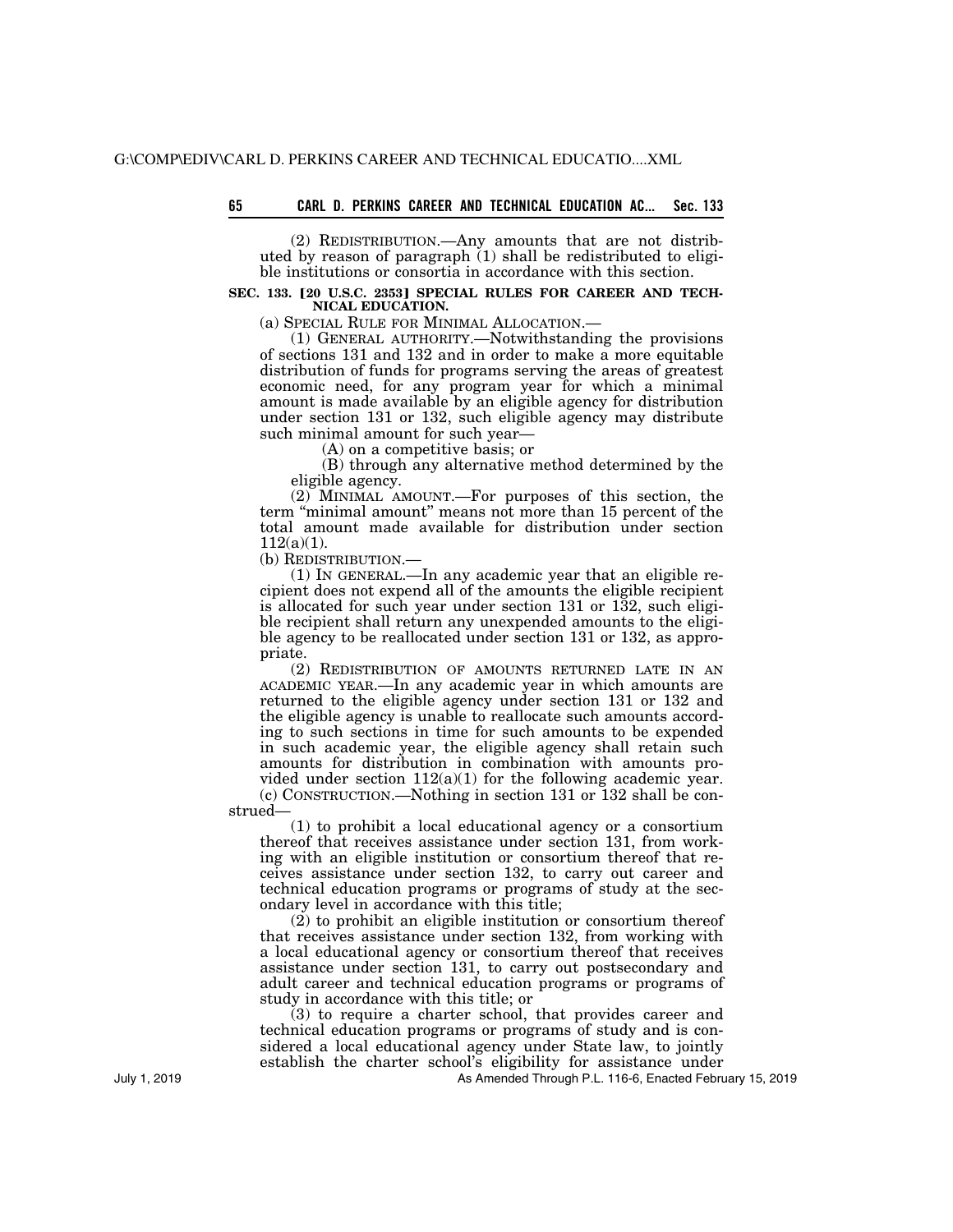# **Sec. 134 CARL D. PERKINS CAREER AND TECHNICAL EDUCATION AC... 66**

this title unless the charter school is explicitly permitted to do so under the State's charter school statute.

(d) CONSISTENT APPLICATION.—For purposes of this section, the eligible agency shall provide funds to charter schools offering career and technical education programs or programs of study in the same manner as the eligible agency provides those funds to other schools. Such career and technical education programs or programs of study within a charter school shall be of sufficient size, scope, and quality to be effective.

#### **SEC. 134. [20 U.S.C. 2354] LOCAL APPLICATION FOR CAREER AND TECHNICAL EDUCATION PROGRAMS.**

(a) LOCAL APPLICATION REQUIRED.—Any eligible recipient desiring financial assistance under this part shall, in accordance with requirements established by the eligible agency (in consultation with such other educational training entities as the eligible agency determines to be appropriate) submit a local application to the eligible agency. Such local application shall cover the same period of time as the period of time applicable to the State plan submitted under section 122.

(b) CONTENTS.—The eligible agency shall determine the requirements for local applications, except that each local application shall contain—

(1) a description of the results of the comprehensive needs assessment conducted under subsection (c);

(2) information on the career and technical education course offerings and activities that the eligible recipient will provide with funds under this part, which shall include not less than 1 program of study approved by a State under section  $124(b)(2)$ , including-

(A) how the results of the comprehensive needs assessment described in subsection (c) informed the selection of the specific career and technical education programs and activities selected to be funded;

(B) a description of any new programs of study the eligible recipient will develop and submit to the State for approval; and

(C) how students, including students who are members of special populations, will learn about their school's career and technical education course offerings and whether each course is part of a career and technical education program of study;

(3) a description of how the eligible recipient, in collaboration with local workforce development boards and other local workforce agencies, one-stop delivery systems described in section  $121(e)(2)$  of the Workforce Innovation and Opportunity Act  $(29 \text{ U.S.C. } 3151(e)(2))$ , and other partners, will provide

(A) career exploration and career development coursework, activities, or services;

(B) career information on employment opportunities that incorporate the most up-to-date information on highskill, high-wage, or in-demand industry sectors or occupations, as determined by the comprehensive needs assessment described in subsection (c); and

As Amended Through P.L. 116-6, Enacted February 15, 2019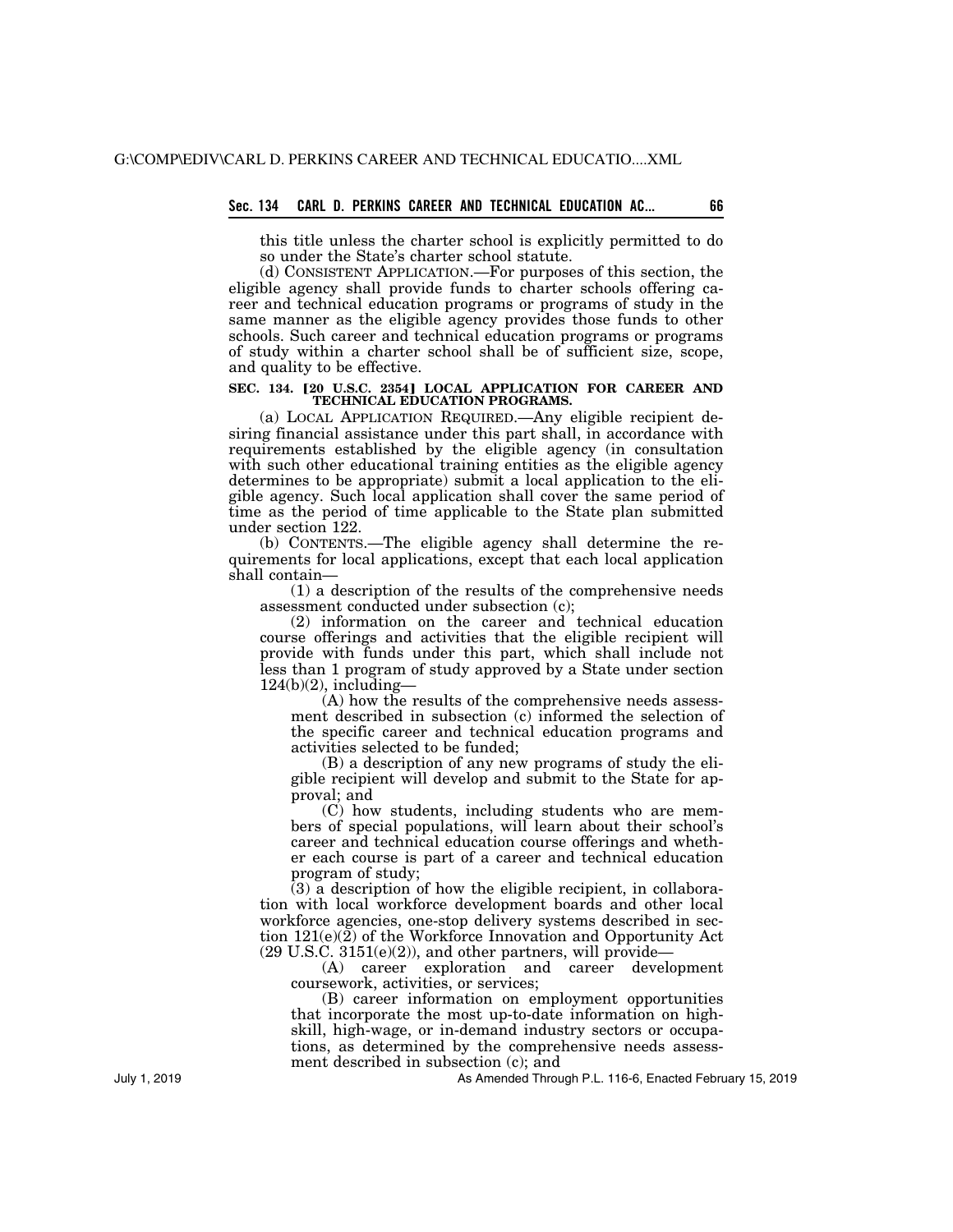(C) an organized system of career guidance and academic counseling to students before enrolling and while participating in a career and technical education program;

(4) a description of how the eligible recipient will improve the academic and technical skills of students participating in career and technical education programs by strengthening the academic and career and technical education components of such programs through the integration of coherent and rigorous content aligned with challenging academic standards and relevant career and technical education programs to ensure learning in the subjects that constitute a well-rounded education (as defined in section 8101 of the Elementary and Secondary Education Act of 1965);

(5) a description of how the eligible recipient will—

(A) provide activities to prepare special populations for high-skill, high-wage, or in-demand industry sectors or occupations that will lead to self-sufficiency;

(B) prepare CTE participants for non-traditional fields;

(C) provide equal access for special populations to career and technical education courses, programs, and programs of study; and

(D) ensure that members of special populations will not be discriminated against on the basis of their status as members of special populations;

(6) a description of the work-based learning opportunities that the eligible recipient will provide to students participating in career and technical education programs and how the recipient will work with representatives from employers to develop or expand work-based learning opportunities for career and technical education students, as applicable;

(7) a description of how the eligible recipient will provide students participating in career and technical education programs with the opportunity to gain postsecondary credit while still attending high school, such as through dual or concurrent enrollment programs or early college high school, as practicable;

(8) a description of how the eligible recipient will coordinate with the eligible agency and institutions of higher education to support the recruitment, preparation, retention, and training, including professional development, of teachers, faculty, administrators, and specialized instructional support personnel and paraprofessionals who meet applicable State certification and licensure requirements (including any requirements met through alternative routes to certification), including individuals from groups underrepresented in the teaching profession; and

(9) a description of how the eligible recipient will address disparities or gaps in performance as described in section  $113(b)(3)(C)(ii)(\tilde{II})$  in each of the plan years, and if no meaningful progress has been achieved prior to the third program year, a description of the additional actions such recipient will take to eliminate those disparities or gaps.

(c) COMPREHENSIVE NEEDS ASSESSMENT.—

As Amended Through P.L. 116-6, Enacted February 15, 2019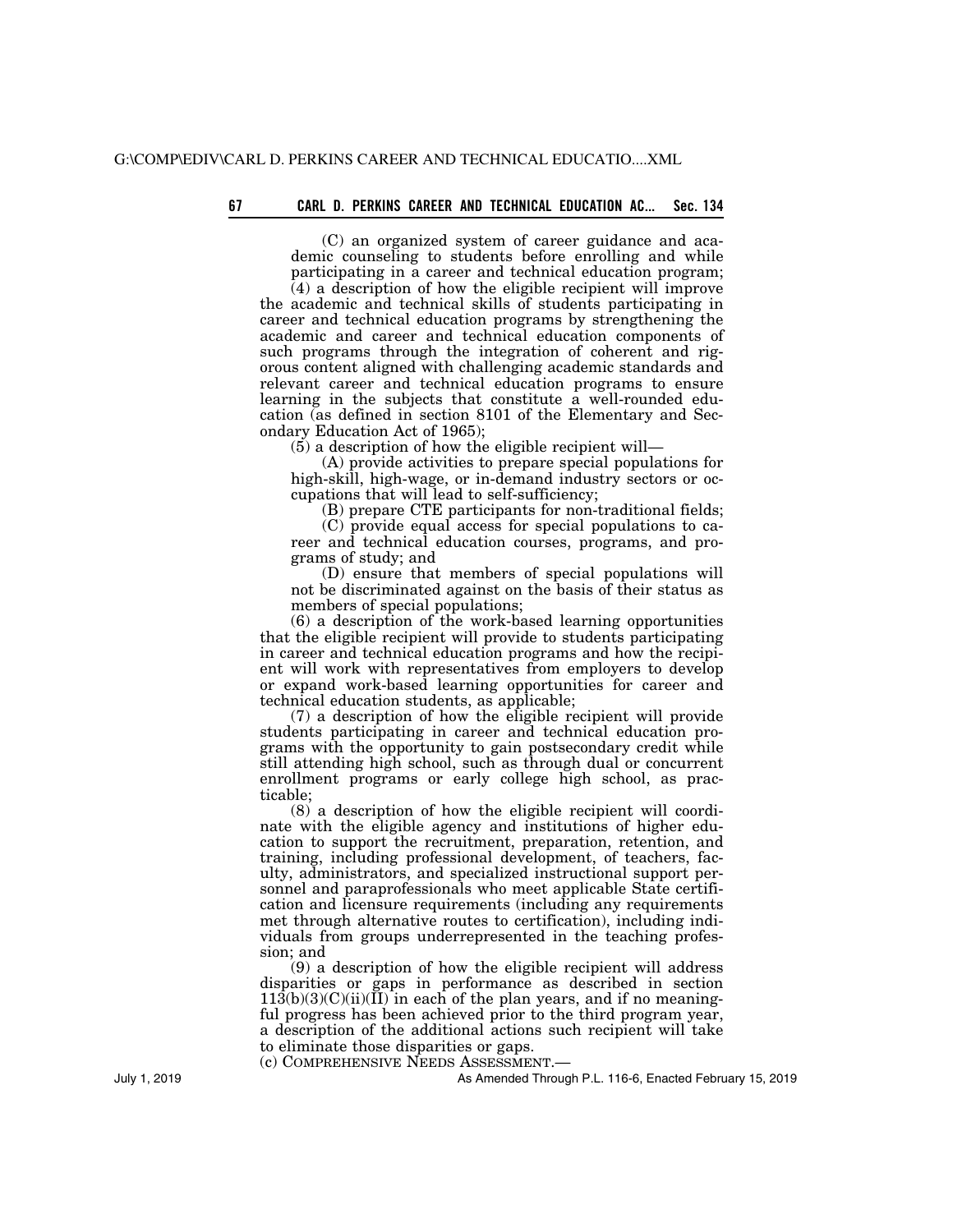# **Sec. 134 CARL D. PERKINS CAREER AND TECHNICAL EDUCATION AC... 68**

(1) IN GENERAL.—To be eligible to receive financial assistance under this part, an eligible recipient shall—

(A) conduct a comprehensive local needs assessment related to career and technical education and include the results of the needs assessment in the local application submitted under subsection (a); and

(B) not less than once every 2 years, update such comprehensive local needs assessment.

(2) REQUIREMENTS.—The comprehensive local needs assessment described in paragraph  $(1)$  shall include each of the following:

(A) An evaluation of the performance of the students served by the eligible recipient with respect to State determined and local levels of performance established pursuant to section 113, including an evaluation of performance for special populations and each subgroup described in section  $1111(h)(1)(C)(ii)$  of the Elementary and Secondary Education Act of 1965.

(B) A description of how career and technical education programs offered by the eligible recipient are—

(i) sufficient in size, scope, and quality to meet the needs of all students served by the eligible recipient; and

 $(ii)(I)$  aligned to State, regional, Tribal, or local indemand industry sectors or occupations identified by the State workforce development board described in section 101 of the Workforce Innovation and Opportunity Act (29 U.S.C. 3111) (referred to in this section as the ''State board'') or local workforce development board, including career pathways, where appropriate; or

(II) designed to meet local education or economic needs not identified by State boards or local workforce development boards.

(C) An evaluation of progress toward the implementation of career and technical education programs and programs of study.

(D) A description of how the eligible recipient will improve recruitment, retention, and training of career and technical education teachers, faculty, specialized instructional support personnel, paraprofessionals, and career guidance and academic counselors, including individuals in groups underrepresented in such professions.

(E) A description of progress toward implementation of equal access to high-quality career and technical education courses and programs of study for all students, including—

(i) strategies to overcome barriers that result in lower rates of access to, or performance gaps in, the courses and programs for special populations;

(ii) providing programs that are designed to enable special populations to meet the local levels of performance; and

(iii) providing activities to prepare special populations for high-skill, high-wage, or in-demand indus-

As Amended Through P.L. 116-6, Enacted February 15, 2019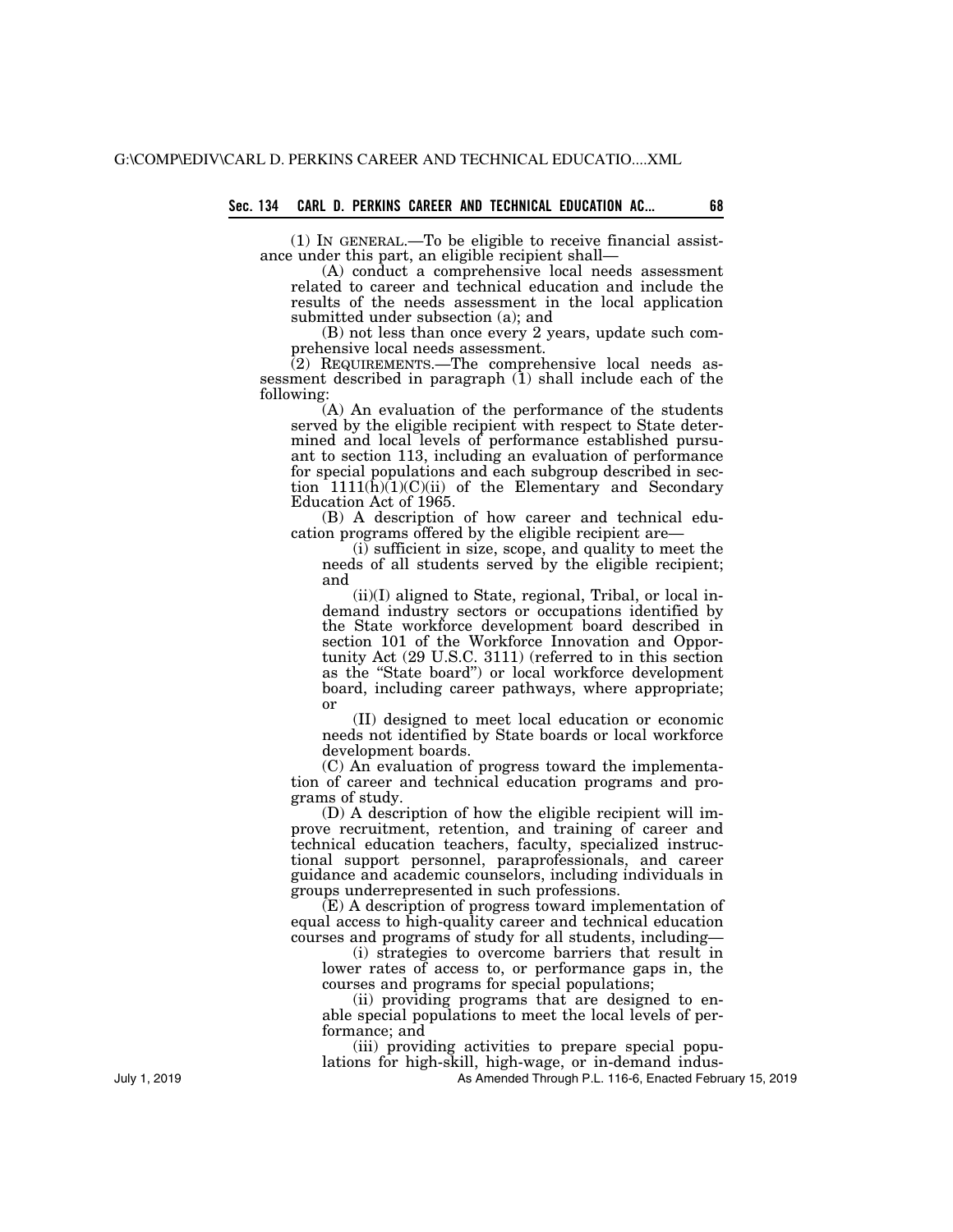try sectors or occupations in competitive, integrated settings that will lead to self-sufficiency.

(d) CONSULTATION.—In conducting the comprehensive needs assessment under subsection (c), and developing the local application described in subsection (b), an eligible recipient shall involve a diverse body of stakeholders, including, at a minimum—

(1) representatives of career and technical education programs in a local educational agency or educational service agency, including teachers, career guidance and academic counselors, principals and other school leaders, administrators, and specialized instructional support personnel and paraprofessionals;

(2) representatives of career and technical education programs at postsecondary educational institutions, including faculty and administrators;

(3) representatives of the State board or local workforce development boards and a range of local or regional businesses or industries;

(4) parents and students;

(5) representatives of special populations;

(6) representatives of regional or local agencies serving out-of-school youth, homeless children and youth, and at-risk youth (as defined in section 1432 of the Elementary and Secondary Education Act of 1965);

(7) representatives of Indian Tribes and Tribal organizations in the State, where applicable; and

(8) any other stakeholders that the eligible agency may require the eligible recipient to consult.

(e) CONTINUED CONSULTATION.—An eligible recipient receiving financial assistance under this part shall consult with stakeholders described in subsection (d) on an ongoing basis, as determined by the eligible agency. This may include consultation in order to—

(1) provide input on annual updates to the comprehensive needs assessment required under subsection  $(c)(1)(B)$ ;

(2) ensure programs of study are—

(A) responsive to community employment needs;

(B) aligned with employment priorities in the State, regional, tribal, or local economy identified by employers and the entities described in subsection (d), which may include in-demand industry sectors or occupations identified by the local workforce development board;

(C) informed by labor market information, including information provided under section 15(e)(2)(C) of the Wagner-Peyser Act (29 U.S.C. 491–2(e)(2)(C));

(D) designed to meet current, intermediate, or longterm labor market projections; and

(E) allow employer input, including input from industry or sector partnerships in the local area, where applicable, into the development and implementation of programs of study to ensure such programs of study align with skills required by local employment opportunities, including activities such as the identification of relevant standards, curriculum, industry-recognized credentials, and current technology and equipment;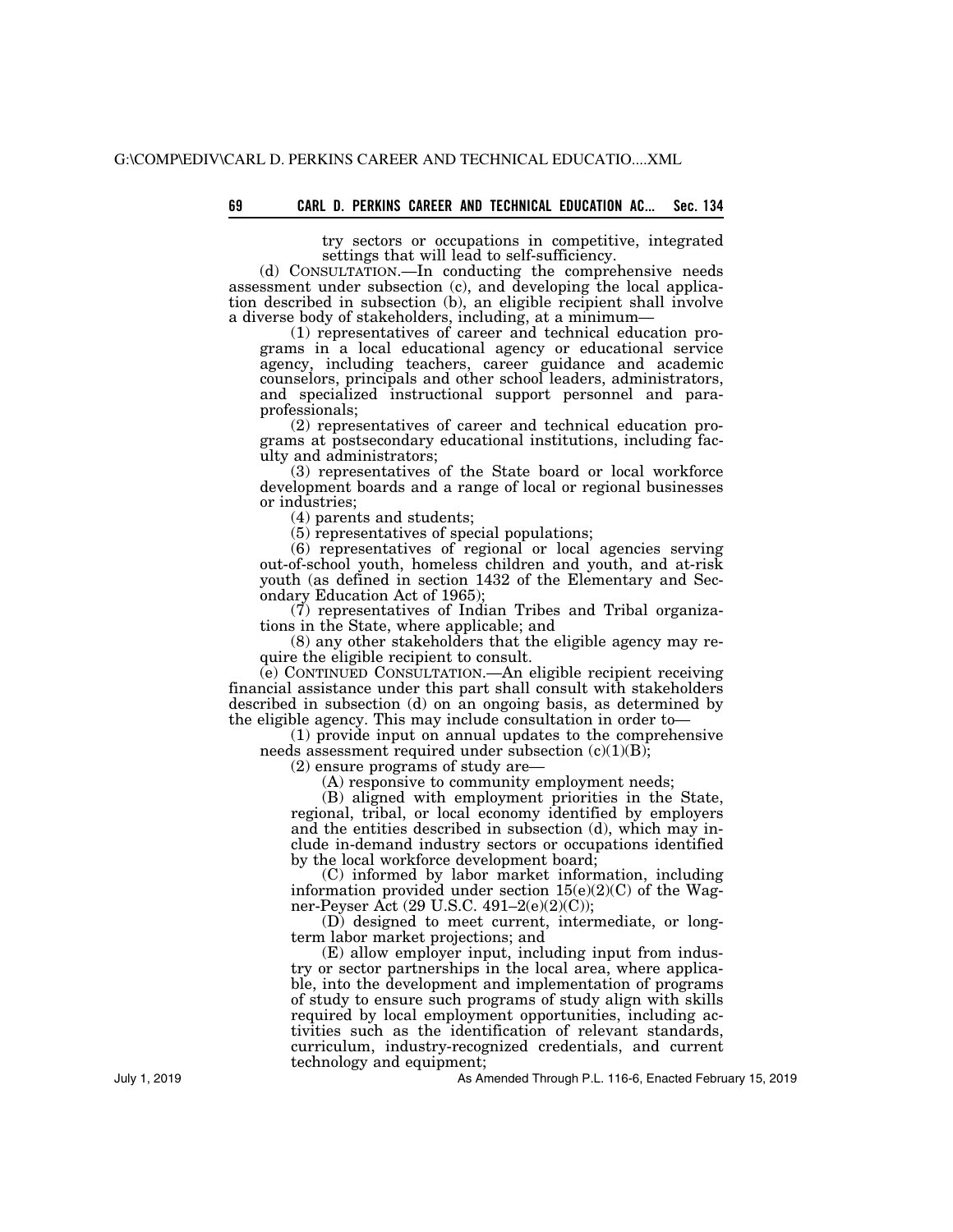# **Sec. 135 CARL D. PERKINS CAREER AND TECHNICAL EDUCATION AC... 70**

(3) identify and encourage opportunities for work-based learning; and

(4) ensure funding under this part is used in a coordinated manner with other local resources.

## **SEC. 135. [20 U.S.C. 2355] LOCAL USES OF FUNDS.**

(a) GENERAL AUTHORITY.—Each eligible recipient that receives funds under this part shall use such funds to develop, coordinate, implement, or improve career and technical education programs to meet the needs identified in the comprehensive needs assessment described in section 134(c).

(b) REQUIREMENTS FOR USES OF FUNDS.—Funds made available to eligible recipients under this part shall be used to support career and technical education programs that are of sufficient size, scope, and quality to be effective and that—

(1) provide career exploration and career development activities through an organized, systematic framework designed to aid students, including in the middle grades, before enrolling and while participating in a career and technical education program, in making informed plans and decisions about future education and career opportunities and programs of study, which may include—

(A) introductory courses or activities focused on career exploration and career awareness, including non-traditional fields;

(B) readily available career and labor market information, including information on—

(i) occupational supply and demand;

(ii) educational requirements;

(iii) other information on careers aligned to State, local, or Tribal (as applicable) economic priorities; and

(iv) employment sectors;

(C) programs and activities related to the development of student graduation and career plans;

(D) career guidance and academic counselors that provide information on postsecondary education and career options;

(E) any other activity that advances knowledge of career opportunities and assists students in making informed decisions about future education and employment goals, including non-traditional fields; or

(F) providing students with strong experience in, and comprehensive understanding of, all aspects of an industry;

(2) provide professional development for teachers, faculty, school leaders, administrators, specialized instructional support personnel, career guidance and academic counselors, or paraprofessionals, which may include—

(A) professional development on supporting individualized academic and career and technical education instructional approaches, including the integration of academic and career and technical education standards and curricula;

As Amended Through P.L. 116-6, Enacted February 15, 2019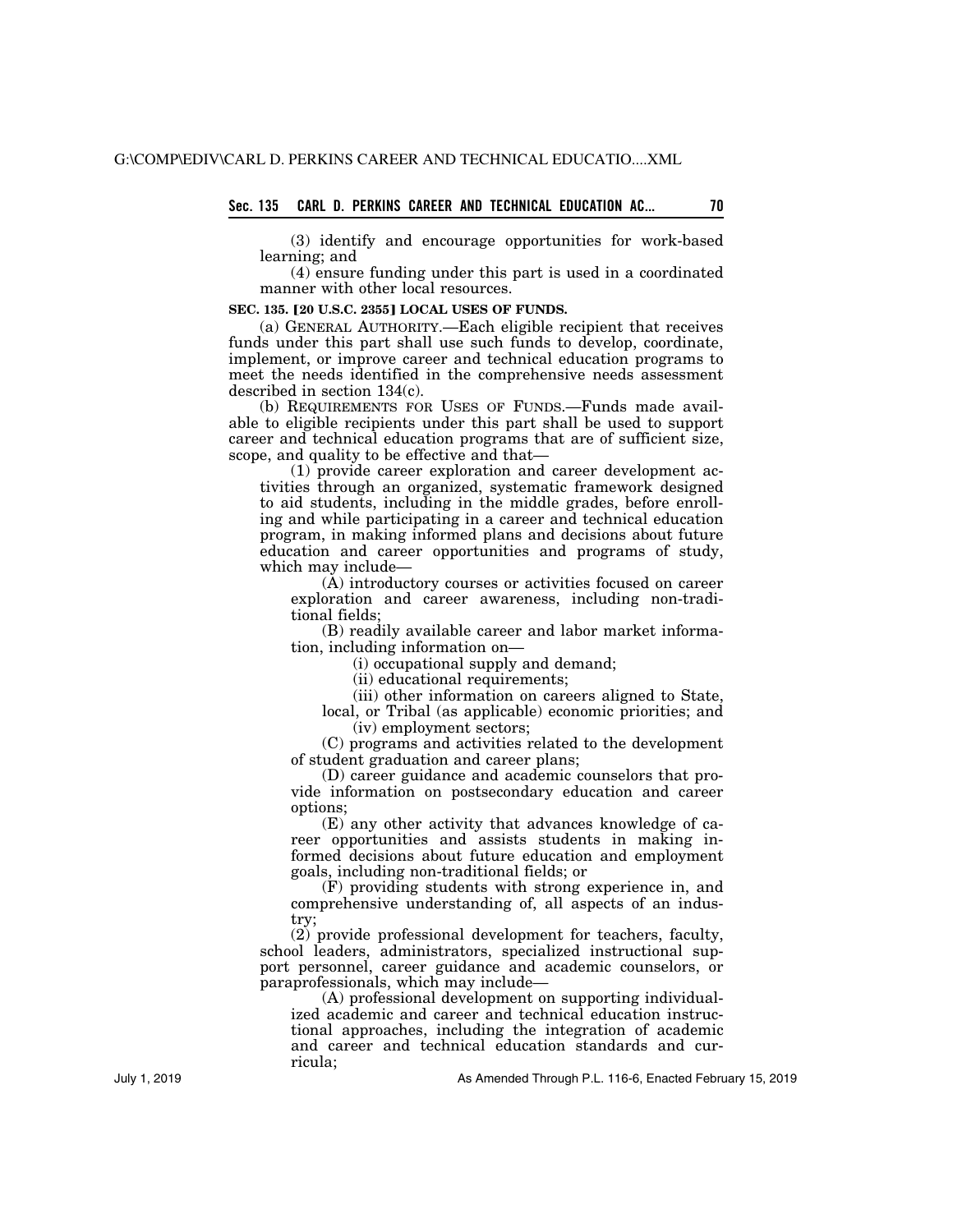(B) professional development on ensuring labor market information is used to inform the programs, guidance, and advisement offered to students, including information provided under section  $15(e)(2)(C)$  of the Wagner-Peyser Act  $(29 \text{ U.S.C. } 49l - 2(e)(2)(C));$ 

(C) providing teachers, faculty, school leaders, administrators, specialized instructional support personnel, career guidance and academic counselors, or paraprofessionals, as appropriate, with opportunities to advance knowledge, skills, and understanding of all aspects of an industry, including the latest workplace equipment, technologies, standards, and credentials;

(D) supporting school leaders and administrators in managing career and technical education programs in the schools, institutions, or local educational agencies of such school leaders or administrators;

(E) supporting the implementation of strategies to improve student achievement and close gaps in student participation and performance in career and technical education programs;

(F) providing teachers, faculty, specialized instructional support personnel, career guidance and academic counselors, principals, school leaders, or paraprofessionals, as appropriate, with opportunities to advance knowledge, skills, and understanding in pedagogical practices, including, to the extent the eligible recipient determines that such evidence is reasonably available, evidence-based pedagogical practices;

(G) training teachers, faculty, school leaders, administrators, specialized instructional support personnel, career guidance and academic counselors, or paraprofessionals, as appropriate, to provide appropriate accommodations for individuals with disabilities, and students with disabilities who are provided accommodations under the Rehabilitation Act of 1973 (29 U.S.C. 701 et seq.) or the Individuals with Disabilities Education Act;

(H) training teachers, faculty, specialized instructional support personnel, career guidance and academic counselors, and paraprofessionals in frameworks to effectively teach students, including a particular focus on students with disabilities and English learners, which may include universal design for learning, multi-tier systems of supports, and positive behavioral interventions and support; or

(I) training for the effective use of community spaces that provide access to tools, technology, and knowledge for learners and entrepreneurs, such as makerspaces or libraries;

(3) provide within career and technical education the skills necessary to pursue careers in high-skill, high-wage, or in-demand industry sectors or occupations;

(4) support integration of academic skills into career and technical education programs and programs of study to support—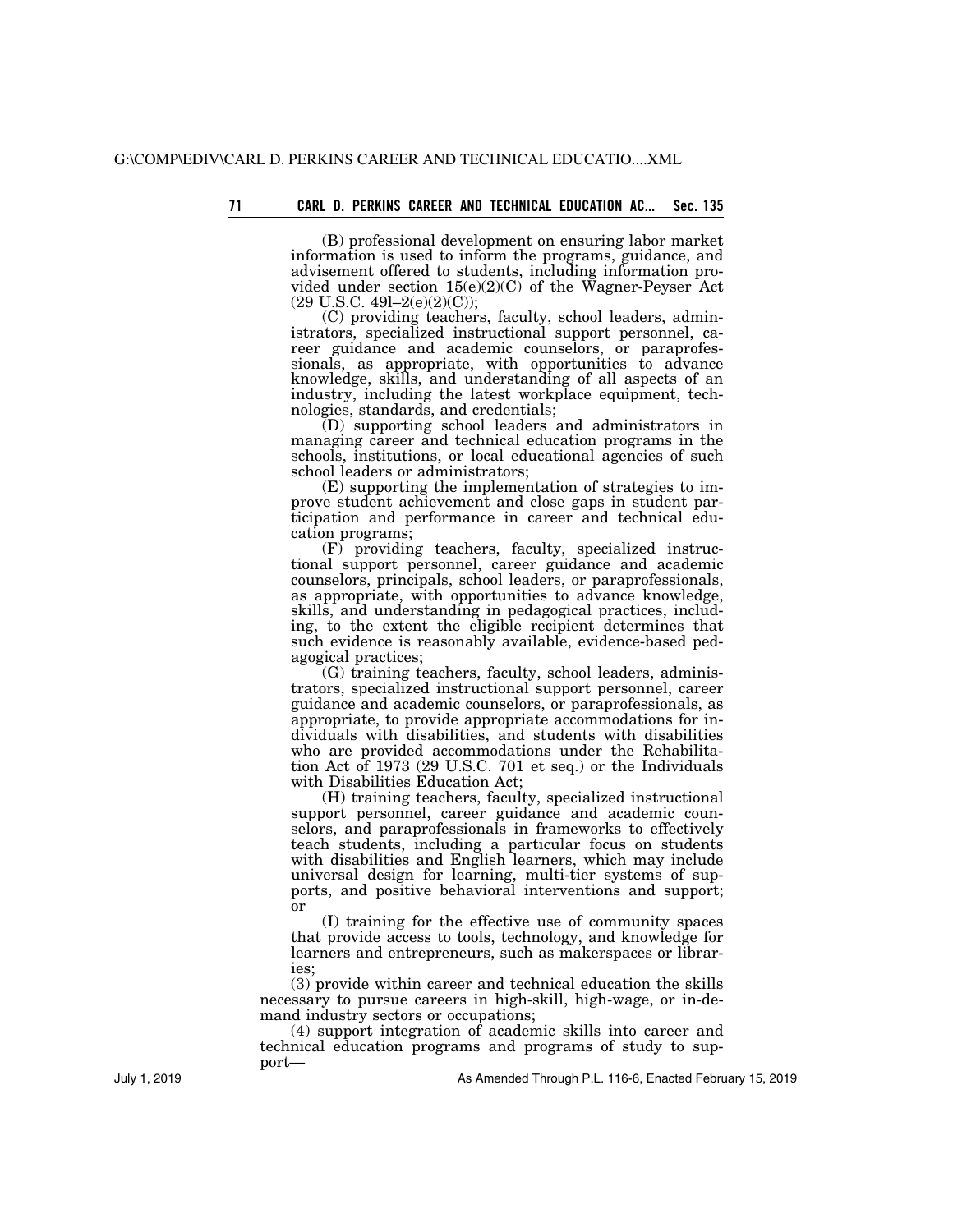#### Sec. 135 CARL D. PERKINS CAREER AND TECHNICAL EDUCATION AC... **72**

(A) CTE participants at the secondary school level in meeting the challenging State academic standards adopted under section  $1111(b)(\overline{1})$  of the Elementary and Secondary Education Act of 1965 by the State in which the eligible recipient is located; and

(B) CTE participants at the postsecondary level in achieving academic skills;

(5) plan and carry out elements that support the implementation of career and technical education programs and programs of study and that result in increasing student achievement of the local levels of performance established under section 113, which may include—

(A) a curriculum aligned with the requirements for a program of study;

(B) sustainable relationships among education, business and industry, and other community stakeholders, including industry or sector partnerships in the local area, where applicable, that are designed to facilitate the process of continuously updating and aligning programs of study with skills that are in demand in the State, regional, or local economy, and in collaboration with business outreach staff in one-stop centers, as defined in section 3 of the Workforce Innovation and Opportunity Act (29 U.S.C. 3102), and other appropriate organizations, including community-based and youth-serving organizations;

(C) where appropriate, expanding opportunities for CTE concentrators to participate in accelerated learning programs (as described in section  $4104(b)(3)(A)(i)(IV)$  of the Elementary and Secondary Education Act of 1965 (20 U.S.C. 7114(b)(3)(A)(i)(IV)), including dual or concurrent enrollment programs, early college high schools, and the development or implementation of articulation agreements as part of a career and technical education program of study;

(D) appropriate equipment, technology, and instructional materials (including support for library resources) aligned with business and industry needs, including machinery, testing equipment, tools, implements, hardware and software, and other new and emerging instructional materials;

(E) a continuum of work-based learning opportunities, including simulated work environments;

(F) industry-recognized certification examinations or other assessments leading toward a recognized postsecondary credential;

(G) efforts to recruit and retain career and technical education program teachers, faculty, school leaders, administrators, specialized instructional support personnel, career guidance and academic counselors, and paraprofessionals;

(H) where applicable, coordination with other education and workforce development programs and initiatives, including career pathways and sector partnerships developed under the Workforce Innovation and Oppor-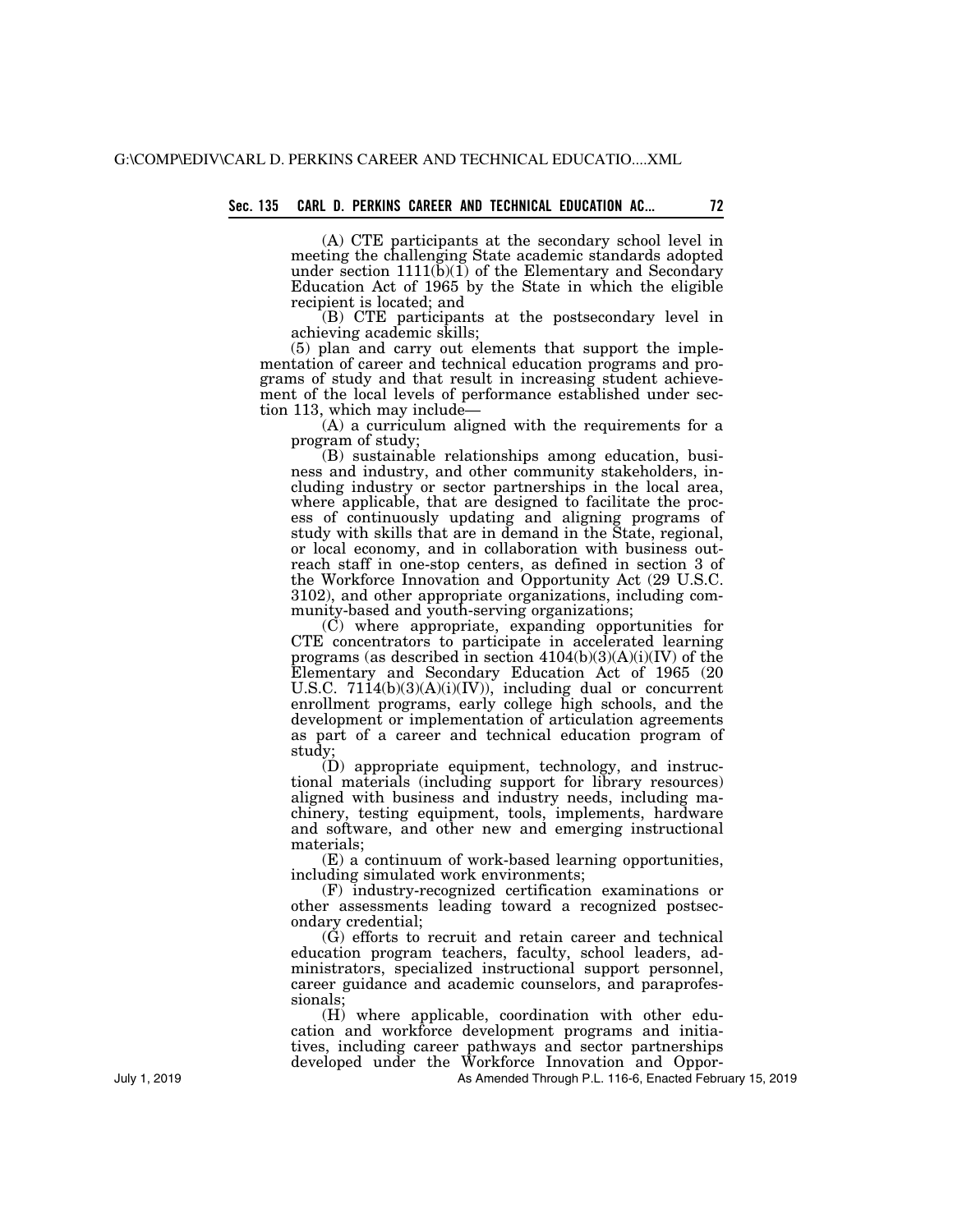| 73 |  |  |  |  |  | CARL D. PERKINS CAREER AND TECHNICAL EDUCATION AC |  | Sec. 135 |
|----|--|--|--|--|--|---------------------------------------------------|--|----------|
|----|--|--|--|--|--|---------------------------------------------------|--|----------|

tunity Act (29 U.S.C. 3101 et seq.) and other Federal laws and initiatives that provide students with transition-related services, including the Individuals with Disabilities Education Act;

(I) expanding opportunities for students to participate in distance career and technical education and blendedlearning programs;

(J) expanding opportunities for students to participate in competency-based education programs;

(K) improving career guidance and academic counseling programs that assist students in making informed academic and career and technical education decisions, including academic and financial aid counseling;

(L) supporting the integration of employability skills into career and technical education programs and programs of study, including through family and consumer science programs;

(M) supporting programs and activities that increase access, student engagement, and success in science, technology, engineering, and mathematics fields (including computer science and architecture) for students who are members of groups underrepresented in such subject fields;

(N) providing career and technical education, in a school or other educational setting, for adults or out-ofschool youth to complete secondary school education or upgrade technical skills;

(O) supporting career and technical student organizations, including student preparation for and participation in technical skills competitions aligned with career and technical education program standards and curricula;

(P) making all forms of instructional content widely available, which may include use of open educational resources;

(Q) supporting the integration of arts and design skills, when appropriate, into career and technical education programs and programs of study;

(R) partnering with a qualified intermediary to improve training, the development of public-private partnerships, systems development, capacity-building, and scalability of the delivery of high-quality career and technical education;

(S) support to reduce or eliminate out-of-pocket expenses for special populations participating in career and technical education, including those participating in dual or concurrent enrollment programs or early college high school programs, and supporting the costs associated with fees, transportation, child care, or mobility challenges for those special populations; or

(T) other activities to improve career and technical education programs; and

(6) develop and implement evaluations of the activities carried out with funds under this part, including evaluations necessary to complete the comprehensive needs assessment re-

As Amended Through P.L. 116-6, Enacted February 15, 2019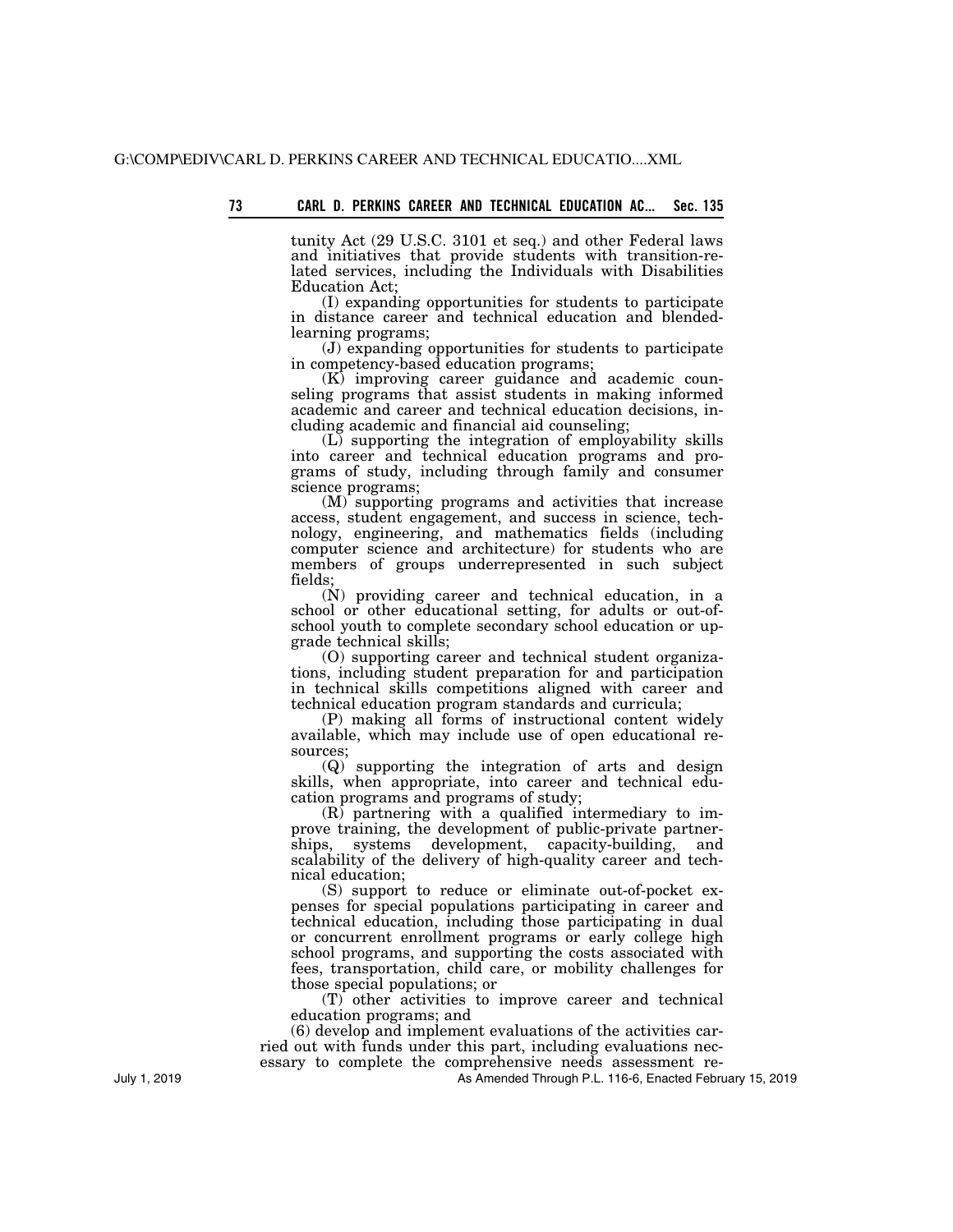## Sec. 211 CARL D. PERKINS CAREER AND TECHNICAL EDUCATION AC... **74**

quired under section 134(c) and the local report required under section 113(b)(4)(B).

(c) POOLING FUNDS.—An eligible recipient may pool a portion of funds received under this Act with a portion of funds received under this Act available to one or more eligible recipients to support implementation of programs of study through the activities described in subsection  $(b)(2)$ .

(d) ADMINISTRATIVE COSTS.—Each eligible recipient receiving funds under this part shall not use more than 5 percent of such funds for costs associated with the administration of activities under this section.

# **TITLE II—GENERAL PROVISIONS**

# **PART A—FEDERAL ADMINISTRATIVE PROVISIONS**

#### **SEC. 211. [20 U.S.C. 2391] FISCAL REQUIREMENTS.**

(a) SUPPLEMENT NOT SUPPLANT.—Funds made available under this Act for career and technical education activities shall supplement, and shall not supplant, non-Federal funds expended to carry out career and technical education activities.<br>(b) MAINTENANCE OF EFFORT.—

(1) DETERMINATION.—<br>(A) IN GENERAL.—Except as provided in subparagraph (B), (C), or (D), in order for a State to receive its full allotment of funds under this Act for any fiscal year, the Secretary must find that the State's fiscal effort per student, or the aggregate expenditures of such State, with respect to career and technical education for the preceding fiscal year was not less than the fiscal effort per student, or the aggregate expenditures of such State, for the second preceding fiscal year.

(B) COMPUTATION.—In computing the fiscal effort or aggregate expenditures pursuant to subparagraph (A), the Secretary shall, at the request of the State, exclude competitive or incentive-based programs established by the State, capital expenditures, special one-time project costs, and the cost of pilot programs.

(C) DECREASE IN FEDERAL SUPPORT.—If the amount made available for career and technical education programs under this Act for a fiscal year is less than the amount made available for career and technical education programs under this Act for the preceding fiscal year, then the fiscal effort per student or the aggregate expenditures of a State required by subparagraph  $(A)$  for the preceding fiscal year shall be decreased by the same percentage as the percentage decrease in the amount so made available.

(D) ESTABLISHING THE STATE BASELINE.—For purposes of applying subparagraph (A) for years which require the calculation of the State's fiscal effort per student, or aggregate expenditures of such State, with respect to career and technical education for the first full fiscal year following

As Amended Through P.L. 116-6, Enacted February 15, 2019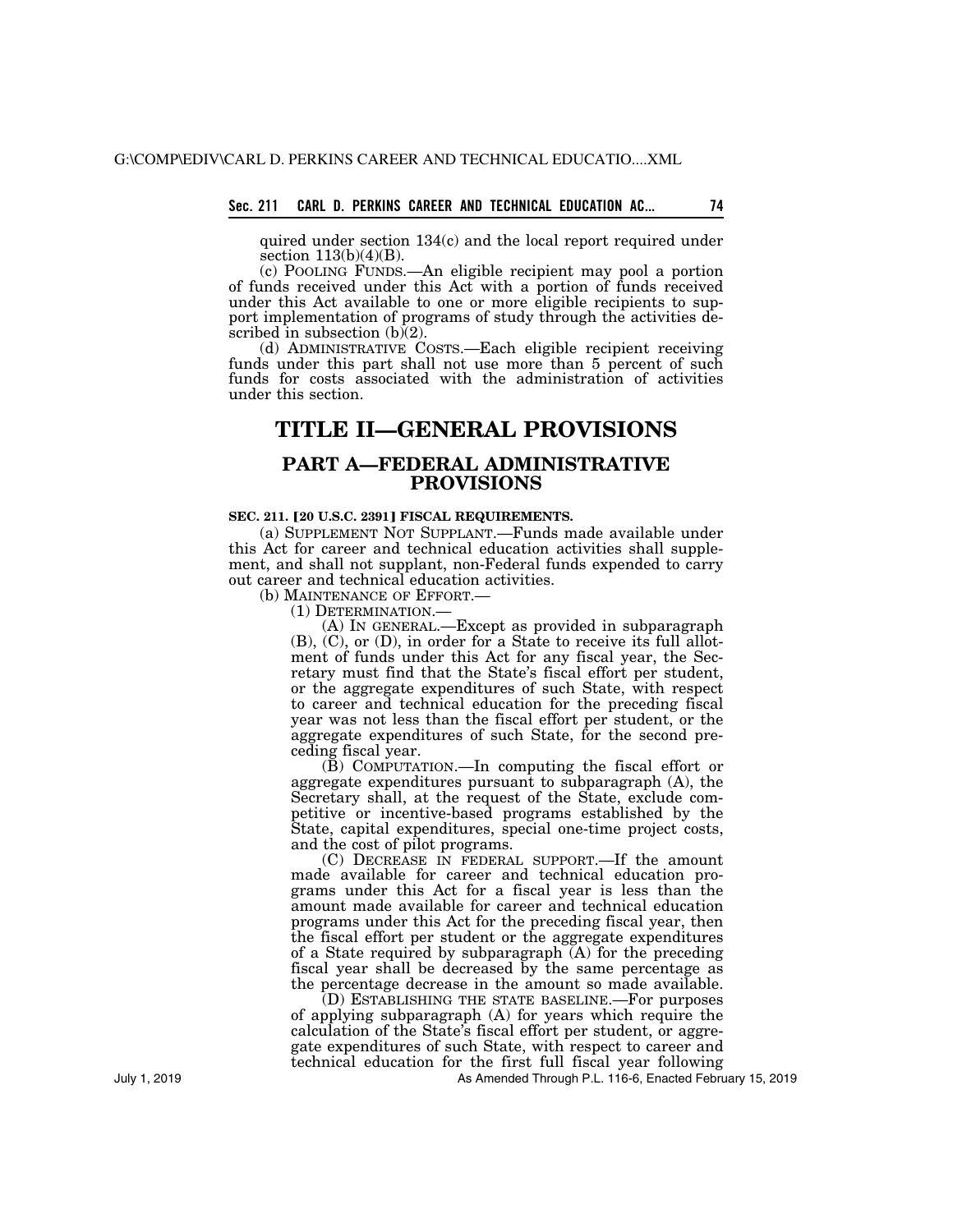# **75 CARL D. PERKINS CAREER AND TECHNICAL EDUCATION AC... Sec. 213**

the date of enactment of the Strengthening Career and Technical Education for the 21st Century Act, the State may determine the State's fiscal effort per student, or aggregate expenditures of such State, with respect to career and technical education for such first full fiscal year by—

(i) continuing to use the State's fiscal effort per student, or aggregate expenditures of such State, with respect to career and technical education, as was in effect on the day before the date of enactment of the Strengthening Career and Technical Education for the 21st Century Act; or

(ii) establishing a new level of fiscal effort per student, or aggregate expenditures of such State, with respect to career and technical education, which is not less than 95 percent of the State's fiscal effort per student, or the aggregate expenditures of such State, with respect to career and technical education for the preceding fiscal year.

(2) FAILURE TO MEET.—

(A) IN GENERAL.—The Secretary shall reduce the amount of a State's allotment of funds under this Act for any fiscal year in the exact proportion by which the State fails to meet the requirement of paragraph (1) by falling below the State's fiscal effort per student or the State's aggregate expenditures (using the measure most favorable to the State), if the State failed to meet such requirement (as determined using the measure most favorable to the State) for 1 or more of the 5 immediately preceding fiscal years.

(B) SPECIAL RULE.—No such lesser amount shall be used for computing the effort required under paragraph (1) for subsequent years.

(3) WAIVER.—The Secretary may waive paragraph (2) due to exceptional or uncontrollable circumstances affecting the ability of the State to meet the requirement of paragraph (1) such as a natural disaster or an unforeseen and precipitous decline in financial resources. No level of funding permitted under such a waiver may be used as the basis for computing the fiscal effort or aggregate expenditures required under this section for years subsequent to the year covered by such waiver. The fiscal effort or aggregate expenditures for the subsequent years shall be computed on the basis of the level of funding that would, but for such waiver, have been required.

#### **SEC. 212. [20 U.S.C. 2392] AUTHORITY TO MAKE PAYMENTS.**

Any authority to make payments or to enter into contracts under this Act shall be available only to such extent or in such amounts as are provided in advance in appropriation Acts.

### **SEC. 213. [20 U.S.C. 2393] CONSTRUCTION.**

Nothing in this Act shall be construed to permit, allow, encourage, or authorize any Federal control over any aspect of a private, religious, or home school, regardless of whether a home school is treated as a private school or home school under State law. This section shall not be construed to bar students attending private, re-

As Amended Through P.L. 116-6, Enacted February 15, 2019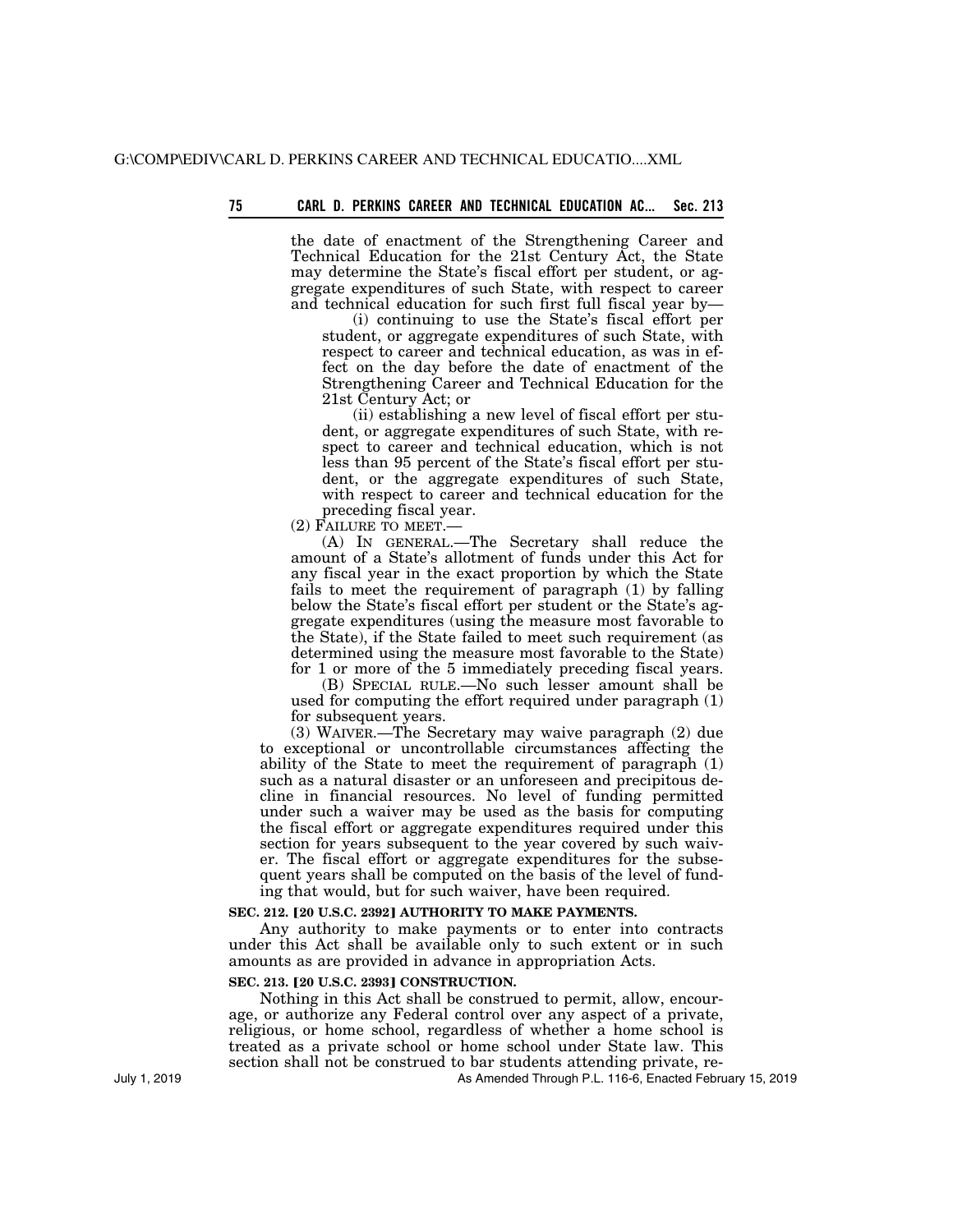ligious, or home schools from participation in programs or services under this Act.

## SEC. 214. [20 U.S.C. 2394] VOLUNTARY SELECTION AND PARTICIPA-**TION.**

No funds made available under this Act shall be used—

(1) to require any secondary school student to choose or pursue a specific career pathway or program of study; or

(2) to mandate that any individual participate in a career and technical education program, including a career and technical education program that requires the attainment of a federally funded skill level, standard, or certificate of mastery.

#### **SEC. 215. [20 U.S.C. 2395] LIMITATION FOR CERTAIN STUDENTS.**

No funds received under this Act may be used to provide career and technical education programs or programs of study to students prior to the the middle grades (as such term is defined in section 8101 of the Elementary and Secondary Education Act of 1965), except that equipment and facilities purchased with funds under this Act may be used by such students.

#### SEC. 216. <sup>[20 U.S.C. 2396] FEDERAL LAWS GUARANTEEING CIVIL</sup> **RIGHTS.**

Nothing in this Act shall be construed to be inconsistent with applicable Federal law prohibiting discrimination on the basis of race, color, sex, national origin, age, or disability in the provision of Federal programs or services.

#### SEC. 217. [20 U.S.C. 2397] PARTICIPATION OF PRIVATE SCHOOL PER-**SONNEL AND CHILDREN.**

(a) PERSONNEL.—An eligible agency or eligible recipient that uses funds under this Act for in-service and preservice career and technical education professional development programs for career and technical education teachers, administrators, and other personnel shall, to the extent practicable, upon written request, permit the participation in such programs of career and technical education secondary school teachers, administrators, and other personnel in nonprofit private schools offering career and technical secondary education programs located in the geographical area served by such eligible agency or eligible recipient.

(b) STUDENT PARTICIPATION.—

(1) STUDENT PARTICIPATION.—Except as prohibited by State or local law, an eligible recipient may, upon written request, use funds made available under this Act to provide for the meaningful participation, in career and technical education programs and activities, including programs of study, receiving funding under this Act, of secondary school students attending nonprofit private schools in areas served by the eligible recipient.

(2) CONSULTATION.—An eligible recipient shall consult, upon written request, in a timely and meaningful manner with representatives of nonprofit private schools in areas served by the eligible recipient described in paragraph (1) regarding the meaningful participation, in career and technical education programs and activities, including programs of study, receiving funding under this Act, of secondary school students attending nonprofit private schools.

As Amended Through P.L. 116-6, Enacted February 15, 2019

July 1, 2019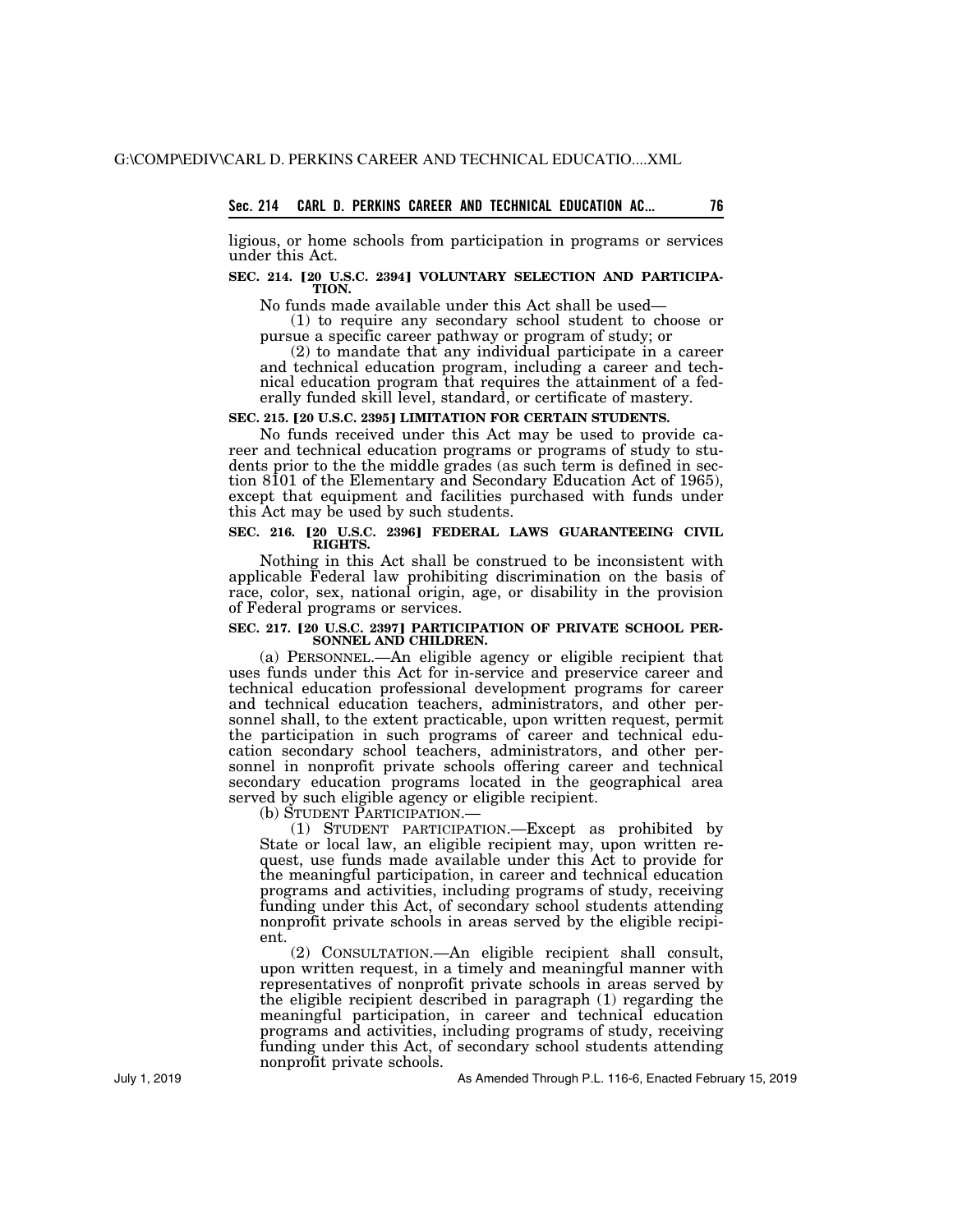# **77 CARL D. PERKINS CAREER AND TECHNICAL EDUCATION AC... Sec. 221**

#### **SEC. 218. [20 U.S.C. 2398] LIMITATION ON FEDERAL REGULATIONS.**

The Secretary may issue regulations under this Act only to the extent necessary to administer and ensure compliance with the specific requirements of this Act.

#### **SEC. 219. [20 U.S.C. 2399] STUDY ON PROGRAMS OF STUDY ALIGNED TO HIGH-SKILL, HIGH-WAGE OCCUPATIONS.**

(a) SCOPE OF STUDY.—The Comptroller General of the United States shall conduct a study to evaluate—

(1) the strategies, components, policies, and practices used by eligible agencies or eligible recipients receiving funding under this Act to successfully assist—

(A) all students in pursuing and completing programs of study aligned to high-skill, high-wage occupations; and

(B) any special population or specific subgroup of students identified in section  $1111(h)(1)(C(i))$  of the Elementary and Secondary Education Act of 1965 in pursuing and completing programs of study aligned to high-skill, highwage occupations in fields in which such special population or subgroup is underrepresented; and

(2) any challenges associated with replication of such strategies, components, policies, and practices.

(b) CONSULTATION.—In carrying out the study conducted under subsection (a), the Comptroller General of the United States shall consult with a geographically diverse (including urban, suburban, and rural) representation of—

(1) students and parents;

(2) eligible agencies and eligible recipients;

(3) teachers, faculty, specialized instructional support personnel, and paraprofessionals, including those with expertise in preparing career and technical education students for nontraditional fields;

(4) Indian Tribes and Tribal organizations;

(5) special populations; and

(6) representatives of business and industry.

(c) SUBMISSION.—Upon completion, the Comptroller General of the United States shall submit the study conducted under subsection (a) to the Committee on Education and the Workforce of the House of Representatives and the Committee on Health, Education, Labor, and Pensions of the Senate.

# **PART B—STATE ADMINISTRATIVE PROVISIONS**

**SEC. 221. [20 U.S.C. 2411] JOINT FUNDING.** 

(a) GENERAL AUTHORITY.—Funds made available to eligible agencies under this Act may be used to provide additional funds under an applicable program if—

(1) such program otherwise meets the requirements of this Act and the requirements of the applicable program;

(2) such program serves the same individuals that are served under this Act;

(3) such program provides services in a coordinated manner with services provided under this Act; and

As Amended Through P.L. 116-6, Enacted February 15, 2019

July 1, 2019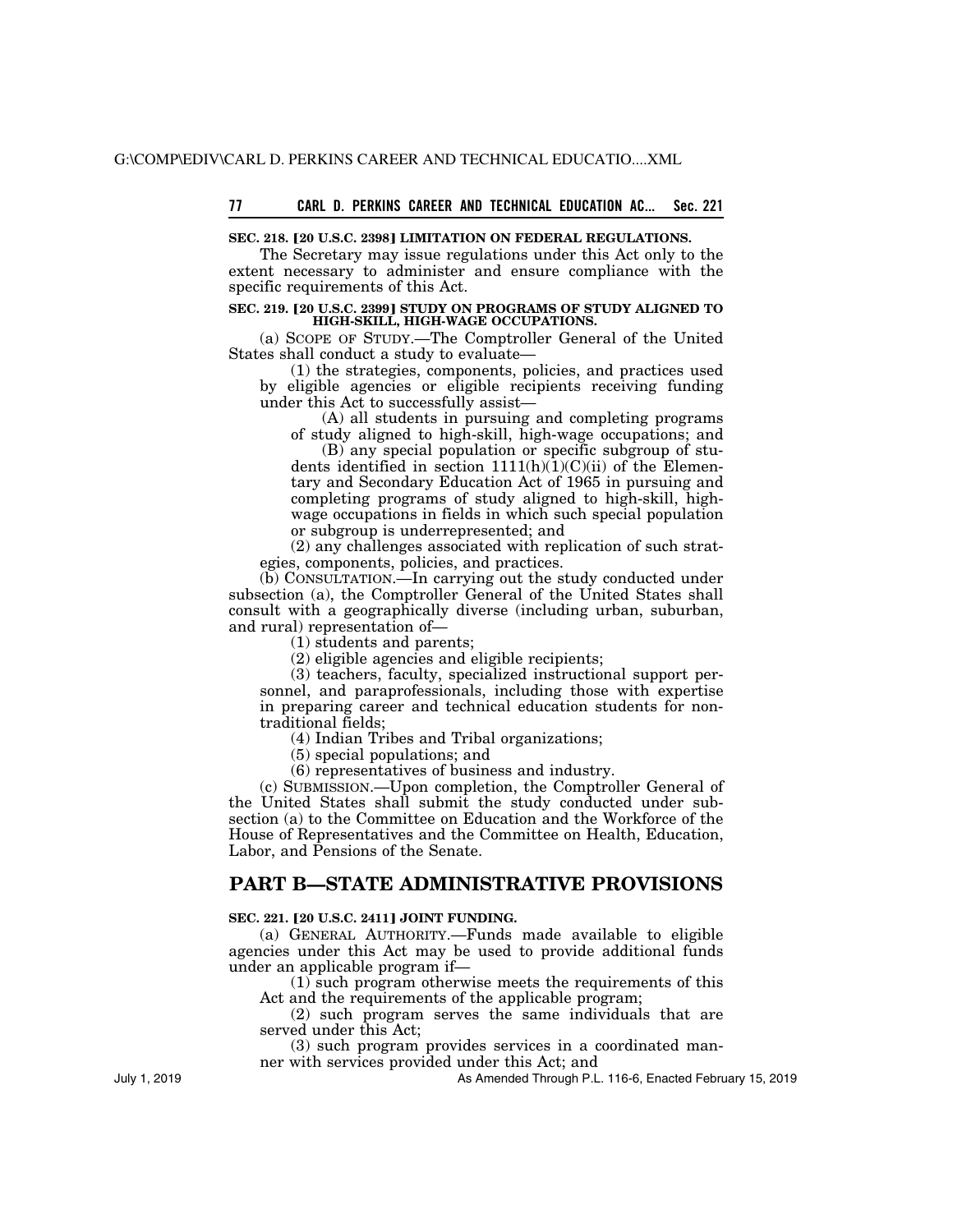# Sec. 222 CARL D. PERKINS CAREER AND TECHNICAL EDUCATION AC... **78**

(4) such funds are used to supplement, and not supplant, funds provided from non-Federal sources.

(b) APPLICABLE PROGRAM.—For the purposes of this section, the term "applicable program" means any program under any of the following provisions of law:

(1) Chapters 2 and 3 of subtitle B of title I of the Workforce Innovation and Opportunity Act.

(2) The Wagner-Peyser Act.

(c) USE OF FUNDS AS MATCHING FUNDS.—For the purposes of this section, the term ''additional funds'' does not include funds used as matching funds.

#### **SEC. 222. [20 U.S.C. 2412] PROHIBITION ON USE OF FUNDS TO INDUCE OUT-OF-STATE RELOCATION OF BUSINESSES.**

No funds provided under this Act shall be used for the purpose of directly providing incentives or inducements to an employer to relocate a business enterprise from one State to another State if such relocation will result in a reduction in the number of jobs available in the State where the business enterprise is located before such incentives or inducements are offered.

#### **SEC. 223. [20 U.S.C. 2413] STATE ADMINISTRATIVE COSTS.**

(a) GENERAL RULE.—Except as provided in subsection (b), for each fiscal year for which an eligible agency receives assistance under this Act, the eligible agency shall provide, from non-Federal sources for the costs the eligible agency incurs for the administration of programs under this Act, an amount that is not less than the amount provided by the eligible agency from non-Federal sources for such costs for the preceding fiscal year.

(b) EXCEPTION.—If the amount made available from Federal sources for the administration of programs under this Act for a fiscal year (referred to in this section as the ''determination year'') is less than the amount made available from Federal sources for the administration of programs under this Act for the preceding fiscal year, then the amount the eligible agency is required to provide from non-Federal sources for costs the eligible agency incurs for the administration of programs under this Act for the determination year under subsection (a) shall bear the same ratio to the amount the eligible agency provided from non-Federal sources for such costs for the preceding fiscal year, as the amount made available from Federal sources for the administration of programs under this Act for the determination year bears to the amount made available from Federal sources for the administration of programs under this Act for the preceding fiscal year.

#### **SEC. 224. [20 U.S.C. 2414] STUDENT ASSISTANCE AND OTHER FEDERAL PROGRAMS.**

(a) ATTENDANCE COSTS NOT TREATED AS INCOME OR RE-SOURCES.—The portion of any student financial assistance received under this Act that is made available for attendance costs described in subsection (b) shall not be considered as income or resources in determining eligibility for assistance under any other program funded in whole or in part with Federal funds.

(b) ATTENDANCE COSTS.—The attendance costs described in this subsection are—

As Amended Through P.L. 116-6, Enacted February 15, 2019

July 1, 2019